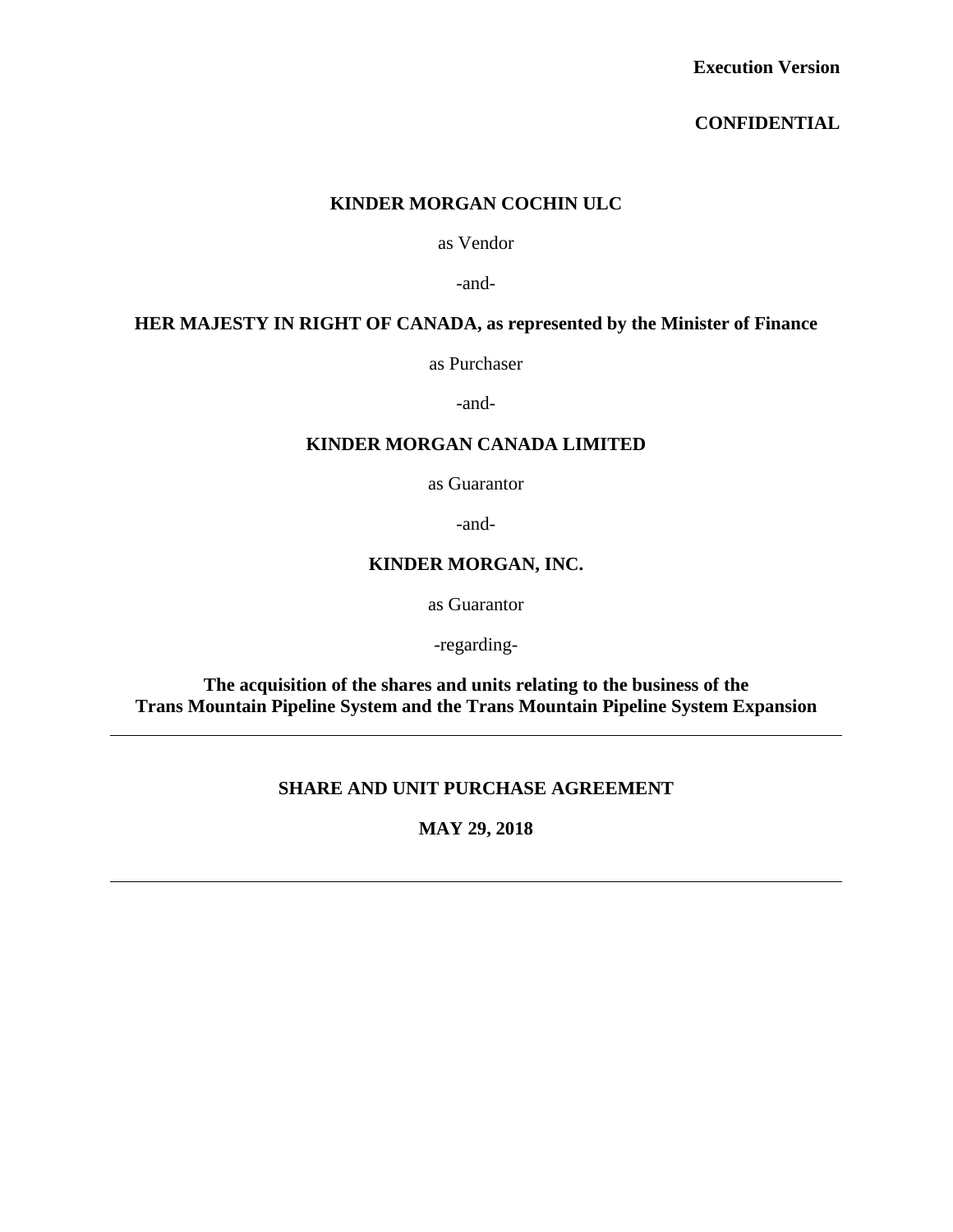# **TABLE OF CONTENTS**

# Page

| 1.1  |                                                                              |  |
|------|------------------------------------------------------------------------------|--|
| 1.2  |                                                                              |  |
| 1.3  |                                                                              |  |
| 1.4  |                                                                              |  |
| 1.5  |                                                                              |  |
| 1.6  |                                                                              |  |
| 1.7  |                                                                              |  |
| 1.8  |                                                                              |  |
| 1.9  |                                                                              |  |
| 1.10 |                                                                              |  |
|      |                                                                              |  |
|      | ARTICLE 2 PURCHASE AND SALE OF PURCHASED SHARES AND PURCHASED                |  |
|      |                                                                              |  |
| 2.1  |                                                                              |  |
| 2.2  |                                                                              |  |
| 2.3  |                                                                              |  |
| 2.4  |                                                                              |  |
| 2.5  |                                                                              |  |
|      |                                                                              |  |
|      |                                                                              |  |
| 3.1  |                                                                              |  |
| 3.2  |                                                                              |  |
| 3.3  |                                                                              |  |
|      |                                                                              |  |
| 4.1  |                                                                              |  |
| 4.2  |                                                                              |  |
| 4.3  |                                                                              |  |
| 4.4  |                                                                              |  |
| 4.5  |                                                                              |  |
| 4.6  |                                                                              |  |
| 4.7  |                                                                              |  |
|      |                                                                              |  |
|      |                                                                              |  |
| 5.1  |                                                                              |  |
| 5.2  |                                                                              |  |
| 5.3  |                                                                              |  |
|      |                                                                              |  |
|      |                                                                              |  |
| 6.1  |                                                                              |  |
| 6.2  | Representations and Warranties of Vendor Relating to the Target Entities  39 |  |
| 6.3  |                                                                              |  |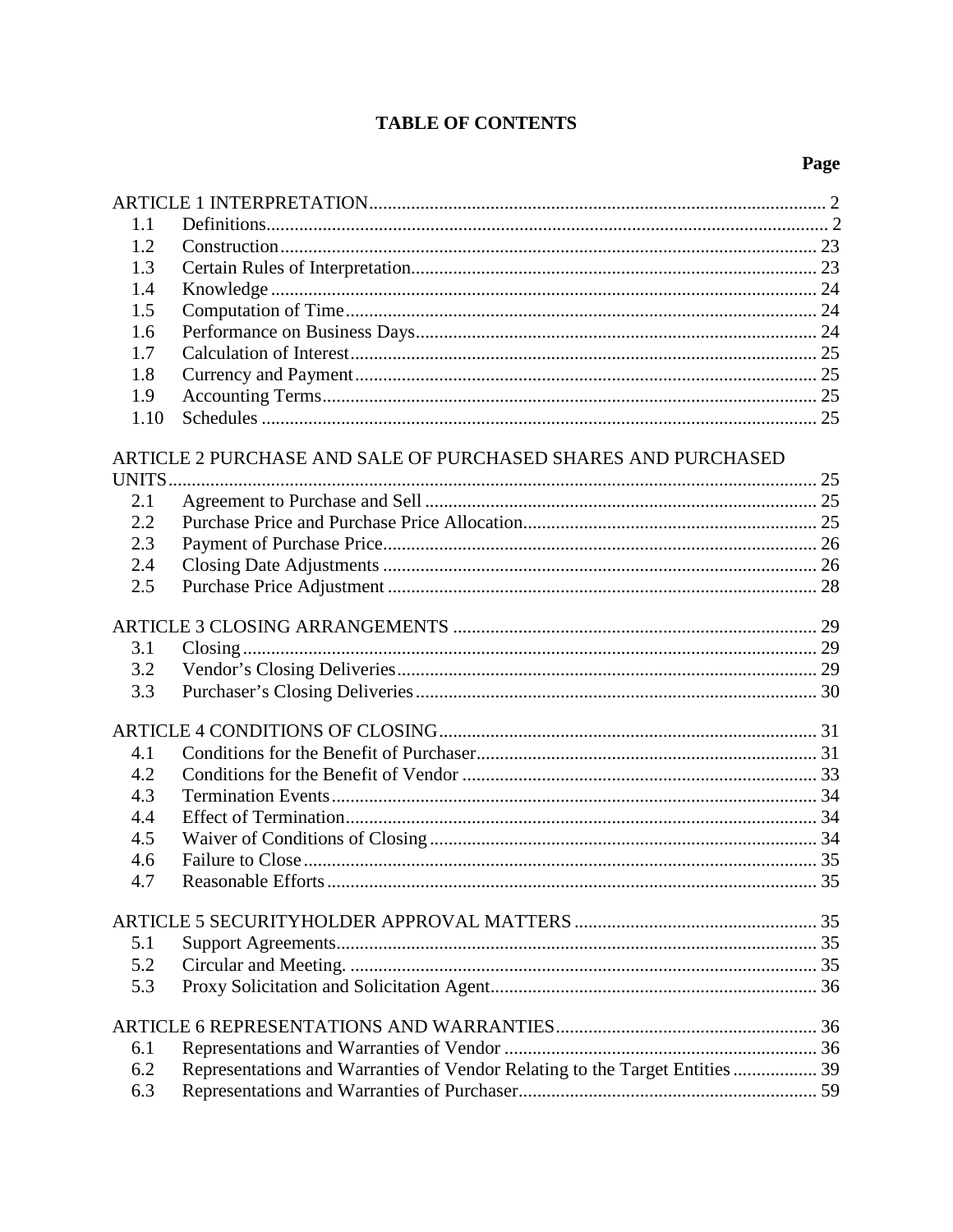| 6.4        |                                                                                      |  |
|------------|--------------------------------------------------------------------------------------|--|
| 6.5        | Survival of Representations, Warranties and Covenants of Vendor, KML and KMI 61      |  |
| 6.6        | Survival of the Representations, Warranties and Covenants of Purchaser 62            |  |
| 6.7        |                                                                                      |  |
| 6.8        |                                                                                      |  |
| 6.9        |                                                                                      |  |
|            |                                                                                      |  |
|            |                                                                                      |  |
| 7.1        |                                                                                      |  |
| 7.2        |                                                                                      |  |
| 7.3        |                                                                                      |  |
| 7.4        |                                                                                      |  |
| 7.5        |                                                                                      |  |
| 7.6        |                                                                                      |  |
| 7.7        |                                                                                      |  |
| 7.8        |                                                                                      |  |
| 7.9        |                                                                                      |  |
| 7.10       |                                                                                      |  |
| 7.11       |                                                                                      |  |
| 7.12       |                                                                                      |  |
| 7.13       |                                                                                      |  |
| 7.14       |                                                                                      |  |
| 7.15       |                                                                                      |  |
| 7.16       |                                                                                      |  |
| 7.17       | Purchaser Covenant re: Letters of Credit Outstanding under the Credit Agreement.  89 |  |
|            |                                                                                      |  |
| 8.1        |                                                                                      |  |
| 8.2        |                                                                                      |  |
| 8.3        |                                                                                      |  |
|            |                                                                                      |  |
| 8.4<br>8.5 |                                                                                      |  |
|            |                                                                                      |  |
| 8.6        |                                                                                      |  |
| 8.7        |                                                                                      |  |
| 8.8        |                                                                                      |  |
| 8.9        |                                                                                      |  |
| 8.10       |                                                                                      |  |
|            |                                                                                      |  |
| 9.1        |                                                                                      |  |
| 9.2        |                                                                                      |  |
| 9.3        |                                                                                      |  |
| 9.4        |                                                                                      |  |
| 9.5        |                                                                                      |  |
| 9.6        |                                                                                      |  |
| 9.7        |                                                                                      |  |
|            |                                                                                      |  |
| 9.8        |                                                                                      |  |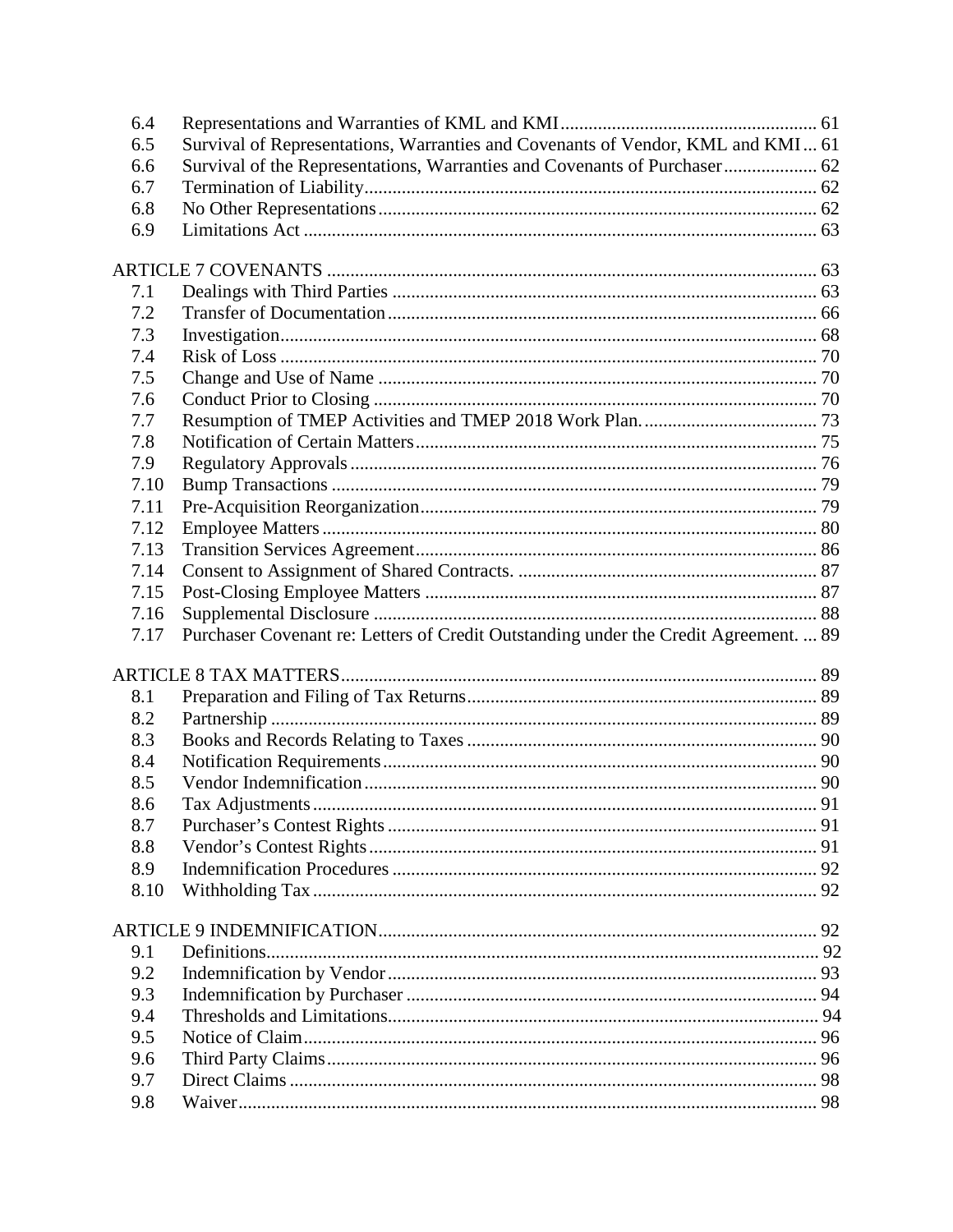| 9.9  |                                   |  |
|------|-----------------------------------|--|
| 9.10 |                                   |  |
| 9.11 |                                   |  |
| 9.12 |                                   |  |
| 9.13 |                                   |  |
| 9.14 |                                   |  |
|      |                                   |  |
| 10.1 |                                   |  |
|      |                                   |  |
| 11.1 |                                   |  |
| 11.2 |                                   |  |
| 11.3 |                                   |  |
| 11.4 |                                   |  |
| 11.5 |                                   |  |
| 11.6 |                                   |  |
| 11.7 |                                   |  |
| 11.8 |                                   |  |
| 11.9 |                                   |  |
|      |                                   |  |
|      |                                   |  |
|      |                                   |  |
|      |                                   |  |
|      |                                   |  |
|      |                                   |  |
|      |                                   |  |
|      |                                   |  |
|      |                                   |  |
|      | $G(\text{IPDUM F}, \text{11111})$ |  |

| SCHEDULE $4.1(1)(a)$ | FORM OF VENDOR'S BRING-DOWN CERTIFICATE    |
|----------------------|--------------------------------------------|
| SCHEDULE $4.2(1)(a)$ | FORM OF PURCHASER'S BRING-DOWN CERTIFICATE |
| SCHEDULE $6.2(3)$    | AUTHORIZED AND ISSUED CAPITAL              |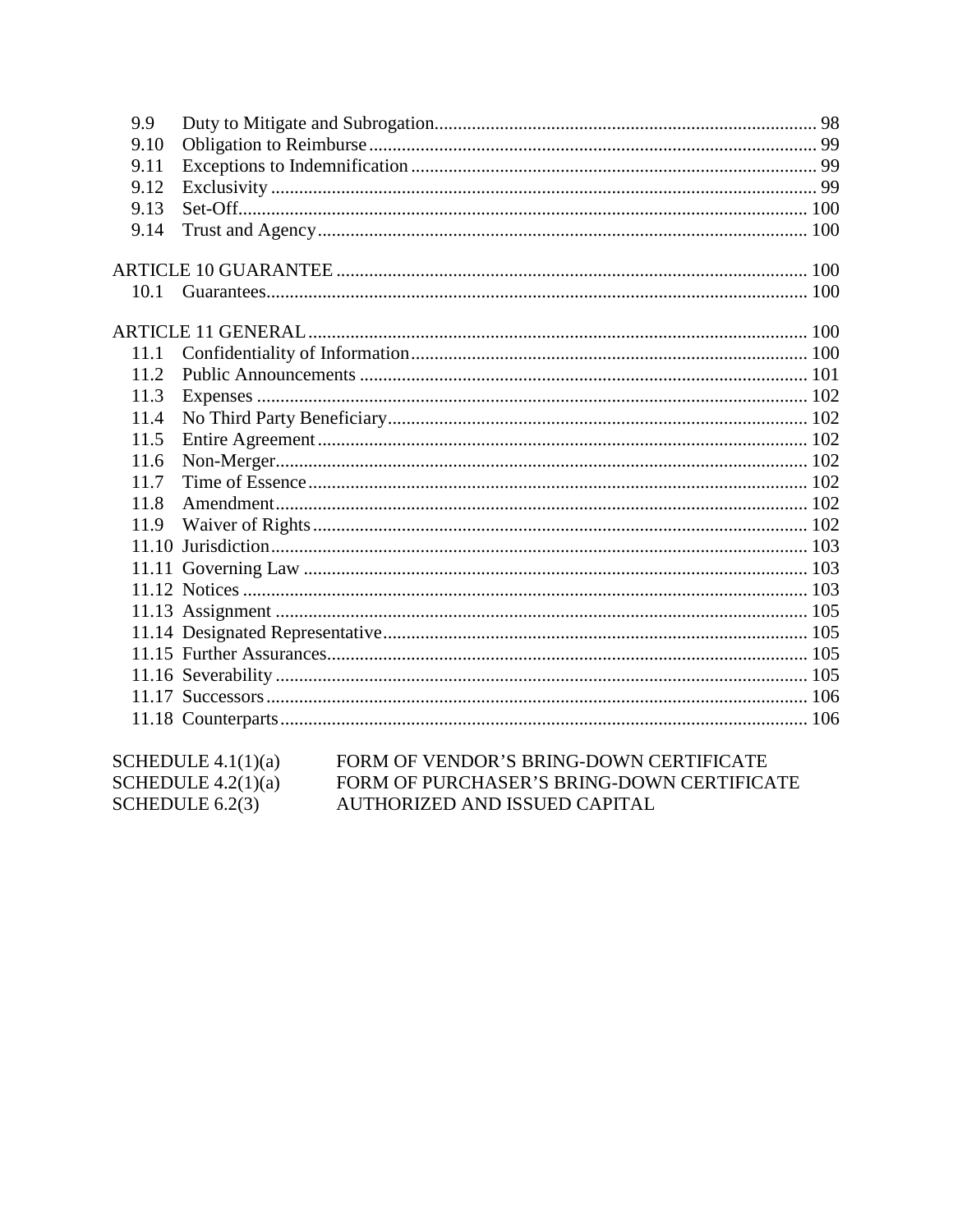# **INDEX OF DEFINITIONS**

| Certificate of Limited Partnership  5 |  |
|---------------------------------------|--|
|                                       |  |
|                                       |  |
|                                       |  |
|                                       |  |
|                                       |  |
| Closing Cash and Cash Equivalents  6  |  |
|                                       |  |
|                                       |  |
|                                       |  |
|                                       |  |
|                                       |  |
|                                       |  |
|                                       |  |
|                                       |  |
|                                       |  |
|                                       |  |
|                                       |  |
|                                       |  |
| Contract                              |  |
|                                       |  |
|                                       |  |
|                                       |  |
|                                       |  |
|                                       |  |
| CTA                                   |  |
|                                       |  |

| Excluded Intellectual Property 10 |  |
|-----------------------------------|--|
|                                   |  |
|                                   |  |
| Existing NEB Facility 10          |  |
|                                   |  |
| Exon-Florio Amendment  10         |  |
|                                   |  |
|                                   |  |
|                                   |  |
| Financial Statements Date 11      |  |
| Fundamental Representation 11     |  |
|                                   |  |
|                                   |  |
|                                   |  |
|                                   |  |
|                                   |  |
|                                   |  |
|                                   |  |
|                                   |  |
|                                   |  |
|                                   |  |
|                                   |  |
|                                   |  |
|                                   |  |
| Internal Revenue Code 13          |  |
|                                   |  |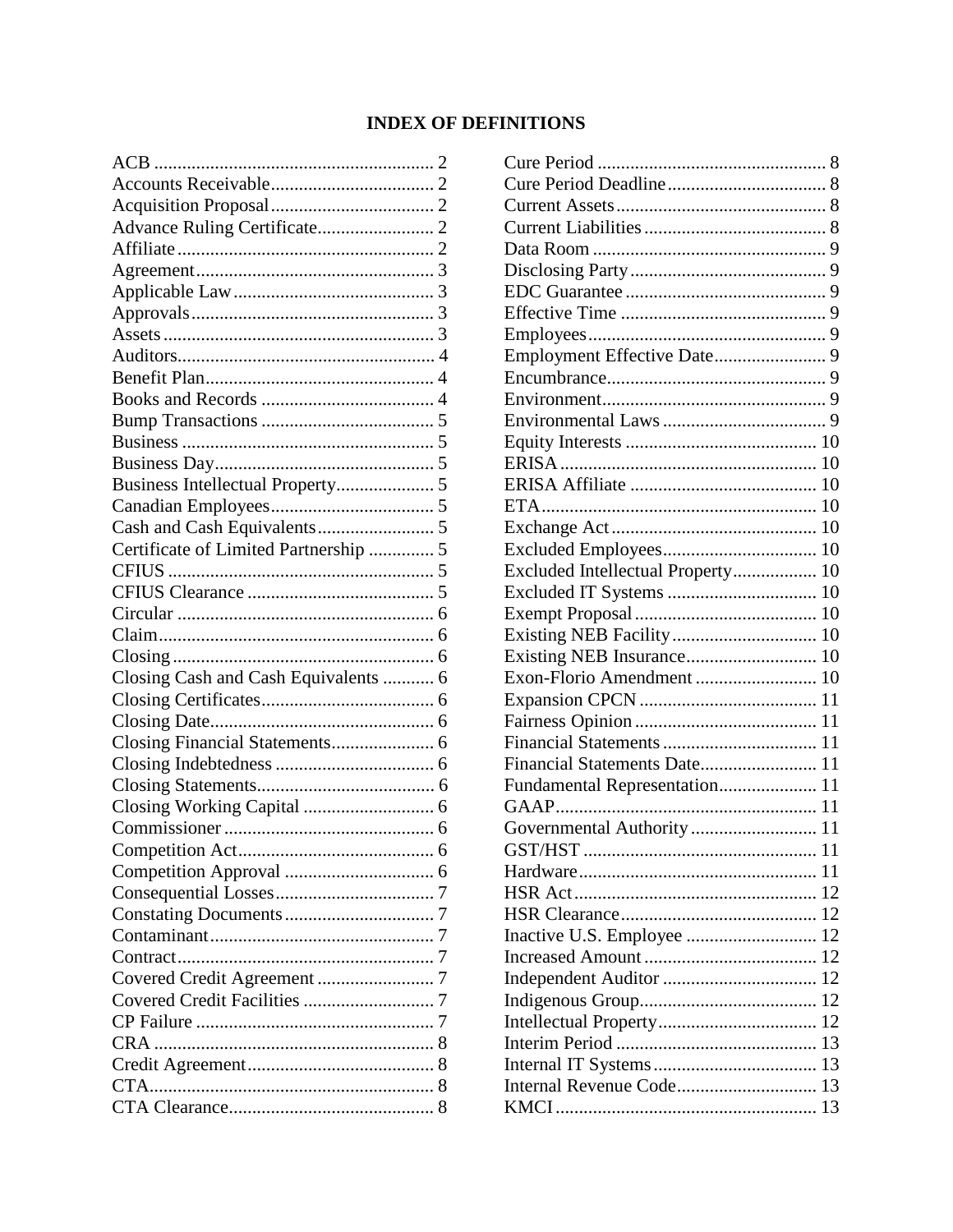| KMI Stock Incentive Plan 14             |    |
|-----------------------------------------|----|
|                                         |    |
| KML Share Unit Plan  14                 |    |
|                                         |    |
|                                         |    |
| Limited Partnership Agreement 14        |    |
| Limited Rep TMEP Contracts  14          |    |
| Limited TM Pipeline LP Indemnity (Cover |    |
| Credit Agreement)  14                   |    |
|                                         |    |
|                                         |    |
|                                         |    |
|                                         |    |
|                                         |    |
| Material Adverse Change  15             |    |
| Material Adverse Effect 15              |    |
|                                         |    |
|                                         |    |
|                                         |    |
| Miscellaneous Interests 17              |    |
|                                         |    |
| National Energy Board Act 17            |    |
|                                         |    |
|                                         |    |
|                                         |    |
| Notice of Intent to Terminate 17        |    |
|                                         |    |
| Occupational Health and Safety 17       |    |
|                                         |    |
|                                         |    |
|                                         |    |
|                                         |    |
|                                         | 17 |
|                                         |    |
|                                         |    |
|                                         |    |
|                                         |    |
| Permitted Encumbrances  18              |    |
|                                         |    |
|                                         |    |
|                                         |    |
|                                         |    |

| Pre-Acquisition Reorganization 20        |  |
|------------------------------------------|--|
|                                          |  |
|                                          |  |
| Preliminary Cash and Cash Equivalents 20 |  |
| Preliminary Closing Indebtedness  20     |  |
| Preliminary Closing Working Capital  20  |  |
|                                          |  |
|                                          |  |
|                                          |  |
|                                          |  |
|                                          |  |
|                                          |  |
|                                          |  |
|                                          |  |
|                                          |  |
|                                          |  |
|                                          |  |
|                                          |  |
|                                          |  |
|                                          |  |
|                                          |  |
|                                          |  |
|                                          |  |
|                                          |  |
|                                          |  |
|                                          |  |
| Supplemental Disclosure  22              |  |
|                                          |  |
|                                          |  |
|                                          |  |
|                                          |  |
|                                          |  |
| . 23<br>Tax Act.                         |  |
|                                          |  |
|                                          |  |
|                                          |  |
|                                          |  |
|                                          |  |
| TMEP 2018 Work Plan 23                   |  |
|                                          |  |
| Trans Mountain Expansion Project 23      |  |
| Trans Mountain Section 15 Indemnity  24  |  |
| Transaction Resolution  24               |  |
| Transaction Resolution Approval  24      |  |
|                                          |  |
|                                          |  |
| Transferred Canadian Employees 24        |  |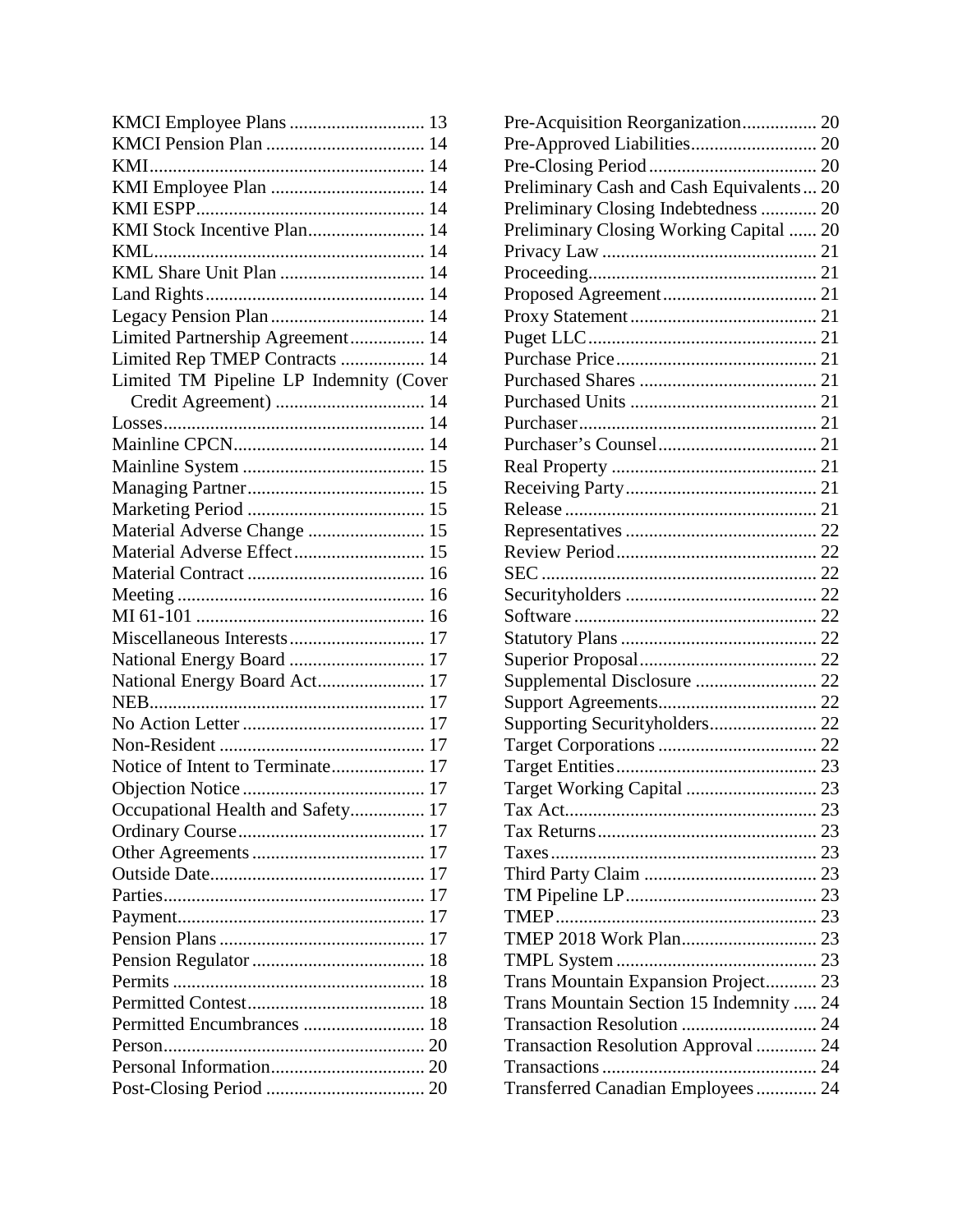| Transition Services Agreement 24 |  |
|----------------------------------|--|
|                                  |  |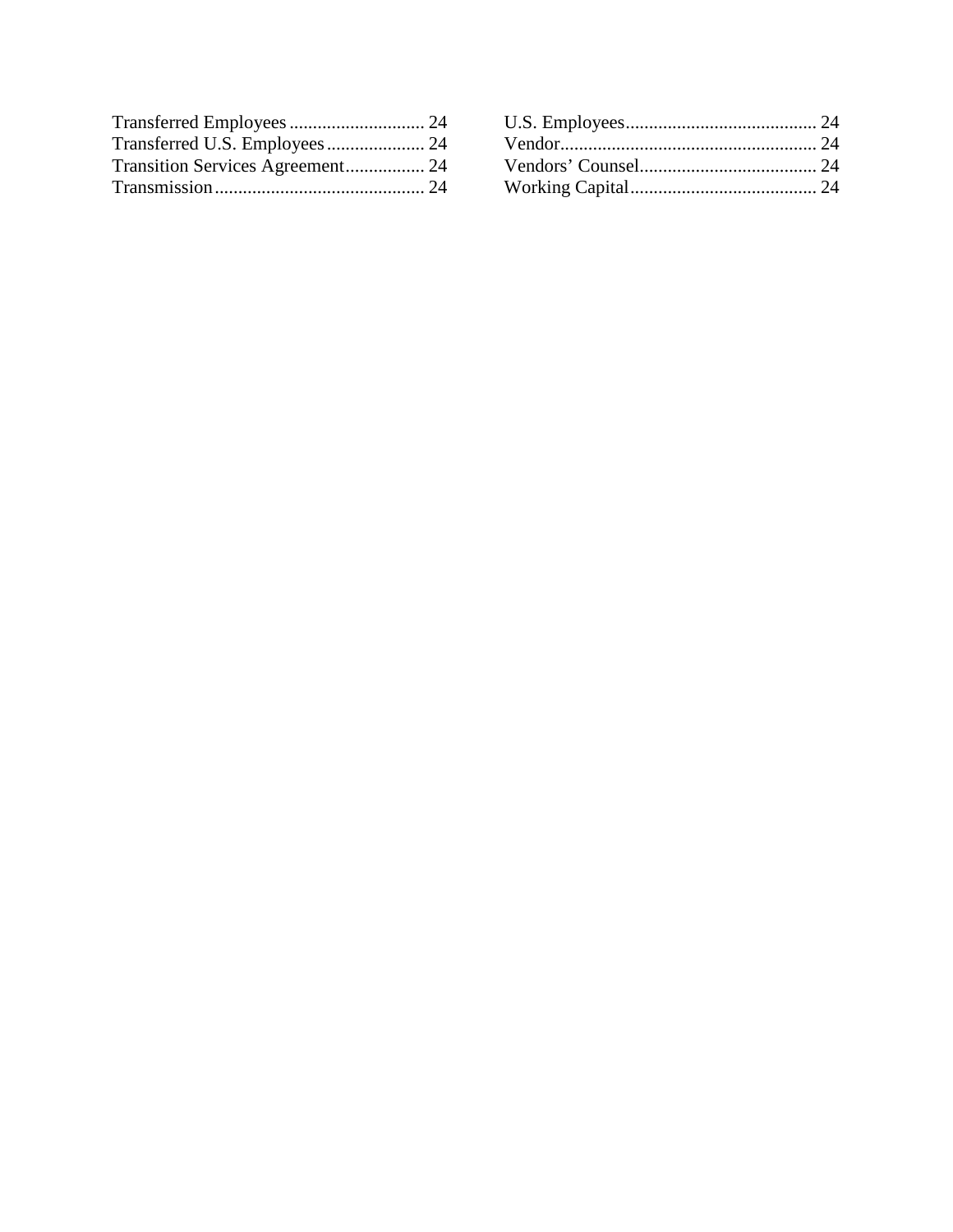### **SHARE AND UNIT PURCHASE AGREEMENT** dated May 29, 2018.

#### **BETWEEN:**

### **KINDER MORGAN COCHIN ULC**

a Nova Scotia unlimited liability corporation

### **As Vendor**

#### **-and-**

**HER MAJESTY IN RIGHT OF CANADA**, as represented by the Minister of Finance

#### **As Purchaser**

**-and-**

### **KINDER MORGAN CANADA LIMITED**

an Alberta corporation

#### **As guarantor**

**-and-**

#### **KINDER MORGAN, INC.**

a Delaware general corporation

### **As guarantor**

### **RECITALS**:

- A. Vendor is a Nova Scotia unlimited liability corporation which owns all of the issued and outstanding shares of the Managing Partner, all of the issued and outstanding partnership units of TM Pipeline LP that are not owned by the Managing Partner, and all of the issued and outstanding shares of KMCI.
- B. TM Pipeline LP owns the assets and undertakings of the TMPL System.
- C. TM Pipeline LP owns all the issued and outstanding membership interests in Puget LLC, which owns the assets and undertakings of the Puget Sound Pipeline.
- D. KMCI employs all of the Canadian Employees and KMI employs the nine U.S. Employees required for the development, construction, and operation of the TMPL System.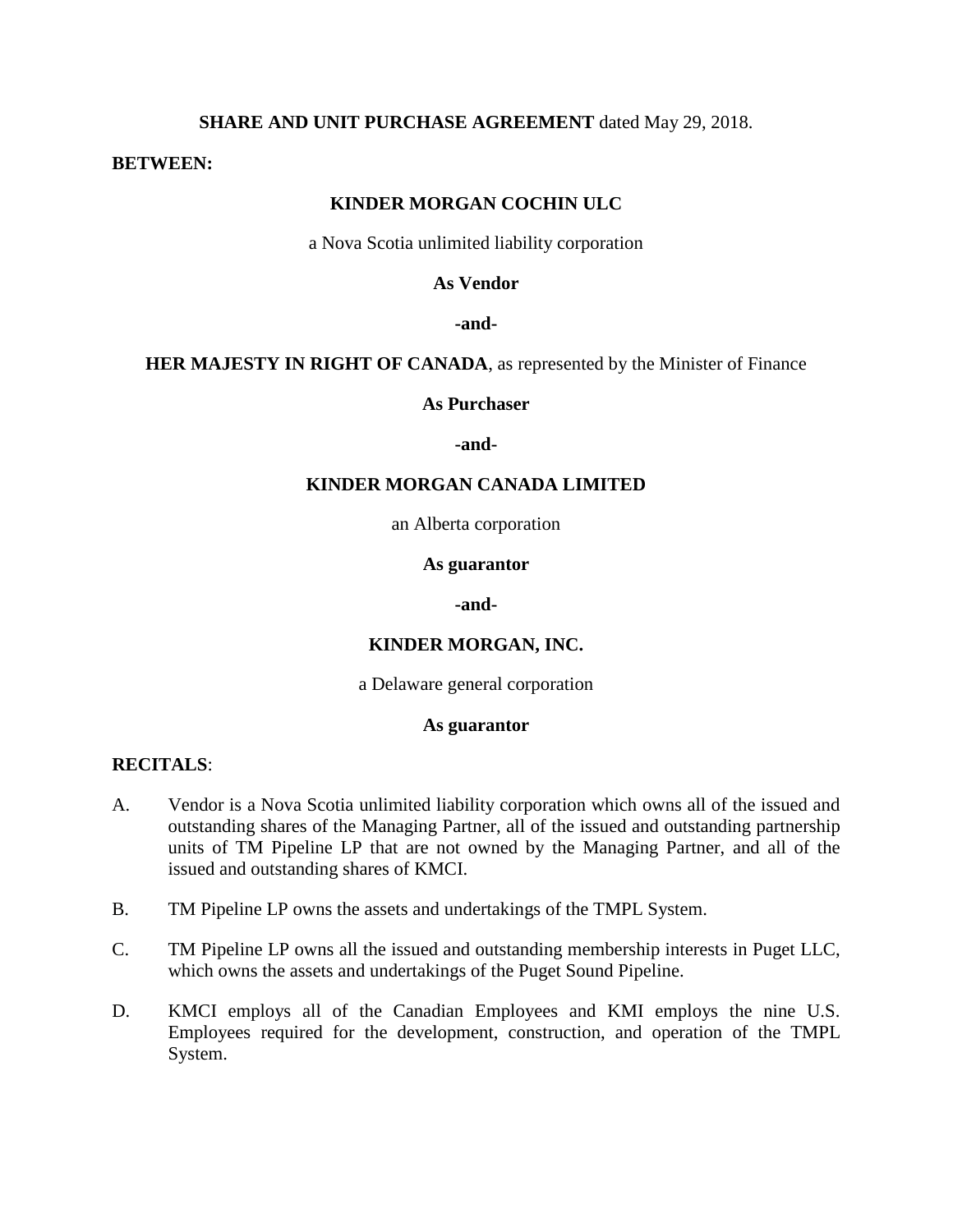- E. Subject to the terms and conditions contained in this Agreement, Vendor wishes to sell and Purchaser wishes to purchase all of the shares of KMCI, all of the shares of the Managing Partner, and all of the units of TM Pipeline LP.
- F. Shareholder approval of KML is a condition to the completion of the Transaction.
- G. KML and KMI will derive substantial economic benefit from the transactions contemplated by this Agreement and wish to provide the guarantees of Vendor contained herein.

Now therefore, for good and valuable consideration, the receipt and sufficiency is hereby acknowledged by the Parties;

### **THE PARTIES AGREE AS FOLLOWS:**

### **ARTICLE 1 INTERPRETATION**

**1.1 Definitions.** In this Agreement, including the Recitals to this Agreement, unless the context otherwise requires:

- (1) "**ACB**" has the meaning attributed to that term in Section 6.2(22)(o).
- (2) "**Accounts Receivable**" means all accounts receivable, trade accounts receivable, notes receivable, book debts and other debts due or accruing due to the Target Entities, and the full benefit of any related security.
- (3) "**Acquisition Proposal**" means any proposal relating to a possible: (a) merger, amalgamation, arrangement, reorganization, joint venture, consolidation, take-over bid, share exchange or similar transaction involving KML, Vendor or directly or indirectly any of the Target Entities; (b) sale, lease or other disposition, directly or indirectly, by merger, amalgamation, arrangement, reorganization, joint venture, consolidation, share purchase or exchange or otherwise, of any assets of KML, Vendor or directly or indirectly any of the Target Entities representing, in the aggregate, fifty percent (50%) or more of the securities or assets of any of KML, Vendor or any Target Entity; (c) issuance, sale or other disposition of (including by way of merger, amalgamation, arrangement, reorganization, take-over bid, consolidation, share purchase or exchange or any similar transaction) securities (or options, rights or warrants to purchase or securities convertible into, such securities) representing fifty percent (50%) or more of the votes attached to the outstanding securities of KML, Vendor or directly or indirectly any of the Target Entities; (d) liquidation, dissolution, or other similar type of transaction with respect to KML, Vendor or directly or indirectly any of the Target Entities; or (e) transaction which is similar in form, substance or purpose to any of the foregoing transactions, including an assignment of this Agreement in accordance with Section 11.13; provided, however, that the term "Acquisition Proposal" shall not include the Transactions contemplated hereby.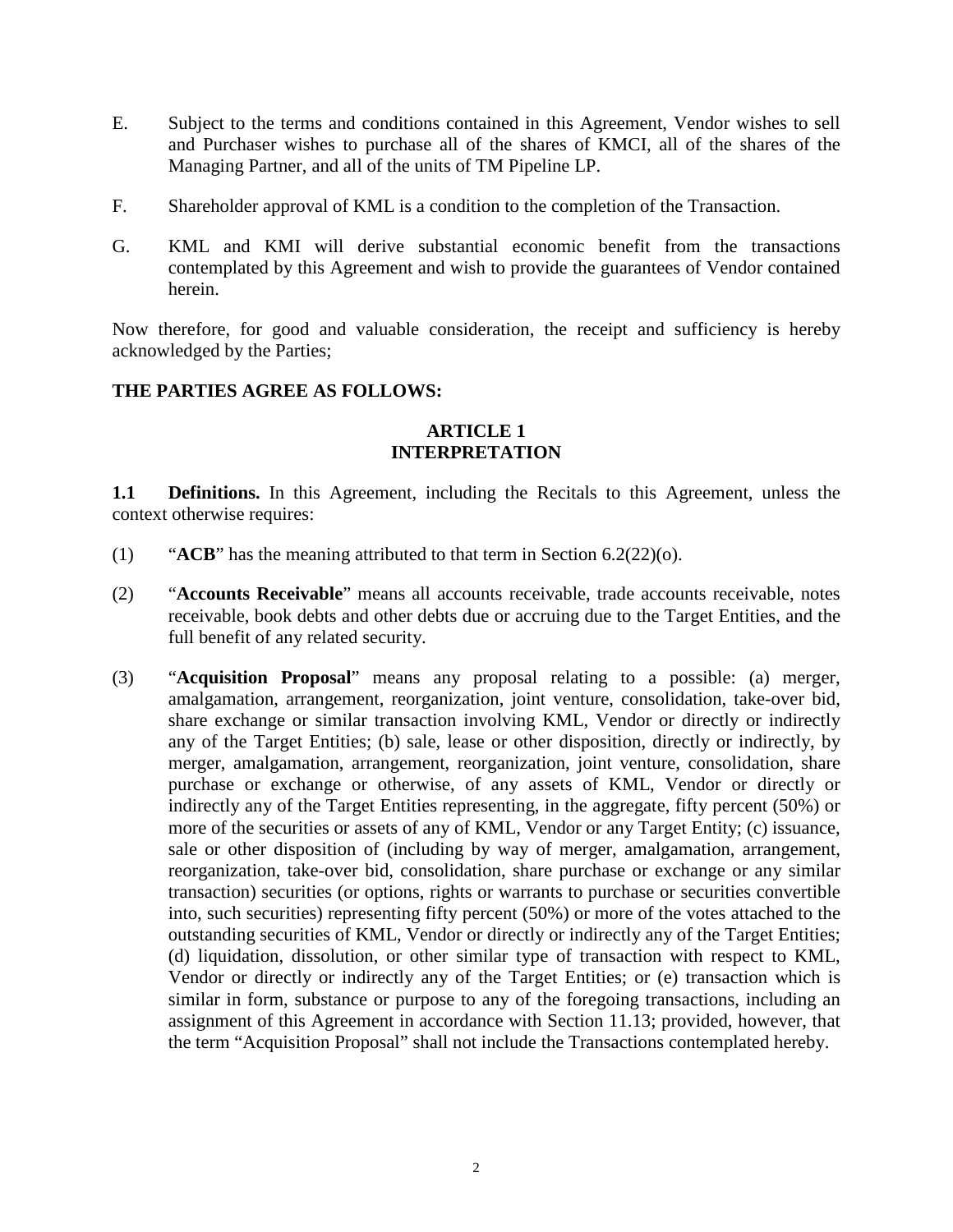- (4) "**Advance Ruling Certificate**" means an advance ruling certificate issued by the Commissioner pursuant to section 102 of the Competition Act with respect to the Transactions.
- (5) "**Affiliate**" means, with respect to any Person, any other Person that directly or indirectly Controls, is Controlled by or is under common Control with, such Person and, for certainty, where the first-referenced Person is a nation-state (or any sub-federal or subdivision thereof) or other sovereign entity of any kind, includes any Person owned or controlled by the sovereign entity, other than a taxation, legislative, administrative, judicial or regulatory Governmental Authority. For the purposes of this definition "Control" (and its correlative terms) means the possession, directly or indirectly, of the power to direct or cause the direction of the management and policies of a Person, whether through ownership of voting securities, by contract or otherwise.
- (6) "**Agreement**" means this share and unit purchase agreement, including all Schedules, Appendices and Exhibits to this share and unit purchase agreement, as amended, supplemented, restated and replaced from time to time in accordance with its provisions.
- (7) "**Applicable Law**" means:
	- (a) any domestic (federal, provincial or municipal) or foreign statute, law (including common and civil law), code, ordinance, rule, regulation, order-in-council, restriction or by-law (zoning or otherwise);
	- (b) any judgment, order, writ, injunction, directive, decision, ruling, decree or award;
	- (c) any regulatory policy, practice, standard or guideline;
	- (d) any published administrative position; or
	- (e) any Permit,

of any Governmental Authority, binding on the Person referred to in the context in which the term is used or binding on the property of that Person.

- (8) "**Approvals**" means any consent, approval, authorization, license, order or Permit.
- (9) "**Assets**" means all undertakings, property, assets, rights and interests of the Target Entities, including, without limitation the following:
	- (a) the Mainline System;
	- (b) all rights and interests of the Target Entities in and to the leased property and the leases, including prepaid rents, security deposits, options to renew or extend the term, options to purchase, rights of first refusal under the leases and all tenant's trade fixtures and leasehold improvements owned by the Target Entities and forming part of the leased property;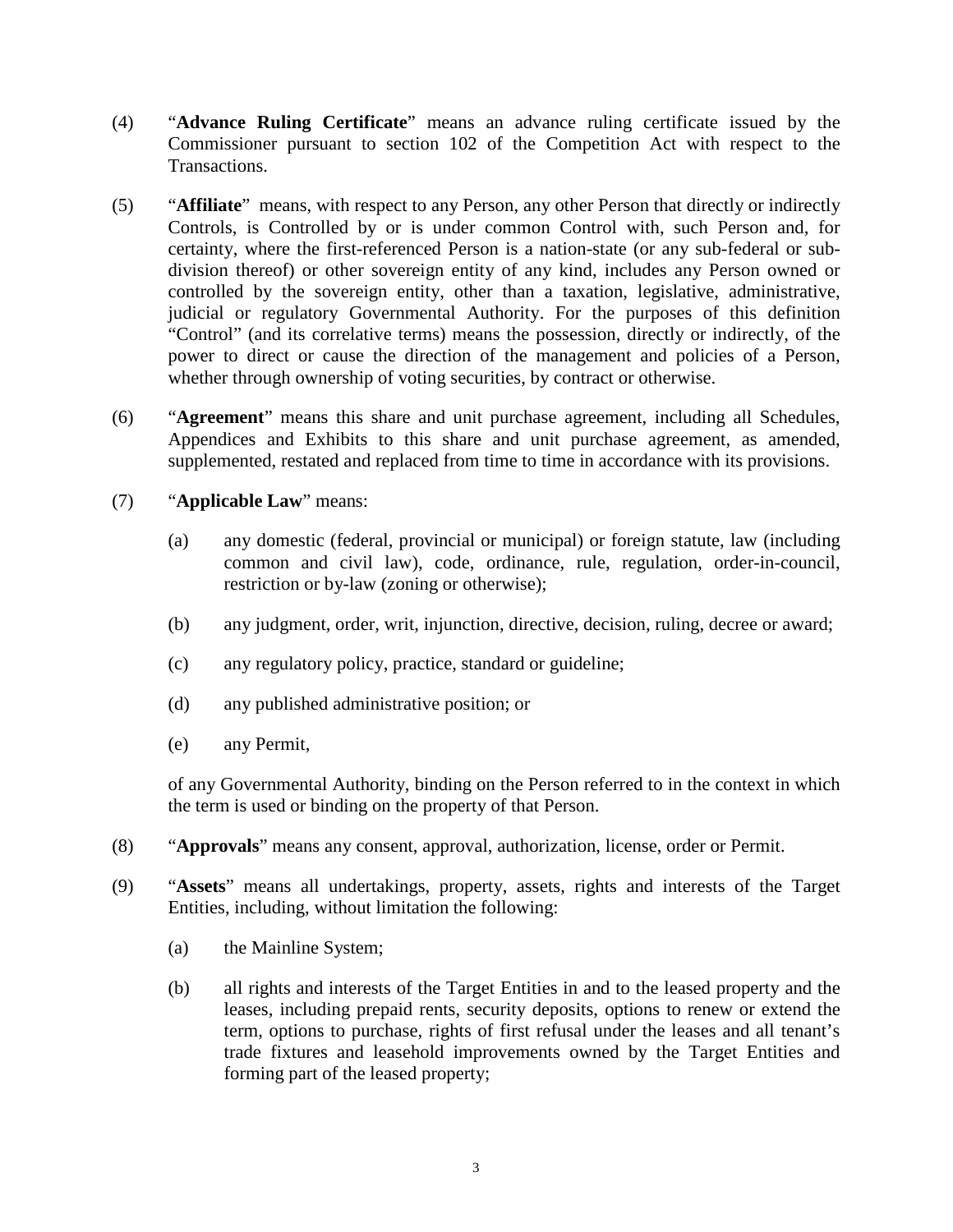- (c) the Real Property;
- (d) the personal property of the Target Entities;
- (e) work in process and the Accounts Receivable;
- (f) all rights and interests of the Target Entities under or pursuant to all warranties, representations and guarantees, express, implied or otherwise, of or made by suppliers or others in connection with the Assets;
- (g) the Business Intellectual Property;
- (h) the Internal IT Systems;
- (i) all rights and interests of the Target Entities in and to all Contracts to which they are parties or by which any of the Assets or the Business is bound or affected;
- (j) all Approvals issued to the Target Entities;
- (k) the Books and Records;
- (l) all prepaid charges, deposits, sums and fees paid by the Target Entities before the Effective Time;
- (m) the issued and outstanding membership interests in Puget LLC;
- (n) all of the Equity Interest held by the Target Entities in each of Western Canadian Spill Services Ltd. and Western Canada Marine Response Corporation;
- (o) all goodwill of the Target Entities, including the present telephone numbers, internet domain addresses and other communications numbers and addresses of the Target Entities;
- (p) the Miscellaneous Interests; and
- (q) all proceeds of any or all of the foregoing received or receivable after the Effective Time.
- (10) "**Auditors**" means PricewaterhouseCoopers LLP, Chartered Professional Accountants.
- (11) "**Benefit Plan**" means any employee benefit plan or arrangement, including any stock purchase, stock option, stock bonus, stock ownership, phantom stock or other stock or equity plan, pension, retirement, profit sharing, bonus, deferred compensation, incentive compensation, severance or termination pay, salary continuation, hospitalization or other medical or dental, life, disability, health and welfare or other insurance, supplemental unemployment benefits plan or agreement or policy or other arrangement providing employment-related compensation, fringe benefits, perquisites, allowances, or other benefits.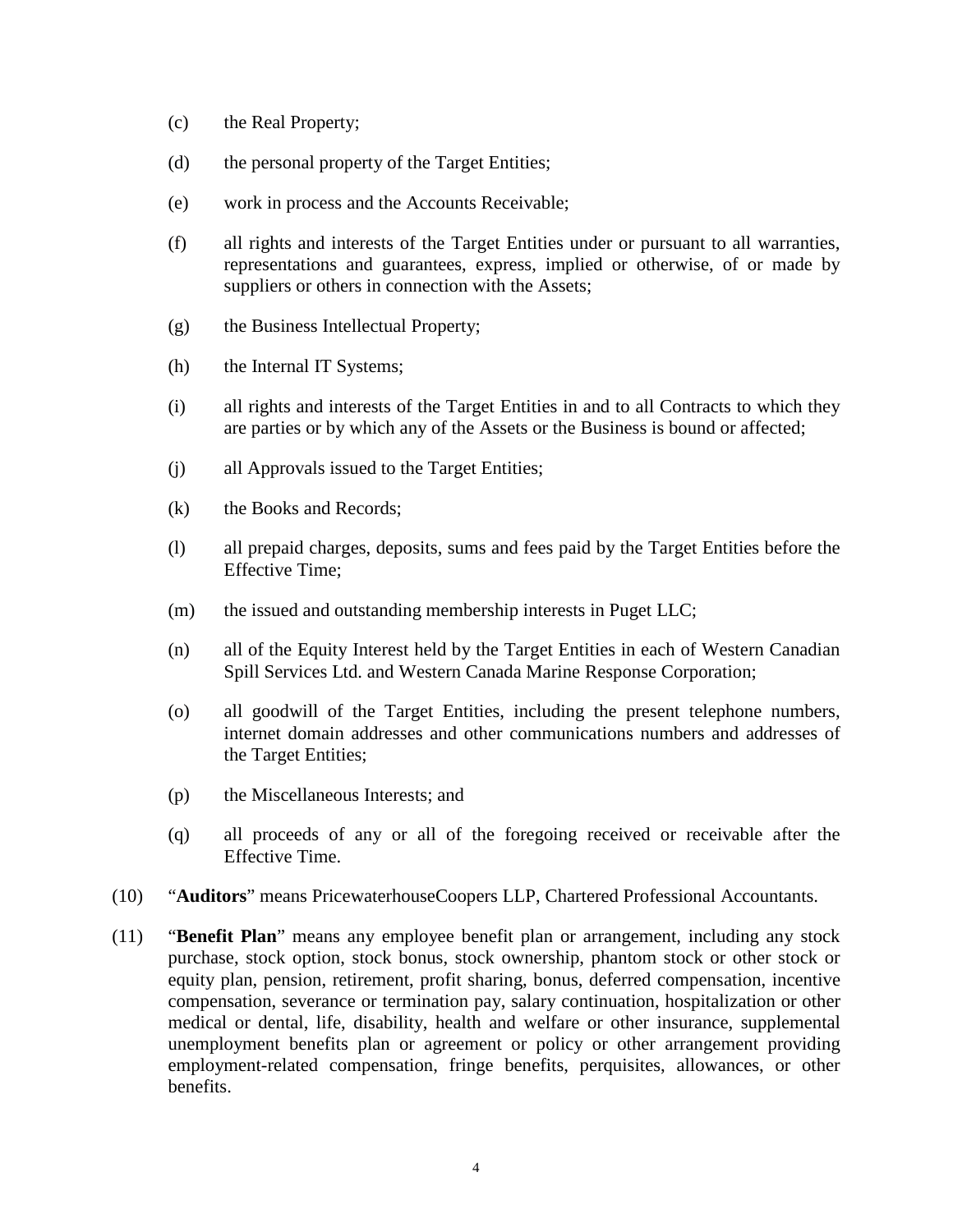- (12) "**Books and Records**" means all books, records, files and papers of the Target Entities including title documentation, financial and Tax working papers, financial and Tax books and records, business reports, business plans and projections, sales and purchases records and correspondence, trade association files, research and development records, lists of present and former customers and suppliers, personnel and employment records, employee data and plan records of KMCI Employee Plans, minute and share certificate books, Software documentation (including operator and user manuals, training materials, guides, listings, specifications and any revisions or additions to such documents), electronic data, all other documents and data (technical or otherwise) of the Target Entities related to the Business or the Assets.
- (13) "**Bump Transactions**" has the meaning attributed to that term in Section 7.10.
- (14) "**Business**" means the business carried out by the Target Entities currently consisting of: (a) the receipt, transportation and delivery by intra-provincial, inter-provincial and international pipelines and related facilities, and the handling, and storage and distribution by and through terminals and marine wharves, of petroleum, natural gas liquids and related hydrocarbons as it relates to the Mainline System; and (b) the development of the TMEP consisting of the planning, design, permitting, procurement and construction activities associated therewith.
- (15) "**Business Day**" means any day, except Saturdays and Sundays, on which banks are generally open for non-automated business in Calgary, Alberta.
- (16) "**Business Intellectual Property**" has the meaning given in Section 6.2(11)(a), and for greater certainty, excludes the Excluded Intellectual Property.
- (17) "**Canadian Employees**" means all employees of KMCI, whether full-time, part-time, salaried or hourly, other than the Excluded Employees.
- (18) **"Cash and Cash Equivalents**" means, in respect of the Target Entities, cash and bank balance, excluding any restricted cash and deposit and excluding any amount drawn under the Covered Credit Agreement or which may be drawn under and in accordance with the Covered Credit Agreement.
- (19) "**Certificate of Limited Partnership**" means the certificate of limited partnership of TM Pipeline LP.
- (20) "**CFIUS**" means the Committee on Foreign Investment in the United States.
- (21) "**CFIUS Clearance**" means: (a) a written notice issued by CFIUS that it has concluded a review or investigation of the notification voluntarily provided pursuant to the Exon-Florio Amendment, with respect to the Transactions and has concluded that there are no unresolved national security concerns, and has therefore terminated all action under the Exon-Florio Amendment or (b) if CFIUS has sent a report to the President of the United States (the "*President*") requesting the President's decision, then (i) the President has announced a decision not to take any action to suspend or prohibit the Transactions, or (ii) having received a report from CFIUS requesting the President's decision, the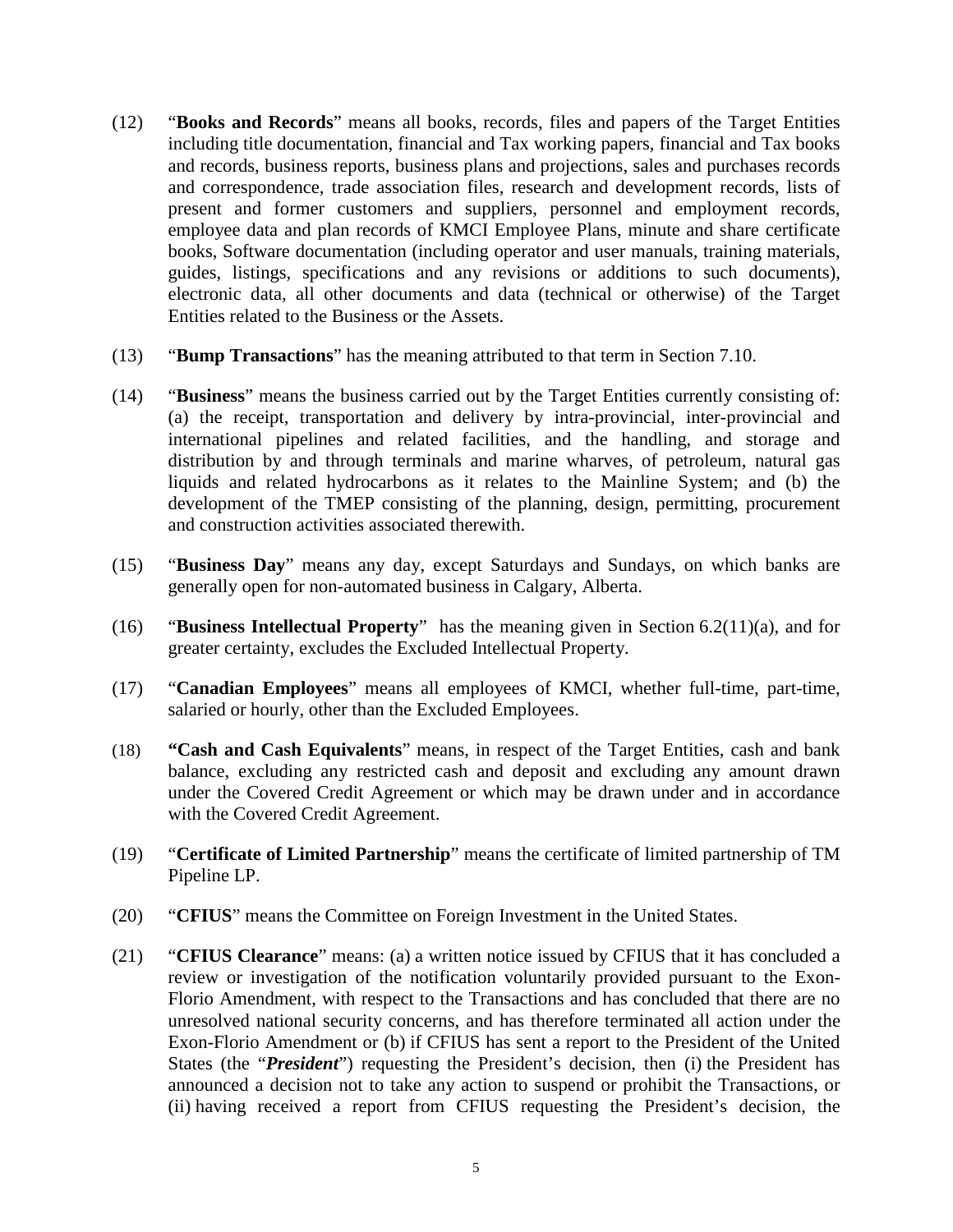President has not taken any action to suspend or prohibit the Transactions after fifteen (15) days from the date the President received such report from CFIUS.

- (22) "**Circular**" means the notice of meeting and accompanying management information circular and Proxy Statement of KML, including all appendices, schedules and exhibits thereto, to be sent by KML to the Securityholders in connection with the Meeting, and filed with applicable securities regulatory authorities and other Governmental Authorities in all jurisdictions where the same are required to be filed, as amended, supplemented or otherwise modified.
- (23) "**Claim**" has the meaning attributed to that term in Section 9.1(1).
- (24) "**Closing**" means the completion of the Transactions on the Closing Date in accordance with this Agreement.
- (25) "**Closing Cash and Cash Equivalents**" has the meaning attributed to that term in Section 2.4(3)(d).
- (26) "**Closing Certificates**" has the meaning attributed to that term in Section 6.5(1).
- (27) "**Closing Date**" means seven (7) Business Days following the satisfaction or waiver of the conditions to Closing described in Sections  $4.1(1)(d)$ ,  $4.1(1)(e)$  and  $4.1(1)(f)$  and Sections  $4.2(1)(c)$ ,  $4.2(1)(d)$  and  $4.2(1)(h)$  or such other date as may be agreed to by the Parties in writing.
- (28) "**Closing Financial Statements**" has the meaning attributed to that term in Section 2.4(3)(a).
- (29) "**Closing Indebtedness**" has the meaning attributed to that term in Section 2.4(3)(c).
- (30) "**Closing Statements**" has the meaning attributed to that term in Section 2.4(3).
- (31) "**Closing Working Capital**" has the meaning attributed to that term in Section 2.4(3)(b).
- (32) "**Commissioner**" means the Commissioner of Competition appointed under the Competition Act and includes any person duly authorized to exercise the powers and perform the duties on behalf of the Commissioner of Competition.
- (33) "**Competition Act**" means the *Competition Act* (Canada), and includes the regulations made thereunder.
- (34) "**Competition Approval**" means:
	- (a) the issuance of an Advance Ruling Certificate; or
	- (b) the applicable waiting period under section 123 of the Competition Act has expired or been waived and a No Action Letter has been issued in accordance with subsection 123(2) of the Competition Act.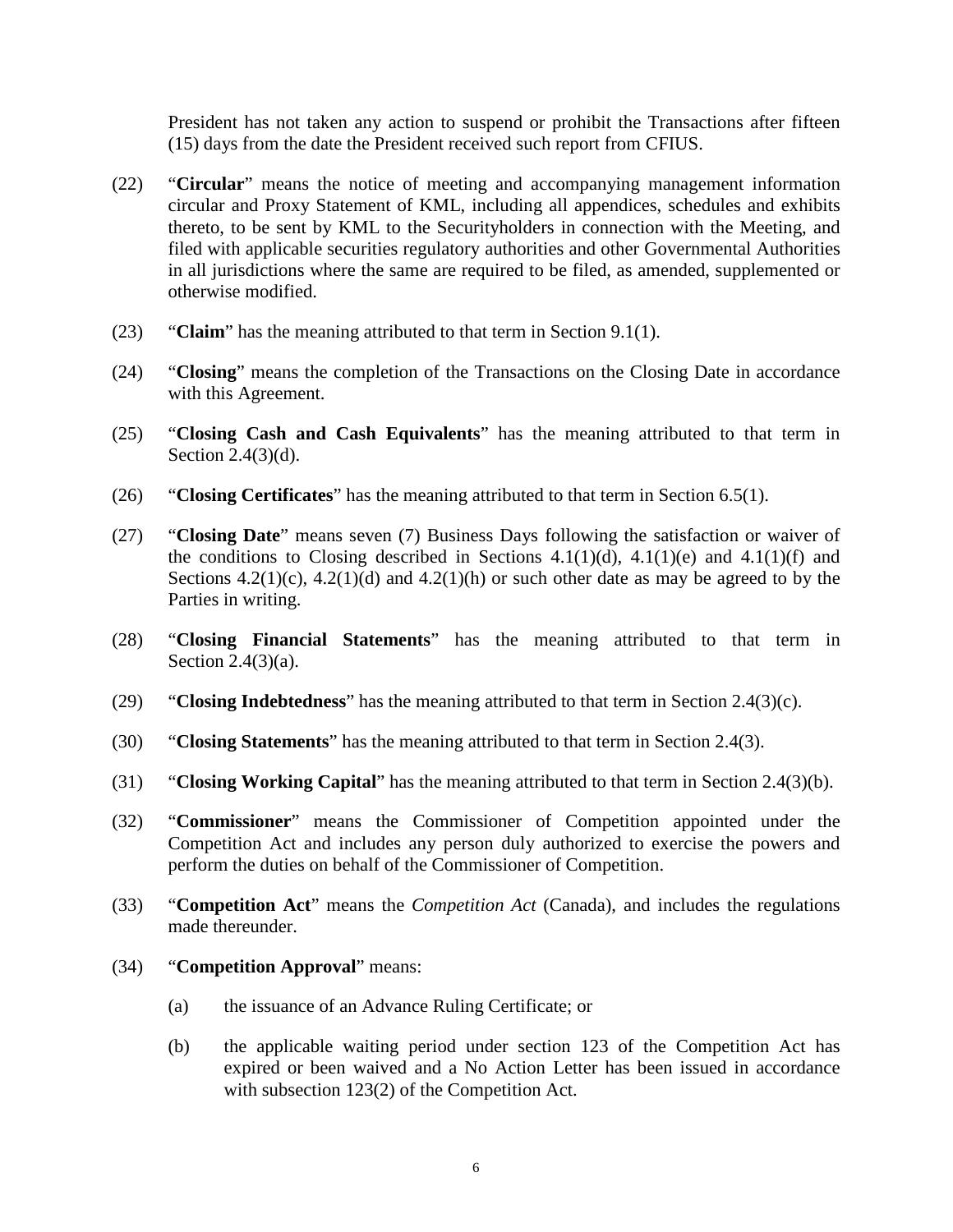- (35) "**Consequential Losses**" has the meaning attributed to that term in Section 9.4(6).
- (36) "**Constating Documents**" means, with respect to any Person, its articles or certificate of incorporation, amendment, amalgamation or continuance, memorandum and articles of association, letters patent, supplementary letters patent, by-laws, partnership agreement, certificate of limited partnership, limited liability company agreement or other similar document, and all unanimous shareholder agreements, other shareholder agreements, voting trusts, pooling agreements and similar Contracts, arrangements and understandings applicable to the Person's Equity Interests, all as amended, supplemented, restated and replaced from time to time.
- (37) "**Contaminant**" means any substance, emission or thing, howsoever occurring, which has, or may have, an adverse effect on the environment, any ecological system or natural resource, the use or enjoyment of property, or human health or safety, and includes any "contaminant" or "pollutant", any substance defined or regulated as "hazardous", "toxic" or "dangerous" or any type of "waste", in each case which is defined or regulated by any Applicable Law and includes, without limitation, petroleum hydrocarbons and fractions thereof, halogenated or chlorinated solvents, asbestos and asbestos-containing materials, and polychlorinated biphenyls.
- (38) "**Contract**" means any agreement, contract, indenture, lease, occupancy agreement, deed of trust, licence, option, other than a Permit.
- (39) "**Covered Credit Agreement**" means a credit agreement to be entered into between, among other parties, TM Pipeline LP, as borrower, Royal Bank of Canada, as administrative agent, and Royal Bank of Canada and The Toronto-Dominion Bank, as lenders, and Her Majesty in Right of Canada (or its agent) as guarantor as the same may be amended, modified, supplemented, restated or replaced from time to time in respect of the establishment of the Covered Credit Facilities.
- (40) "**Covered Credit Facilities**" means the credit facilities to fund (i) all project expenses contemplated by the TMEP 2018 Work Plan, including "owner's costs" and allocation of overhead consistent with past practice, and (ii) debt service costs of the Covered Credit Facilities (including, without limitation, the costs, fees and expenses establishing the Covered Credit Facilities and fees payable to Her Majesty in Right of Canada (or its agent, Export Development Canada) in respect of the EDC Guarantee).
- (41) "**CP Failure**" has the meaning attributed to that term in Section 7.16(3).
- (42) "**CRA**" means the Canada Revenue Agency or any successor agency.
- (43) "**Credit Agreement**" means the credit agreement made as of June 16, 2017 among Vendor, Managing Partner, Royal Bank of Canada, as administrative agent, Royal Bank of Canada and the various other financial institutions from time to time party thereto, as amended by a first amending agreement made as of January 23, 2018 among the same parties, as the same may be further amended, modified, supplemented, restated or replaced from time to time; provided that, it is acknowledged and agreed that the aforementioned credit agreement will be cancelled and replaced on or shortly after the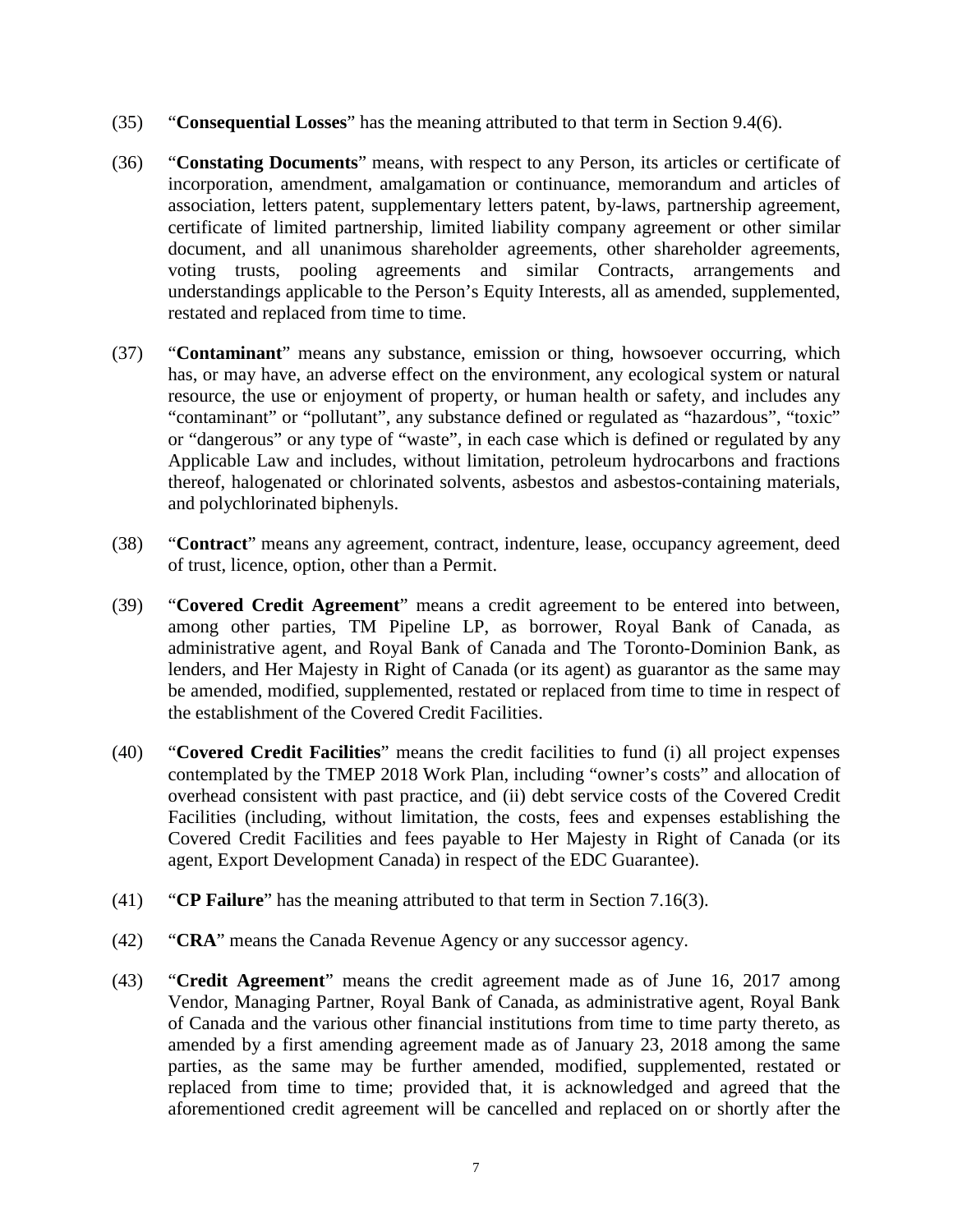date hereof, such credit agreement being replaced by a new credit agreement made as of May 1, 2018, and amended and effective as of the date hereof, be and between Vendor, as borrower, Royal Bank of Canada, as administrative agent and Royal Bank of Canada and The Toronto-Dominion Bank, as lenders, as the same may be further amended, modified, supplemented, restated or replaced from time to time; and further provided that, all references herein to the "Credit Agreement" shall be, and shall be deemed to be, to such May 1, 2018 credit agreement upon the cancellation and replacement of the June 16, 2017 credit agreement.

- (44) "**CTA**" means the *Canada Transportation Act* (Canada), and includes the regulations made thereunder.
- (45) "**CTA Clearance**" means, in respect of the proposed Transactions and the acquisition by Purchaser of the Purchased Shares and Purchased Units from Vendor, Purchaser and Vendor shall have received the notice from the Minister of Transport provided for under subsection 53.1(4) of the CTA or, if such notice has not been received, the completion of the proposed Transactions and the acquisition by Purchaser of the Purchased Shares and Purchased Units from Vendor shall not be prohibited under subsection 53.2(1) of the CTA.
- (46) "**Cure Period**" has the meaning attributed to that term in Section 7.16(4).
- (47) "**Cure Period Deadline**" has the meaning attributed to that term in Section 7.16(5).
- (48) "**Current Assets**" means, in respect of the Target Entities, the aggregate of accounts receivable, inventories, prepayments and other current assets, excluding: (a) Cash and Cash Equivalents; (b) current portion of regulatory assets; (c) deferred tax assets; and (d) environmental related assets determined in accordance with GAAP applied using the same accounting methods, practices, principles, policies and procedures, with consistent classifications, judgments and valuation and estimation methodologies that were used in the preparation of the consolidated KML financial statements for the most recent financial year end as if such accounts were being prepared and audited as of a fiscal year end.
- (49) "**Current Liabilities**" means, in respect of the Target Entities, the aggregate of accounts payable, accruals and other current liabilities, excluding: (a) capital accruals and related payables; (b) current portion of regulatory liabilities; (c) environmental related liabilities; (d) severance and bonus payable liabilities other than in relation to the Transferred Canadian Employees; (e) transaction related costs outstanding; (f) amounts outstanding under mutual benefit agreements for TMEP accruing after May 31, 2018; (g) current portion of unfunded liabilities related to pension and benefit plans; (h) deferred tax liabilities; and (i) accounts payable on account of TMEP which accrue after May 31, 2018; determined in accordance with GAAP applied using the same accounting methods, practices, principles, policies and procedures, with consistent classifications, judgments and valuation and estimation methodologies that were used in the preparation of the consolidate KML financial statements for the most recent financial year end as if such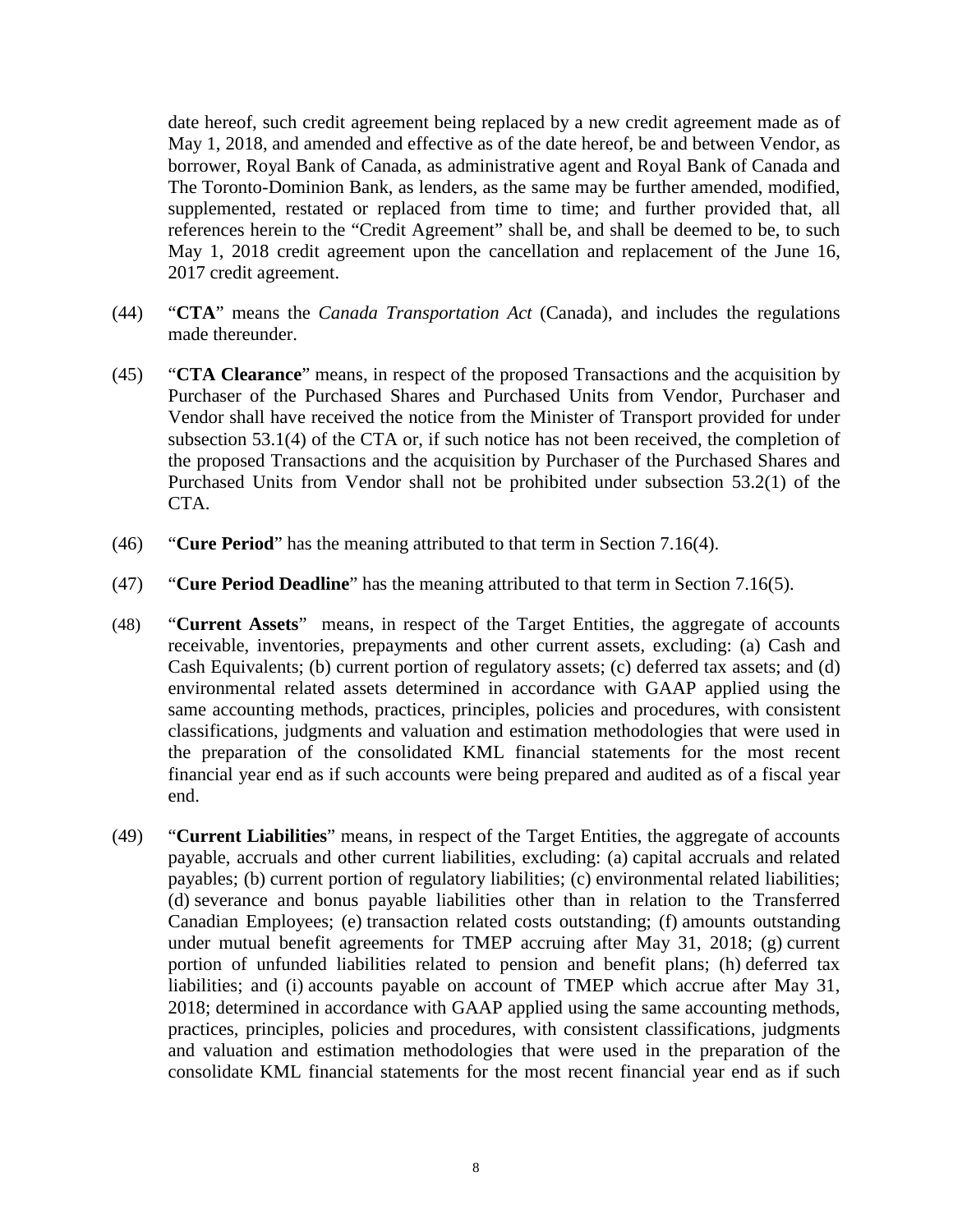accounts were being prepared and audited as of a fiscal year end. For the avoidance of any doubt, "**Current Liabilities**" will not include any items included in Indebtedness.

- (50) "**Data Room**" means the electronic data room, as existing at the date of this Agreement and made available by Vendor to Purchaser in connection with the Transactions.
- (51) "**Disclosing Party**" has the meaning attributed to that term in Section 7.16(2).
- (52) "**EDC Guarantee**" means the guarantee by Her Majesty in Right of Canada (or its agent, Export Development Canada) in favour of the administrative agent and the lenders under the Covered Credit Agreement.
- (53) "**Effective Time**" means 12:01 a.m. on the Closing Date.
- (54) "**Employees**" means the Canadian Employees and the U.S. Employees.
- (55) "**Employment Effective Date**" has the meaning attributed to it in Section 7.12(3)(b)(i).
- (56) "**Encumbrance**" means any lien, charge, pledge, option, mortgage, deed of trust, security interest, restriction (whether on voting, sale, transfer, disposition or otherwise), easement, and other encumbrance of every type and description, whether imposed by Applicable Law, agreement, understanding or otherwise, and "**Encumber**" has a corresponding meaning.
- (57) "**Environment**" means the environment or natural environment as defined in any Environmental Laws.
- (58) "**Environmental Laws**" means any and all Applicable Laws relating to: (a) the protection of the Environment; (b) the presence, release, discharge, handling, transportation, storage, remediation, Release or disposal of Contaminants; (c) the ownership, occupation, management, transfer or sale of contaminated sites; (d) the exposure of workers to Contaminants in the workplace, and worker right-to-know legislation pertaining thereto; (e) the manufacture, distribution, labelling, import, export or sale of products or product ingredients by virtue of their composition or any other physical properties; (f) climate change, greenhouse gas emissions and the regulation of carbon; (g) the protection of endangered species and their habitat; and (h) the reporting of environmental matters and/or liabilities to any Governmental Authority or in any publicly accessible venue.
- (59) "**Equity Interests**" means, with respect to any Person, any and all present and future shares, units, trust units, partnership or other interests, participations or other equivalent rights in that Person's equity or capital, however designated and whether voting or nonvoting.
- (60) "**ERISA**" means the U.S. Employee Retirement Income Security Act of 1974.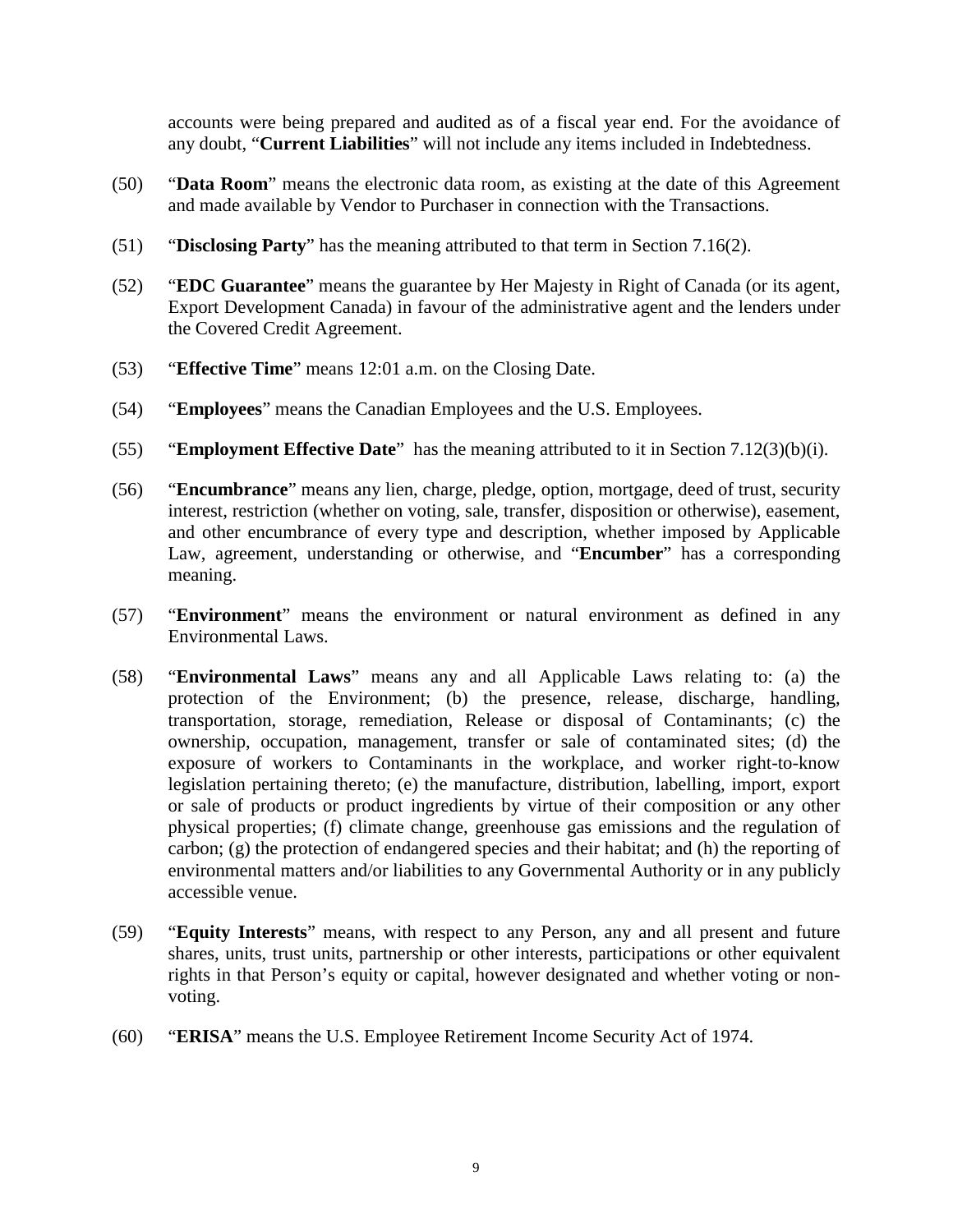- (61) "**ERISA Affiliate**" means any trade or business (whether or not incorporated) which together with KMI or any Target Entity, would be treated as a single employer under Section 414 of the Internal Revenue Code or Section 4001 of ERISA.
- (62) "**ETA**" means the *Excise Tax Act* (Canada) and includes the regulations made thereunder.
- (63) "**Exchange Act**" means the *United States Securities Exchange Act of 1934*.
- (64) "**Excluded Employees**" means the KMCI employees who are not employed or engaged in the development, construction and operation of the TMPL System.
- (65) "**Excluded Intellectual Property**" means the Intellectual Property to be provided or to be made available to, or accessible by, the Target Entities pursuant to the Transition Services Agreement, as disclosed in the Data Room.
- (66) "**Excluded IT Systems**" means all Hardware, Software and internal networks and communications technologies and services to be provided or to be made available to, or accessible by, the Target Entities pursuant to the Transition Services Agreement, as disclosed in the Data Room.
- (67) "**Exempt Proposal**" has the meaning attributed to that term in Section 7.1(2)(a)(i).
- (68) "**Existing NEB Facility**" has the meaning attributed to that term in Section 7.9(5).
- (69) "**Existing NEB Insurance**" has the meaning attributed to that term in Section 7.9(5).
- (70) "**Exon-Florio Amendment**" means 50 U.S.C. § 4565 as implemented by 31 C.F.R. Part 800.
- (71) "**Expansion CPCN**" means the Certificate of Public Convenience and Necessity and Orders issued by the NEB under Part III of the National Energy Board Act, and, with respect to TMEP means the CPCN and Orders more particularly described as OC-2 and OC-49 and OC-64; Orders XO-T260-007-2016, XO-T260-008-2016, XO-T260-009- 2016, XO-T260-010-2016 and MO-015-2016 and any amendments thereto which authorize the construction and operation of TMEP.
- (72) "**Fairness Opinion**" means the opinion of TD Securities Inc., as a financial advisor to KML, delivered verbally to the KML board of directors on May 28, 2018 (with a written opinion dated such date to follow) to the effect that the consideration to be received by Vendor under the Transaction is fair, from a financial point of view, to Vendor and to KML.
- (73) "**Financial Statements**" means the unaudited, combined and consolidated balance sheet and income statement, for the Target Entities as at and for the financial years ended December 31, 2016, and December 31, 2017, copies of which are disclosed in the Data Room.
- (74) "**Financial Statements Date**" means December 31, 2017.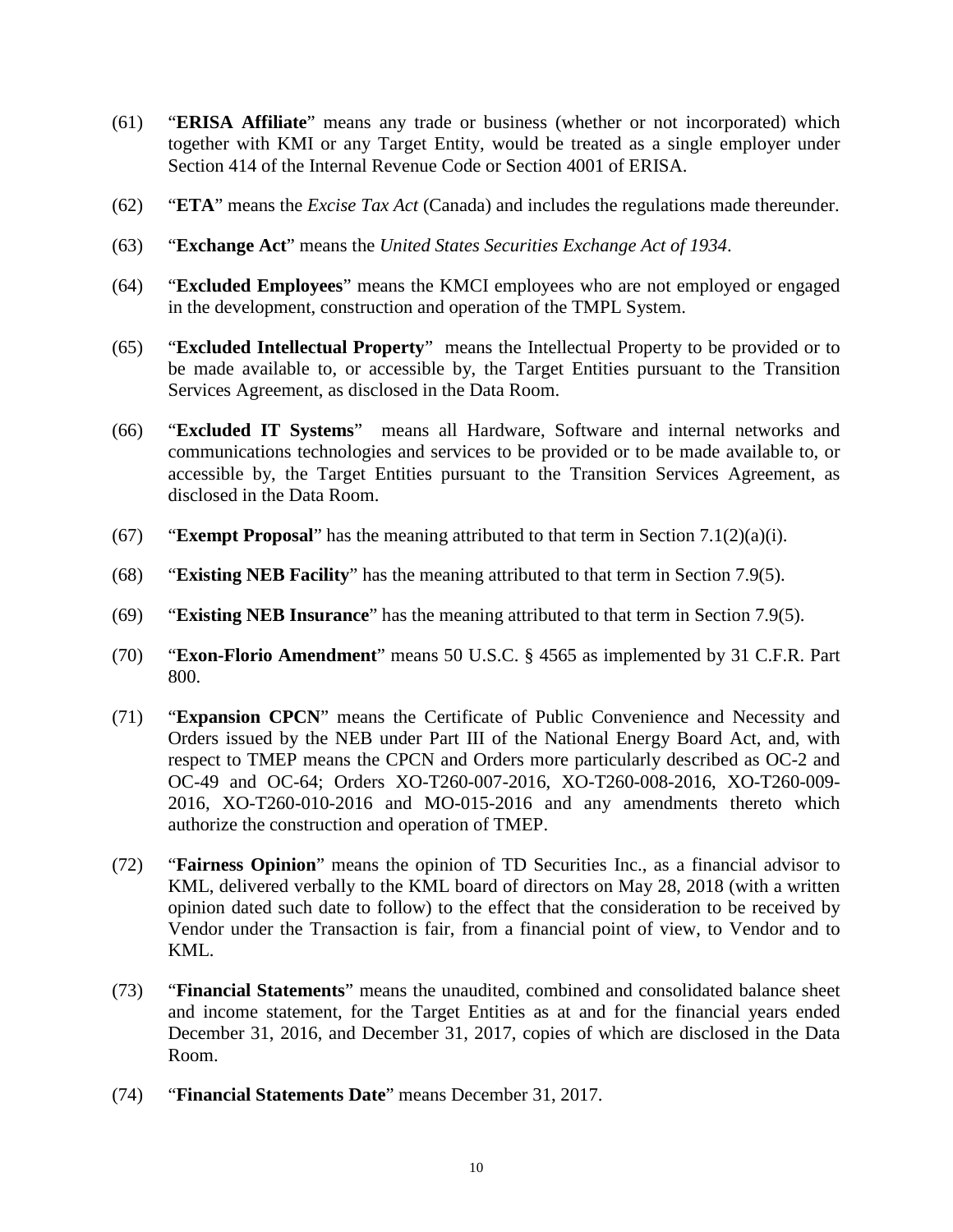- (75) "**Fundamental Representation**" means the representations and warranties listed in Section 6.5(1) and 6.5(5).
- (76) "**GAAP**" when used in respect of accounting terms or accounting determinations relating to a Person, United States Generally Accepted Accounting Principles.
- (77) "**Governmental Authority**" means any domestic or foreign government, whether federal, provincial, state, territorial, local, regional, municipal, or other political jurisdiction, and any agency, authority, instrumentality, court, tribunal, board, commission, bureau, arbitrator, arbitration tribunal or other tribunal, or any quasigovernmental or other entity, body, organization or agency, insofar as it exercises a legislative, judicial, regulatory, administrative, expropriation or taxing power or function of or pertaining to government, including the SEC, stock exchanges such as the Toronto Stock Exchange and including the NEB, but does not include any Indigenous Group or aboriginal government, council or authority.
- (78) "**GST/HST**" means all Taxes payable under Part IX of the ETA (including where applicable both the federal and provincial portion of those Taxes) or and under any provincial legislation imposing a similar value added or multi-staged tax, including, without limitation, the *Provincial Sales Tax Act* (British Columbia).
- (79) "**Hardware**" means computer hardware, mainframes, personal computers, servers, client/server stations, devices, network equipment, routers, semi-conductor chips, embedded Software, communication lines, storage media and other equipment.
- (80) "**HSR Act**" means the Hart-Scott-Rodino Antitrust Improvements Act of 1976, 15 U.S.C. § 18a et seq., as amended from time to time, and the rules and regulations promulgated thereunder.
- (81) "**HSR Clearance**" means the applicable waiting period (and any extension thereof) in respect of the Transaction under the HSR Act shall have expired without action on the part of the reviewing agency or been earlier terminated.
- (82) "**Inactive U.S. Employee**" has the meaning attributed to that term in Section  $7.12(3)(c)(i)$ .
- (83) "**Increased Amount**" has the meaning attributed to that term in Section 9.10(3).
- (84) "**Indebtedness**" means, for any Person, any obligation or liability whatsoever of such Person that is debt within the meaning of GAAP including, without limitation: (a) all indebtedness for borrowed money excluding any amount payable to Vendor or its Affiliates; (b) obligations pursuant to credit facility, loans, notes, debentures or similar instruments excluding obligations under the Covered Credit Agreement; (c) drawn letters of credit; (d) current regulatory toll settlement liabilities less current regulatory assets; (e) capital accruals and related payables that are not related to TMEP and, for TMEP, capital accruals and related payables accrued on or prior to May 31, 2018; (f) liabilities related to pipeline abandonment trust obligations less pipeline abandonment trust assets; (g) environmental reserve liabilities net of transportation revenue variance; and (h) Vendor's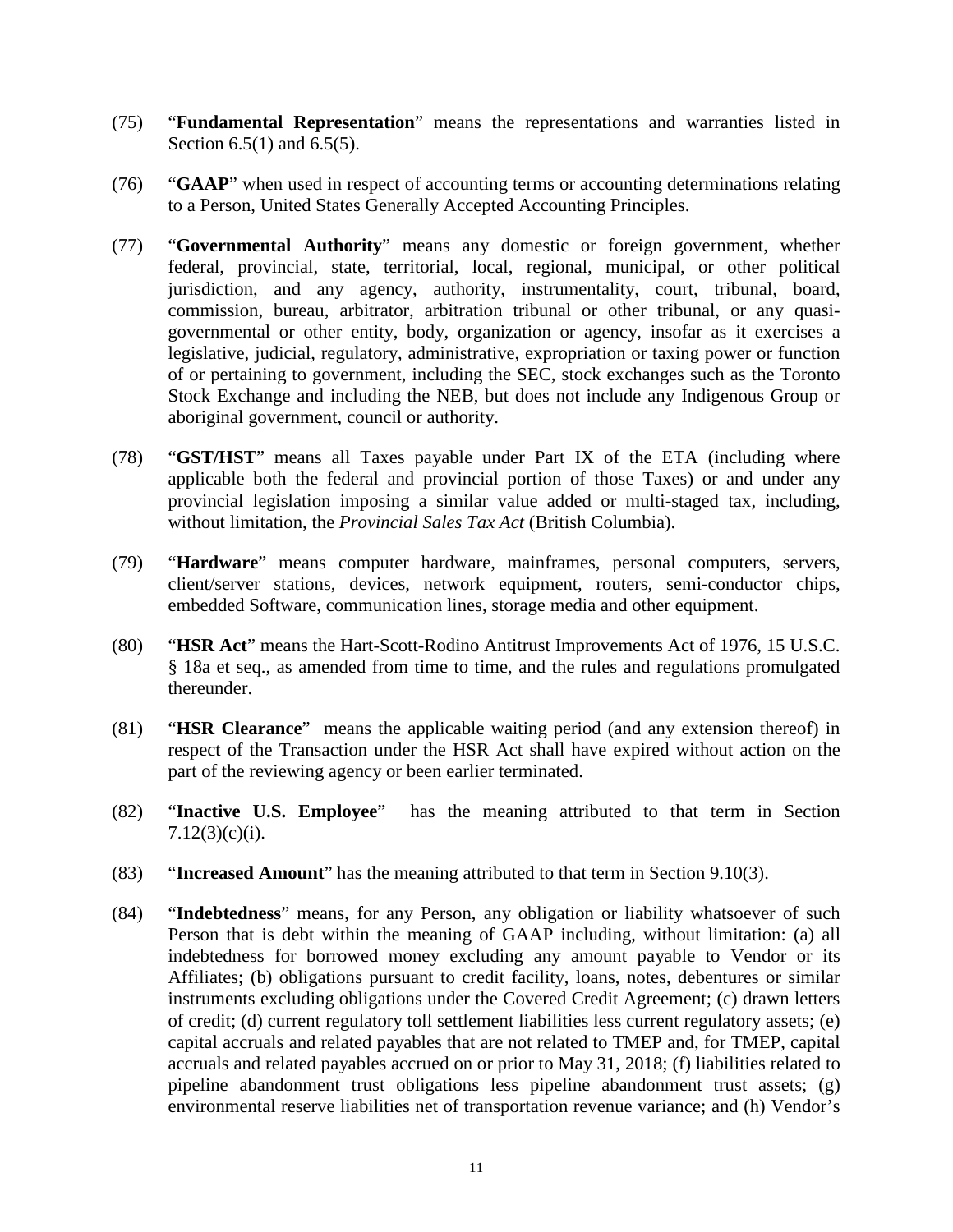transaction costs, to extent not paid by the Vendor. For the avoidance of any doubt, Indebtedness will not include items included in Working Capital or any deficiencies in funding in respect of any Benefit Plan.

- (85) "**Independent Auditor**" has the meaning attributed to that term in Section 2.4(6).
- (86) "**Indigenous Group**" means any Indian band (as defined in the Indian Act (Canada)), any other aboriginal people within the meaning of the Constitution Act, 1982 (UK).
- (87) "**Intellectual Property**" means, individually and collectively, howsoever created and wherever located:
	- (a) all domestic and foreign patents and applications thereof and all reissues, divisions, continuations, renewals, extensions and continuations-in-part thereof;
	- (b) all inventions (whether patentable or not), invention disclosures, improvements, trade secrets, proprietary information, know-how, technology, technical data, schematics and customer lists, and all documentation relating to any of the foregoing;
	- (c) all copyrights in all works (including Software) and database rights, copyright registrations and applications thereof, and all works of authorship and moral rights, and all other rights corresponding thereto throughout the world;
	- (d) all trade names, domain names, corporate names, trade dress, distinguishing guises, logos, slogans, brand names, trademarks (whether registered or common law and whether used with wares or services and including the goodwill attaching to such trademarks) and registrations and applications for registration thereof;
	- (e) all Software (in source code and object code form) and databases, and any proprietary rights in such Software and databases;
	- (f) all integrated circuit design, mask work, or topography registrations or applications thereof;
	- (g) all industrial designs and applications for and registration of industrial designs, design patents and industrial design registrations;
	- (h) other intellectual or industrial property whatsoever;
	- (i) all income, royalties, damages and payments now and hereafter due and/or payable with respect to any of the foregoing, including damages and payments for past or future infringements thereof; and
	- (j) all rights to sue for past, present and future infringements of any of the foregoing.

### (88) "**Interim Period**" means the period from the date of this Agreement to the Closing Date.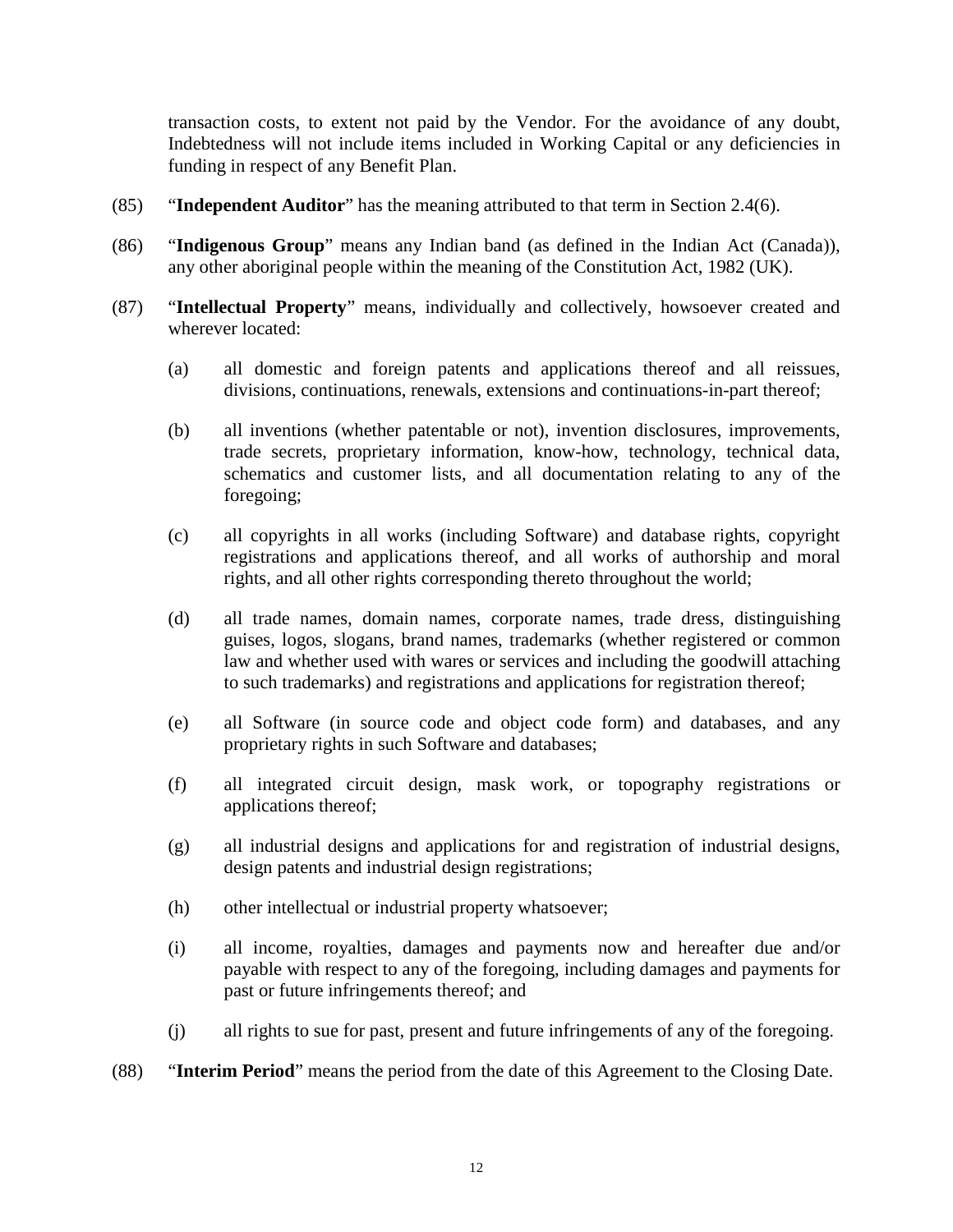- (89) "**Internal IT Systems**" means all Hardware, Software and internal networks and communications technologies and services that are owned, leased, or licensed by the Target Entities in connection with the Business excluding the Excluded IT Systems.
- (90) "**Internal Revenue Code**" means the Internal Revenue Code of the United States.
- (91) "**Kinder Morgan Savings Plan**" means, with respect to Canada, the employer sponsored savings plan provided through Great West Life by KMCI to the Canadian Employees, and with respect to the U.S., the KMI Savings Plan, a defined contribution 401(k) savings plan provided by KMI to U.S. Employees.
- (92) "**KMCI**" means Kinder Morgan Canada Inc., an Alberta corporation.
- (93) "**KMCI Employee Plan**" has the meaning attributed to that term in Section 6.2(27)(a).
- (94) "**KMCI Pension Plan**" means the Pension Plan for Employees of KMCI, OSFI Registration No. 57524.
- (95) "**KMI**" means Kinder Morgan Inc., a Delaware general corporation.
- (96) "**KMI Employee Plan**" has the meaning attributed to that term in Section 6.2(27)(a).
- (97) "**KMI ESPP**" means the KMI Employee Share Purchase Plan.
- (98) "**KMI Stock Incentive Plan**" means the Kinder Morgan Inc. 2015 Amended and Restated Stock Incentive Plan.
- (99) "**KML**" means Kinder Morgan Canada Limited, an Alberta corporation.
- (100) "**KML Share Unit Plan**" means the KML 2017 Restricted Share Unit Plan for Employees.
- (101) "**Land Rights**" means all fee simple lands, easements, rights-of-way, rights of access, rights of entry, governmental entry and access rights, crossing agreements, joint use agreements, surface leases, licenses and such other surface rights by virtue of which the holder is entitled to own, occupy or access lands on or under which: (a) any of the Mainline System is located or through which the Mainline System may be accessed; and (b) currently held in connection with the development of TMEP.
- (102) "**Legacy Pension Plan**" means the Legacy Pension Plan for Employees of Kinder Morgan Canada Inc., OSFI Registration No. 55111.
- (103) "**Limited Partnership Agreement**" means the limited partnership agreement dated February 1, 2008 as amended, which governs TM Pipeline LP.
- (104) "**Limited Rep TMEP Contracts**" has the meaning attributed to that term in Section 6.2(14)(b).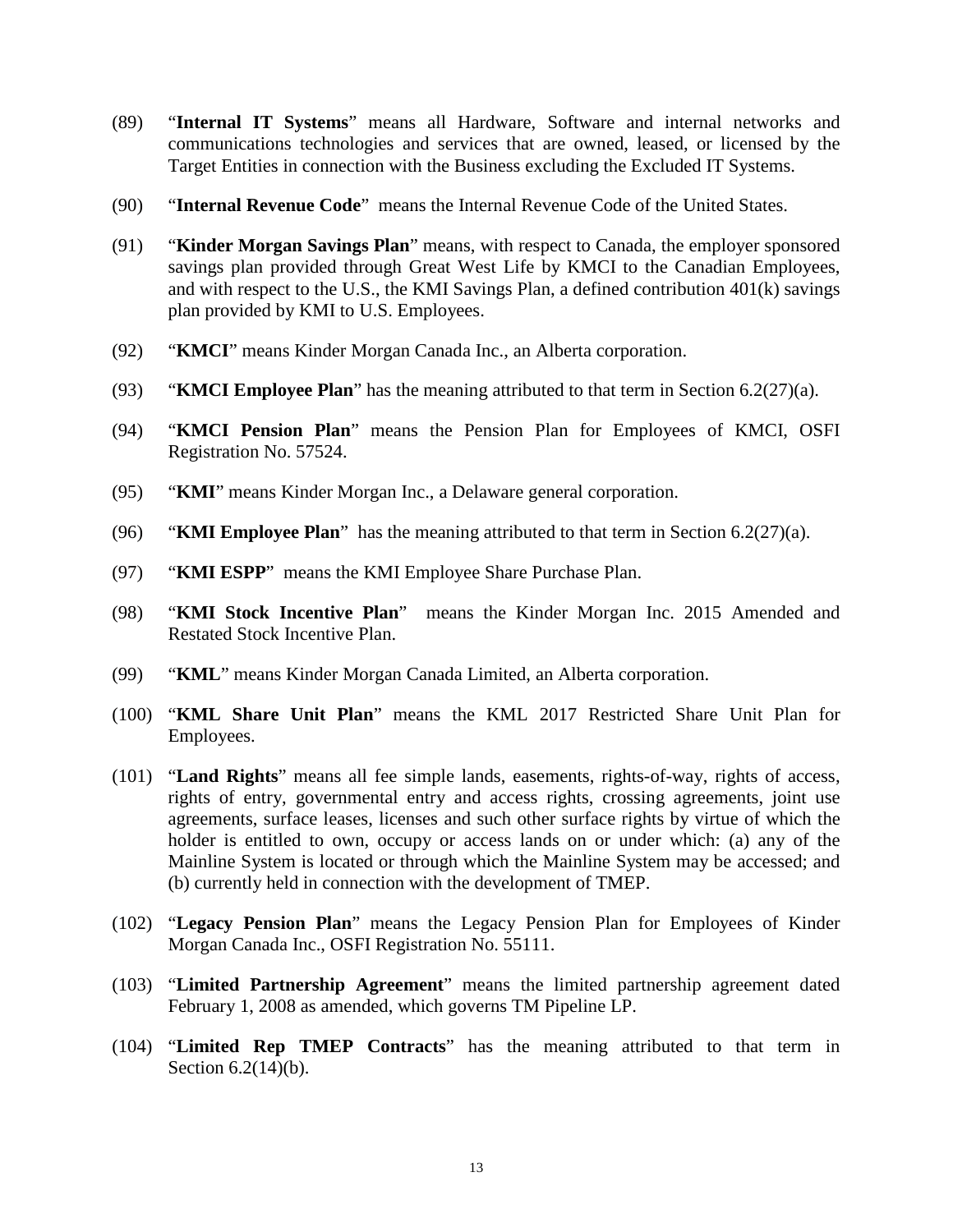- (105) "**Limited TM Pipeline LP Indemnity (Covered Credit Agreement)**" means the Indemnity Agreement to be entered into by TM Pipeline LP and providing for an indemnity of TM Pipeline LP to reimburse Her Majesty in Right of Canada (or its agent, Export Development Canada) for any payment that it makes under the EDC Guarantee under certain circumstances as have been separately agreed in writing between the Parties.
- (106) "**Losses**" has the meaning attributed to that term in Section 9.1(8).
- (107) "**Mainline CPCN**" means the Certificate of Public Convenience and Necessity issued by the NEB pursuant to the National Energy Board Act, and, with respect to the Mainline System means the CPCN more particularly described as OC-2, and OC-49 and any amendments thereto, which authorize the construction and operation of the Mainline System.
- (108) "**Mainline System**" means: (a) the Trans Mountain pipeline system including the Edmonton Tank Terminal, Kamloops Terminal, Burnaby Terminal, Sumas Terminal and Westridge Marine Terminal, as more particularly described in the Mainline CPCN, including a crude oil and refined products pipeline with a capacity of approximately three hundred thousand (300,000) barrels per day which consists of approximately one thousand (1,000) kilometres of pipeline, extending from Edmonton Alberta to delivery points in Burnaby, Westridge and Sumas, British Columbia, and including related lateral lines, rights of way, easements, pumps, pump stations and other related equipment and machinery; and (b) the Puget Sound pipeline system (the "**Puget Sound Pipeline**"), which is an oil pipeline connecting Sumas, British Columbia to Washington State refineries and including related lateral lines, rights of way, easements, pumps, pump stations and other related equipment and machinery; in respect of each of the foregoing clauses (a) and (b), as each exists and is operating as at the date hereof.
- (109) "**Managing Partner**" means Trans Mountain Pipeline ULC, the managing partner of TM Pipeline LP.
- (110) "**Marketing Period**" has the meaning attributed to that term in Section 7.1(1)(a).
- (111) "**Material Adverse Change**" or "**Material Adverse Effect**" as either may be used in this Agreement, means any change or effect that is materially adverse to the Business, Assets or financial condition of Target Entities, taken as a whole; provided that any change or effect arising from or relating to:
	- (a) any change to Applicable Law, in GAAP or regulatory accounting requirements;
	- (b) general economic or industry conditions affecting the midstream oil and gas industry;
	- (c) the failure of the Target Entities to meet any internal or published projections, forecasts, estimates or predictions in respect of revenues, earnings or other financial or operating metrics before, on or after the date of this Agreement;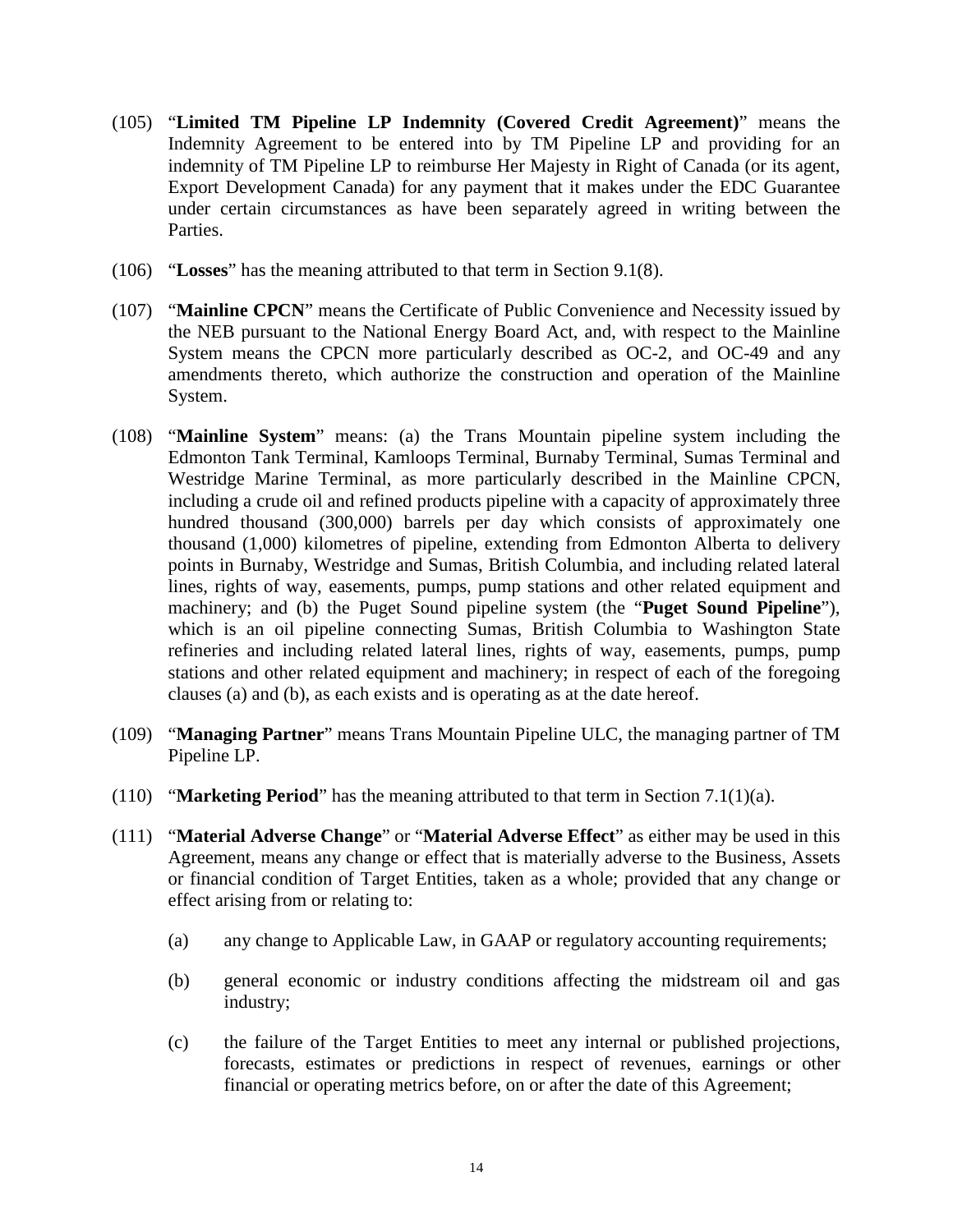- (d) any matter or prospective matter which has, at or prior to the date hereof, been publicly disclosed by Vendor or any of its Affiliates in regulatory or securities filings, has been made available to Purchaser in the Data Room, or disclosed in writing to Purchaser on or prior to the date hereof;
- (e) the announcement of the Transaction or the taking of any actions contemplated by this Agreement or actions taken (or omitted to be taken) at the request or with the prior consent of Purchaser;
- (f) the identity of, or any facts or circumstances relating to, Purchaser or its Affiliates, or any action or inaction of Purchaser or its Affiliates;
- (g) departures of personnel providing services to the Target Entities, whether such departures result from the announcement or consummation of the Transaction, or otherwise;
- (h) acts of God, including earthquakes, fires, tornadoes, flooding and other natural disasters;
- (i) any military action or attack or the engagement by the United States of America or Canada in hostilities, whether or not pursuant to the declaration of a national emergency or war;
- (j) opposition, either individually or as a group, whether local, regional, national or international, including, acts of protest, civil disobedience, sabotage or terrorism, political or social unrest, protests or insurgencies;
- (k) sabotage against any Assets or other criminal actions, or any failure or delay of authorities or the judiciary to enforce Applicable Law;
- (l) any commencement of Proceedings or decision of a court or any other Governmental Authority, including any ruling, order, declaration, injunction, announcement, application, action, suit, inquiry or similar event brought or provided by or before any court, tribunal, regulatory body or other Governmental Authority delaying or hindering the development or construction of the TMEP; and
- (m) as they relate to the TMEP, increased costs, delays in development or construction for any reason, or any action or inaction by a Governmental Authority in the issuance of Permits and other authorizations or consents,

shall be deemed to not constitute a Material Adverse Change or a Material Adverse Effect. Each of Vendor and Purchaser agree that the determination of whether there has been a Material Adverse Change or a Material Adverse Effect shall be made after giving effect to any insurance proceeds (net of any deductibles) and indemnification payments that, in either case, are payable as a result of the change or effect subject to such determination.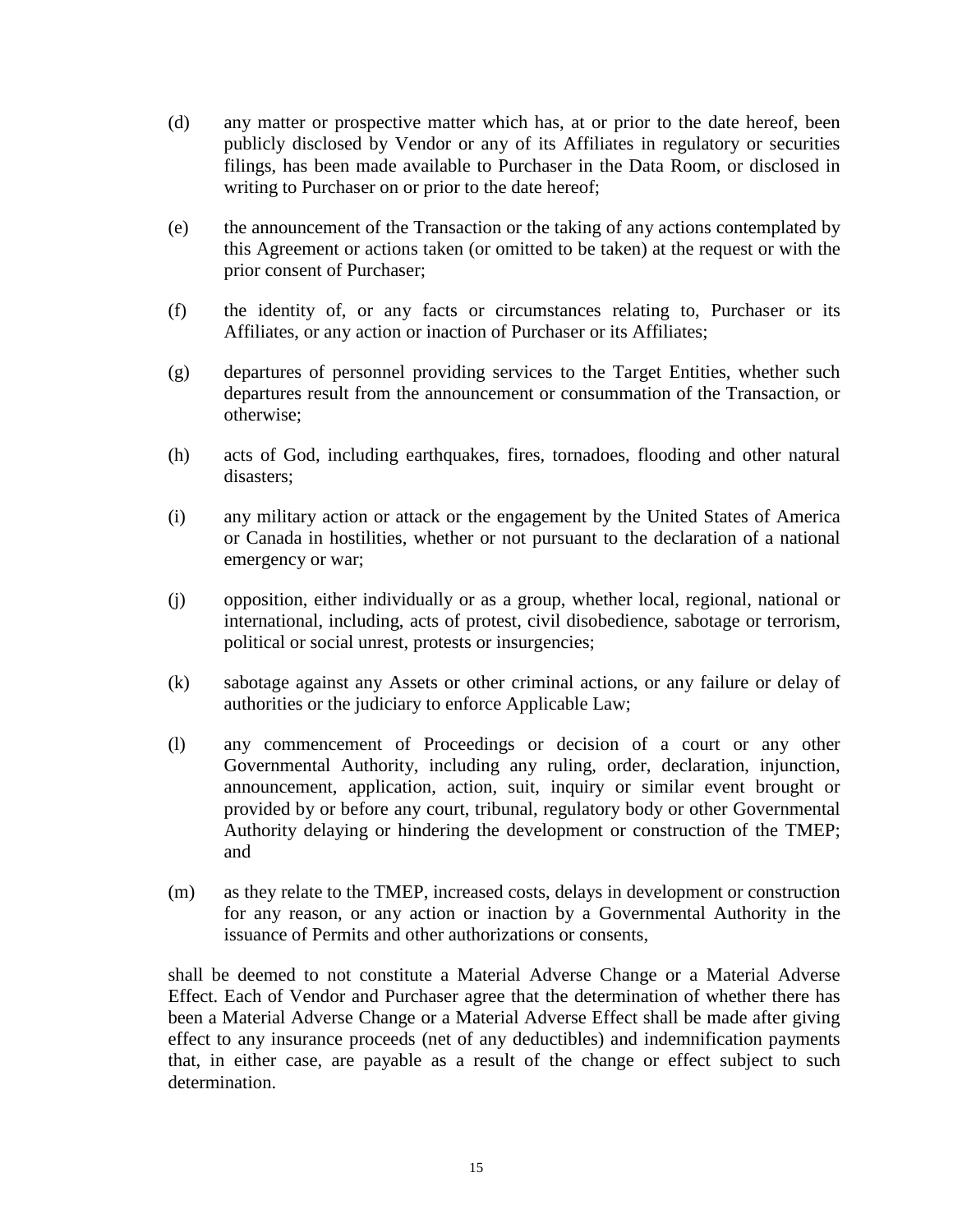- (112) "**Material Contract**" has the meaning attributed to that term in Section 6.2(14).
- (113) "**Meeting**" means the special meeting of Securityholders to be called and held in accordance with this Agreement to permit the Securityholders to consider the Transaction Resolution and related matters, and any adjournment(s) thereof.
- (114) "**MI 61-101**" has the meaning attributed to that term in Section 7.11(2)(e).
- (115) "**Miscellaneous Interests**" means all interests of the Target Entities in and to all property, assets and rights of any nature and kind relating to, or necessarily incidental to, the construction, ownership, operation and / or maintenance of the Mainline System and/or the TMEP.
- (116) "**National Energy Board**" or "**NEB**" means the National Energy Board and its successors.
- (117) "**National Energy Board Act**" means the *National Energy Board Act* R.S.C. N-6, s. 1, the regulations made thereunder, and its predecessor and successor legislation.
- (118) "**No Action Letter**" means written confirmation from the Commissioner that he does not, at that time, intend to make an application under section 92 of the Competition Act in respect of the Transactions.
- (119) "**Non-Resident**" means a Person who is not resident or deemed to be resident in Canada for purposes of the Tax Act, or a partnership that is not a "Canadian partnership" as defined in the Tax Act.
- (120) "**Notice of Intent to Terminate**" has the meaning attributed to that term in Section 7.16(3).
- (121) "**Objection Notice**" has the meaning attributed to that term in Section 2.4(5).
- (122) "**Occupational Health and Safety**" means any obligation imposed on an employer pursuant to the *Occupational Health and Safety Act* (Alberta) or the Occupational Health and Safety Regulation promulgated pursuant to the *Workers Compensation Act* (British Columbia).
- (123) "**Ordinary Course**" means, with respect to an action taken by a Person that the action is consistent with the past practices of the Person and is taken in the normal course operations of the Person.
- (124) "**Other Documents**" has the meaning attributed to that term in Section 11.5.
- (125) "**Outside Date**" means December 31, 2018.
- (126) "**Parties**" means Vendor, Purchaser, KML and KMI, and "**Party**" means any of them.
- (127) "**Payment**" has the meaning attributed to that term in Section 9.10(4).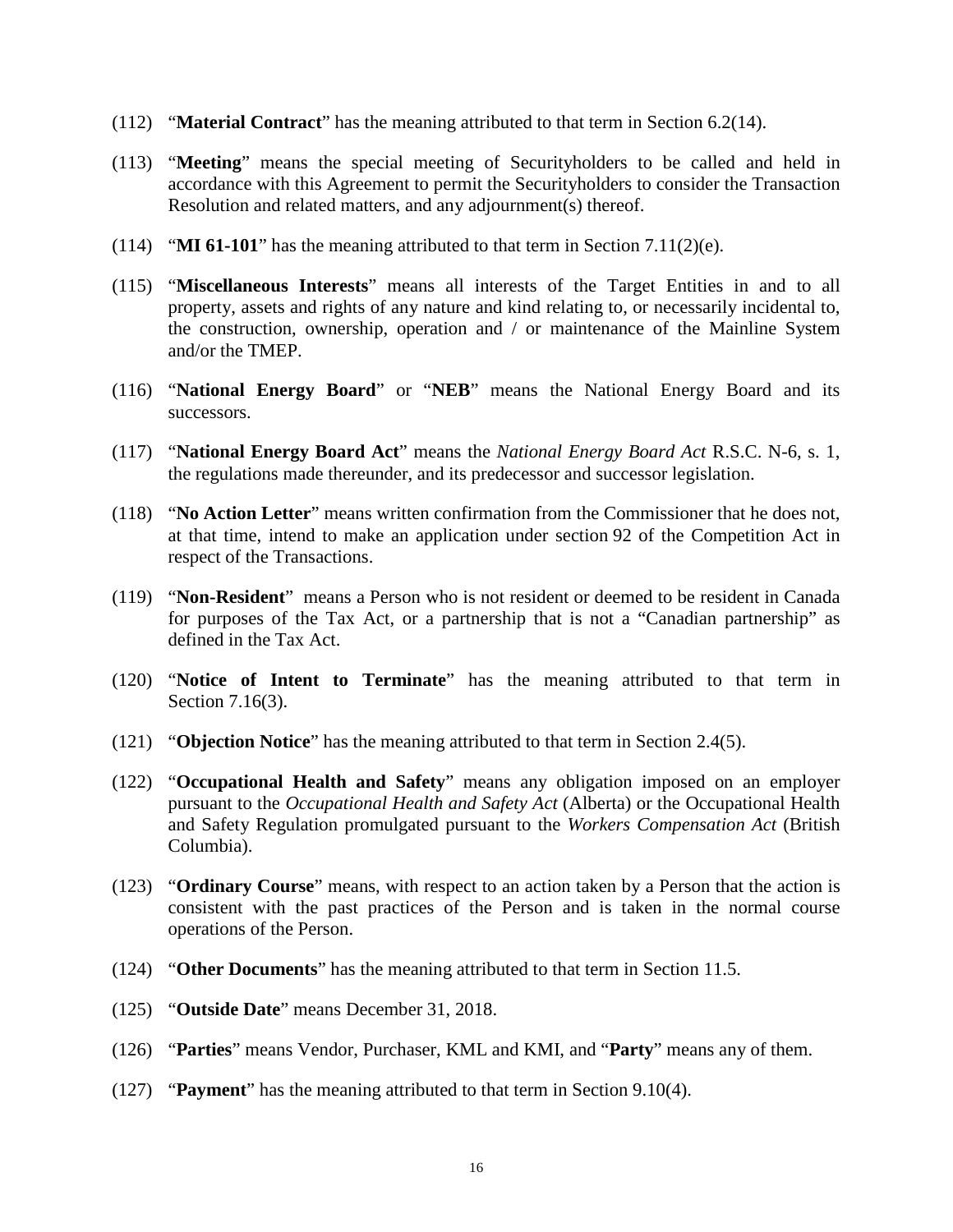- (128) "**Pension Plans**" means the KMCI Pension Plan and the Legacy Pension Plan, and "**Pension Plan**" means any of them.
- (129) "**Pension Regulator**" has the meaning attributed to that term in Section 6.2(27)(b)(iv).
- (130) "**Permits**" means any license, order, permit, certificate of authority, approval, tender, bid, registration, franchise, variance, exemption, consent or other authorization of or from a Governmental Authority.
- (131) "**Permitted Contest**" means action taken by any Target Entity or Vendor in good faith by appropriate proceedings diligently pursued to contest any Taxes, claims or Encumbrance, provided that:
	- (a) such Target Entity or Vendor has established reasonable reserves therefor if required in accordance with GAAP; and
	- (b) proceeding with such contest will not create a material risk of sale, forfeiture or loss, or interference with the use of any material property of such Person and would not reasonably be expected to have a Material Adverse Effect.

## (132) "**Permitted Encumbrances**" means:

- (a) servitudes, easements, leases, subleases, restrictions, rights-of-way, permits, restrictive covenants, encroachments, protrusions, licenses, sublicenses, zoning, caveats registered in respect of any of the foregoing or other similar rights or interests in land (including, without in any way limiting the generality of the foregoing, rights of way and servitudes for railways, sewers, drains, petroleum substances, pipelines, water pipelines, gas and water mains, electric light, power, telephone, telegraph, communication, computer, instrumentation and cable television conduits, poles, wires and cables, meter stations and substations and including other related structures and facilities; and other similar rights in real property or any interest therein) granted to or reserved or taken by other Persons which individually or in the aggregate do not materially detract from the value of such land or materially impair its use in the operation of the business of such Persons and its subsidiaries, taken as a whole;
- (b) Encumbrances imposed by or permitted by law, such as undetermined, inchoate or statutory liens and deemed trusts, carrier's liens, garagekeepers' liens, builders' liens, warehousemen's liens, mechanics' liens, materialmen's liens, repairmen's liens and other liens, charges and privileges which relate to obligations which are not due or delinquent or, if due and delinquent, the validity of which is being contested at the time by a Permitted Contest;
- (c) statutory liens, charges, adverse claims, security interests or Encumbrances of any nature whatsoever claimed or held by any Governmental Authority that have not at the time been filed or registered against the title to the asset or served on any Target Entity or Vendor pursuant to Applicable Law or notice of which has not otherwise been received by any Target Entity or Vendor, or that relate to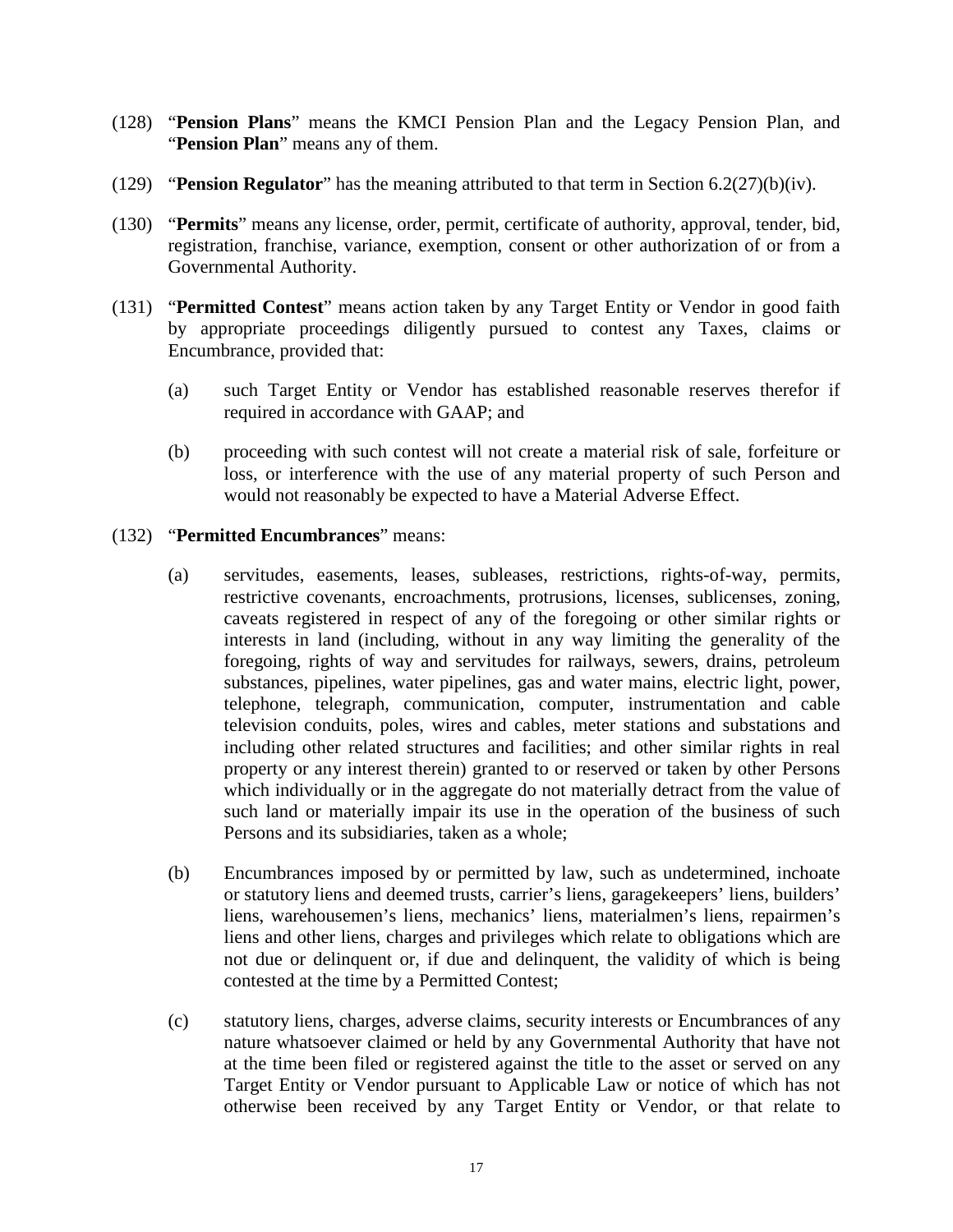obligations not due or delinquent, or, if due and delinquent, the validity of which is being contested at the time by a Permitted Contest;

- (d) Encumbrances in favour of a public utility or Governmental Authority when required by such utility or Governmental Authority in connection with the operations of the Business, all in the Ordinary Course of the Business which individually or in the aggregate do not materially detract from the value of the asset concerned or materially impair its use in the operation of the Business, taken as a whole;
- (e) the reservations in any original grants from the Crown of any Real Property or interest therein and statutory exceptions to title that do not materially detract from the value of the Real Property concerned or materially impair its use in the operation of the Business;
- (f) Encumbrances for Taxes, assessments, customs duties or governmental charges which are not due and delinquent or, if due or delinquent, the validity of which is being contested at the time by a Permitted Contest;
- (g) Encumbrances under or pursuant to any judgment rendered, or claim filed, against such Target Entity or Vendor, which such Target Entity or Vendor shall be contesting at the time by a Permitted Contest or which is adequately covered by insurance;
- (h) Equipment leases or conditional sales contracts entered into in the Ordinary Course;
- (i) Encumbrances in favour of Computershare Trust Company of Canada to secure obligations under the Credit Agreement and in respect of related hedging and cash management obligations to the lenders thereunder;
- (j) Encumbrances contemplated under and pursuant to the Covered Credit Agreement (including, for certainty, any Encumbrances in favour of Purchaser or Export Development Canada);
- (k) Encumbrances consented to in writing by Purchaser;
- (l) Encumbrances in favour of a Target Entity;
- (m) any lease or sublease granted by a Target Entity in the Ordinary Course, provided that, any such lease or sublease does not materially adversely affect the enjoyment by a Target Entity of the assets of such Target Entity in the conduct of the business the Target Entities, taken as a whole;
- (n) title defects or irregularities which are of a minor nature which, in the aggregate, do not materially affect or impair the use of any material property of the Target Entities for the purposes for which it is held by or on behalf of the Target Entity in question;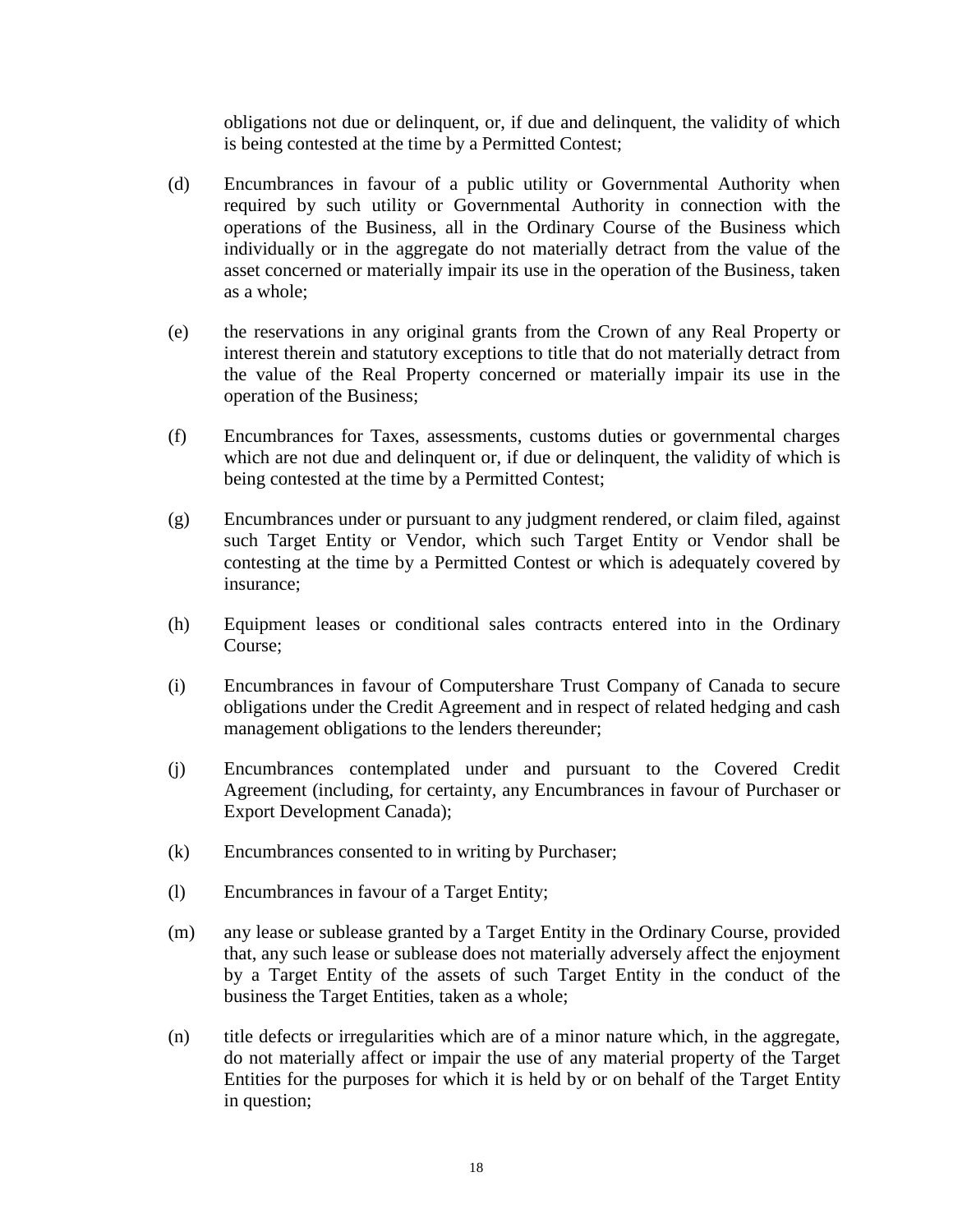- (o) any right reserved to, or vested in, any applicable Governmental Authority by the terms of:
	- (i) any Applicable Law;
	- (ii) any applicable governmental authorization; or
	- (iii) any property interest, easement, right-of-way, or servitude issued or granted by Applicable Law or by any applicable governmental authorization,

to terminate any such governmental authorization, easement, right-of-way or servitude or to purchase, expropriate, appropriate or recapture, or designate a purchaser of any property;

- (p) the Encumbrances disclosed in the Data Room; and
- (q) other Encumbrances arising in the Ordinary Course of Business and not materially affecting the Business or the Target Entities taken as a whole.
- (133) "**Person**" is to be broadly interpreted and includes an individual, a corporation, a partnership, a joint venture, a trust, an association, a syndicate, an unincorporated organization, a Governmental Authority, an executor or administrator or other legal or personal representative, or any other juridical entity.
- (134) "**Personal Information**" means any information about an identifiable individual.
- (135) "**Post-Closing Period**" means any Tax period beginning on or after the Closing Date, and with respect to a U.S. Straddle Period, the portion of such Tax period beginning on the Closing Date.
- (136) "**Pre-Acquisition Reorganization**" has the meaning attributed to that term in Section 7.11.
- (137) "**Pre-Approved Liabilities**" has the meaning attributed to that term in Section 7.7(2).
- (138) "**Pre-Closing Period**" means any Tax period that is not a Post-Closing Period and with respect to a U.S. Straddle Period, the portion of such Tax period ending on the day prior to the Closing Date.
- (139) "**Preliminary Cash and Cash Equivalents**" has the meaning attributed to that term in Section 2.4(1).
- (140) "**Preliminary Closing Indebtedness**" has the meaning attributed to that term in Section  $2.4(1)$ .
- (141) "**Preliminary Closing Working Capital**" has the meaning attributed to that term in Section 2.4(1).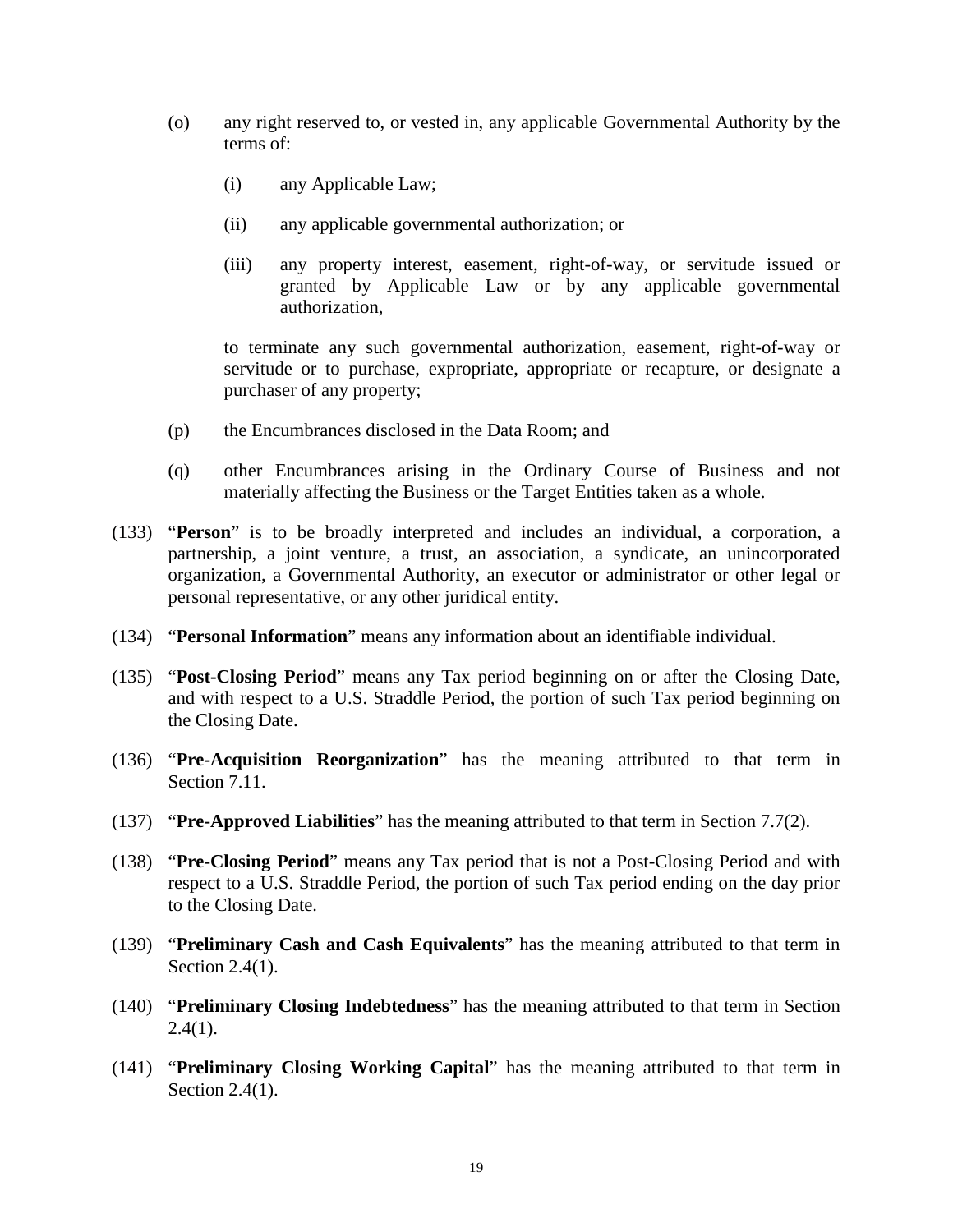- (142) "**Privacy Law**" means any and all Canadian Applicable Law that regulates the collection use, disclosure and or storage of Personal Information.
- (143) "**Proceeding**" means:
	- (a) any suit, action, dispute, investigation, claim, arbitration, order, summons, citation, directive, charge, demand or prosecution, whether legal or administrative; or
	- (b) any appeal or application for review;

at law or in equity before any Governmental Authority.

- (144) "**Proposed Agreement**" has the meaning attributed to that term in Section 7.1(5).
- (145) "**Proxy Statement**" means the proxy statement of KML to be filed with the SEC in connection with the Transactions as amended, supplemented or otherwise modified.
- (146) "**Puget LLC**" means Trans Mountain Pipeline (Puget Sound) LLC.
- (147) "**Purchase Price**" has the meaning attributed to that term in Section 2.2(1).
- (148) "**Purchased Shares**" means all issued and outstanding Equity Interests in the Target Corporations
- (149) "**Purchased Units**" means all the Equity Interest in TM Pipeline LP.
- (150) "**Purchaser**" means Her Majesty in Right of Canada.
- (151) "**Purchaser's Counsel**" means Borden Ladner Gervais LLP.
- (152) "**Real Property**" means the real property and Land Rights, including all leasehold interests, rights-of-way and easements, used in or necessary for the Business (it being acknowledged that only a portion have been currently procured in connection with TMEP) including the conduct of the Mainline System.
- (153) "**Receiving Party**" has the meaning attributed to that term in Section 7.16(2).
- (154) "**Release**" has the meaning prescribed in any Environmental Law and includes any release, spill, leak, pumping, pouring, emission, emptying, discharge, injection, escape, leaching, disposal, dumping, deposit, spraying, burial, abandonment, incineration, seepage, placement, or introduction.
- (155) "**Representatives**" means, with respect to any Party, its Affiliates and, if applicable, its and their respective directors, officers, employees, agents and other representatives and advisors.
- (156) "**Review Period**" has the meaning attributed to that term in Section 7.16(3).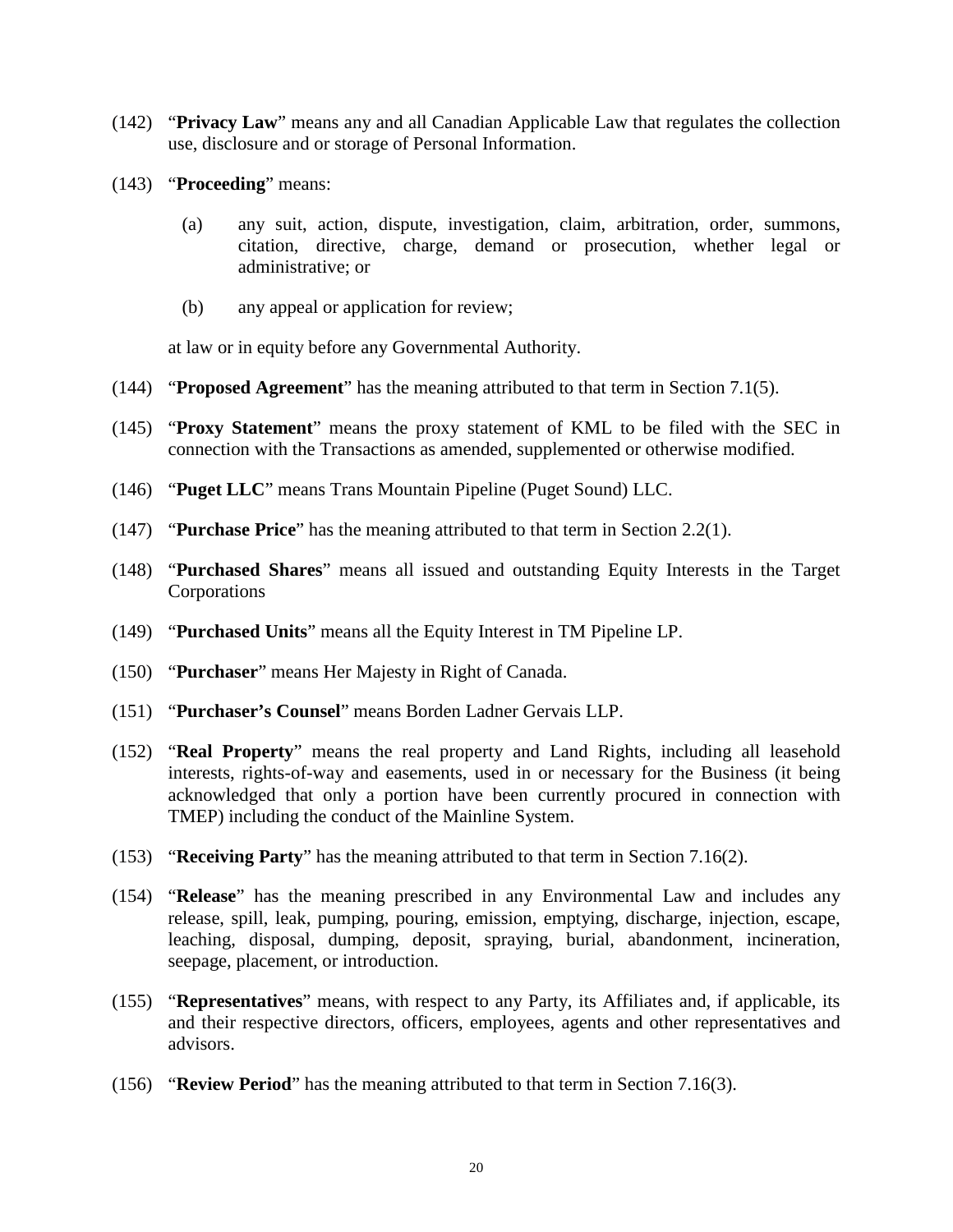- (157) "**SEC**" means the United States Securities and Exchange Commission.
- (158) "**Securityholders**" means, collectively, the holders of the Restricted Voting Shares, Special Voting Shares and Preferred Shares of KML.
- (159) "**Software**" means software, including all versions thereof, whether installed locally, on a local area network or delivered through the internet, and all related documentation, manuals, source code and object code, program files, data files, computer related data, field and data definitions and relationships, data definition specifications, data models, program and system logic, interfaces, program modules, routines, sub-routines, algorithms, program architecture, design concepts, system designs, program structure, sequence and organization, screen displays and report layouts, including any and all modifications, changes, release, versions, upgrades, updates or patches of any of the foregoing, and all other material related to such software.
- (160) "**Statutory Plans**" means benefit plans that any Target Entity is required by any domestic or foreign statute to participate in or contribute to in respect of a current or former employee, director or officer of the Target Entity or any beneficiary or dependent thereof, including the Canada Pension Plan, and plans administered pursuant to applicable health, Tax, workplace safety insurance, workers' compensation and employment insurance legislation.
- (161) "**Superior Proposal**" has the meaning attributed to that term in Section 7.1(2).
- (162) "**Supplemental Disclosure**" has the meaning attributed to that term in Section 7.16(2).
- (163) "**Support Agreements**" means the support agreements dated the date hereof, entered into between Purchaser and the Supporting Securityholders, in their capacities as Securityholders, as the case may be.
- (164) "**Supporting Securityholders**" means Kinder Morgan Canada Company and KM Canada Terminals ULC, each an indirect subsidiary of KMI, in respect of securities of KML legally and beneficially owned by them, as applicable.
- (165) "**Target Corporations**" means the Managing Partner and KMCI.
- (166) "**Target Entities**" means TM Pipeline LP, the Managing Partner, KMCI and Puget LLC and a "**Target Entity**" means any of them.
- (167) "**Target Working Capital**" shall mean the target aggregate consolidated Working Capital of the Target Entities, being Twenty Five Million Dollars (\$25,000,000).
- (168) "**Tax Act**" or any reference to a specific provision thereof means the *Income Tax Act* (Canada) and legislation of any legislature of any province or territory of Canada and any regulations made thereunder in force of like or similar effect.
- (169) "**Tax Returns**" means all returns, declarations, designations, forms, schedules, reports, elections, notices, filings, statements (including withholding tax returns and reports, and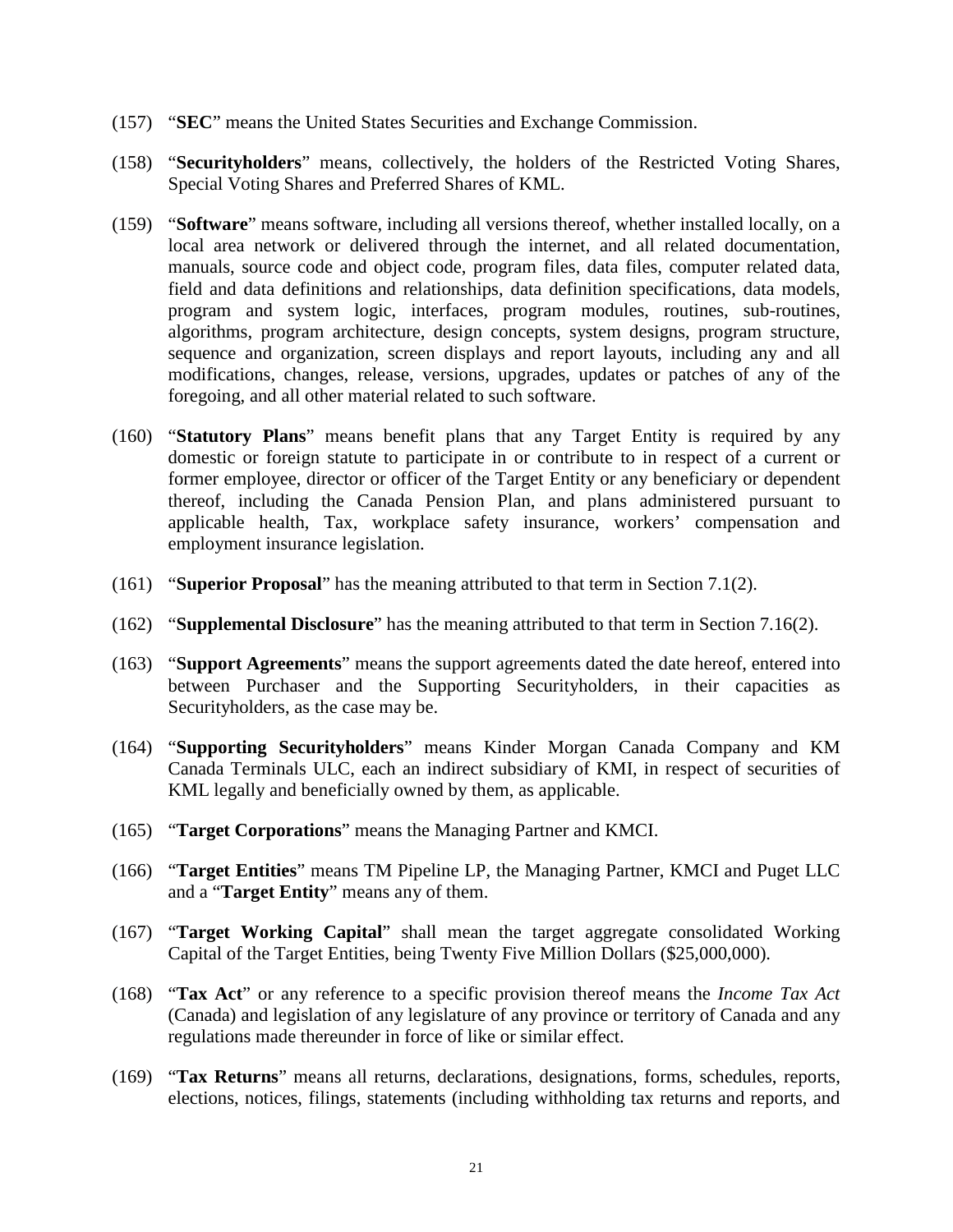information tax returns and reports), claims for refunds and other documents of every nature whatsoever filed or required to be filed with any Governmental Authority with respect to any Taxes, together with all amendments and supplements thereto.

- (170) "**Taxes**" means taxes, duties, fees, premiums, assessments, imposts, levies and other charges of any kind whatsoever imposed by any Governmental Authority, including all interest, penalties, fines, additions to tax or other additional amounts imposed in respect thereof (including those levied on, or measured by, or referred to as, income, gross receipts, profits, capital, transfer, land transfer, gains, capital stock, production, gift, wealth, environment, net worth, utility, sales, goods and services, harmonized sales, use, consumption valued-added, excise, stamp, withholding on amounts to be paid to or by any person, premium, business, franchising, property, employer health, payroll, employment, health, social services, education and social security taxes, escheat payments, surtaxes, customs duties and import and export taxes, development, occupancy, social services, licence, franchise and registration fees and employment insurance, health insurance and Canada pension plan premiums or contributions), public utilities tax, and business and occupation tax, and "**Tax**" has a corresponding meaning.
- (171) "**Third Party Claim**" has the meaning attributed to that term in Section 9.1(11).
- (172) "**TM Pipeline LP**" means Trans Mountain Pipeline L.P., an Alberta limited partnership registered February 23, 2007.
- (173) "**TMEP 2018 Work Plan**" means the work plan for 2018 approved by Purchaser and Vendor disclosed in the Data Room.
- (174) "**TMPL System**" means collectively the Mainline System and the TMEP.
- (175) "**Trans Mountain Expansion Project**" or "**TMEP**" means a proposed expansion of the Mainline System to increase the capacity from approximately three hundred thousand (300,000) barrels per day to approximately eight hundred and ninety thousand (890,000) barrels per day, as more particularly described in the Expansion CPCN.
- (176) "**Trans Mountain Section 15 Indemnity**" means the release and indemnity from TM Pipeline LP in favour of Vendor in respect of section 15.2(1) of the *Business Corporations Act* (Alberta) as a result of the Managing Partner being an unlimited liability corporation.
- (177) "**Transaction Resolution**" means, as applicable, the special resolution in respect of the Transaction to be considered by the Securityholders at the Meeting.
- (178) "**Transaction Resolution Approval**" means the approval of the Transaction Resolution by the Securityholders at the Meeting, voting together as a single class, as required by section 190 of the *Business Corporations Act* (Alberta).
- (179) "**Transactions**" means the purchase and sale of the Purchased Shares and Purchased Units and all other transactions contemplated by this Agreement.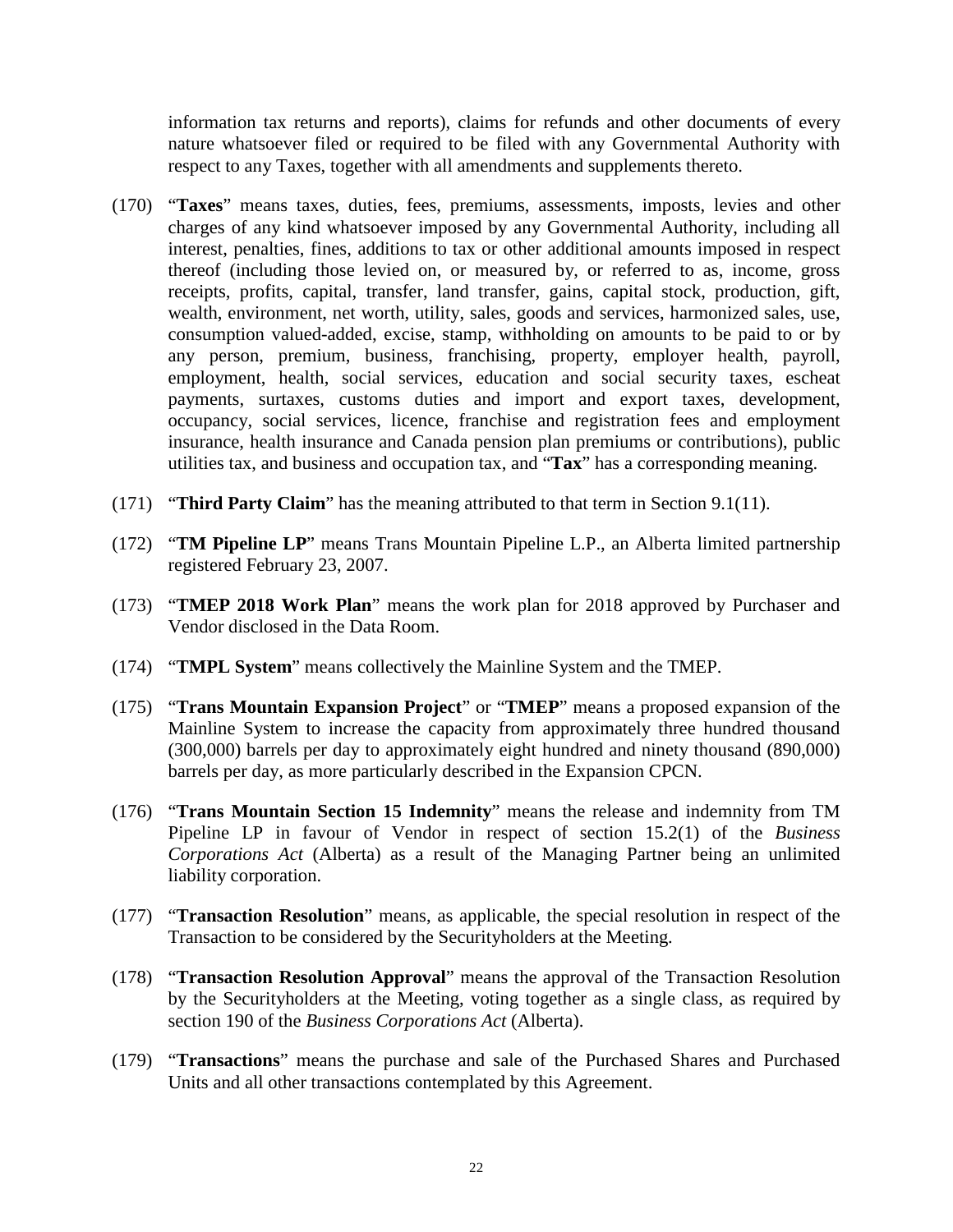- (180) "**Transferred Canadian Employees**" has the meaning attributed to that term in Section 7.12(1)(c)(i).
- (181) "**Transferred Employees**" means the Transferred Canadian Employees and the Transferred U.S. Employees.
- (182) "**Transferred U.S. Employees**" has the meaning attributed to that term in Section 7.12(3)(c)(i).
- (183) "**Transition Services Agreement**" has the meaning attributed to that term in Section 7.13(1).
- (184) "**Transmission**" has the meaning attributed to that term in Section 11.12(1).
- (185) "**U.S. Employees**" means the KMI employees who are employed or engaged in the development, construction and operation of the TMPL System.
- (186) "**U.S. Straddle Period**" has the meaning attributed to that term in Section 8.2(a).
- (187) "**Vendor**" has the meaning set out in the Recitals.
- (188) "**Vendor's Counsel**" means Blake, Cassels and Graydon LLP.
- (189) "**Working Capital**" means, in respect of the Target Entities, the aggregate of the Current Assets (excluding Cash and Cash Equivalents) minus the Current Liabilities (excluding Indebtedness); determined in accordance with GAAP applied using the same accounting methods, practices, principles, policies and procedures, with consistent classifications, judgments and valuation and estimation methodologies that were used in the preparation of the KML consolidated financial statements for the most recent financial year end as if such accounts were being prepared and audited as of a fiscal year end.

**1.2 Construction.** This Agreement has been negotiated by each Party with the benefit of legal representation, and any rule of construction to the effect that any ambiguities are to be resolved against the drafting Party does not apply to the construction or interpretation of this Agreement.

### **1.3 Certain Rules of Interpretation**. In this Agreement:

- (1) the division into Articles and Sections and the insertion of headings and the Table of Contents are for convenience of reference only and do not affect the construction or interpretation of this Agreement;
- (2) the expressions "hereof", "herein", "hereto", "hereunder", "hereby" and similar expressions refer to this Agreement and not to any particular portion of this Agreement; and
- (3) unless specified otherwise or the context otherwise requires: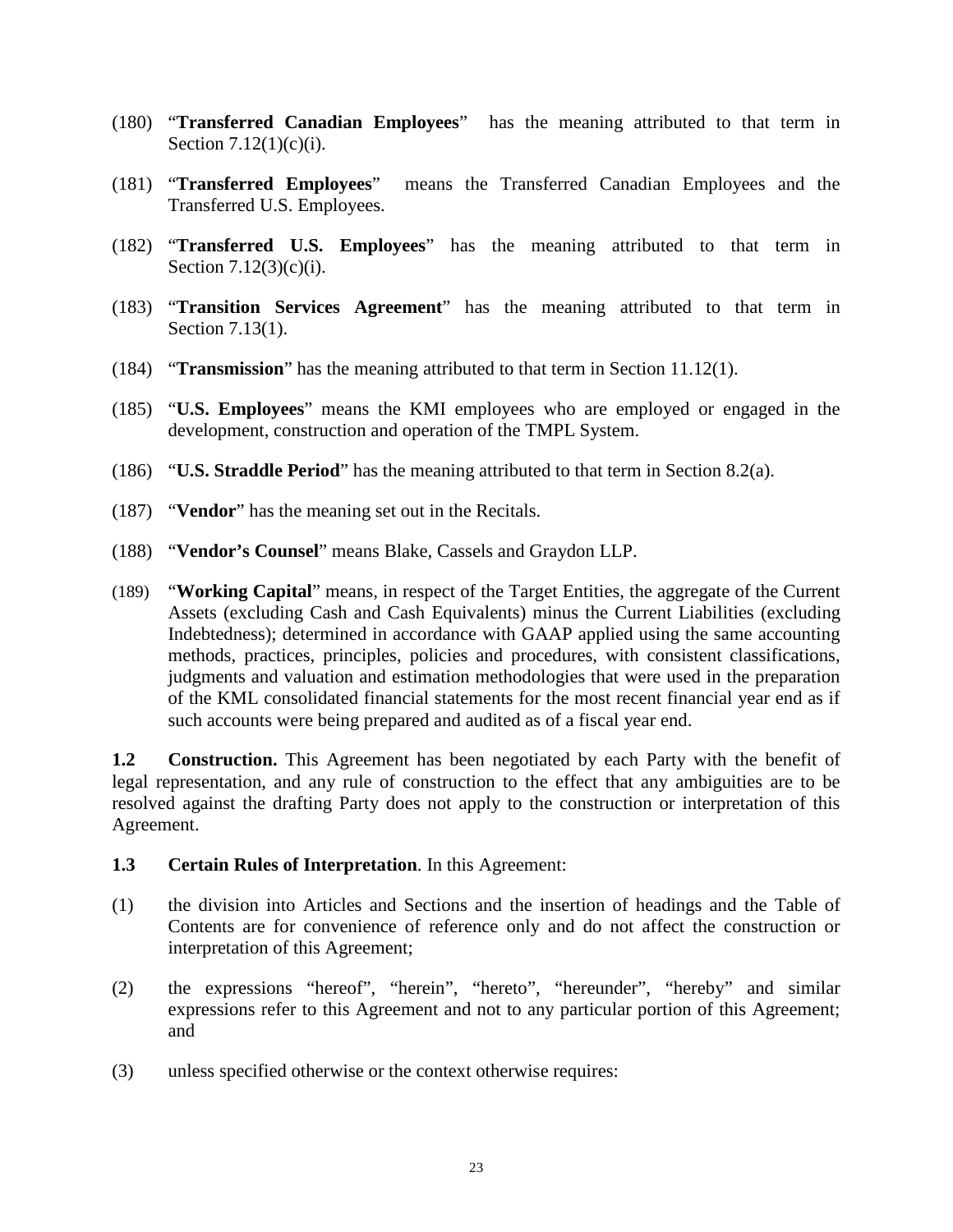- (a) references to any Article, Section or Schedule are references to the Article or Section of, or Schedule to, this Agreement of the Data Room, as applicable;
- (b) "including" or "includes" means "including (or includes) but is not limited to" and is not to be construed to limit any general statement preceding it to the specific or similar items or matters immediately following it;
- (c) "the aggregate of", "the total of", "the sum of", or a phrase of similar meaning means "the aggregate (or total or sum), without duplication, of";
- (d) references to Contracts are deemed to include all present amendments, supplements, restatements and replacements to those Contracts;
- (e) references to any legislation, statutory instrument or regulation or a section thereof are references to the legislation, statutory instrument, regulation or section as amended, re-enacted, consolidated or replaced from time to time;
- (f) references in this Agreement to consent and the taking or refraining from taking action except with the consent of a Party or its Representatives shall be qualified by "such consent not to be unreasonably withheld conditioned or delayed" unless otherwise stated to be in the sole discretion of such Party or its Representatives; and
- (g) words in the singular include the plural and vice-versa and words in one gender include all genders.

**1.4 Knowledge.** In this Agreement, any reference to the knowledge of a Party means, the actual knowledge of those individuals in respect of Vendor as disclosed in the Data Room.

**1.5 Computation of Time**. In this Agreement, unless specified otherwise or the context otherwise requires:

- (1) a reference to a period of days is deemed to begin on the first day after the event that started the period and to end at 5:00 p.m. on the last day of the period, but if the last day of the period does not fall on a Business Day, the period ends at 5:00 p.m. on the next succeeding Business Day;
- (2) all references to specific dates mean 11:59 p.m. on the dates;
- (3) all references to specific times are references to Mountain time; and
- (4) with respect to the calculation of any period of time, references to "from" mean "from and excluding" and references to "to" or "until" mean "to and including".

**1.6 Performance on Business Days**. If any action is required to be taken pursuant to this Agreement on or by a specified date that is not a Business Day, the action is valid if taken on or by the next succeeding Business Day.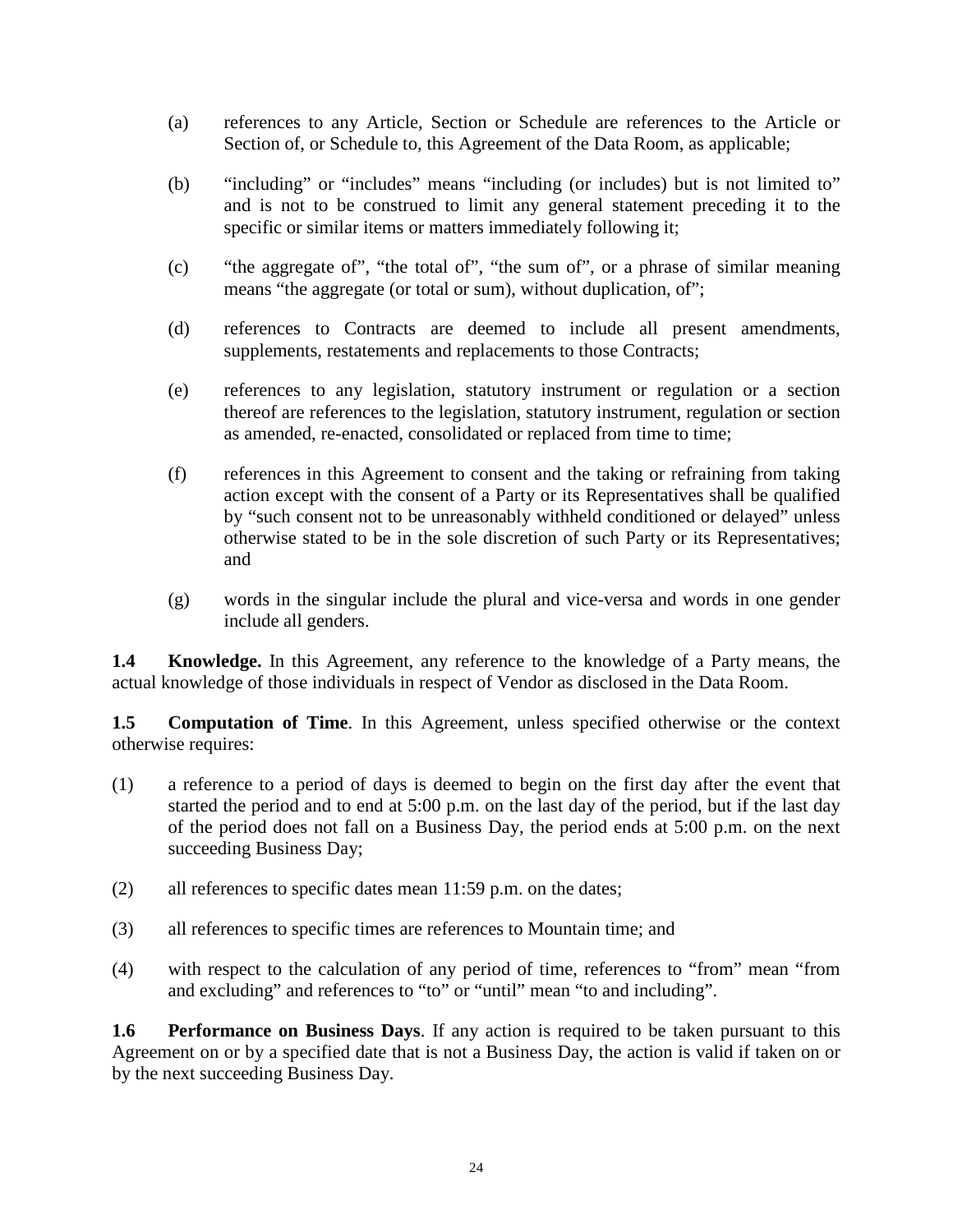**1.7 Calculation of Interest.** In calculating interest payable under this Agreement for any period of time, the first day of the period is included and the last day is excluded.

**1.8 Currency and Payment**. In this Agreement, unless specified otherwise:

- (1) references to dollar amounts or "\$" are to Canadian dollars;
- (2) any payment is to be made by way of wire transfer, to an account designated by Vendor in writing to Purchaser, or designated by Purchaser in writing to Vendor, as the case may be, or by any other method agreed by Purchaser and Vendor (other than cash payment) that provides immediately available funds; and
- (3) except in the case of any payment due on the Closing Date, any payment due on a particular day must be received and available by 2:00 p.m. on the due date and any payment received and available after that time is deemed to have been made and received on the next succeeding Business Day.

**1.9 Accounting Terms**. In this Agreement, unless specified otherwise, each accounting term has the meaning assigned to it under GAAP.

**1.10 Schedules**. The following Schedules are attached to and form part of this Agreement:

| Schedule $4.1(1)(a)$ | Form of Vendor's Bring-Down Certificate    |
|----------------------|--------------------------------------------|
| Schedule $4.2(1)(a)$ | Form of Purchaser's Bring-Down Certificate |
| Schedule $6.2(3)$    | Authorized and Issued Capital              |

### **ARTICLE 2**

# **PURCHASE AND SALE OF PURCHASED SHARES AND PURCHASED UNITS**

**2.1 Agreement to Purchase and Sell**. Subject to the terms and conditions of this Agreement, as of the Effective Time Vendor shall sell to Purchaser and Purchaser shall purchase from Vendor, all of the Purchased Shares and Purchased Units, constituting all of the issued and outstanding shares in the capital of the Target Corporations and all of the issued and outstanding units of TM Pipeline LP.

### **2.2 Purchase Price and Purchase Price Allocation**.

- (1) Subject to the terms and conditions of this Agreement, the aggregate purchase price (the "**Purchase Price**") to be paid by Purchaser to Vendor for the Purchased Units and the Purchased Shares is Four Billion Five Hundred Million Dollars (\$4,500,000,000), subject to any adjustments required by Section 2.4 and 2.5.
- (2) Purchaser and Vendor shall allocate the Purchase Price and any adjustments as disclosed in the Data Room.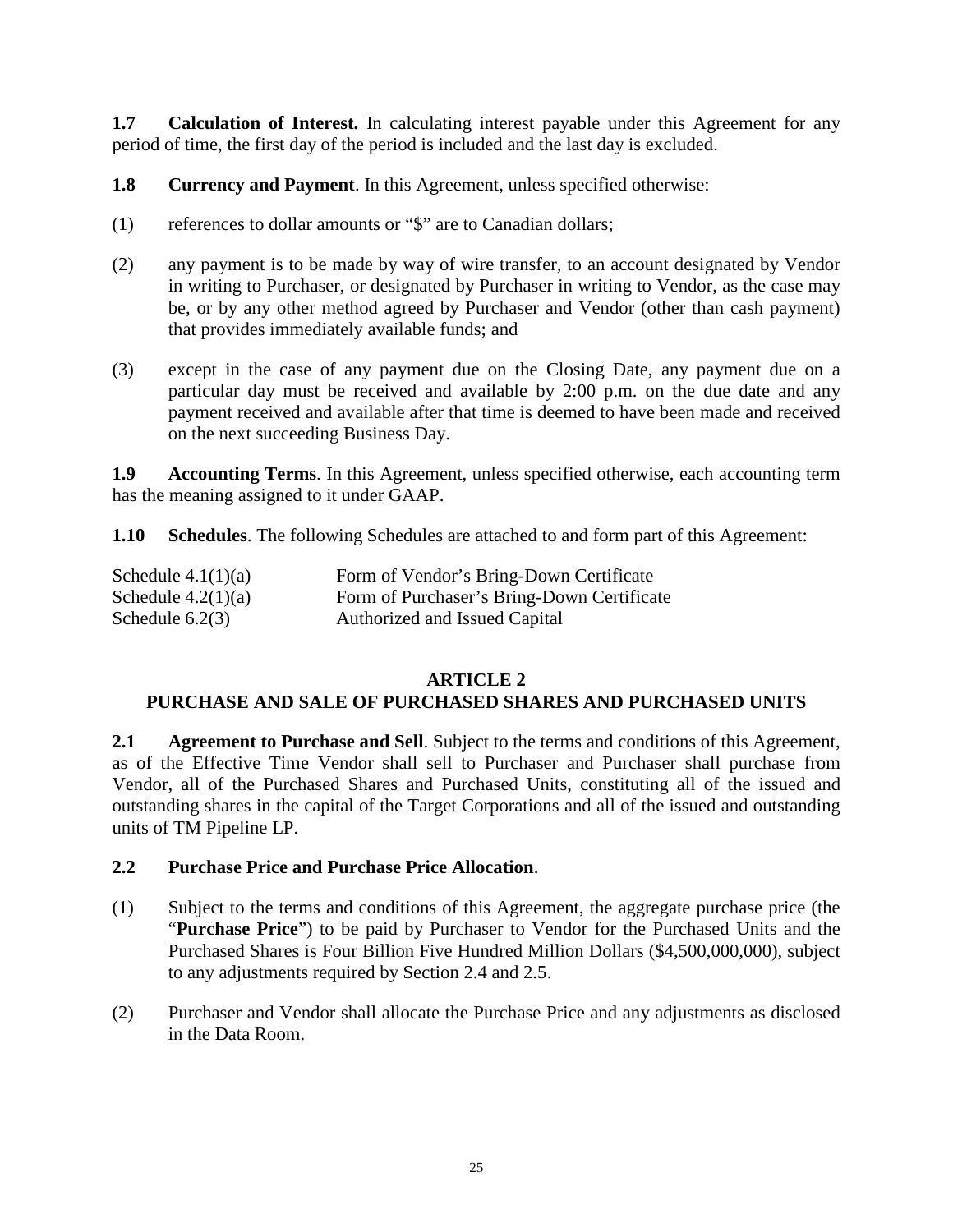**2.3 Payment of Purchase Price**. Subject to Section 2.5, Purchaser shall pay and satisfy the Purchase Price by payment at Closing to or to the order of Vendor of the amount of Four Billion Five Hundred Million Dollars (\$4,500,000,000) plus or minus the amount of any positive or negative preliminary adjustment, as the case may be, determined immediately prior to Closing pursuant to Section 2.4(2).

# **2.4 Closing Date Adjustments**.

- (1) At least five (5) Business Days prior to the Closing Date, Vendor shall cause the Auditors to prepare and Vendor shall deliver to Purchaser: (a) a good faith best estimate of a detailed calculation of the consolidated Working Capital of the Target Entities as of the Effective Time without giving effect to the Transactions (the "**Preliminary Closing Working Capital**"), including an estimated balance sheet of the Target Entities as of the Effective Time without giving effect to the Transactions; (b) a calculation of the amount by which the Preliminary Closing Working Capital exceeds or is less than, as the case may be, the Target Working Capital; (c) a good faith best estimate of a detailed calculation of the consolidated Indebtedness of the Target Entities as of the Effective Time without giving effect to the Transactions (the "**Preliminary Closing Indebtedness"**); and (d) a good faith best estimate of a detailed calculation of the consolidated Cash and Cash Equivalents of the Target Entities as of the Effective Time without giving effect to the Transactions (the "**Preliminary Cash and Cash Equivalents**");
- (2) If the Preliminary Closing Working Capital is less than the Target Working Capital, then the Purchase Price will be reduced at Closing by the amount of that difference, subject to any further adjustments as may be prescribed by Section 2.5. If the Preliminary Closing Working Capital is greater than the Target Working Capital, then the Purchase Price will be increased at Closing by the amount of that difference, subject to any further adjustments as may be prescribed by Section 2.5.The Purchase Price will be reduced at Closing by the amount of Preliminary Closing Indebtedness. The Purchase Price shall be increased by the Preliminary Cash and Cash Equivalents. A sample calculation of the determination of the preliminary Purchase Price adjustment is disclosed in the Data Room. The determinations of the preliminary Purchase Price adjustment pursuant to this Section 2.4(2) and the final Purchase Price adjustment pursuant to Section 2.5 shall be made on a basis consistent with the sample calculation.
- (3) As soon as possible, but not later than ninety (90) days, following the Closing Date, Purchaser shall prepare and deliver to Vendor the following (collectively, the "**Closing Statements**"):
	- (a) financial statements for the Target Entities on a consolidated basis for the period from the Financial Statements Date to the Effective Time and prepared in accordance with GAAP applied on a basis consistent with the audited financial statements of KML for the year ended December 31, 2017 (the "**Closing Financial Statements**");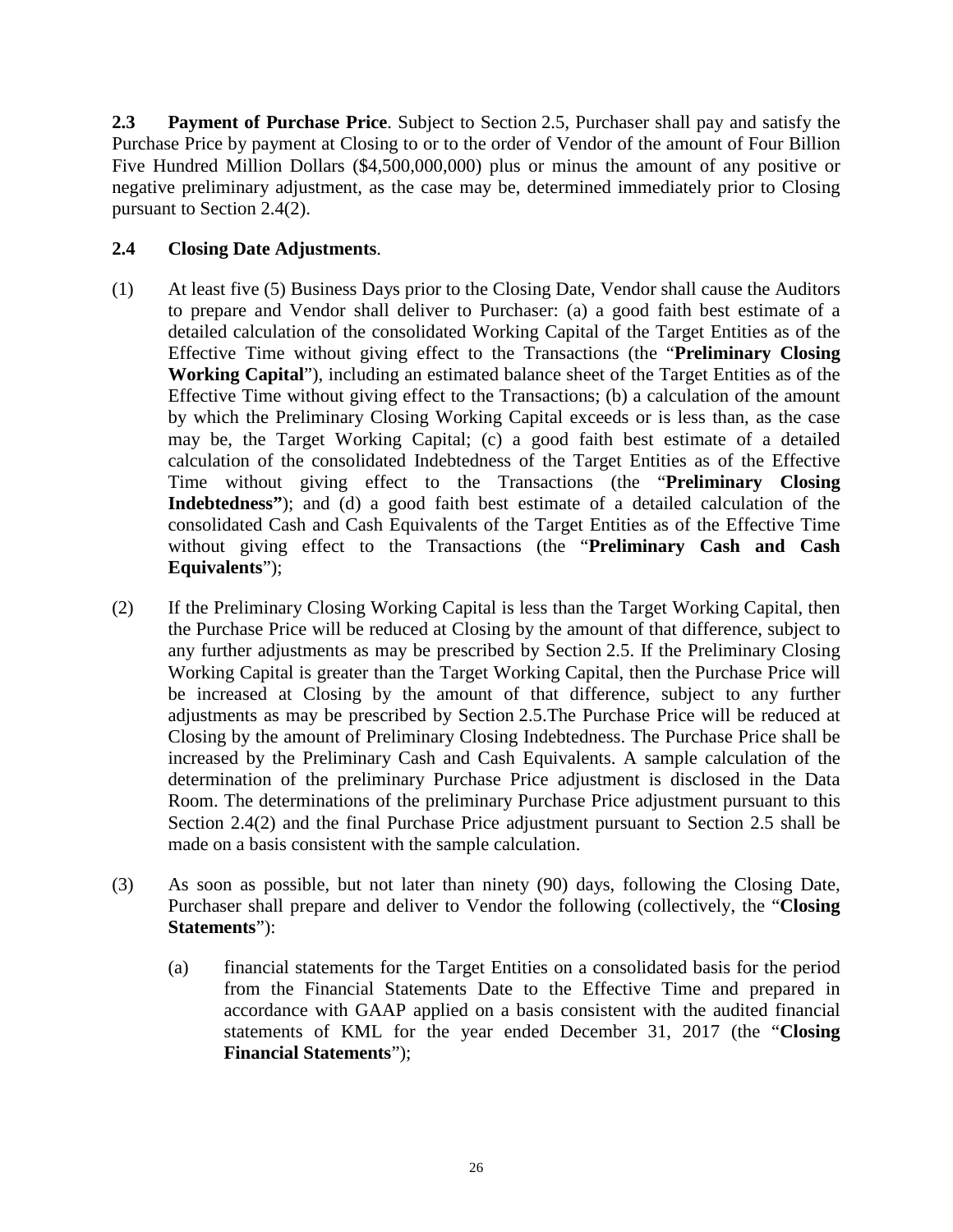- (b) a calculation of the consolidated Working Capital as of the Effective Time of the Target Entities as determined by reference to the balance sheet contained in the Closing Financial Statements (the "**Closing Working Capital**");
- (c) a calculation of the consolidated Indebtedness as of the Effective Time of the Target Entities as determined by reference to the balance sheet contained in the Closing Financial Statements (the "**Closing Indebtedness**");
- (d) a calculation of the consolidated Cash and Cash Equivalents as of the Effective Time of the Target Entities as determined by reference to the balance sheet contained in the Closing Financial Statements (the "**Closing Cash and Cash Equivalents**");
- (e) a calculation of:
	- (i) the amount by which the Closing Working Capital exceeds or is less than, as the case may be, the Preliminary Closing Working Capital;
	- (ii) the amount by which the Closing Indebtedness exceeds or is less than, as the case may be, the Preliminary Closing Indebtedness;
	- (iii) the amount by which the Closing Cash and Cash Equivalents exceeds or is less than, as the case may be, the Preliminary Closing Cash and Cash Equivalents; and
	- (iv) the Purchase Price, as adjusted in accordance with Section 2.5.
- (4) Vendor and Purchaser shall co-operate fully with each other in the calculation of the Closing Working Capital and the preparation of the Closing Statements.
- (5) Vendor shall have thirty (30) days from receipt of the Closing Statements within which to review the Closing Statements. For the purposes of this review, Purchaser shall permit and shall cause the Target Entities and the Auditors to permit Vendor and Vendor's authorized Representatives to examine all working papers, schedules, accounting Books and Records and other documents and information used or prepared by the Target Entities or the Auditors in connection with the preparation of the Closing Statements and to have reasonable access to appropriate personnel of the Target Entities for Vendor to verify the accuracy and presentation and other matters relating to the preparation of the Closing Statements. Vendor may dispute any of the items in the Closing Statements by written notice (an "**Objection Notice**") to Purchaser within the same thirty (30) days. If Vendor has not delivered an Objection Notice to Purchaser within this thirty (30) day period, Vendor shall be deemed to have accepted the Closing Statements. If Vendor delivers an Objection Notice, Vendor and Purchaser shall work expeditiously and in good faith in an attempt to resolve all of the items in dispute within fifteen (15) days of receipt of the Objection Notice. If all items in dispute are not resolved within this fifteen (15) day period, the remaining items in dispute shall be referred to a nationally recognized firm of chartered accountants in Canada, selected by Purchaser and acceptable to Vendor, acting reasonably (provided that the firm shall not be the auditors of any Party nor have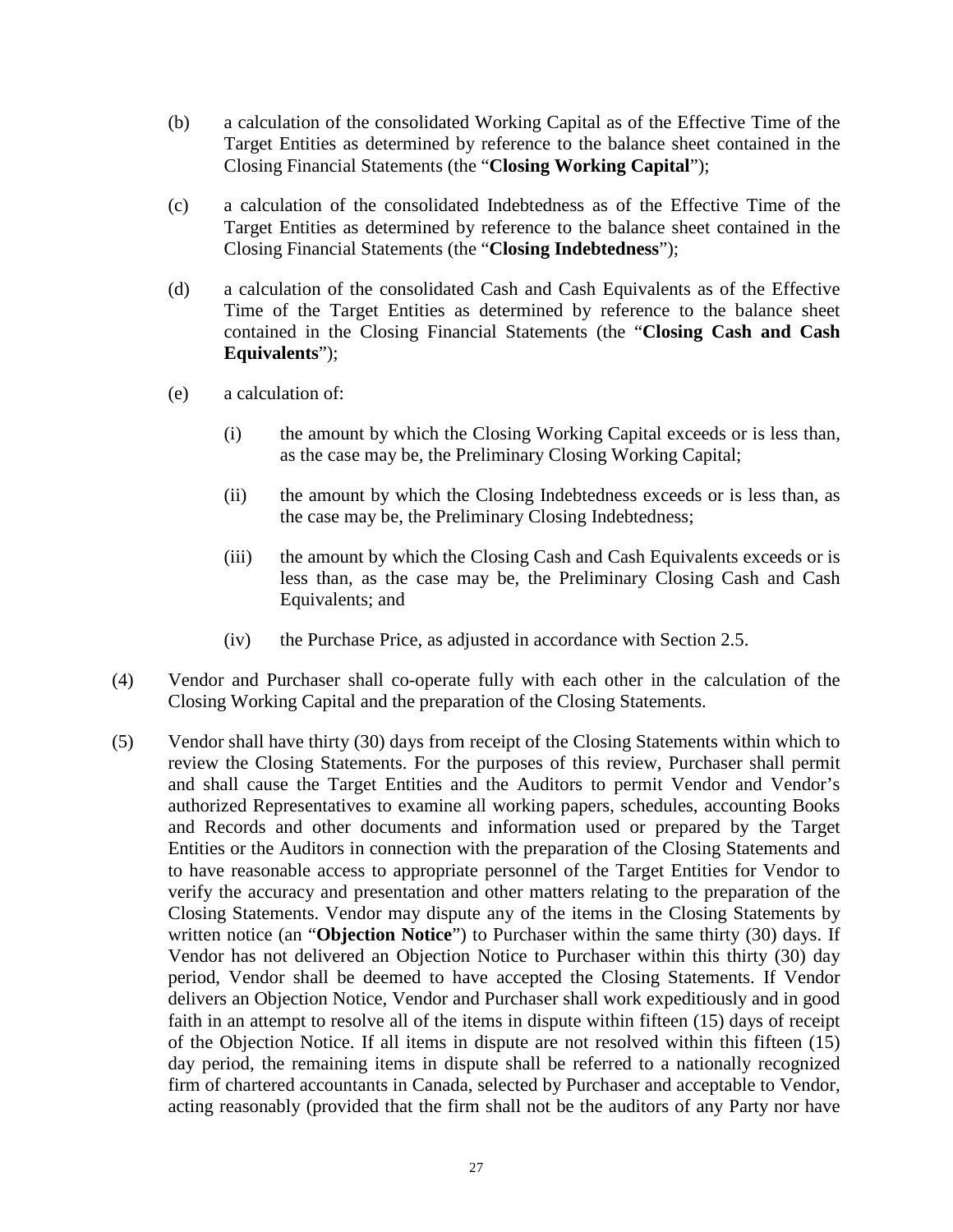been paid material consulting fees by any Party within the prior twenty-four (24) months).

- (6) Each Party shall furnish to the firm chosen in accordance with Section 2.4(5) (the "**Independent Auditor**") those working papers, schedules and other documents, accounting books and records and information relating to the items in dispute, that are available to that Party or its auditors (and in the case of Purchaser, the Auditors) as the Independent Auditor may require. The Parties shall instruct the Independent Auditor that time is of the essence in proceeding with its determination of any dispute, and the decision of the Independent Auditor with respect to any item in dispute is to be in writing and, absent any manifest error, is final and binding on Vendor and Purchaser with no rights of challenge, review or appeal to the courts in any manner. The Independent Auditor, in making its determination of any dispute, is acting as an expert and not as an arbitrator and is not required to engage in a judicial inquiry worked out in a judicial manner.
- (7) On agreement or decision, as the case may be, with respect to all items in dispute, the Closing Statements are deemed to be amended as may be necessary to reflect the agreement or the decision, as the case may be. In this event, references in this Agreement to the Closing Statements will be references to the Closing Statements, as so amended.
- (8) Vendor shall be responsible for one-half of the fees and expenses of the Independent Auditor and Purchaser shall be responsible for one-half of the fees and expenses of the Independent Auditor but each Party shall be responsible for its own costs and expenses.

**2.5 Purchase Price Adjustment**. The Purchase Price is to be adjusted by the amount by which the Closing Working Capital, Closing Indebtedness, and Closing Cash and Cash Equivalents is greater than, or is less than, as the case may be, the Preliminary Closing Working Capital, Preliminary Closing Indebtedness, and Preliminary Closing Cash and Cash Equivalents, respectively.

# If:

- (1) Closing Working Capital is greater than Preliminary Closing Working Capital, then the Purchase Price shall be increased by that amount;
- (2) Closing Working Capital is less than Preliminary Closing Working Capital, then the Purchase Price shall be decreased by that amount;
- (3) Closing Indebtedness is greater than Preliminary Closing Indebtedness, then the Purchase Price shall be decreased by that amount;
- (4) Closing Indebtedness is less than Preliminary Closing Indebtedness, then the Purchase Price shall be increased by that amount;
- (5) Closing Cash and Cash Equivalents is greater than Preliminary Closing Cash and Cash Equivalents, then the Purchase Price shall be increased by that amount; and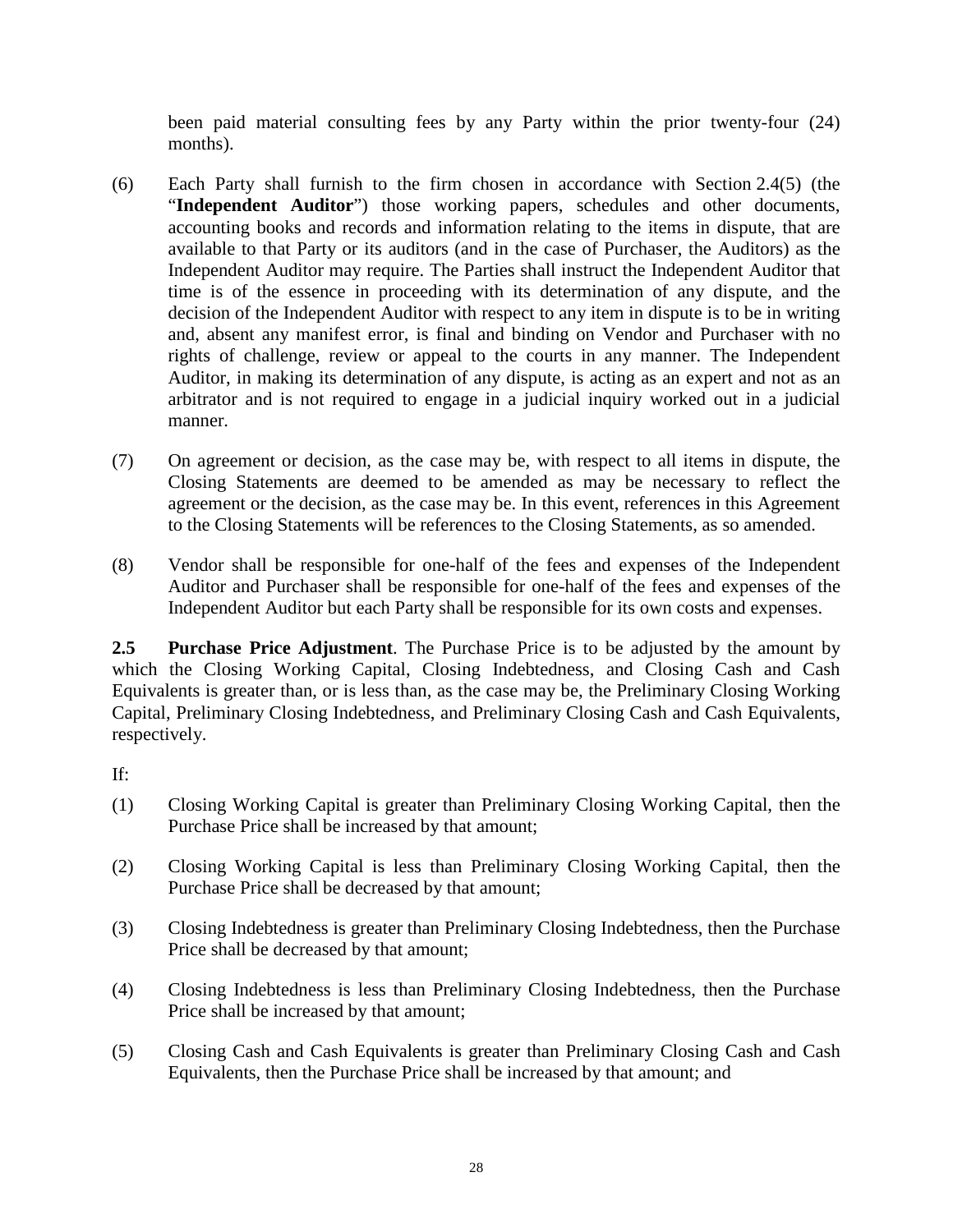(6) Closing Cash and Cash Equivalents is less than Preliminary Closing Cash and Cash Equivalents, then the Purchase Price shall be decreased by that amount.

If the sum of the adjustments for Working Capital, Indebtedness and Cash and Cash Equivalents is a positive amount then Purchaser shall pay the difference to Vendor within ten (10) Business Days following the agreement or deemed amendment of the Closing Statements pursuant to Section 2.4. If the sum of the adjustments for Working Capital, Indebtedness and Cash and Cash Equivalents is a negative amount then Vendor shall pay the difference to Purchaser within ten (10) Business Days following the agreement or deemed amendment of the Closing Statements pursuant to Section 2.4. The determination and adjustment of the Purchase Price in accordance with the provisions of Section 2.4 and this Section 2.5 will not limit or affect any other rights or causes of action, which the Parties may have with respect to the representations, warranties, covenants and indemnities in its favour contained in this Agreement.

### **ARTICLE 3 CLOSING ARRANGEMENTS**

**3.1 Closing.** Subject to the satisfaction or waiver by the applicable Party of the conditions set out in Article 4, the Parties shall hold the Closing on the Closing Date, at such time as agreed to by Vendor and Purchaser and at the offices of Purchaser's Counsel in Calgary, Alberta or at such other place as agreed to by Vendor and Purchaser.

**3.2 Vendor's Closing Deliveries**. At Closing, Vendor shall deliver or cause to be delivered to Purchaser the following:

- (1) those items required to be delivered under Section 4.1(1);
- (2) original share registers, share transfer ledgers, minute books and corporate seals (if any) of the Target Corporations;
- (3) an original partnership record book for the partnership containing original unit registers, unit transfer ledgers, and the Limited Partnership Agreement;
- (4) in respect of each Target Entity:
	- (a) share certificate(s) or unit certificates representing all of the issued and outstanding shares or units of the Target Entity registered in the names of one or more of the Target Entities or the Vendor, as applicable;
	- (b) a certificate of status or its equivalent under the laws of the jurisdiction of its incorporation or governing its corporate existence;
	- (c) a certificate of a senior officer certifying the corporate status, partnership status and Constating Documents of the Target Entity;
	- (d) written resignations of those directors and officers of the Target Entity specified by Purchaser, in each case with effect from the Effective Time, together with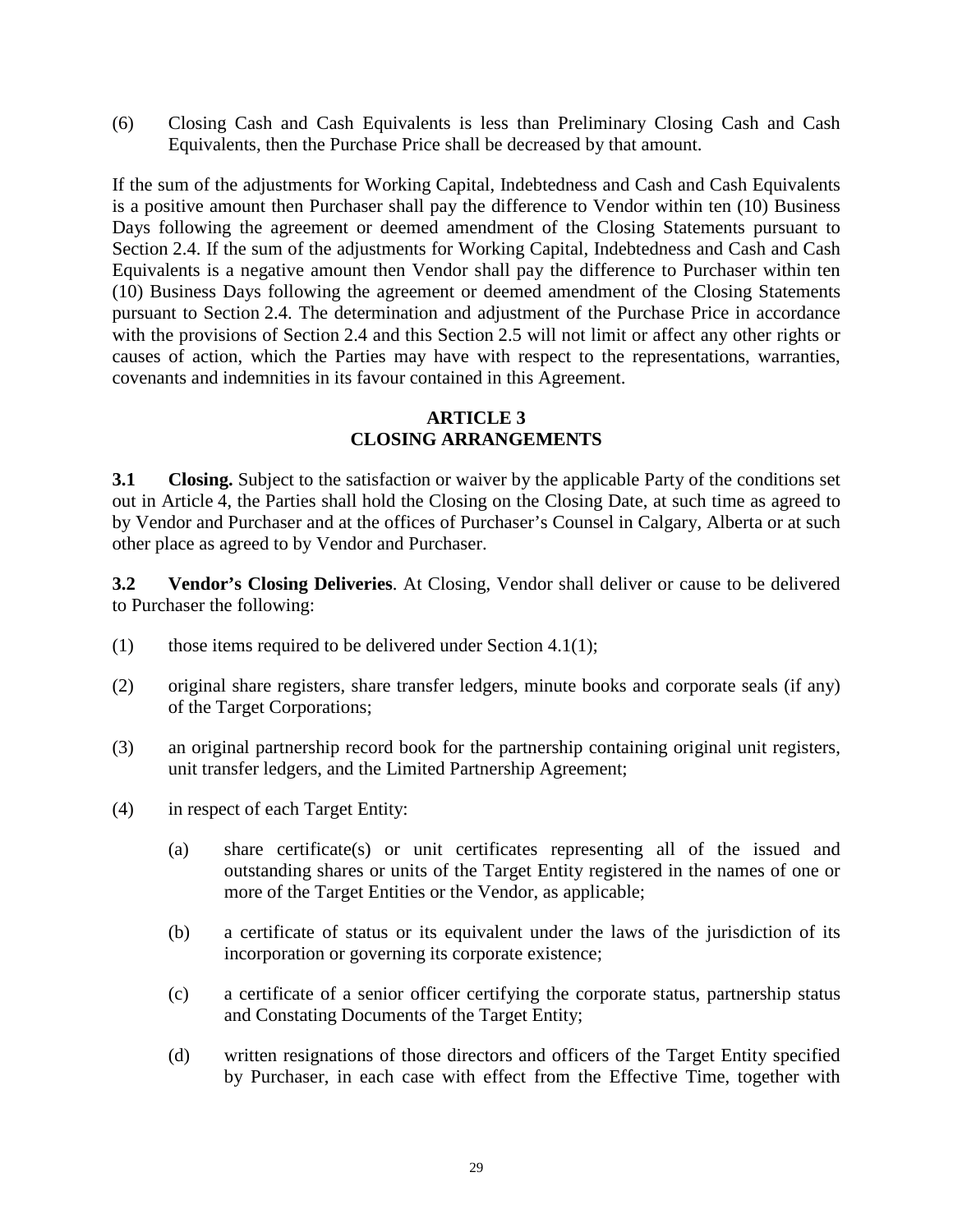mutual releases, substantially in the form customary for a Transaction of this nature; and

- (e) a true, accurate and complete list of the accounts and safety deposit boxes of the Target Entities and of Persons holding general or special powers of attorney from the Target Entities and which sets out:
	- (i) the name of each bank, trust company or similar institution in which each Target Entity has accounts or safety deposit boxes, the number or designation of each such account and safety deposit box and the names of all Persons authorized to draw thereon or to have access thereto; and
	- (ii) the name of each Person holding a general or special power of attorney from a Target Entity and a summary of the terms thereof;
- (5) in respect of Vendor:
	- (a) a certificate of status or its equivalent under the laws of the jurisdiction of its incorporation or governing its corporate existence;
	- (b) a certificate of a senior officer certifying:
		- (i) the resolutions of the board of directors and/or (if required by Applicable Law) shareholders of Vendor authorizing the execution, delivery and performance of this Agreement and of all contracts, agreements, instruments, certificates and other documents required by this Agreement to be delivered by Vendor; and
		- (ii) the incumbency and signatures of the officers of Vendor executing this Agreement and any other document relating to the Transactions;
- (6) the Trans Mountain Section 15 Indemnity duly executed by TM Pipeline LP; and
- (7) such other documentation as Purchaser reasonably requests on a timely basis in order to establish the completion of the Transactions and the taking of all corporate proceedings in connection with the Transactions (as to certification and otherwise), in each case in form and substance satisfactory to Purchaser, acting reasonably.

**3.3 Purchaser's Closing Deliveries**. At Closing, Purchaser shall deliver or cause to be delivered to Vendor the following:

- (1) all payments, certificates, agreements, documents and instruments as required under Section 4.2(1)(f);
- (2) such other documentation as Vendor reasonably requests on a timely basis in order to establish the completion of the Transactions and the taking of all corporate proceedings in connection with the Transactions (as to certification and otherwise), in each case in form and substance satisfactory to Vendor, acting reasonably; and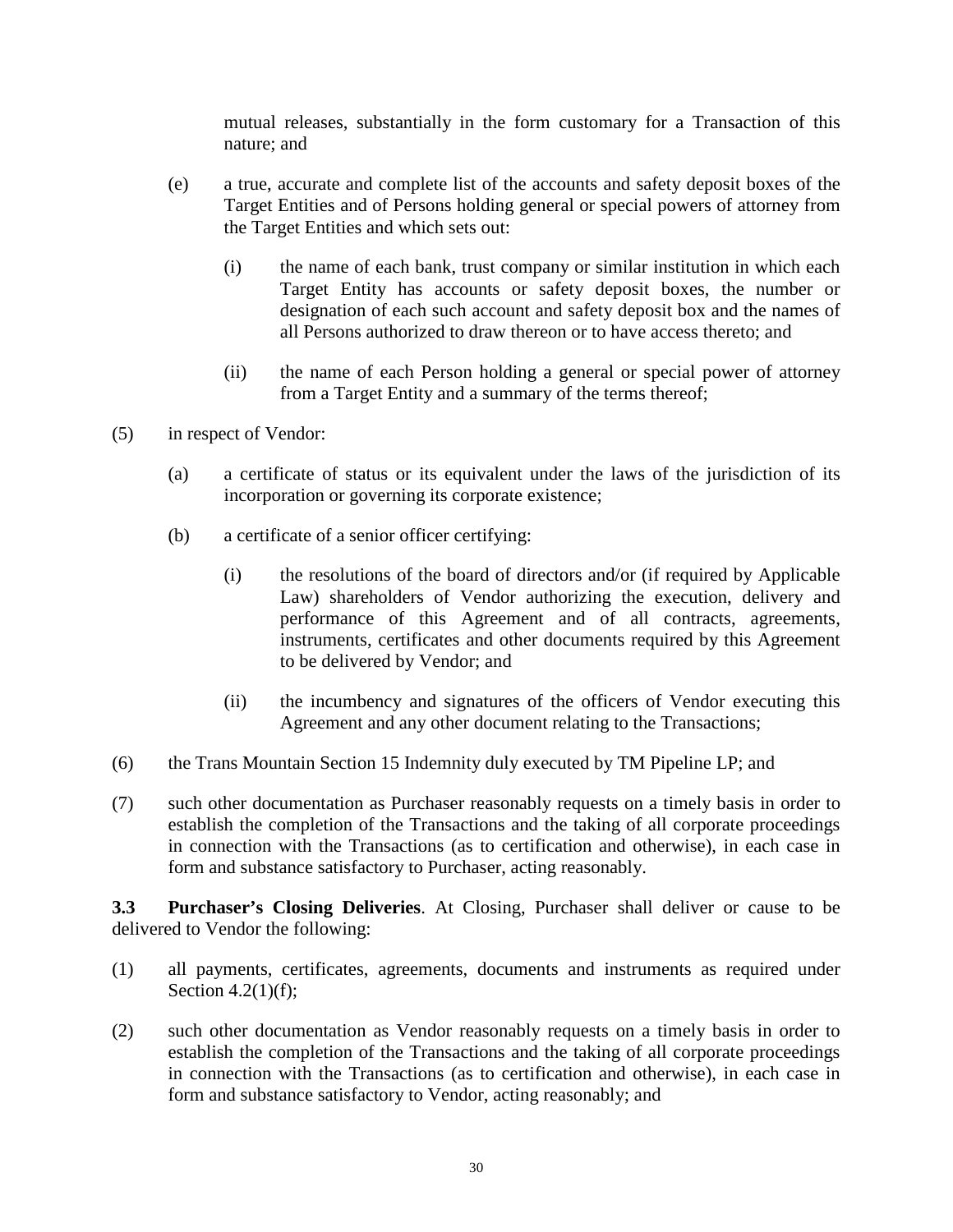(3) evidence reasonably satisfactory to Vendor that the designee of Purchaser taking assignment of the Purchased Shares and Purchased Units is a taxable entity under the Tax Act.

#### **ARTICLE 4 CONDITIONS OF CLOSING**

#### **4.1 Conditions for the Benefit of Purchaser**.

- (1) Purchaser shall be obliged to complete the Transactions only if each of the following conditions precedent has been satisfied in full at or before the time of Closing on the Closing Date:
	- (a) all of the representations and warranties of Vendor, KML and KMI made in this Agreement shall be true and correct as at the date hereof and the Closing Date (except to the extent such representations and warranties expressly relate to a specified date, and in such case, shall be true and correct on and as of such specified date), except for the failure of representations and warranties to be true and correct (without regard to any qualifications with respect to materiality, Material Adverse Effect or the like contained therein) as individually or in the aggregate, do not have a Material Adverse Effect; and a certificate of a senior officer of Vendor certifying thereto shall have been delivered to Purchaser;
	- (b) each of Vendor, KML and KMI have complied with or performed all of their respective obligations, covenants and agreements under this Agreement to be complied with or performed by Vendor, KML and KMI on or before the Closing Date in all material respects and a certificate of a senior officer each of Vendor and KML certifying thereto shall have been delivered to Purchaser;
	- (c) all corporate proceedings required to be taken by Vendor and KML in connection with the Transactions have been undertaken and obtained:
	- (d) the Transaction Resolution Approval has been undertaken and obtained;
	- (e) the Competition Approval and the CTA Clearance shall have been obtained;
	- (f) the CFIUS Clearance shall have been obtained;
	- (g) there is no extant injunction or restraining order issued by a court of competent jurisdiction that comprises a Governmental Authority preventing the completion of the Transactions;
	- (h) since the date of this Agreement there has not occurred any event which has had a Material Adverse Effect;
	- (i) Vendor has delivered or caused to be delivered to Purchaser the following: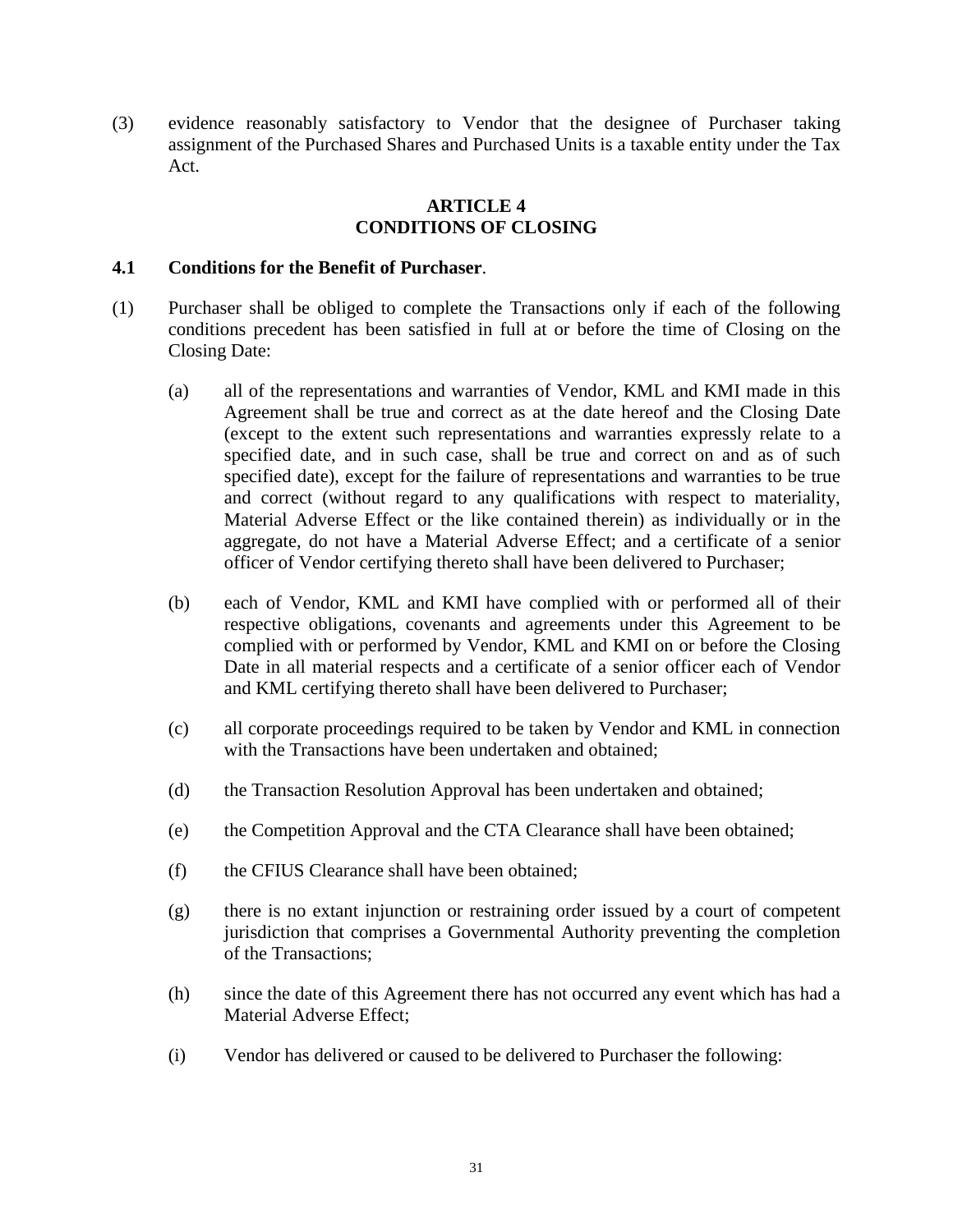- (i) certificates representing the Purchased Shares and Purchased Units, accompanied by stock and unit transfer powers duly executed in blank or duly executed instruments of transfer, and all such other assurances, consents and other documents as Purchaser reasonably requests to effectively transfer to Purchaser title to the Purchased Shares and Purchased Units free and clear of all Encumbrances other than Encumbrances thereon in respect of the security provided for by the Vendor and the Target Entities to secure obligations of TM Pipeline LP under the Limited TM Pipeline Indemnity (Covered Credit Agreement);
- (ii) a certified copy of a resolution of the board of directors of each of the Managing Partner and KMCI consenting to the transfer of the Purchased Shares and the Purchased Units from Vendor to Purchaser as contemplated by this Agreement and authorizing the execution, delivery and performance of all contracts, agreements, instruments, certificates and other documents required by this Agreement to be delivered by the Managing Partner and KMCI, as applicable;
- (iii) releases by Vendor as shareholder of the Managing Partner and KMCI customary in a transaction such as the Transaction;
- (iv) evidence, satisfactory to Purchaser of the release and discharge of all Encumbrances affecting any of the Assets, other than the Permitted Encumbrances, but, excluding Encumbrances in favour of Computershare Trust Company of Canada referred to in subparagraph (i) of the definition of Permitted Encumbrances (which shall, for certainty, be released concurrently with Closing);
- (v) the Transition Services Agreement duly executed by Vendor;
- (vi) a certificate from the General Partner of TM Pipeline LP in accordance with U.S. Treasury Regulation 1.1445-11T(d), certifying that fifty percent (50%) or more of the value of the gross assets of TM Pipeline LP do not consist of U.S. real property interests and that ninety percent or more of the value of the gross assets of TM Pipeline LP do not consist of U.S. real property interests plus any cash or cash equivalents;
- (vii) a certificate from the General Partner of TM Pipeline LP under U.S. Internal Revenue Service Notice 2018-29 stating that if the TM Pipeline LP had sold all of its assets at their fair market value, the amount of effectively connected gain within the meaning of Notice 2018-29 would be less than twenty five percent (25%) of the total gain; and
- (j) if the Covered Credit Agreement has been entered into, the Limited TM Pipeline LP Indemnity (Covered Credit Agreement) shall have been entered into.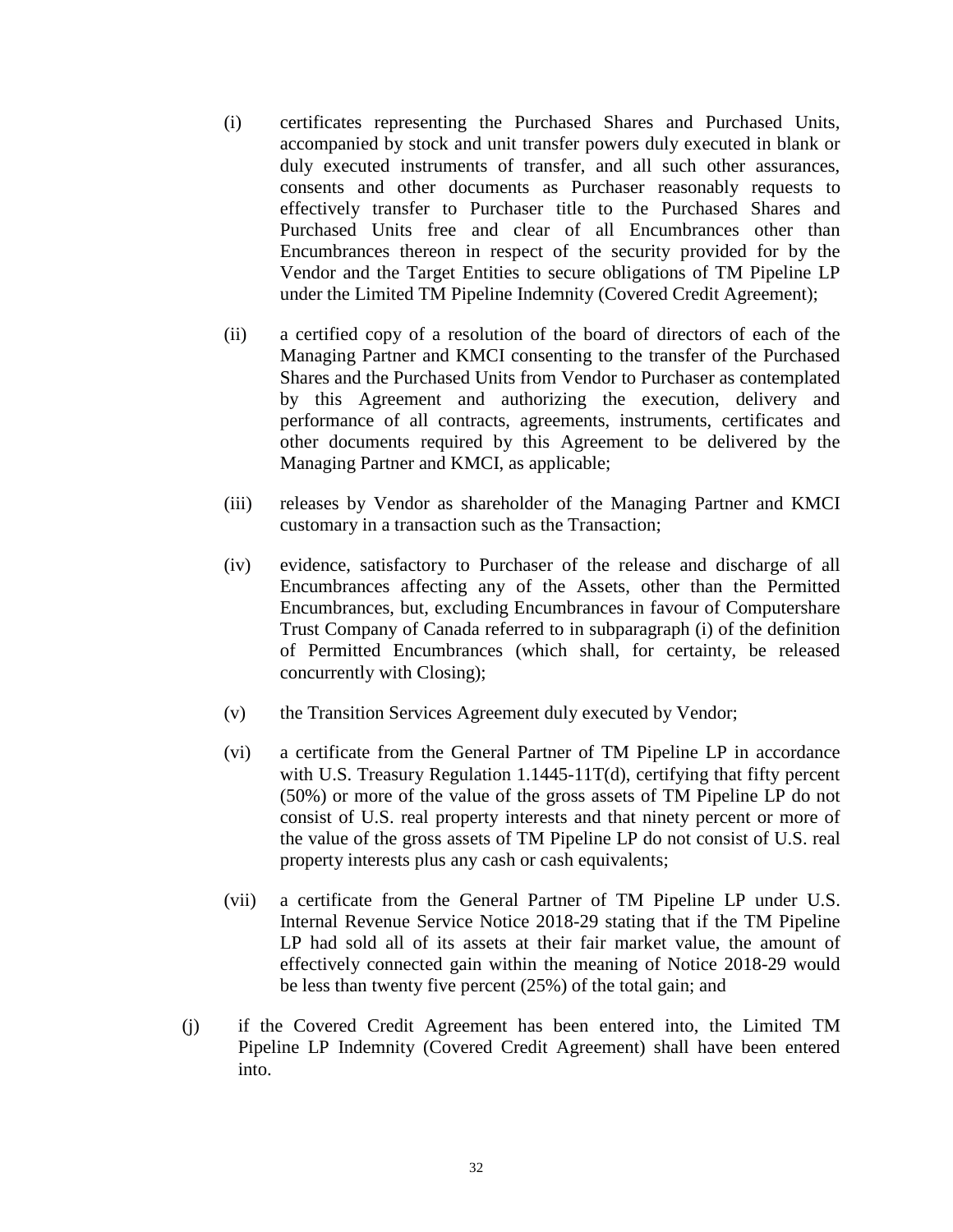(2) Each of the conditions set out in Section 4.1(1) is for the exclusive benefit of Purchaser and Purchaser may waive compliance with any such condition in whole or in part by notice in writing to Vendor, except that no such waiver operates as a waiver of any other condition.

### **4.2 Conditions for the Benefit of Vendor**.

- (1) Vendor shall be obliged to complete the Transactions only if each of the following conditions precedent has been satisfied in full at or before the time of Closing on the Closing Date:
	- (a) all of the representations and warranties of Purchaser made in this Agreement shall have been true and correct in all material respects as of the date hereof (except as those representations and warranties may be affected by events or transactions expressly permitted by or resulting from the entering of this Agreement) and shall be true and correct in all material respects as of the Closing Date with the same effect as if made on and as of the Closing Date and a certificate of a senior officer of Purchaser certifying thereto shall have been provided by Purchaser;
	- (b) Purchaser shall have complied with or performed all of the obligations, covenants and agreements under this Agreement to be complied with or performed by Purchaser on or before the Closing Date in all material respects and a certificate of a senior officer of Purchaser certifying thereto shall have been provided by Purchaser;
	- (c) the Competition Approval and the CTA Clearance shall have been obtained;
	- (d) the CFIUS Clearance shall have been obtained;
	- (e) there is no extant injunction or restraining order issued by a court of competent jurisdiction that comprises a Governmental Authority preventing the completion of the Transactions;
	- (f) Purchaser has caused to be delivered to Vendor the following:
		- (i) payment of the amounts required to be paid on the Closing Date under Section 2.3;
		- (ii) the Transition Services Agreement duly executed by Purchaser; and
	- (g) if the Covered Credit Agreement is entered into, the EDC Guarantee shall have been duly executed by Her Majesty in Right of Canada (or its agent Export Development Canada); and
	- (h) the Transaction Resolution Approval shall have been obtained.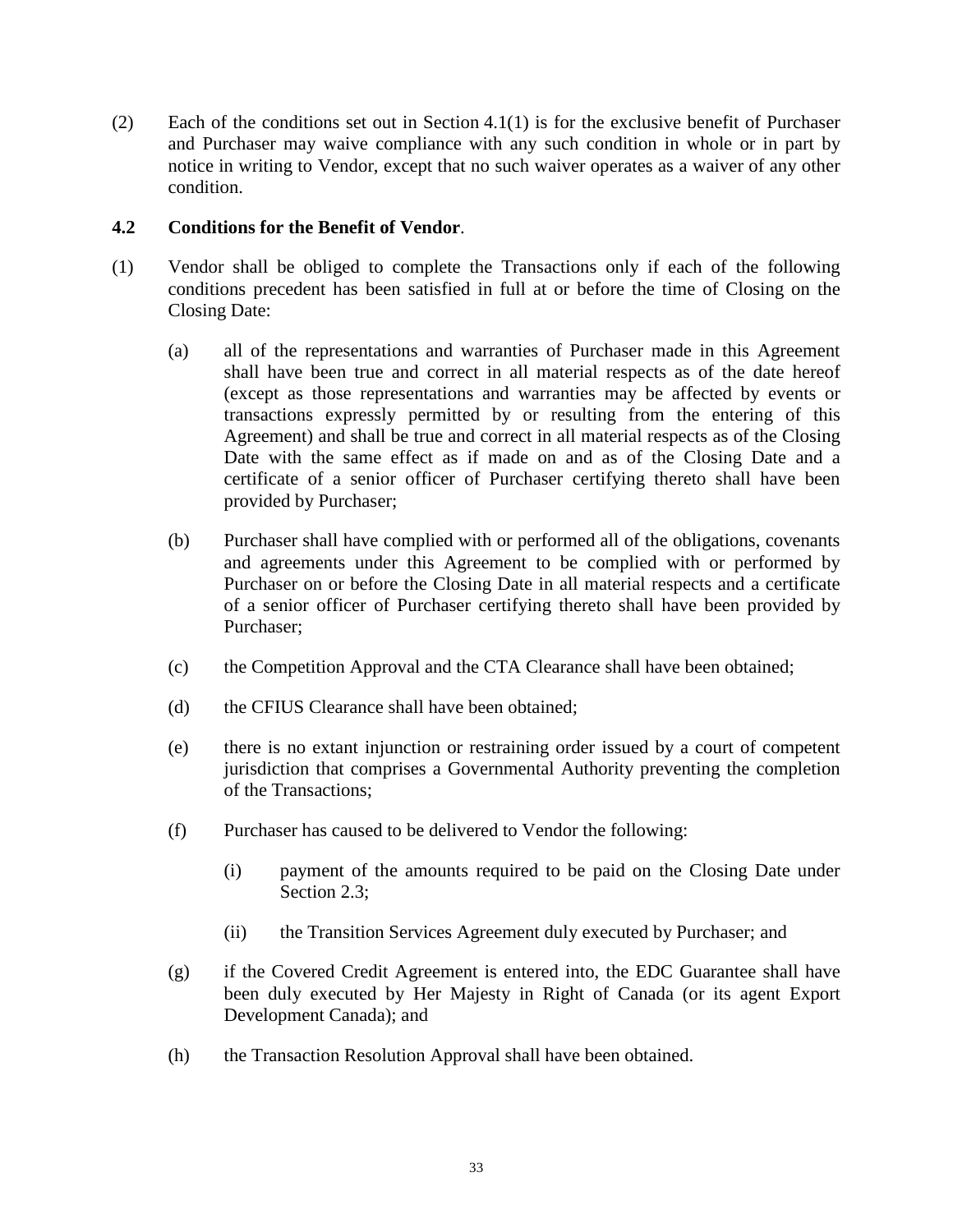(2) Each of the conditions set out in Section 4.2(1) is for the exclusive benefit of Vendor and Vendor may waive compliance with any such condition in whole or in part by notice in writing to Purchaser, except that no such waiver operates as a waiver of any other condition.

**4.3 Termination Events**. By notice given prior to or at Closing, subject to Section 4.4 this Agreement may be terminated as follows:

- (1) by Purchaser if any condition in Section 4.1 has not been satisfied as of the Closing Date or if the satisfaction of any condition by the Closing Date is or becomes impossible (other than through the failure of Purchaser to comply with its obligations under this Agreement), and Purchaser has not waived that condition on or before Closing Date;
- (2) by Vendor if any condition in Section 4.2 has not been satisfied as of the Closing Date or if the satisfaction of any condition by the Closing Date is or becomes impossible (other than through the failure of Vendor to comply with their obligations under this Agreement), and Vendor has not waived that condition on or before the Closing Date;
- (3) by mutual consent of Purchaser and Vendor;
- (4) by Vendor to accept or approve or enter into an agreement with respect to a Superior Proposal as contemplated by Section 7.1(4) and Section 7.1(5);
- (5) by Purchaser unless it is in material breach of this Agreement or by Vendor unless it is in material breach of this Agreement, if the Closing has not occurred on or before the Outside Date;
- (6) by Purchaser or Vendor pursuant to Section 7.16; and
- (7) by Purchaser pursuant to Section 7.4.

**4.4 Effect of Termination**. Each Party's right of termination under Section 4.3 is in addition to any other rights it may have under this Agreement or otherwise, whether at law, in equity or otherwise, and the exercise of that right of termination is not an election of remedies. If this Agreement is terminated pursuant to Section 4.3, all obligations of the Parties under this Agreement will terminate except that the obligations contained in this Section 4.4 and in Article 11 will survive, provided that if this Agreement is terminated pursuant to Section 4.3(1), 4.3(2), 4.3(5) or 4.3(6) the terminating Party's right to pursue all legal remedies at law, in equity or otherwise will survive that termination unimpaired.

**4.5 Waiver of Conditions of Closing**. If any of the conditions set forth in Section 4.1 has not been satisfied, Purchaser may elect in writing to waive the condition and proceed with the completion of the Transactions and, if any of the conditions in Section 4.2 has not been satisfied, Vendor may elect in writing to waive the condition and proceed with the completion of the Transactions. Any such waiver and election by Purchaser or Vendor, as the case may be, will only serve as a waiver of the specific closing condition and the other Party or Parties, as the case may be, will have no liability with respect to the specific waived condition.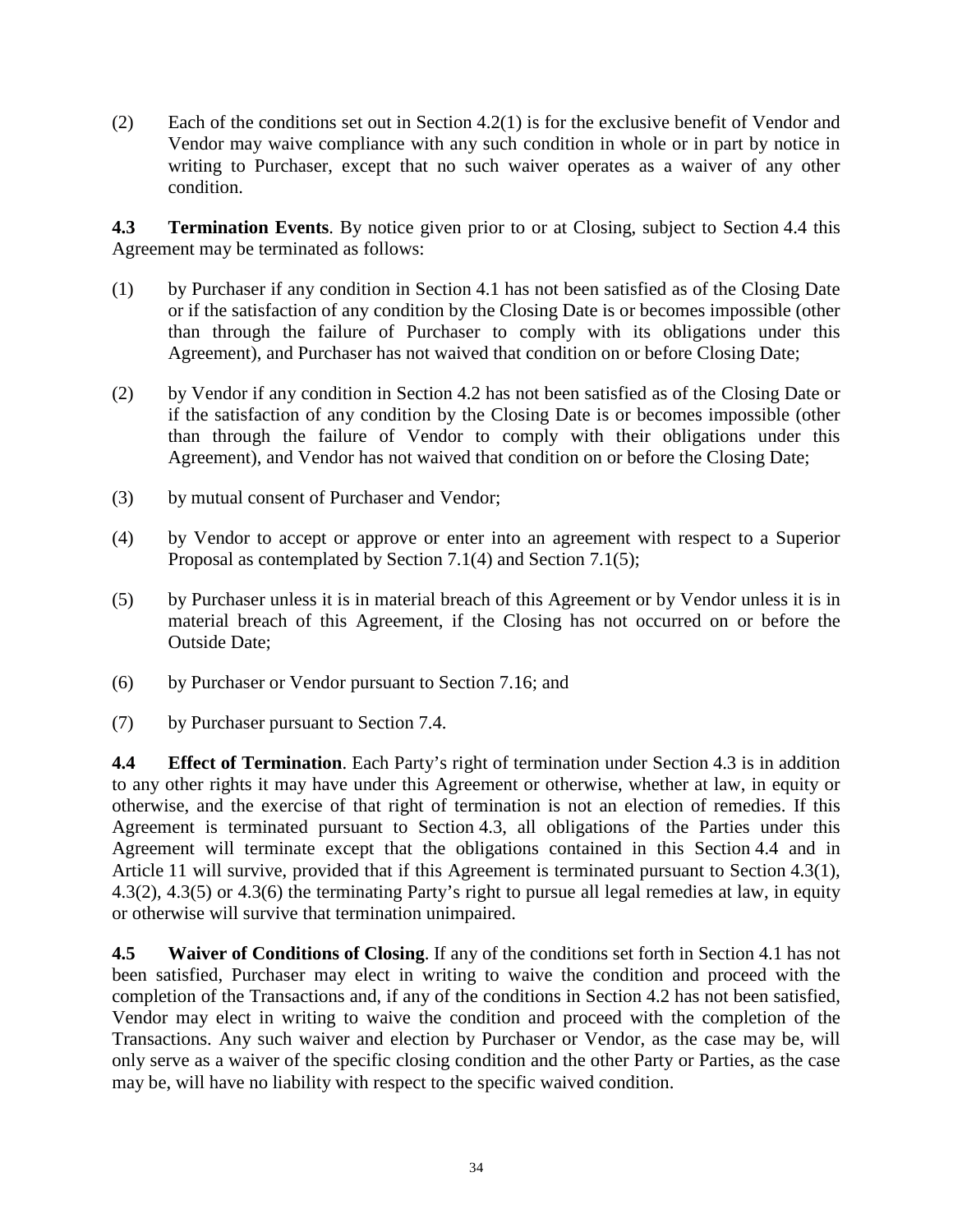**Failure to Close**. If the Closing does not occur because any condition in Section 4.1 or Section 4.2 has not been satisfied or waived as of the Closing Date or if the satisfaction of any such condition by the Closing Date is or becomes impossible due to a breach by a Party of its covenants, representations, warranties or other obligations under this Agreement, such defaulting Party shall be liable for the other Party's Transaction costs up to Ten Million Dollars (\$10,000,000) and, in addition, each of the non-breaching Parties shall have the right to pursue all remedies at law, in equity or otherwise and nothing herein will preclude the non-breaching Parties from seeking injunctive relief to restrain any breach of the covenants or other obligations of the other Parties set forth in this Agreement or otherwise to obtain specific performance of any of such covenants or obligations. Any requirement for the securing or posting of any bond in connection with the obtaining of any such injunctive or other equitable relief is hereby waived.

**4.7 Reasonable Efforts**. Each Party shall use its reasonable commercial efforts to satisfy the conditions applicable to it contained in this Article 4.

### **ARTICLE 5 SECURITYHOLDER APPROVAL MATTERS**

**5.1 Support Agreements**. The Supporting Securityholders have, concurrent with the execution of this Agreement, delivered to Purchaser the Support Agreements.

# **5.2 Circular and Meeting**.

- (1) As promptly as practicable following the execution of this Agreement and in compliance with Applicable Laws, KML shall, with assistance from Purchaser as reasonably requested by KML: (a) prepare the Circular and cause the Circular to be mailed to the Securityholders and filed with applicable securities regulatory authorities, including the SEC, and other Governmental Authorities in all jurisdictions where the same are required to be filed; and (b) call, give notice of and convene the Meeting (and not adjourn, postpone or cancel, or propose the adjournment, postponement or cancellation of the Meeting without the prior written consent of Purchaser, except as required for quorum purposes (in which case, the Meeting, shall be adjourned and not cancelled) or as required by Applicable Law, or by a Governmental Authority) at which meeting the Transaction Resolution shall be submitted to the Securityholders entitled to vote upon such resolution for approval. Each of KML and Purchaser shall promptly furnish all information as may be reasonably requested by a Governmental Authority in connection with the preparation and filing of the Circular.
- (2) KML shall, with assistance from Purchaser, cause the Circular to be prepared in compliance, in all material respects, with Applicable Laws, including the applicable requirements of the Exchange Act, and to provide the Securityholders with information in sufficient detail to permit them to form a reasoned judgment concerning the matters to be considered at the Meeting and shall include, without limitation: (a) a copy of the Fairness Opinion; and (b) the approvals determination, and recommendations of the board of directors of KML as set out in Section 5.2(3).
- (3) The Circular shall state that the board of directors of KML has, based upon, among other things, the Fairness Opinion, unanimously: (a) determined that the Transaction is fair and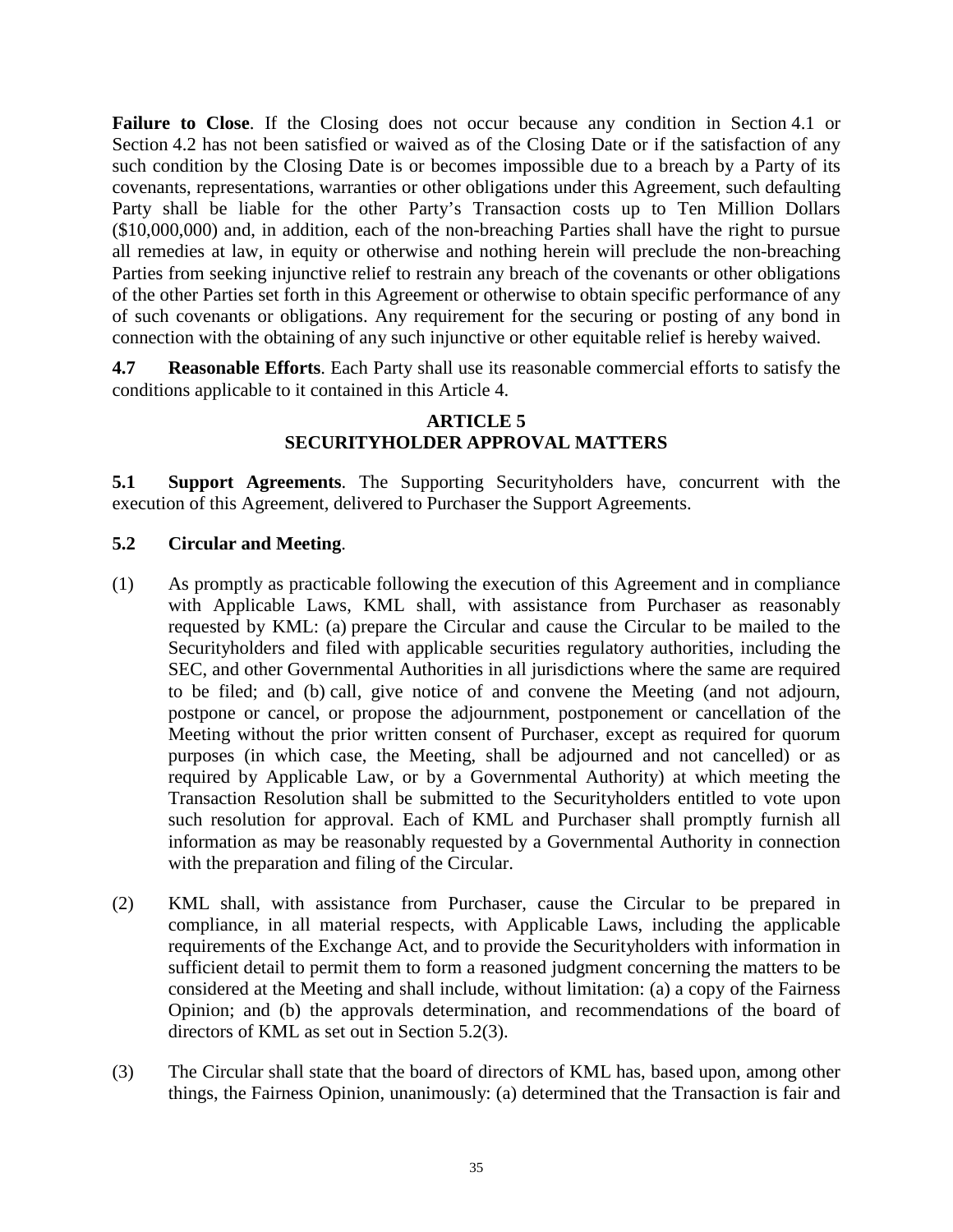in the best interests of KML; and (b) resolved to recommend that Securityholders vote in favour of the Transaction Resolution.

- (4) KML shall provide Purchaser and its Representatives with a reasonable opportunity to review and comment on the Circular and any other relevant documentation and shall give due consideration to all comments made by Purchaser. The Circular shall comply with Applicable Laws, including the applicable requirements of the Exchange Act.
- (5) KML shall ensure that the Circular does not, at the time of the mailing of the Circular, contain any untrue statement of a material fact or omit to state any material fact required to be stated therein or that is necessary to make the statements contained therein not misleading in light of the circumstances under which they are made. If at any time prior to the receipt of the Transaction Resolution Approval, any information relating to KML, Purchaser or any of its respective Affiliates, directors or officers, should be discovered by KML or Purchaser which is required to be set forth in an amendment or supplement to the Circular, so that such document would not include any misstatement of a material fact or omit to state any material fact required to be stated therein or necessary to make the statements therein, in light of the circumstances under which they were made, not misleading, the party which discovers such information shall promptly notify the other party and an appropriate amendment or supplement describing such information shall be promptly filed with the applicable security regulatory authorities and, to the extent required by Applicable Law, disseminated to the Securityholders.
- (6) KML shall advise Purchaser, as Purchaser may reasonably request, and on a daily basis on each of the last ten (10) Business Days prior to the proxy cut-off date for the Meeting, as to the aggregate tally of the proxies received by KML in respect of the Transaction Resolution.
- (7) KML shall conduct the Meeting in accordance with the by-laws of KML and any instrument governing the Meeting, as applicable, and otherwise in accordance with Applicable Laws.
- (8) KML shall promptly advise Purchaser of the number of Securityholders for which KML receives written objections to the Transactions and provide Purchaser with copies of such written objections on an as received basis.

**5.3 Proxy Solicitation and Solicitation Agent**. Subject to the terms of this Agreement and the fiduciary duties of the directors and officers of KML, KML shall solicit proxies to be voted at the Meeting in favour of matters to be considered at the Meeting, including the Transaction Resolution and, if requested by Purchaser, acting reasonably, shall engage a proxy solicitation agent to solicit proxies in favour of the Transaction Resolution and cooperate with any Persons engaged to solicit proxies in favour of the approval of the Transaction Resolution.

### **ARTICLE 6 REPRESENTATIONS AND WARRANTIES**

**6.1 Representations and Warranties of Vendor**. Vendor represents and warrants to Purchaser as follows and acknowledges that Purchaser is relying on these representations and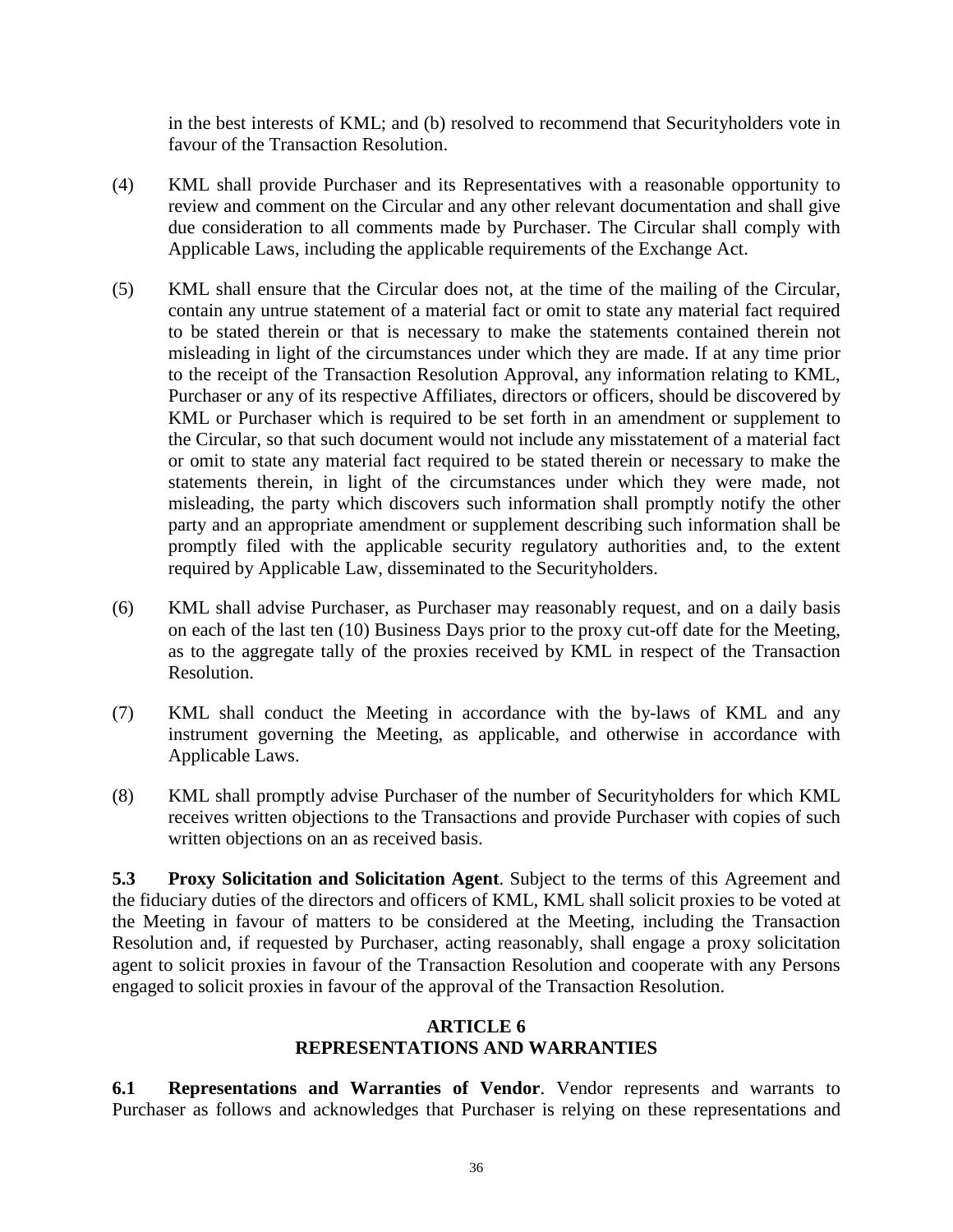warranties in connection with its purchase of the Purchased Shares and the Purchased Units and that Purchaser would not purchase the Purchased Shares and the Purchased Units without these representations and warranties:

- (1) Organization and Status. It is an unlimited liability company duly formed and organized, and is validly subsisting, under the laws of the province of Nova Scotia and is up-to-date in the filing of all corporate and similar returns under the laws of that jurisdiction.
- (2) Corporate Power. It has all necessary capacity, power and authority to own or lease or dispose of its undertakings, property and assets (including the Purchased Shares and the Purchased Units), to enter into this Agreement and the contracts, agreements and instruments required by this Agreement to be executed and delivered by it, and to perform its obligations hereunder and thereunder.
- (3) Authorization. All necessary corporate action has been taken by it or on its part to authorize its execution and delivery of this Agreement and the contracts, agreements and instruments required by this Agreement to be delivered by it and the performance of its obligations hereunder and thereunder.
- (4) Enforceability. This Agreement has been duly executed and delivered by it and (assuming due execution and delivery by the other Parties) is a legal, valid and binding obligation of it enforceable against it in accordance with its terms, except as that enforcement may be limited by bankruptcy, insolvency and other similar laws affecting the rights of creditors generally and except that equitable remedies may be granted only in the discretion of a court of competent jurisdiction. Each of the contracts, agreements and instruments required by this Agreement to be delivered by it will at the Closing have been duly executed and delivered by it and (assuming due execution and delivery by the other parties thereto) will at Closing be enforceable against it in accordance with its terms, except as that enforcement may be limited by bankruptcy, insolvency and other laws affecting the rights of creditors generally and except that equitable remedies may be granted only in the discretion of a court of competent jurisdiction.
- (5) Ownership of Purchased Shares. It is the registered and beneficial owner of the Purchased Shares, with good and marketable title thereto, free and clear of all Encumbrances, (other than the Permitted Encumbrances referred to in subparagraphs (i) and (j) of the definition of Permitted Encumbrances), and has the exclusive right to dispose of the Purchased Shares as provided in this Agreement. None of the Purchased Shares is subject to: (a) any Contract or restriction which in any way limits or restricts the transfer to Purchaser of the Purchased Shares other than the transfer restrictions in the Target Corporation's articles; or (b) any voting trust, pooling agreement, shareholder agreement, voting agreement or other Contract, arrangement or understanding with respect to the voting of the Purchased Shares (or any of them). At or prior to the Closing, all those Contracts and restrictions will have been complied with or terminated and evidence of that compliance or termination in form and substance satisfactory to Purchaser will have been provided to Purchaser. On completion of the Transactions, it will have no ownership interest in the Target Corporations, whether direct or indirect, actual or contingent, and Purchaser shall have good title to the Purchased Shares, free and clear of all Encumbrances other than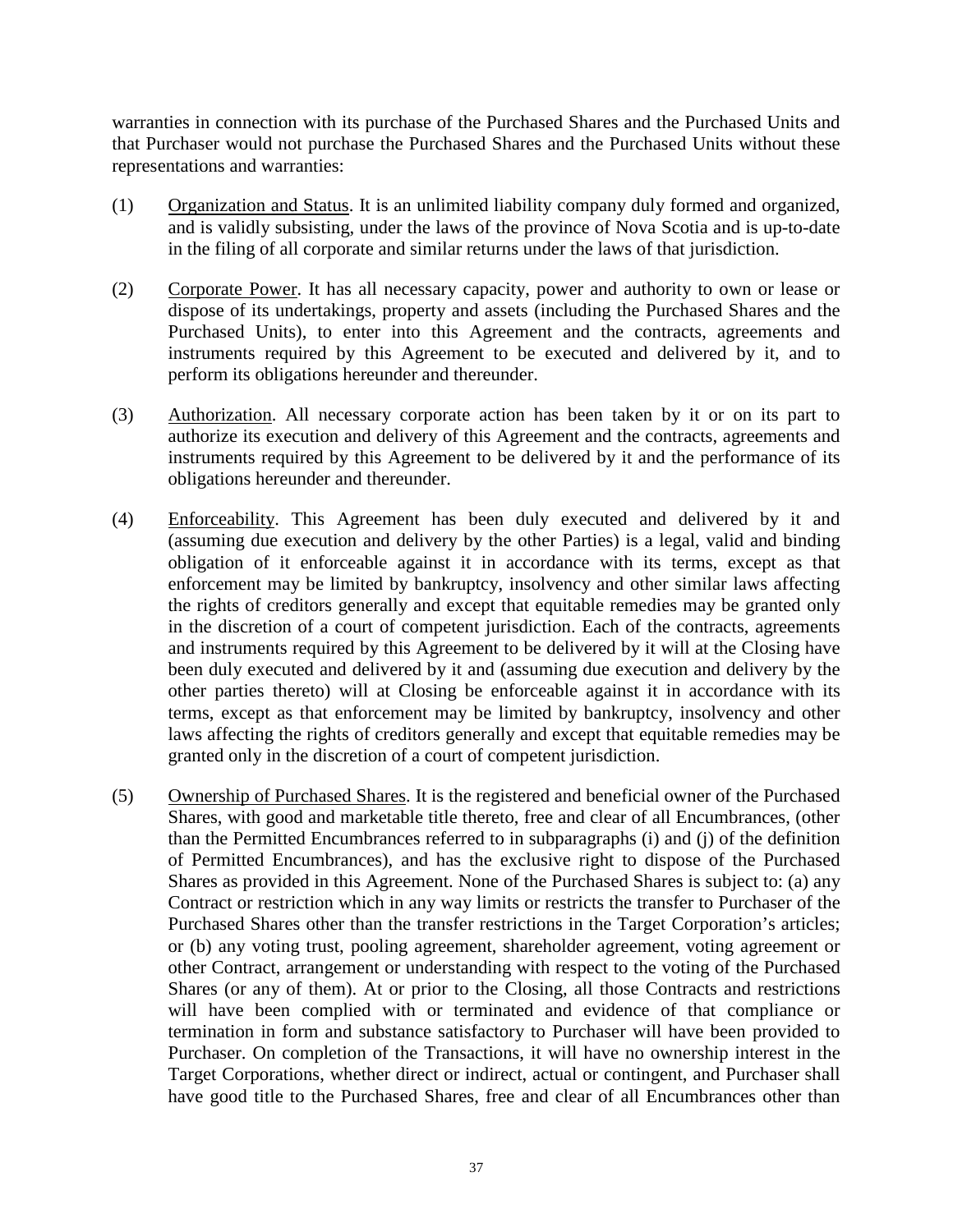Encumbrances granted by Purchaser or in respect of the security provided for by the Vendor and the Target Entities to secure the obligations of TM Pipeline LP under the Limited TM Pipeline LP Indemnity (Covered Credit Agreement).

- (6) Ownership of Purchased Units. It is the registered and beneficial owner of the Purchased Units, with good and marketable title thereto, free and clear of all Encumbrances (other than the Permitted Encumbrances referred to in subparagraphs (i) and (j) of the definition of Permitted Encumbrances), and has the exclusive right to dispose of the Purchased Units as provided in this Agreement. None of the Purchased Units is subject to: (a) any Contract or restriction which in any way limits or restricts the transfer to Purchaser of the Purchased Units other than the transfer restrictions in the Limited Partnership Agreement or the Certificate of Limited Partnership; or (b) any voting trust, pooling agreement, shareholder agreement, voting agreement or other Contract, arrangement or understanding with respect to the voting of the Purchased Units (or any of them). At or prior to the Closing, all those Contracts and restrictions will have been complied with or terminated and evidence of that compliance or termination in form and substance satisfactory to Purchaser will have been provided to Purchaser. On completion of the Transactions, it will have no ownership interest in TM Pipeline LP, whether direct or indirect, actual or contingent, and Purchaser shall have good title to the Purchased Units, free and clear of all Encumbrances other than Encumbrances thereon in respect of the security provided for by the Vendor and the Target Entities to secure the obligations of TM Pipeline LP under the Limited TM Pipeline LP Indemnity (Covered Credit Agreement).
- (7) No Other Agreements to Purchase. No Person other than Purchaser has any Contract or any right or privilege capable of becoming a Contract for the purchase or acquisition from Vendor of any of the Purchased Shares or Purchased Units.
- (8) Bankruptcy. It is not an insolvent Person within the meaning of the *Bankruptcy and Insolvency Act* (Canada) and has not made an assignment in favour of its creditors or a proposal in bankruptcy to its creditors or any class thereof, and no petition for a receiving order has been presented in respect of it. It has not initiated proceedings with respect to a compromise or arrangement with its creditors or for its winding up, liquidation or dissolution. No receiver or interim receiver has been appointed in respect of it or any of its undertakings, property or assets (including any of the Purchased Shares or Purchased Units) and no execution or distress has been levied on any of its undertakings, property or assets (including any of Purchased Shares or Purchased Units), nor have any proceedings been commenced in connection with any of the foregoing.
- (9) Absence of Conflict. The execution, delivery and performance by it of this Agreement and the completion of the Transactions will not (whether after the passage of time or notice or both) result in:
	- (a) the breach or violation of any of the provisions of, or constitute a default under, or give any Person the right to seek or cause a termination, cancellation, amendment or renegotiation of any Contract to which it is a party or by which any of its undertakings, property or assets is bound or affected except where such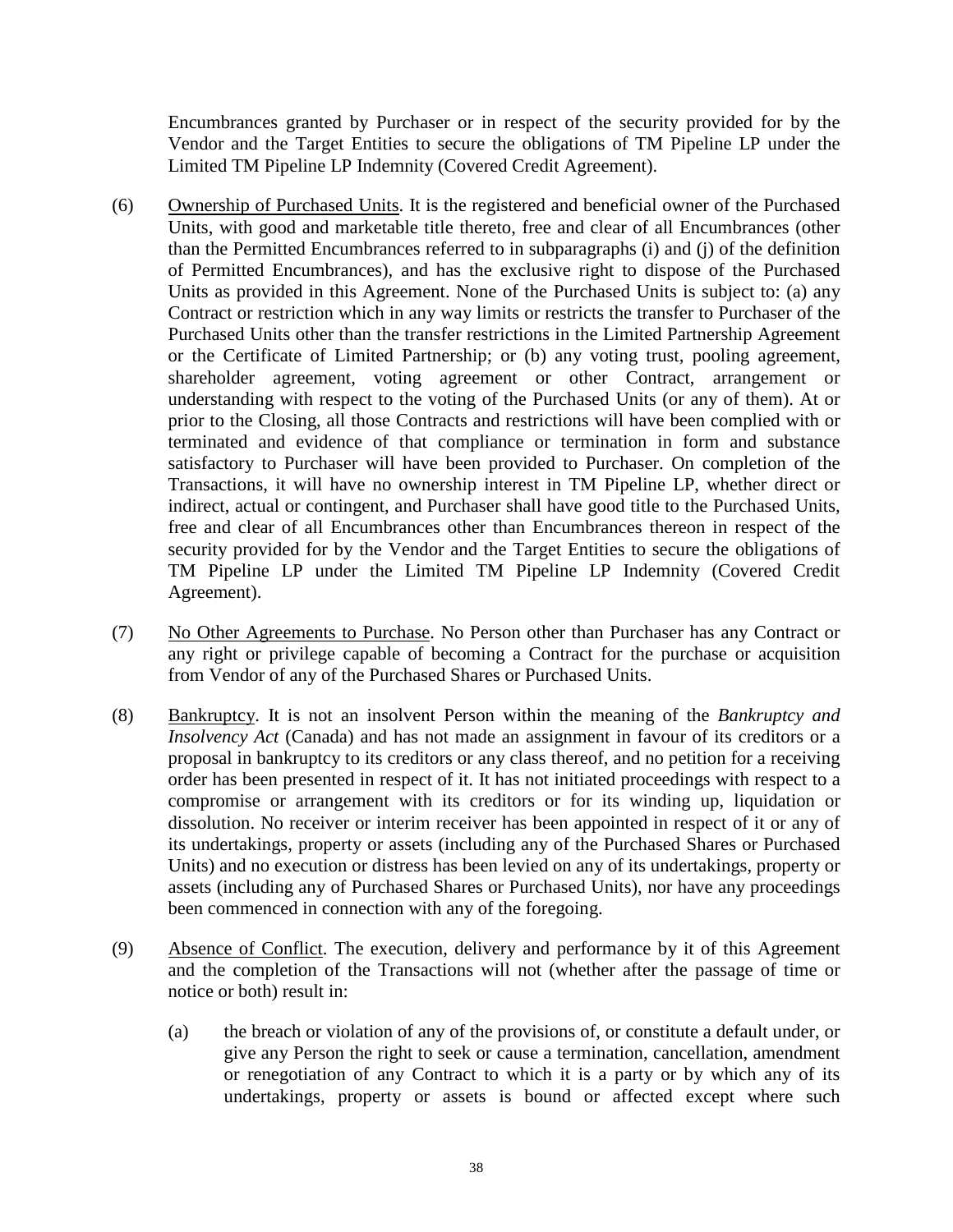termination, cancellation, amendment or renegotiation does not have a Material Adverse Effect;

- (b) the breach or violation of any of the provisions of, or constitute a default under, or conflict with any of its obligations under:
	- (i) any provision of its Constating Documents or resolutions of its board of directors (or any committee thereof) or shareholders;
	- (ii) any judgment, decree, order or award of any Governmental Authority having jurisdiction over it;
	- (iii) any Approval issued to it or held by it or held for the benefit of or necessary to the ownership of any of Purchased Shares or Purchased Units;
	- (iv) any Applicable Law; or
- (c) the creation or imposition of any Encumbrance over any of Purchased Shares or Purchased Units or the units of Puget LLC other than the creation or imposition of Encumbrances thereon contemplated to be provided by the Vendor or the applicable Target Entities to secure the obligations of TM Pipeline LP under the Limited TM Pipeline LP Indemnity (Covered Credit Agreement).
- (10) Proceedings. There are no Proceedings (whether or not purportedly on its behalf) pending or outstanding or, to its knowledge, threatened against it which could affect the Purchased Shares or Purchased Units or the units of Puget LLC or its ability to perform its obligations under this Agreement. To its knowledge there is not any factual or legal basis on which any such Proceeding might be commenced with any reasonable likelihood of success.
- (11) Residence. It is not a Non-Resident.

**6.2 Representations and Warranties of Vendor Relating to the Target Entities**. Vendor represents and warrants to Purchaser as follows and acknowledges that Purchaser is relying on these representations and warranties in connection with its purchase of the Purchased Shares and Purchased Units and that Purchaser would not purchase the Purchased Shares and Purchased Units without these representations and warranties:

(1) Organization and Status. Each Target Entity is duly formed and organized, and is validly subsisting, under the laws of the jurisdiction set out opposite its name as disclosed in the Data Room and is up-to-date in the filing of all corporate and similar returns under the laws of that jurisdiction. Each Target Entity is duly registered, licensed or qualified as an extra-provincial or foreign corporation, limited liability company or partnership, is in good standing and up-to-date in the filing of all corporate and similar returns, under the laws of the jurisdictions set out opposite its name disclosed in the Data Room. The jurisdictions disclosed in the Data Room are the only jurisdictions in which the nature of the Business or the Assets makes the registration, licensing or qualification necessary.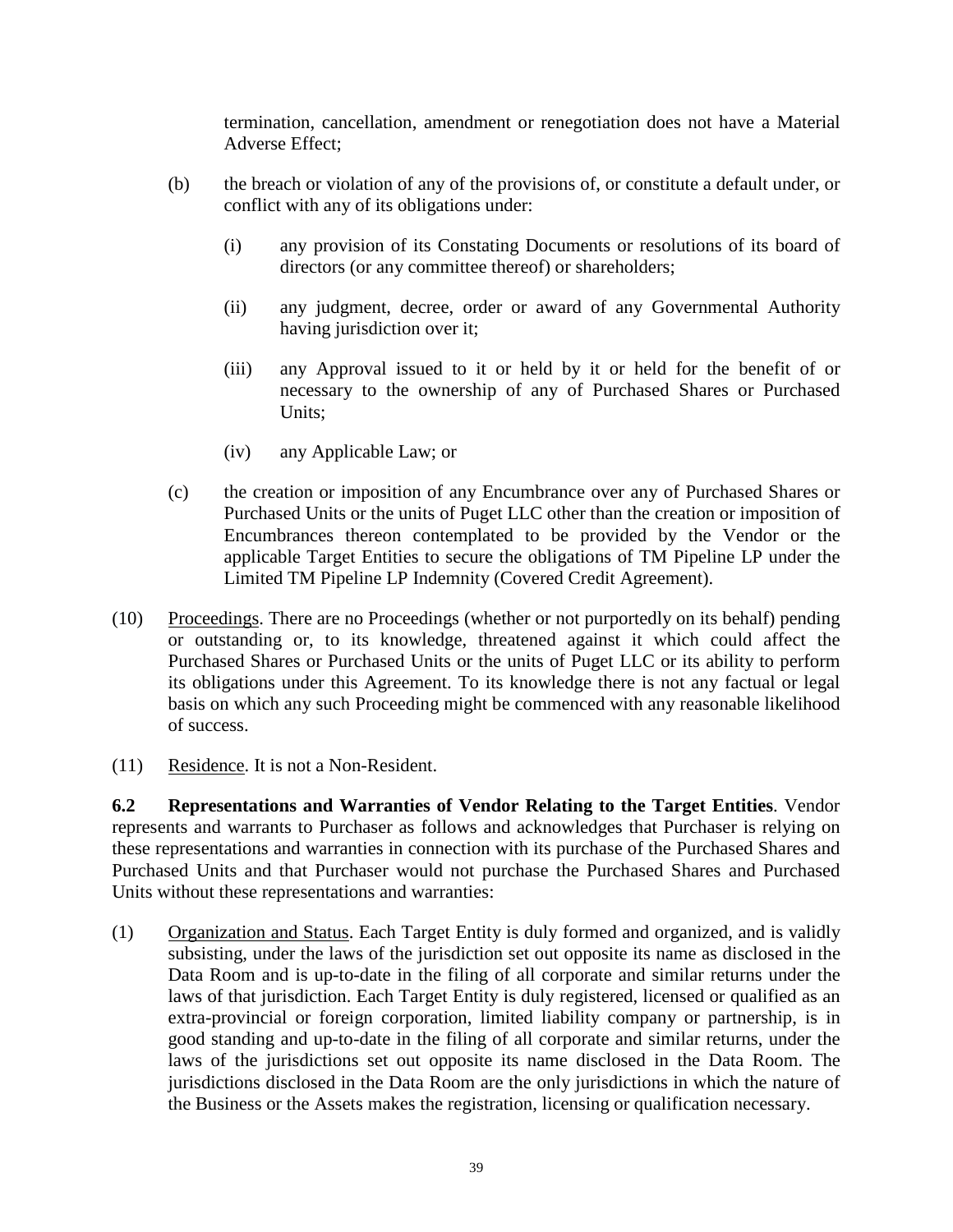- (2) Corporate Power. The Target Entities have all necessary power and authority to own or lease the Assets and to carry on the Business as now being conducted by them.
- (3) Authorized and Issued Capital. The authorized and issued shares or units (as applicable) of each Target Entity, the names of the Persons who are shown on the securities register of the Target Entity as the holder of any of the shares or units, the names of the Persons who are the beneficial owners of any of the shares or units, and the number and class of shares or units held or owned, as the case may be, by each Person as set out in Schedule 6.2(3). All such shares or units are the only issued and outstanding shares or units of the Target Entities as applicable and have been validly issued as shares or units and are outstanding as fully paid and non-assessable shares or units, and were not issued in violation of the pre-emptive rights of any Person or any Contract or Applicable Law by which the issuing Target Entity was bound as the time of the issuance. Other than as disclosed in the Data Room, there are no shareholders' agreements, voting trusts, pooling agreements or other Contracts, arrangements or understandings in respect of the voting of any of the shares or units of the Target Entities. True, accurate and complete copies of the Constating Documents (including all Contracts, arrangements and understandings disclosed in the Data Room) and other organizational documents of the Target Entities, or where those Contracts, arrangements or understandings are oral, true, accurate and complete written summaries of their terms, have been provided to Purchaser.
- (4) Options. No Person has any Contract or any right or privilege capable of becoming a Contract, including convertible securities, warrants or convertible obligations of any nature, for the purchase, subscription, allotment or issuance of any issued or un-issued shares, units or other securities of the Target Entities.
- (5) Absence of Conflict. The completion of the Transactions will not (whether after the passage of time or notice or both) result in:
	- (a) the breach or violation of any of the provisions of, or constitute a default under, or give any Person the right to seek or cause a termination, cancellation, amendment or renegotiation of, or require a consent under, any Contract to which a Target Entity is a party, or by which any of the Assets is bound or affected or any Contract in respect of a KMCI Employee Plan except where such a termination, cancellation, amendment or renegotiation does not have a Material Adverse Effect;
	- (b) the breach or violation of any of the provisions of, or constitute a default under, or conflict with any of the obligations of the Target Entities under:
		- (i) any provision of the Constating Documents or resolutions of the board of directors (or any committee thereof) or shareholders of the Target Entities;
		- (ii) any judgment, decree, order or award of any Governmental Authority having jurisdiction over the Target Entities;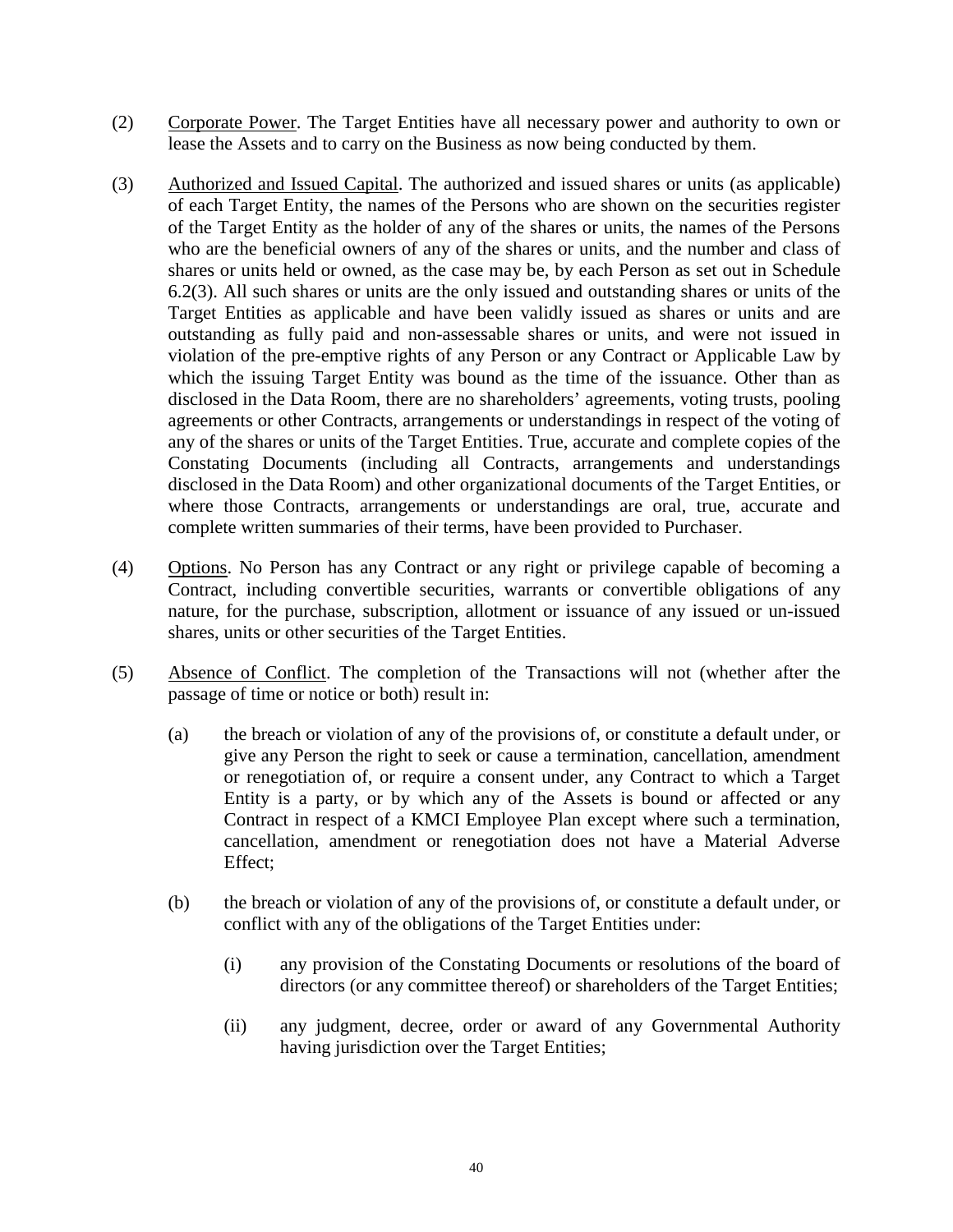- (iii) any Approval issued to, or held by, one or more of the Target Entities or held, for the benefit of or necessary to the operation of, any Target Entity or the Business;
- (iv) any Applicable Law; or
- (c) the creation or imposition of any Encumbrance over any of the Assets other than the creation or imposition of Encumbrances thereon contemplated to be provided by the Vendor and the Target Entities to secure the obligations of TM Pipeline LP under the Limited TM Pipeline LP Indemnity (Covered Credit Agreement).
- (6) Conduct of Business. The Target Entities have complied with, and have conducted the Business in material compliance with, all Applicable Laws. The Assets and the services provided under the Transition Services Agreement are sufficient to permit the continued operation of the Mainline System in substantially the same manner as conducted in the one year period preceding the date of this Agreement. During the two (2) year period preceding the date of this Agreement, there has not been any significant interruption of operations of the Business where such interruption was outside the Ordinary Course of Business.
- (7) No Subsidiaries. Except as disclosed in the Data Room, the Target Entities do not own and do not have any Contracts of any nature to acquire, directly or indirectly, any Equity Interests in any Person (other than the ownership of Puget LLC) and the Target Entities do not have any Contracts to acquire by any manner whatsoever or lease any other business operations.
- (8) Bankruptcy. None of the Target Entities is an insolvent Person within the meaning of the *Bankruptcy and Insolvency Act* (Canada) or similar laws or has made an assignment in favour of its creditors or a proposal in bankruptcy to its creditors or any class thereof, and no petition for a receiving order or liquidation or reorganization under the US Bankruptcy Code has been presented in respect of it. None of the Target Entities has initiated proceedings with respect to a compromise or arrangement with its creditors or for its winding up, liquidation or dissolution. No receiver or interim receiver has been appointed in respect of a Target Entity or any of the Assets and no execution or distress has been levied on any of the Assets, nor have proceedings been commenced in connection with any of the foregoing.

#### (9) Real Property

(a) The Target Entities have such valid consents, easements, rights of way, permits, licenses and leasehold interests as are reasonably sufficient to conduct the Business of the operation of the Mainline System; and the Target Entities have good and valid title or leasehold interests in and to the Real Property, other than easements and rights of way, except where the failure to have such title or leasehold interest would not have, and would not reasonably be expected to have, a Material Adverse Effect; and, which, when such consents, easements, rights of way, permits, licenses, leasehold interests and title are taken together are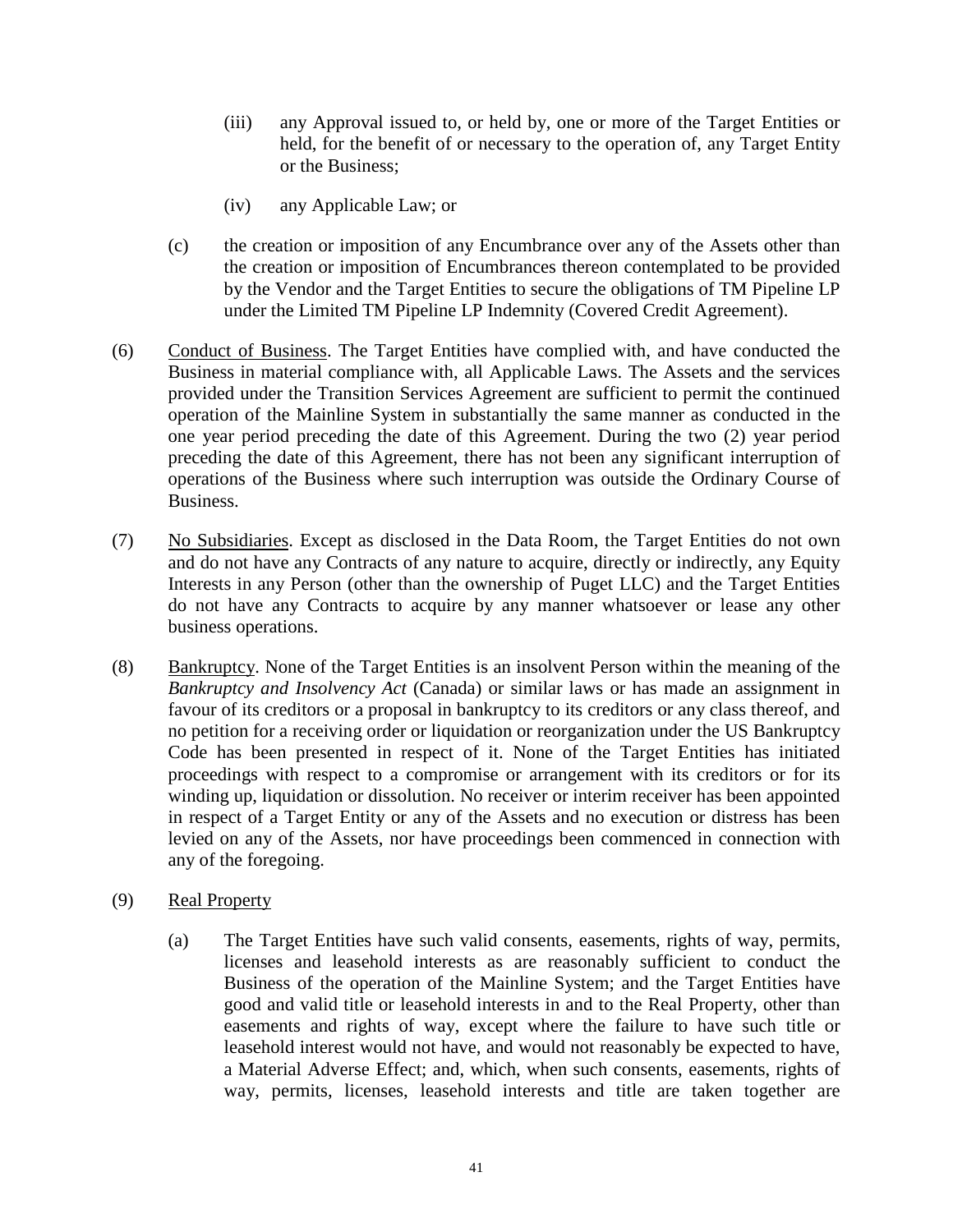reasonably sufficient to conduct the Business of the Mainline System; and the foregoing are free and clear of all Encumbrances, other than Permitted Encumbrances.

- (b) The Real Property and the current uses of the Real Property are in material compliance with all Applicable Laws and the Target Entities have not received any, nor to their knowledge are there any, pending or threatened notices of violation or alleged violation of any Applicable Laws against or affecting any Real Property which would have a Material Adverse Effect.
- (c) The Real Property provides the required rights of occupancy, possession, permission, use, ingress and egress, as applicable, as are reasonably necessary to carry on the Business, including the Mainline System, in a reasonable and customary manner.
- (d) The Target Entities have not entered into any Contract to sell, transfer, encumber, or otherwise dispose of or impair their right, title and interest in the Real Property, except for a Permitted Encumbrance or otherwise in the Ordinary Course.
- (e) There are no matters affecting the right, title and interest of the Target Entities in and to the Real Property which would have a Material Adverse Effect thereon.
- (10) Other Property.
	- (a) One or more of the Target Entities, as the case may be, owns all the Assets (other than the Real Property) free and clear of any and all Encumbrances other than the Permitted Encumbrances. All of the tangible property used by the Target Entities are free of defects (patent or latent), in good operating condition and in a state of good repair and maintenance in accordance with good pipeline industry practice, except where the failure to does not have a Material Adverse Effect.
	- (b) The Assets, other than the Real Property, are sufficient, when used in combination with the Real Property and the services to be provided under the Transition Services Agreement, to carry on the Business in a reasonable and customary manner.
- (11) Intellectual Property.
	- (a) Except for the Excluded Intellectual Property, the Target Entities own or have valid and enforceable rights to use all Intellectual Property used or intended to be used or necessary for the operation of the Business (the "**Business Intellectual Property**"). Such Business Intellectual Property and Excluded Intellectual Property rights are reasonably sufficient for the proper carrying on of the Business, as it has been and is now conducted, and in accordance with the current documented plans of the Target Entities.
	- (b) All necessary consents and licences relating to Business Intellectual Property are in good standing, binding and enforceable in accordance with their respective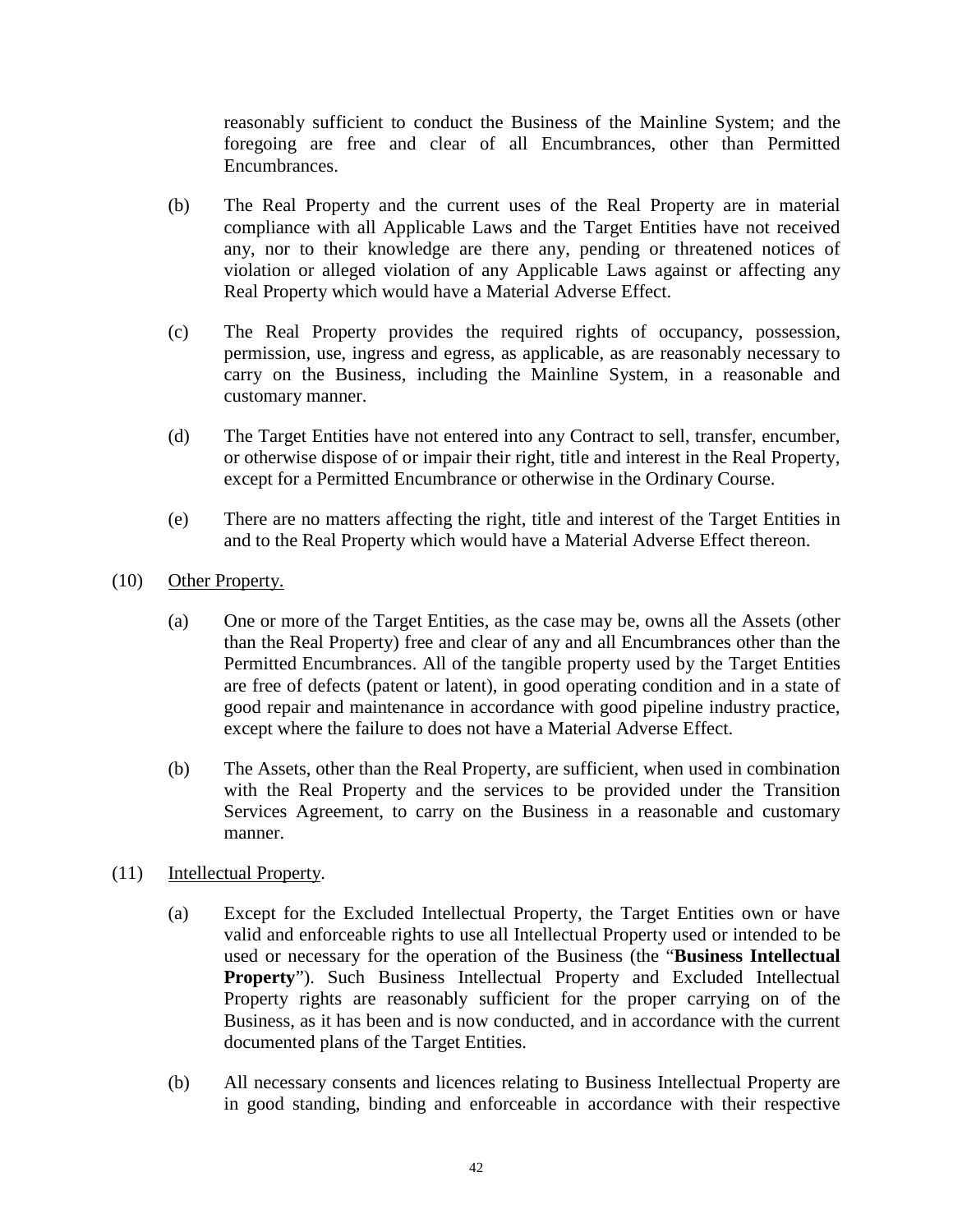terms and, to Vendor's knowledge, no material default exists on the part of the applicable Target Entity or Target Entities thereunder.

- (c) Entering into this Agreement will not alter, impair or extinguish any Business Intellectual Property of any Target Entity.
- (12) Internal IT Systems.
	- (a) The Internal IT Systems are either owned by, or properly licensed or leased to, a Target Entity, and, together with the Excluded IT Systems, are reasonably sufficient for the proper carrying on of the Business, as it has been and is now conducted, and in accordance with the current documented plans of the Target Entities.
	- (b) To Vendor's knowledge, no Target Entity is in default under the Internal IT Systems licences or leases and there are no grounds on which they might be terminated. There are no circumstances in which the ownership, benefit, or right to use the Internal IT Systems may be lost by virtue of the Transaction or the performance of this Agreement.
	- (c) The Target Entities have and have maintained back-up systems and disaster recovery and business continuity plans, consistent with current industry standards, designed to adequately and properly ensure the availability of the functionality provided by the Internal IT Systems in the event of any malfunction of, or other form of disaster affecting, the Internal IT Systems.
- (13) Insurance. The Assets are covered by fire, casualty, general liability, business interruption, product liability, water damage, workers compensation and employer liability, director, officer and fiduciaries insurance, and other insurance with responsible insurers against such risks and in such amounts as are reasonable for prudent owners of comparable assets. No other insurance is necessary to the conduct of the Business nor is required to be maintained by a Target Entity pursuant to the terms of any Material Contract, Permit, or Applicable Law. None of the Target Entities is in default, whether as to the payment of premiums or with respect to any other provision contained in any insurance policy or has failed to give any notice or present any claim under any insurance policy in a due and timely manner, except where such default or failure has not had or would not reasonably be expected to have a Material Adverse Effect. The Data Room contains copies of the 2016-2017 policy year insurance policies of the Target Entities which are substantially similar in form to the 2017-2018 policy year insurance policies of the Target Entities renewed on November 30, 2017. Vendor will provide copies of the current-year policies to Purchaser upon Purchaser's request within five (5) Business Days.
- (14) Material Contracts.
	- (a) The following Contracts (each a "**Material Contract**") to which any of the Target Entities is a party or by which any of the Target Entities or any of their properties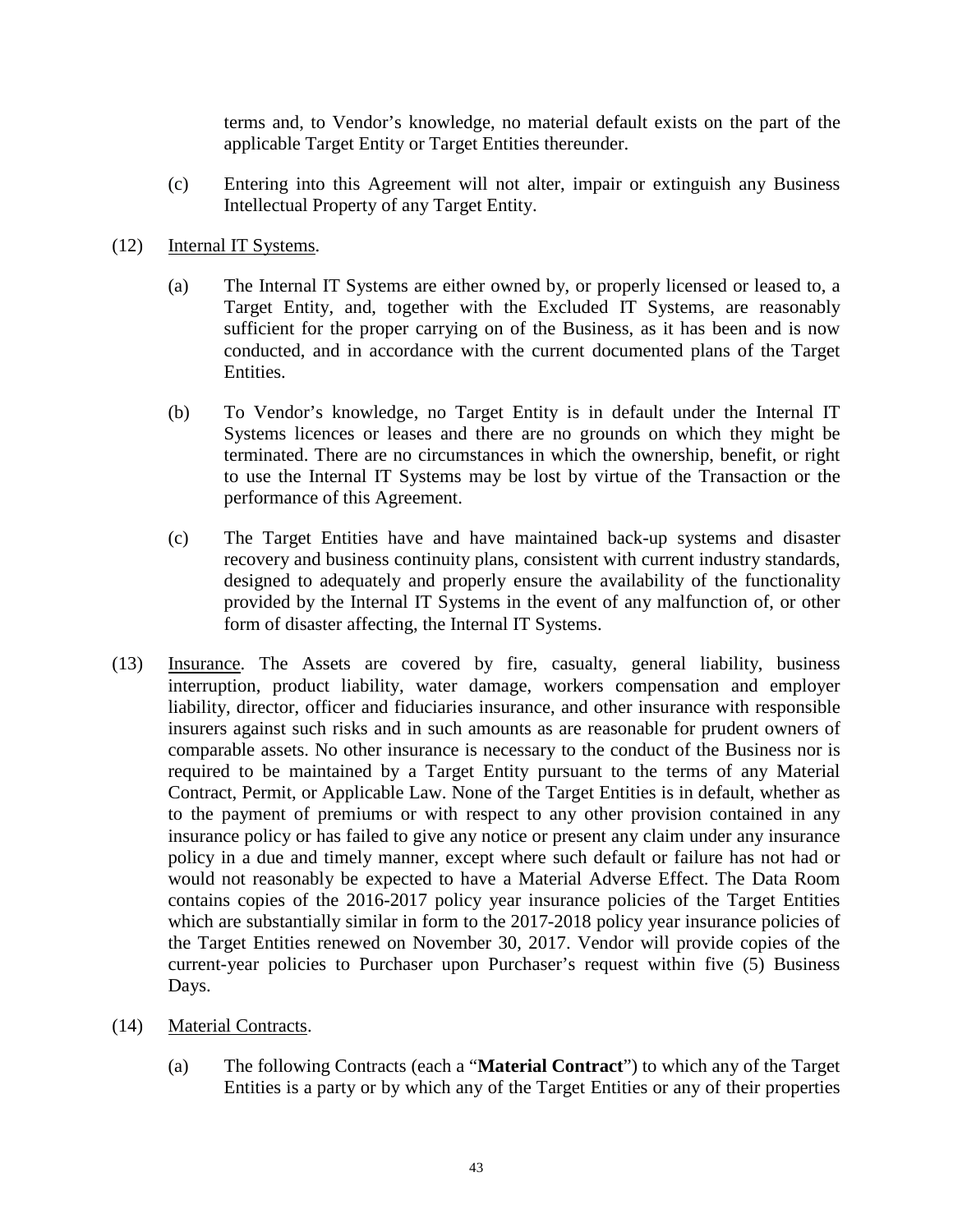is otherwise bound as of the date of this Agreement are disclosed in the Data Room:

- (i) any Contract for transportation on, or development of, either the Mainline System or the TMEP, including the Facility Support Agreements and the Transportation Services Agreements with the shippers on the TMEP, the Firm Services Agreements on the Mainline System, and the primary construction contracts for each spread of the TMEP;
- (ii) any Contract with an Indigenous Group in the nature of a mutual benefits agreement;
- (iii) any Contract which requires or entitles a Target Entity to make or receive payments of, with respect to the Mainline System, at least Ten Million Dollars (\$10,000,000), and with respect to TMEP, at least Fifty Million Dollars (\$50,000,000);
- (iv) any Contracts made outside the Ordinary Course of Business and which (A) contain material covenants limiting the freedom of the Target Entities to engage in any line of business or compete with any Person or operate at any location, (B) contain any preferential rights to purchase or similar rights relating to the Assets, or (C) pertain to the acquisition or disposition by the Target Entities of any business (whether by acquisition or disposition of Equity Interests or assets) pursuant to which the Target Entities has any remaining material obligation or liability; and
- (v) any commodities, interest rate, currency or other hedging agreement which exposes or may expose a Target Entity to liability in excess of Ten Million Dollars (\$10,000,000) annually.
- (b) Except as disclosed in the Data Room, as of the date of execution of this Agreement and to the knowledge of Vendor, with respect to those Material Contracts referred to in Section 6.2(14)(a)(i) and which are the Facility Support Agreements and the Transportation Services Agreements with the shippers on TMEP (the "**Limited Rep TMEP Contracts**"):
	- (i) each such Contract is in good standing and in full force and effect; and
	- (ii) Vendor has not received any written notice of default or termination in respect of such Contract.
- (c) Except as disclosed in the Data Room, as of the date of execution of this Agreement and to the knowledge of Vendor, with respect to those Material Contracts referred to in Section  $6.2(14)(a)(ii)$ :
	- (i) each such Contract has been duly authorized and executed by the Target Entity party thereto; and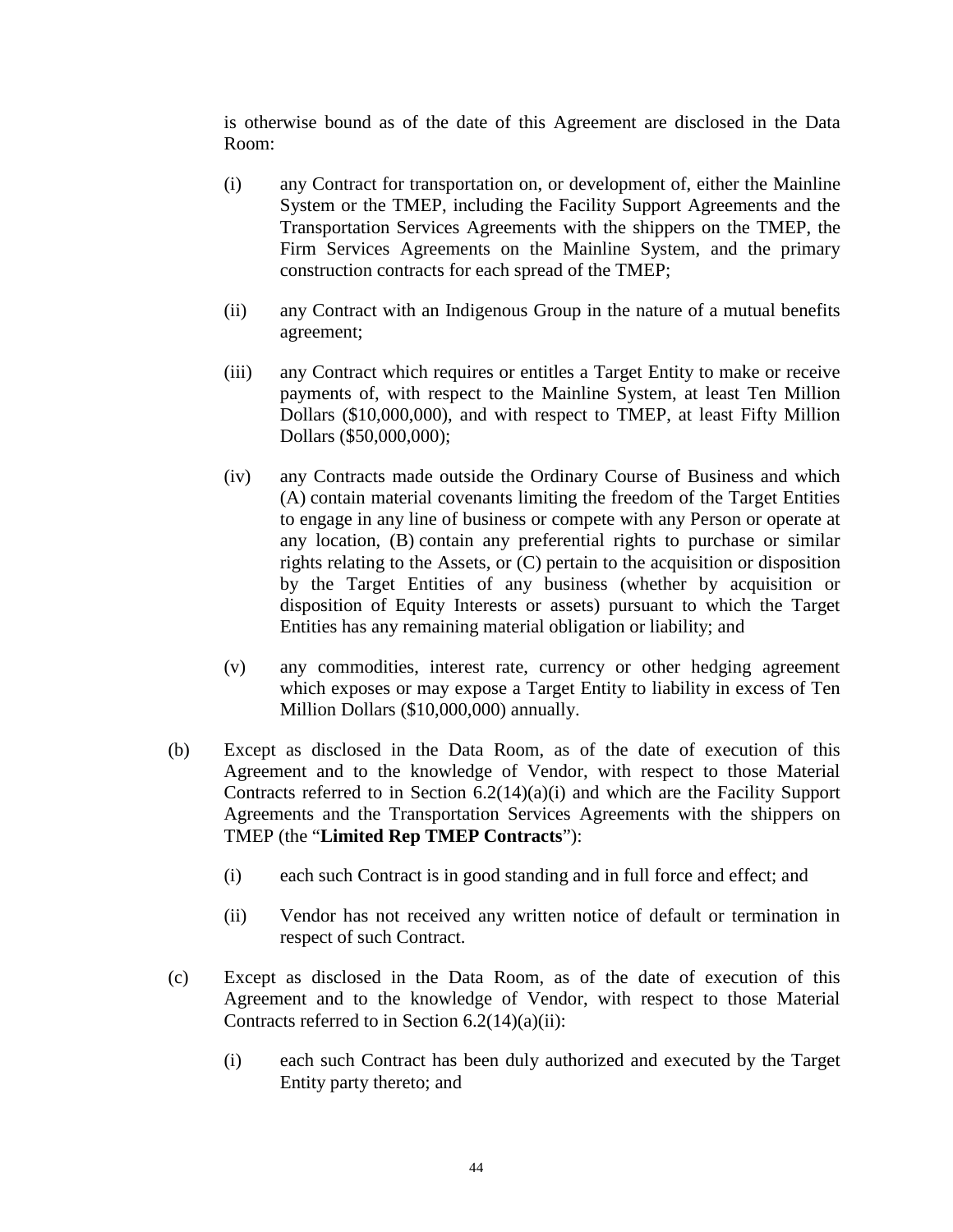- (ii) no Target Entity which is a party to any such Contract has received notice in writing, by an authorized representative of which is a party to any such Contract, that the applicable Contract is not in good standing or in full force and effect or has been terminated.
- (d) As it relates to all other Material Contracts, other than the Limited Rep TMEP Contracts and the Contracts set out in Section 6.2(14)(a)(ii):
	- (i) each such Contract has been duly authorized and executed by the Target Entity party thereto and assuming such Contract has been duly authorized and executed by the counterparty is valid and enforceable in all material respects in accordance with its terms by and against the Target Entities, subject to applicable bankruptcy, insolvency, reorganization, moratorium and similar laws affecting creditors' rights and remedies generally and subject, as to enforceability, to general principles of equity;
	- (ii) neither the Target Entities nor any counterparty thereto is in breach in any material respect of the terms of any such Contract;
	- (iii) such Contract is in good standing and in full force and effect; and
	- (iv) Vendor has not received any notice of default or termination in respect of such Contract.
- (15) Permits. The Target Entities hold all material Permits necessary or required for the proper carrying on of the Business with respect to the Mainline System, and there are no other Permits necessary to conduct the Business with respect to the Mainline System. Each Permit held by the Target Entities is valid, subsisting and in good standing. None of the Target Entities are in material default or in breach of the terms of any such Permit and, to the knowledge of Vendor, there exists no grounds, nor is any action or proceeding pending or, to the knowledge of Vendor, threatened to revoke, suspend, amend or limit any such Permit.
- (16) Regulatory Approvals. There is no requirement to make any filing with, give any notice to, or obtain any Permit from any Governmental Authority as a condition to the lawful completion of the Transactions contemplated by this Agreement or to permit the Target Entities to conduct the Business of the Mainline System after Closing as such Business is currently conducted by the Target Entities, except for the filings, notifications and Permits disclosed in the Data Room. There is no requirement to make any filing with, give any notice to, or obtain any Permit from any Governmental Authority as a condition to the lawful completion of the Transactions contemplated by this Agreement or to permit the Target Entities to conduct the Business of the TMEP after Closing as such Business is currently conducted by the Target Entities, except for the filings, notifications, and Permits disclosed in the Data Room or where the failure to do so would not have a Material Adverse Effect.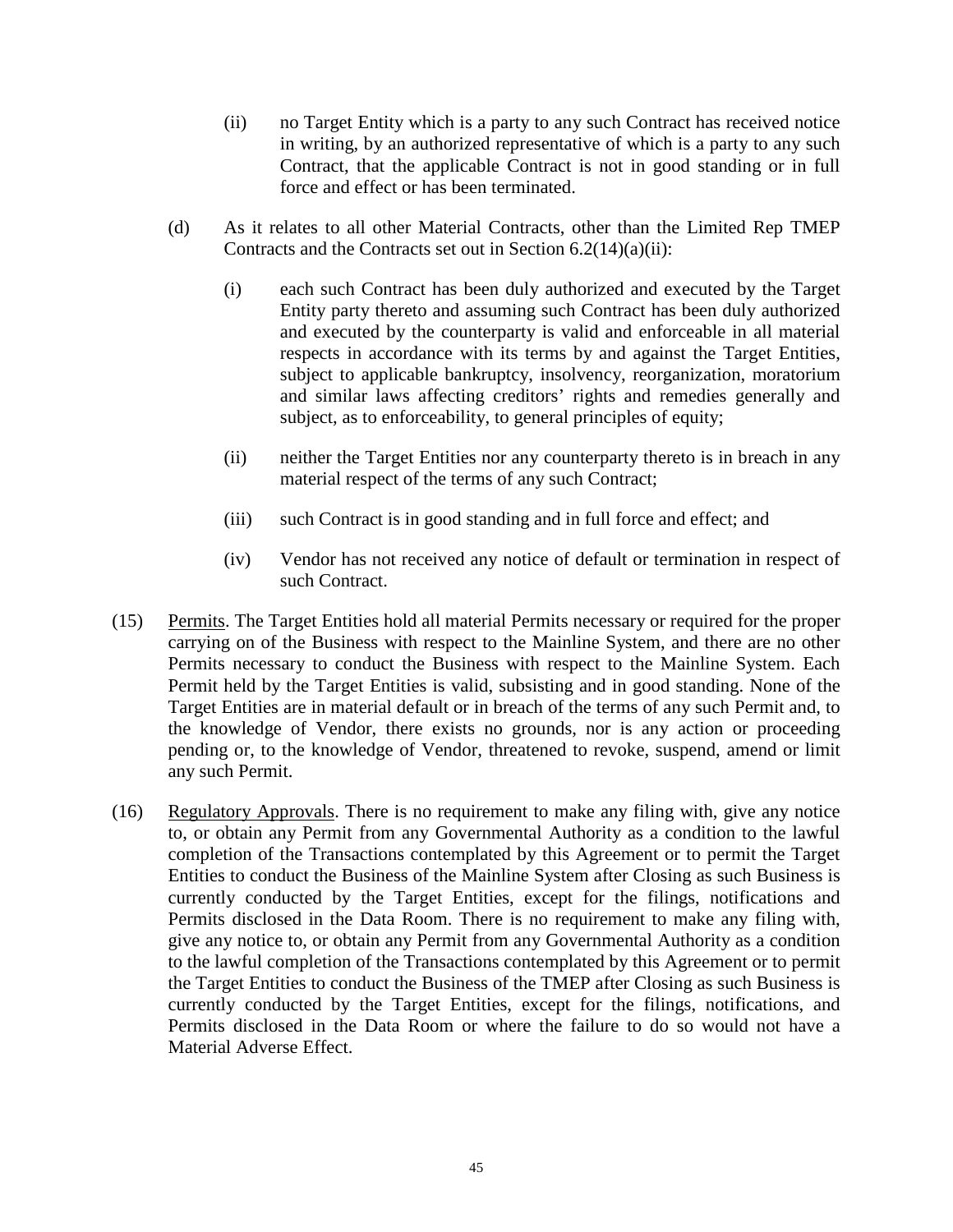- (17) Financial Statements and Closing Financial Statements. The combined and consolidated, unaudited balance sheet and income statement for the Target Entities, each dated December 31, 2017 and December 31, 2016 as disclosed in the Data Room, fairly present, in all material respects, the financial position and results for the Target Entities as of and for the periods covered thereby, in accordance with GAAP, applied on a basis consistent with that used to prepare the audited financial statements of KML for those preceding periods, except in the case of such statements the absence of notes and subject to the assumptions and limitations set forth therein and subject to normal year-end adjustments.
- (18) Books and Records. Vendor has disclosed the existence of and made available for review by Purchaser the Books and Records material to the Target Entities. The Books and Records are not recorded, stored, maintained, operated or otherwise dependent on or held by any means (including any electronic, mechanical or photographic process, whether computerized or not), which are not or will not be available to the Target Entities in the Ordinary Course after Closing.
- (19) Corporate Records. Vendor has made available to Purchaser accurate and complete copies or originals of all of Target Entities' minute books and organizational documents.
- (20) Undisclosed Liabilities. None of the Target Entities has any material liabilities that would be required to be set forth on the face of a balance sheet of such Target Entity, prepared in accordance with GAAP, other than (a) liabilities reflected in the Financial Statements, (b) liabilities incurred in the Ordinary Course since the Financial Statements Date, and (c) liabilities that would not be on the front page of a balance sheet but would be reflected on the notes.
- (21) Absence of Changes. Since the Financial Statements Date, the Target Entities have carried on the Business and conducted their operations and affairs only in the Ordinary Course and the Target Entities have not:
	- (a) made or suffered any Material Adverse Change; or
	- (b) suffered any material loss, damage, destruction, or other casualty to any of its Assets which would have a Material Adverse Effect.
- (22) Taxes. Except as otherwise disclosed in the Data Room:
	- (a) Each of the Target Entities has filed in the prescribed manner and within the prescribed times all Tax Returns required to be filed by it in all applicable jurisdictions before the Closing Date. All Tax Returns that have been filed by, or with respect to the Target Entities are true, complete and correct, report all income and all other amounts and information required to be reported thereon, and disclose all Taxes required to be paid for the periods covered thereby. None of the Target Entities (other than Puget LLC) has ever been required to file any Tax Returns with, and none of the Target Entities (other than Puget LLC) has ever been liable to pay or remit Taxes to, any Governmental Authority outside Canada. Each of the Target Entities has duly and timely paid all Taxes due and payable by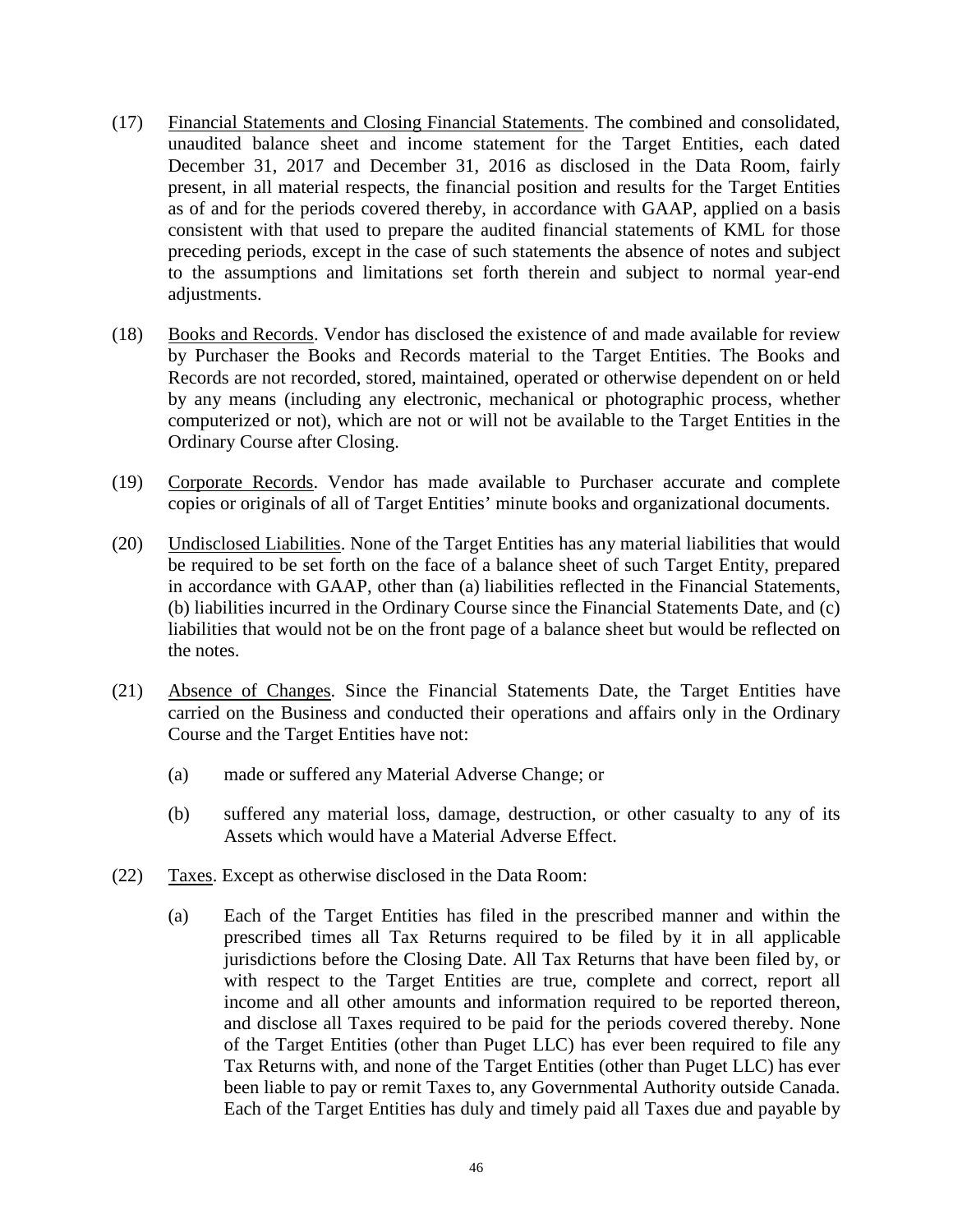it, including all instalments on account of Taxes that are due and payable before the Closing Date, whether or not assessed by the appropriate Governmental Authority, and has duly and timely paid all assessments and reassessments it has received in respect of all Taxes.

- (b) Vendor has provided to Purchaser true, complete and accurate copies of all Tax Returns filed by the Target Entities in respect of the last four (4) completed taxation years and all working papers and all communications to and from all Governmental Authorities relating to such Tax Returns and to Taxes of the Target Entities for such taxation years and for all taxation years in respect of which a Notice of Reassessment has been issued and remains unresolved and the subject of dispute. Canadian federal and provincial income, capital, GST/HST, provincial retail sales and payroll Tax assessments have been issued to the Target Entities for all taxation years or periods up to and including its taxation year ended June 30, 2016 or, if otherwise applicable, up to the most recent reporting period. No notices of determination of loss from the CRA to the Target Entities have been requested by or issued to the Target Entities. The Target Entities have not requested, received or entered into any advance Tax rulings or advance pricing agreements from or with any Governmental Authority.
- (c) The Target Entities' Financial Statements and Closing Financial Statements contain adequate provision in accordance with GAAP for all Taxes payable by the Target Entities in respect of each period covered by such Financial Statements and all prior periods to the extent those Taxes have not been paid, whether or not assessed and whether or not shown to be due on any Tax Returns, and since the end of the last period for which the Target Entities have recorded items on their respective Books and Records, no Target Entity has incurred a Tax liability, engaged in any transaction, or taken any other action, other than in the Ordinary Course.
- (d) There are no audits, reassessments or other Proceedings issued, in progress or, to the knowledge of Vendor, threatened against the Target Entities, in respect of any Taxes and, in particular, there are no currently outstanding reassessments or written enquiries which have been issued or raised by any Governmental Authority relating to any such Taxes. Vendor is not aware of any contingent liability of the Target Entities for Taxes or any grounds that could prompt an assessment or reassessment for Taxes (including, without limitation, aggressive treatment of income, expenses credits or other claims for deduction under any Tax Return), and no Target Entity has received any indication from any Governmental Authority that any assessment or reassessment is proposed.
- (e) No Governmental Authority has challenged or disputed a filing position taken by the Target Entity in any Tax Return. No Target Entity is negotiating any final or draft assessment or reassessment in respect of Taxes with any Governmental Authority. No Governmental Authority (whether within or without Canada) in which a Target Entity has not filed a particular type of Tax Return or paid a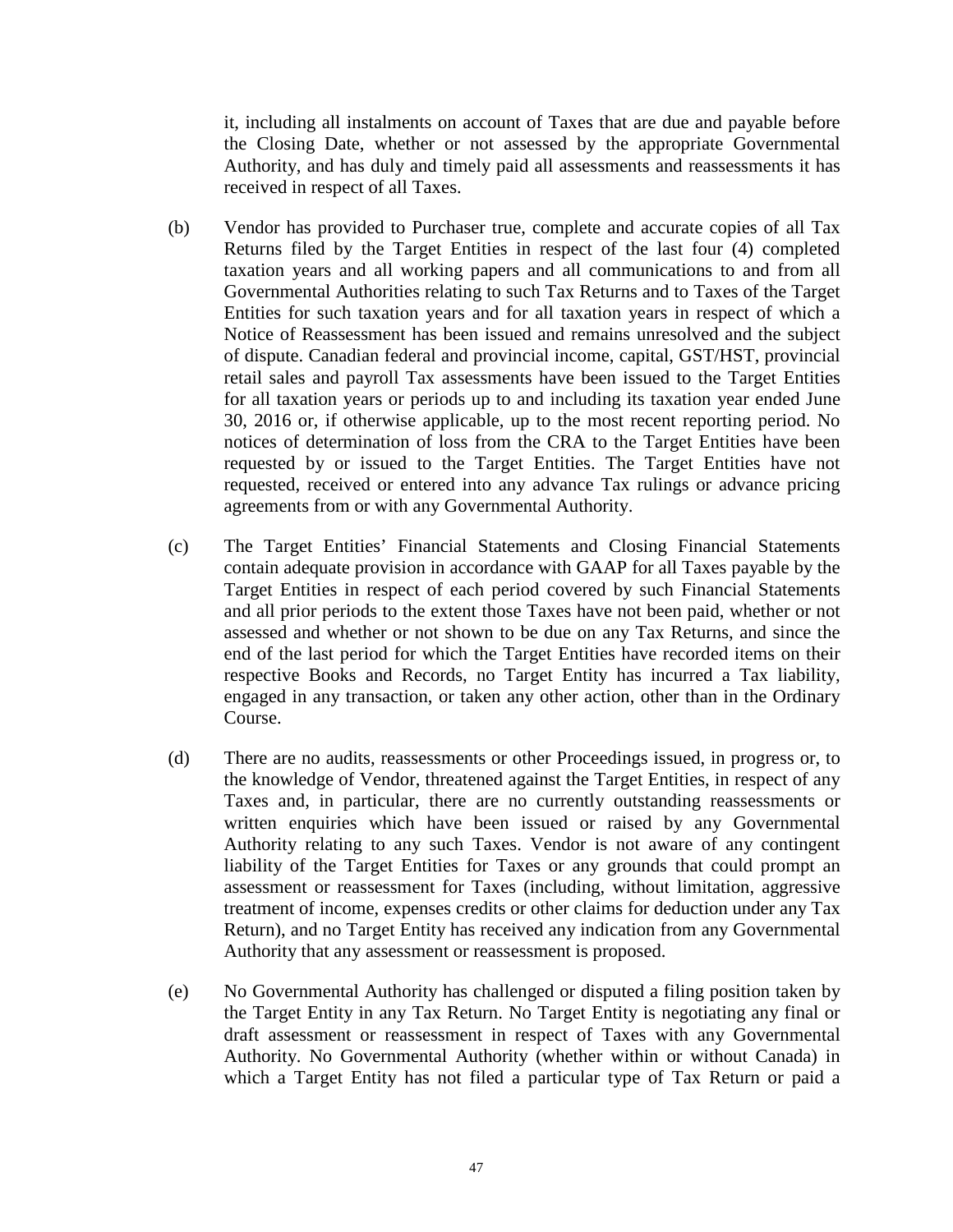particular type of Tax has asserted that such Target Entity is required to file such Tax Return or pay such type of Tax in such taxing jurisdiction.

- (f) None of the Target Entities has entered into any transactions with any Non-Resident with whom the Target Entity was not dealing at arm's length (within the meaning of the Tax Act or the comparable provisions of the Internal Revenue Code). With respect to all transactions between any Target Entity and any Non-Resident Person, such Target Entity has made or obtained records or documents that meet the requirements of subsection 247(4) of the Tax Act or the analogous laws of any provincial or foreign jurisdiction. None of the Target Entities has acquired property from any Person in circumstances where the Target Entity did or could have become liable for any Taxes payable by that Person pursuant to section 160 of the Tax Act or the analogous laws of any provincial or foreign jurisdiction.
- (g) There are no agreements, waivers or other arrangements with any Governmental Authority extending the statutory period with respect to the issuance of any assessment or reassessment of Taxes, or providing the extension of time for the filing of any Tax Return, or the payment of any Taxes by or in respect of a Target Entity, nor has there been a request by a Target Entity with respect thereto. None of the Target Entities is a party to any tax sharing agreements, arrangements or undertakings with respect to Taxes nor liable for Taxes of any other Person or entity as a transferee or successor and none of the Target Entities has made any elections, designations or similar filings with respect to Taxes that have an effect for any period ending after the Closing Date.
- (h) Each Target Entity has deducted, withheld or collected and remitted in a timely manner to the relevant Governmental Authority all Taxes or other amounts required to be deducted, withheld or collected and remitted by it. None of the Target Entities has received any requirement from any Governmental Authority pursuant to section 224 of the Tax Act or the comparable provisions of the laws of any provincial or foreign jurisdiction which remains unsatisfied in any respect.
- (i) None of sections 80 to 80.04, both inclusive, of the Tax Act have applied or will apply to any Target Entity at any time up to and including the Closing Date. None of the Target Entities has any unpaid amounts that may be required to be included in income under section 78 of the Tax Act for a taxation year ending after the Closing Date.
- (j) Each Target Entity other than Puget LLC is a registrant for purposes of the ETA and its registration number is disclosed in the Data Room.
- (k) All input tax credits claimed by the Target Entities pursuant to the ETA have been proper, correctly calculated and documented in accordance with the requirements of the ETA. Each Target Entity is duly registered under applicable provincial Tax statutes in respect of all provincial Taxes which they are required to collect and pay, and the registration numbers are as disclosed in the Data Room. The Target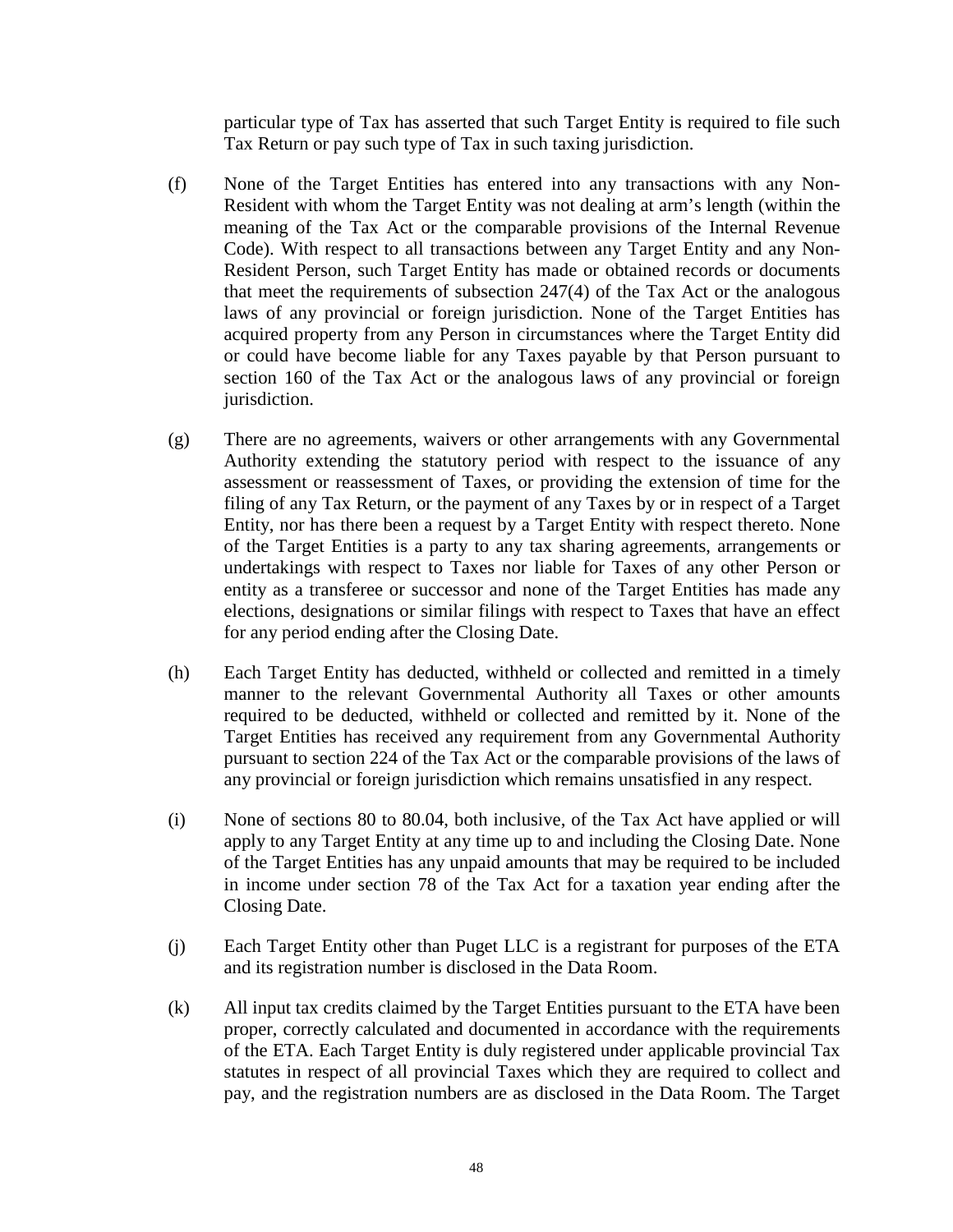Entities have collected, paid and remitted when due all Taxes, including GST/HST and provincial retail sales taxes, collectible, payable or remittable prior to the Closing Date.

- (l) Each Target Entity keeps its Books and Records in compliance with section 230 of the Tax Act and all similar provisions of any other Applicable Law in respect of Taxes and the Target Entities have in their possession or under their control all Books and Records in respect of Taxes that are required to be maintained and preserved under all Applicable Laws.
- (m) None of the Target Entities has claimed any reserve in any Tax Return under the Tax Act if any such amount could be included in the income of a Target Entity for any period ending after Closing.
- (n) Since the acquisition of the Target Entities by Vendor, there has been no acquisition of control of any Target Entity, as that term is used in the Tax Act.
- (o) Disclosed in the Data Room is an accurate estimate of the paid-up capital and adjusted cost base ("**ACB**") as of December 31, 2017 (as those terms are used in the Tax Act) of all of the issued and outstanding shares of the capital of each Target Entity which is a corporation and the ACB of the interests in TM Pipeline LP, and the calculations thereof.
- (p) Based on currently available information and the aggregate ACB of the capital in the Target Entities as of December 31, 2017, Vendor anticipates that the sale of the Target Entities will result in: (i) a capital gain of approximately Two Billion Seven Hundred Million Dollars (\$2,700,000,000), and (ii) after taking into account any unused capital losses of One Hundred Ninety Seven Million Dollars (\$197,000,000), combined Canadian federal and provincial income taxes of not less than Three Hundred Million Dollars (\$300,000,000). For greater certainty, Vendor shall not be precluded from utilizing the full amount of any unused capital losses or net operating losses available to it in computing its income or from revising or updating the information or assumptions on which its tax estimates are based (consistent with past practice) even if such utilization, revisions or updates results in tax payable that is less than the amount stated herein.
- (q) US Tax Matters.
	- (i) No Target Entity will be required to include any item of income in, or exclude or reduce any item of deduction from, taxable income for any taxable period (or portion thereof) ending after the Closing Date as a result of any (A) change in method of accounting for a period ending on or prior to the Closing Date, (B) "closing agreement" (as described in section 7121 of the Internal Revenue Code or similar provision of state, local or foreign income Tax law) executed on or prior to the Closing Date, (C) installment sale or open transaction disposition made on or prior to the Closing Date, (D) prepaid amount or deferred revenue received on or prior to the Closing Date, or (E) intercompany transactions or excess loss account described in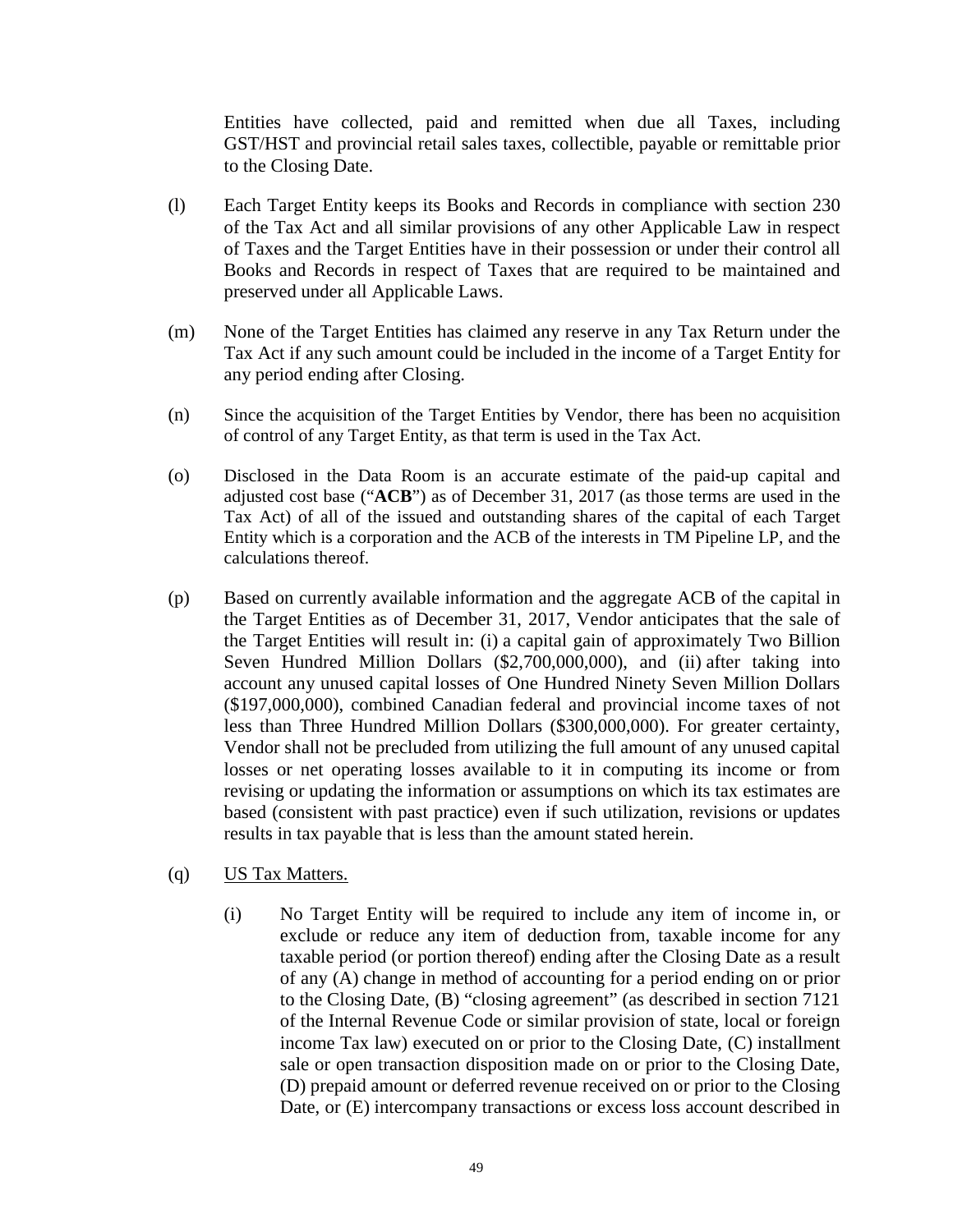Treasury Regulations under section 1502 of the Internal Revenue Code (or any corresponding or similar provision of state, local or non-U.S. income Tax law).

- (ii) None of the Target Entities is a party to a Contract, arrangement or plan that has resulted or could result in its making of a payment that (A) is not deductible under, or would otherwise constitute a "parachute payment" within the meaning of section 280G of the Internal Revenue Code (or any corresponding or similar provision of state, local or foreign income Tax law), (B) is or may be subject to the imposition of an excise tax under section 4999 of the Internal Revenue Code, or (C) is or may be subject to Internal Revenue Code section 409A or any similar provision of Applicable Law and that the Target Entities do not have any actual or potential obligation to reimburse, indemnify, or otherwise "gross-up" any Person for interest or additional Tax with respect to any payment described in  $(A)$ ,  $(B)$  or  $(C)$ .
- (iii) None of the Target Entities is or has been a "United States real property holding corporation" for the purposes of Sections 897 and 1445 of the Code, or a partnership as described in Treasury Regulation 1.1445-  $11T(d)(1)$ , and no transaction contemplated by this Agreement is subject to withholding tax under Section 1445 of the Internal Revenue Code (or similar provision of state, local or non-U.S. law).
- (iv) Puget LLC is, and since its formation has been, classified as an entity disregarded as separate from TM Pipeline LP for U.S. federal income tax purposes. TM Pipeline LP is, and has been since its formation, classified as a partnership for U.S. federal income tax purposes. Neither Puget LLC nor TM Pipeline LP has or will make an election to change its U.S. tax classification.
- (v) No Target Entity has participated in any "listed transaction" within the meaning of U.S. Treasury Regulation § 1.6011-4(b)(2) and, with respect to each transaction in which a Target Entity has participated that is a "reportable transaction" within the meaning of Treasury Regulation § 1.6011-4(b)(1), such participation has been properly disclosed on IRS Form 8886 (Reportable Transaction Disclosure Statement) and on any corresponding form required under state, local or other law.
- (vi) No transaction contemplated by this Agreement will cause any of the assets owned by any Target Entity to be reassessed or revalued by any Governmental Authority.
- (23) Proceedings. Except as disclosed in the Data Room,
	- (a) with respect to the Mainline System, there are no Proceedings (whether or not purportedly on behalf of any Target Entity): (i) existing, or (ii) to the knowledge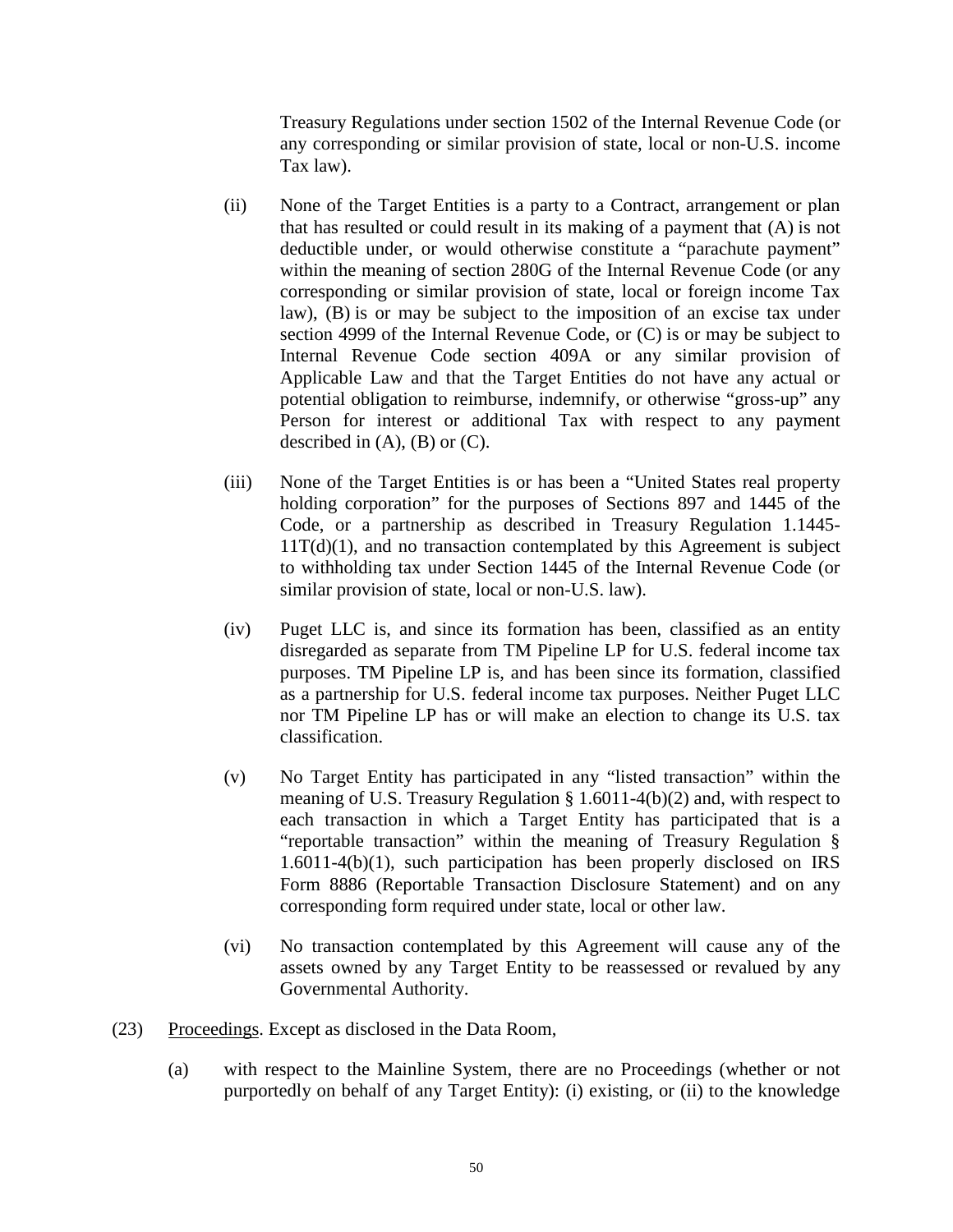of Vendor threatened in writing against or affecting any Target Entity or the Business;

- (b) as of the date hereof, with respect to TMEP there are no Proceedings (whether or not purportedly on behalf of any Target Entity):
	- (i) existing, or
	- (ii) to the knowledge of Vendor threatened in writing with respect to any Material Contracts where if successful would have a Material Adverse Effect.
- (24) Operations. All of the Assets have been operated in material compliance with all Applicable Laws and in accordance with good pipeline industry practice.
- (25) Pipeline Records. The Books and Records relating to the Mainline System comply with the Oil Pipeline Uniform Accounting Regulations, C.R.C., c. 1058.
- (26) Environmental.
	- (a) To the knowledge of Vendor, the Target Entities are in material compliance with all Environmental Laws.
	- (b) No Target Entity has received any notice of, nor been prosecuted for an offence alleging material non-compliance with any Environmental Laws which noncompliance remains outstanding.
	- (c) There are no material outstanding or unresolved:
		- (i) orders or directives from any Governmental Authority issued or pending under Environmental Laws relating to the Target Entities, the Business or any of the Assets requiring work, repairs, construction or capital expenditures, or
		- (ii) demands or notices from any Governmental Authority alleging material non-compliance under Environmental Laws relating to the Target Entities, the Business or any of the Assets.
	- (d) To the knowledge of Vendor and except as included in the Data Room, there has not been a Release or migration, of any Contaminant on or from any of the Assets which is recordable or reportable under Applicable Law, by a Target Entity which has not been so recorded or reported or is or may reasonably be alleged to have material liability under Environmental Laws.
	- (e) To the knowledge of Vendor, there have been no material ruptures of any Target Entities' pipelines or related facilities resulting in injury, loss of life or material property damage, except to the extent that any liabilities or costs arising as a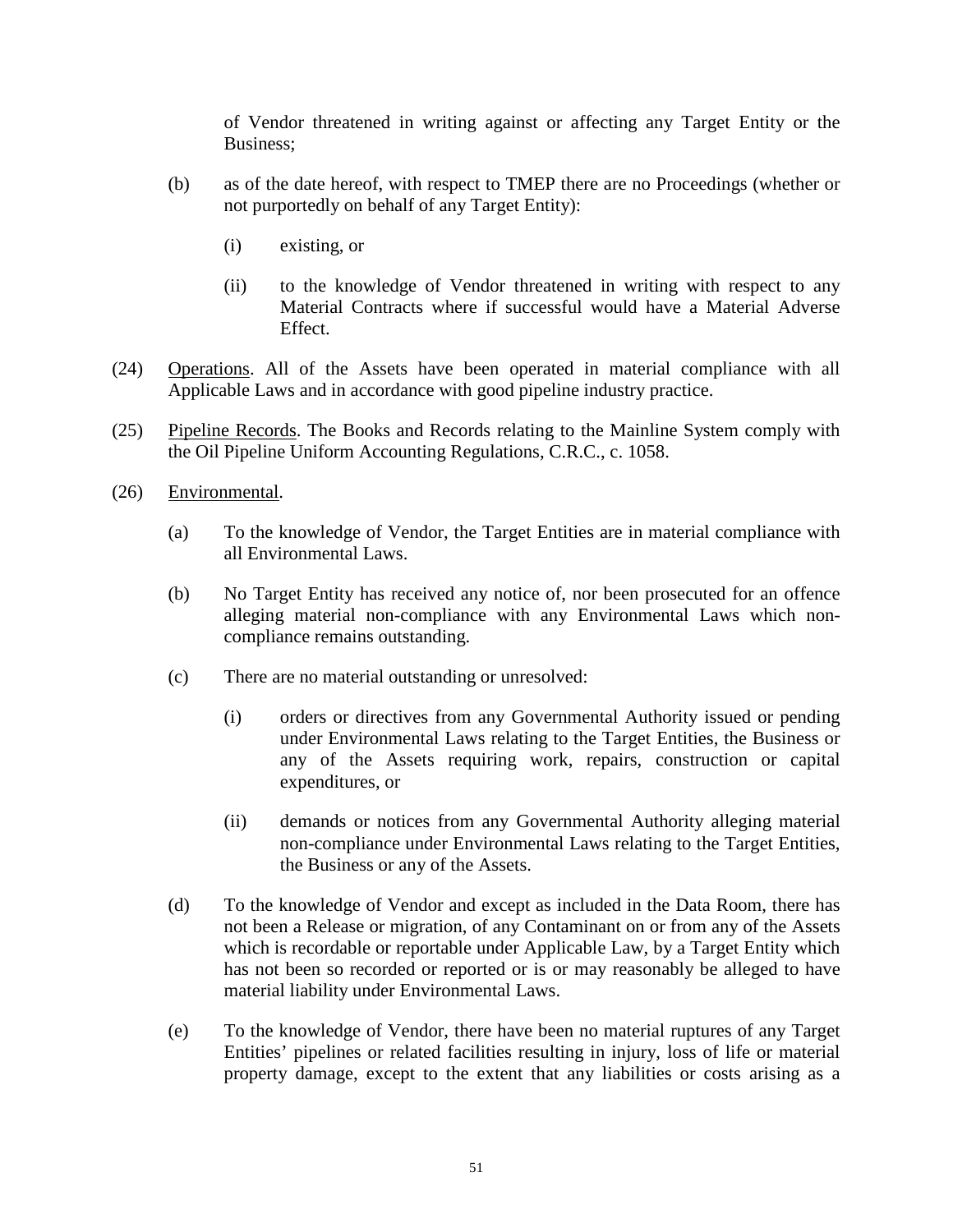result of such ruptures have been fully resolved or would not cause material liability under Environmental Laws.

- (27) Employee Plans.
	- (a) Disclosed in the Data Room is each Benefit Plan, whether funded or unfunded, formal or informal, written or unwritten, that is maintained, contributed to, or required to be maintained or contributed to, by any Target Entity or any Affiliate thereof or to which any Target Entity or any Affiliate thereof is a party, or bound by, or under which any Target Entity or any Affiliate thereof has any liability or contingent liability, for the benefit of any Target Entity's or Affiliate thereof, current and former directors, officers, shareholders, consultants, independent contractors or employees and their respective beneficiaries or dependents other than Statutory Plans (the "**KMCI Employee Plans**"). Each Benefit Plan, whether funded or unfunded, formal or informal, written or unwritten, maintained, contributed to, or required to be contributed to in respect of the U.S. Employees (the "**KMI Employee Plans**") is disclosed in the Data Room.
	- (b) A true, accurate and complete copy of each written KMCI Employee Plan (as amended to date) and a written summary of all material terms of each unwritten KMCI Employee Plan and each KMI Employee Plan have been provided to Purchaser together with true, accurate and complete copies of all documents relating to each KMCI Employee Plan, including, as applicable:
		- (i) all documents establishing, creating or amending each KMCI Employee Plan;
		- (ii) all current Contracts, including all insurance Contracts, investment management agreements, subscription agreements, participation agreements, trust agreements and funding agreements relating to a KMCI Employee Plan;
		- (iii) all statements of investment policies and procedures relating to a Pension Plan;
		- (iv) all financial statements, accounting statements and reports and annual returns for each of the last three (3) years, the three most recent actuarial reports filed with the applicable pension regulator (the "**Pension Regulator**") in respect of a Pension Plan (where applicable);
		- (v) all reports, returns, filings (including Tax Returns and filings) and material correspondence with any Governmental Authority, including all Approvals of the Pension Regulator in respect of a Pension Plan (where applicable) relating to contribution or premium holidays, withdrawal of surplus, transfer of plan assets, plan mergers and demergers and plan conversions in the last three (3) years;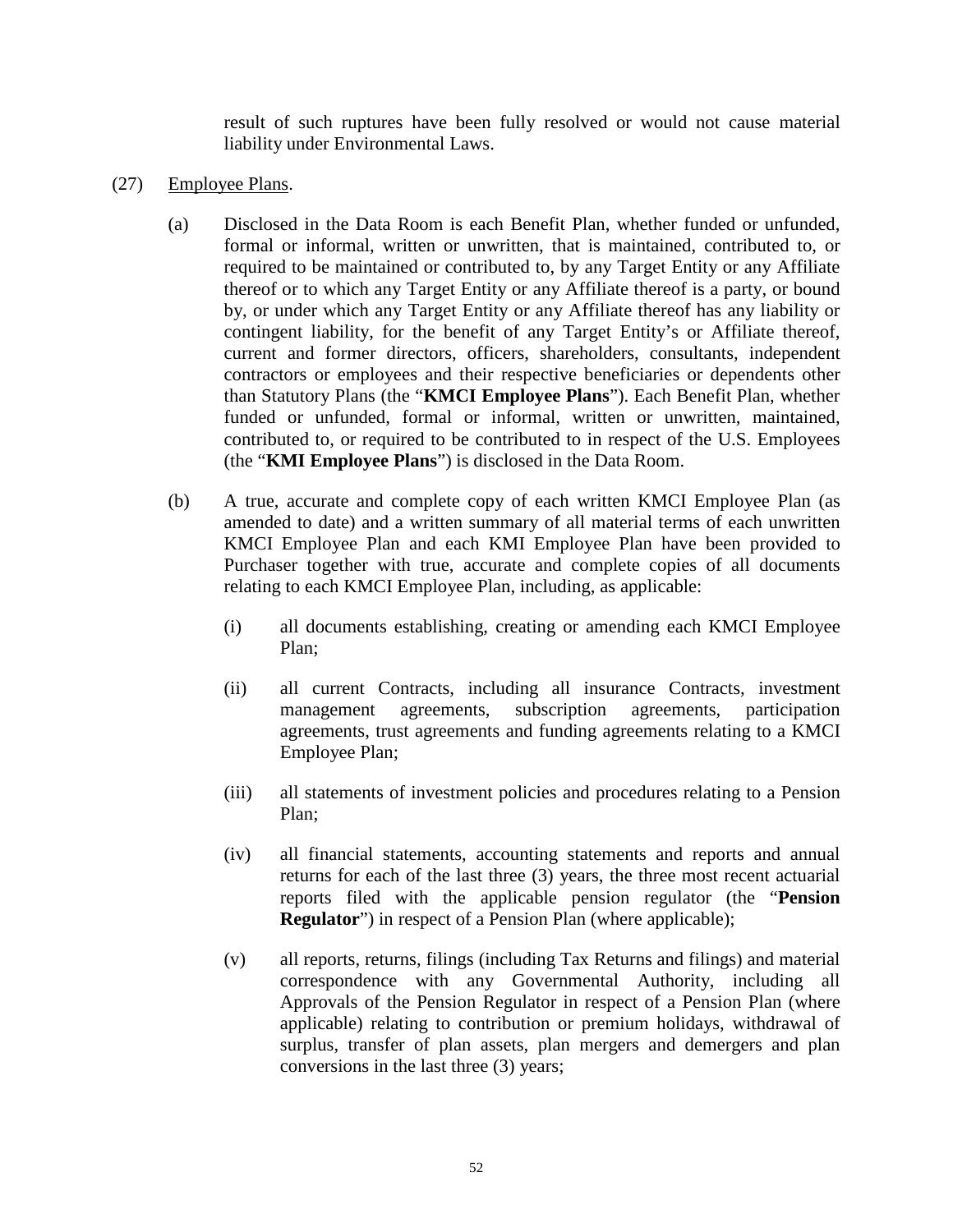- (vi) all booklets, summaries, notices or manuals prepared for or circulated to the Employees and plan beneficiaries generally concerning each KMCI Employee Plan;
- (vii) confirmation of registration of a Pension Plan with the CRA and Pension Regulator (where applicable); and
- (viii) all data and Books and Records relating to the KMCI Employee Plans.
- (c) Each of the KMCI Employee Plans is, and has been, established, registered, insured, administered, funded and invested in material compliance with:
	- (i) the terms thereof;
	- (ii) all Applicable Laws; and
	- (iii) the administrative practices of the Pension Regulator (where applicable) and the CRA,

and none of the Target Entities has received, in the last three years, any notice from any Person questioning or challenging that compliance (other than routine claims for benefits), and none of the Target Entities and Vendor has any knowledge of any such notice from any Person prior to the last three years. The terms of each of the Pension Plans comply in all material respects with the requirements of Applicable Law.

- (d) If and to the extent that any KMCI Employee Plans are subject to collective agreement or collective agreements, each of the Target Entities is in compliance with such collective agreement or collective agreements, and there are no outstanding defaults or violations thereunder by the Target Entities. No U.S. Employees are subject to a collective bargaining agreement.
- (e) All obligations of the Target Entities due prior to Closing under or in respect of the KMCI Employee Plans, and any collective bargaining agreements, (whether pursuant to the terms thereof or any Applicable Law) have been satisfied, and there are no outstanding defaults or violations thereunder by the Target Entities. None of the Target Entities and Vendor has any knowledge of any default or violation by any other Person in respect of the KMCI Employee Plans. Without limiting the generality of the foregoing, all employer and employee payments, contributions and premiums required to be remitted or paid to or in respect of the KMCI Employee Plans have been remitted or paid, in a timely manner to or in respect of the KMCI Employee Plans in accordance with the terms thereof and all Applicable Laws, and no Taxes, non-Tax related interest, penalties or fees are owing or exigible under any of the KMCI Employee Plans.
- (f) Except as disclosed in the Data Room, there are no improvements, increases or changes promised to the benefits provided under the KMCI Employee Plans or KMI Employee Plans nor is there any pattern of *ad hoc* benefit increases and none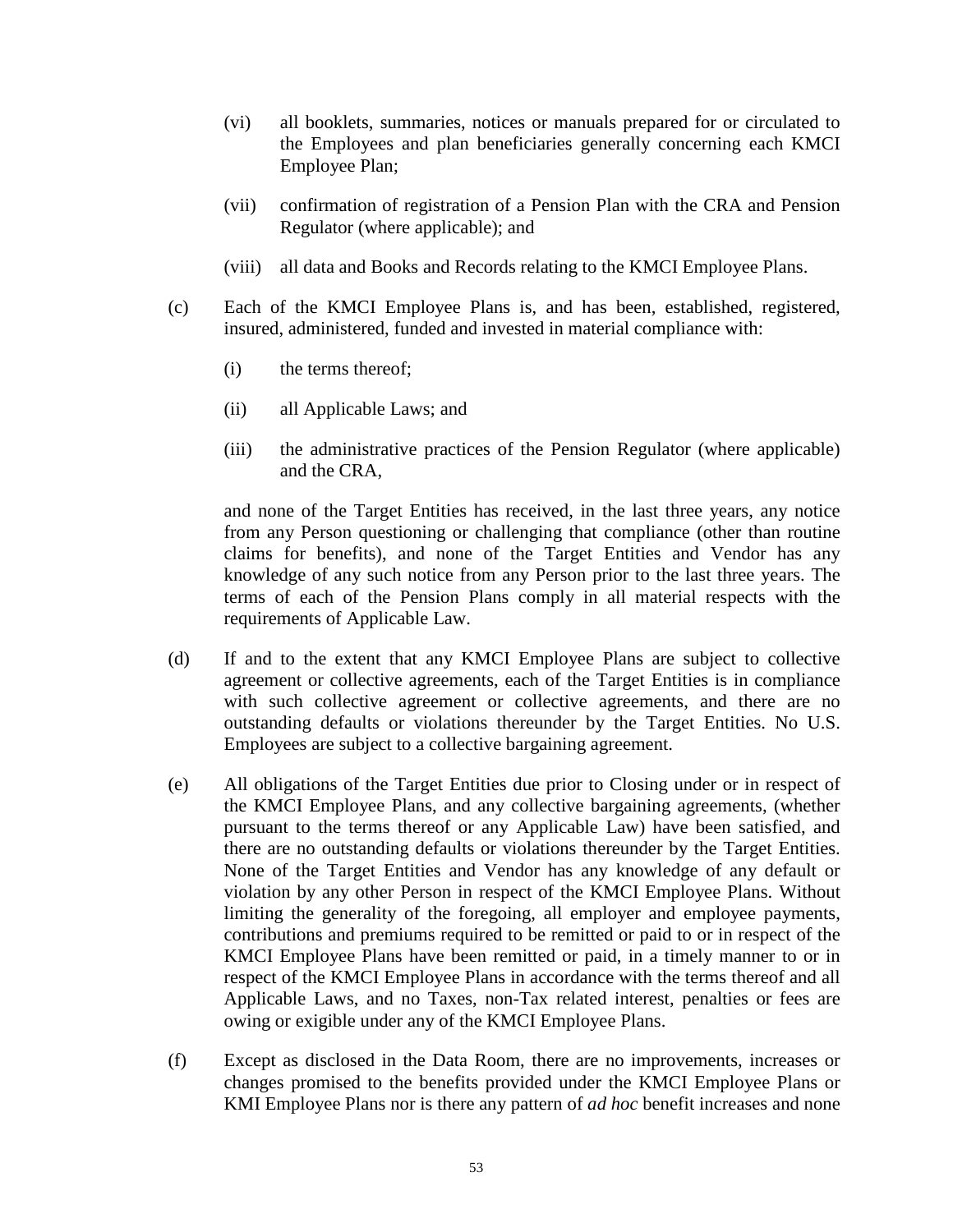of the KMCI Employee Plans or KMI Employee Plans provide for benefit increases or the acceleration of funding obligations or vesting that are contingent on, or will be triggered by, the entering into of this Agreement or the completion of the Transactions. Other than in accordance with Section  $7.12(5)$ , the entering into of this Agreement or completion of the Transactions will not result in any payment (including bonus, golden parachute, retirement or other enhanced benefit) becoming payable under any KMCI Employee Plan or KMI Employee Plan.

- (g) There is no audit or other Proceeding by any applicable Governmental Authority, including the Pension Regulator (where applicable) and the CRA, or by any Person (other than routine claims for payment of benefits) pending or, to the knowledge of Vendor and the Target Entities, threatened in respect of any of the KMCI Employee Plans, the Kinder Morgan Savings Plan or their assets and, to the knowledge of Vendor and the Target Entities, no facts exist which could reasonably be expected to give rise to any such audit or Proceeding (other than routine claims for payment of benefits).
- (h) With respect to any KMCI Employee Plan which is registered under any Applicable Law, no event has occurred respecting that KMCI Employee Plan which could result in the revocation of that registration or entitle any Person (without the consent of the applicable Target Entity) to wind up or terminate that KMCI Employee Plan.
- (i) No material changes have occurred in respect of each of the KMCI Employee Plans since the date of its most recent financial, accounting, actuarial or other report, as applicable, (or where applicable, such report filed with the Pension Regulator, the CRA and any other applicable Governmental Authority) in connection with that KMCI Employee Plan, nor have there been any events occurring prior to the most recent financial, accounting, actuarial or other report which are not disclosed in that report which could reasonably be expected to adversely affect the relevant report (including rendering it misleading in any material respect) or to have materially affected the funding or financial status of that KMCI Employee Plan. No KMCI Employee Plan is subject to any material retroactive adjustment of premiums, contributions or payments.
- (j) Except as disclosed in the Data Room, there has not been any partial wind-up of a Pension Plan or any withdrawal of, application for, or payment of, any surplus or other funds out of a Pension Plan by any Person including the Target Entities except for payments made to departing Employees in accordance with the terms of a Pension Plan and the Applicable Laws.
- (k) If there has been any pension asset transfer from or to a Pension Plan, the assets, (including surplus, if any) at the time of that transfer were dealt with in accordance with all Applicable Laws and the respective terms of the Pension Plan and the transferee or transferor pension plan.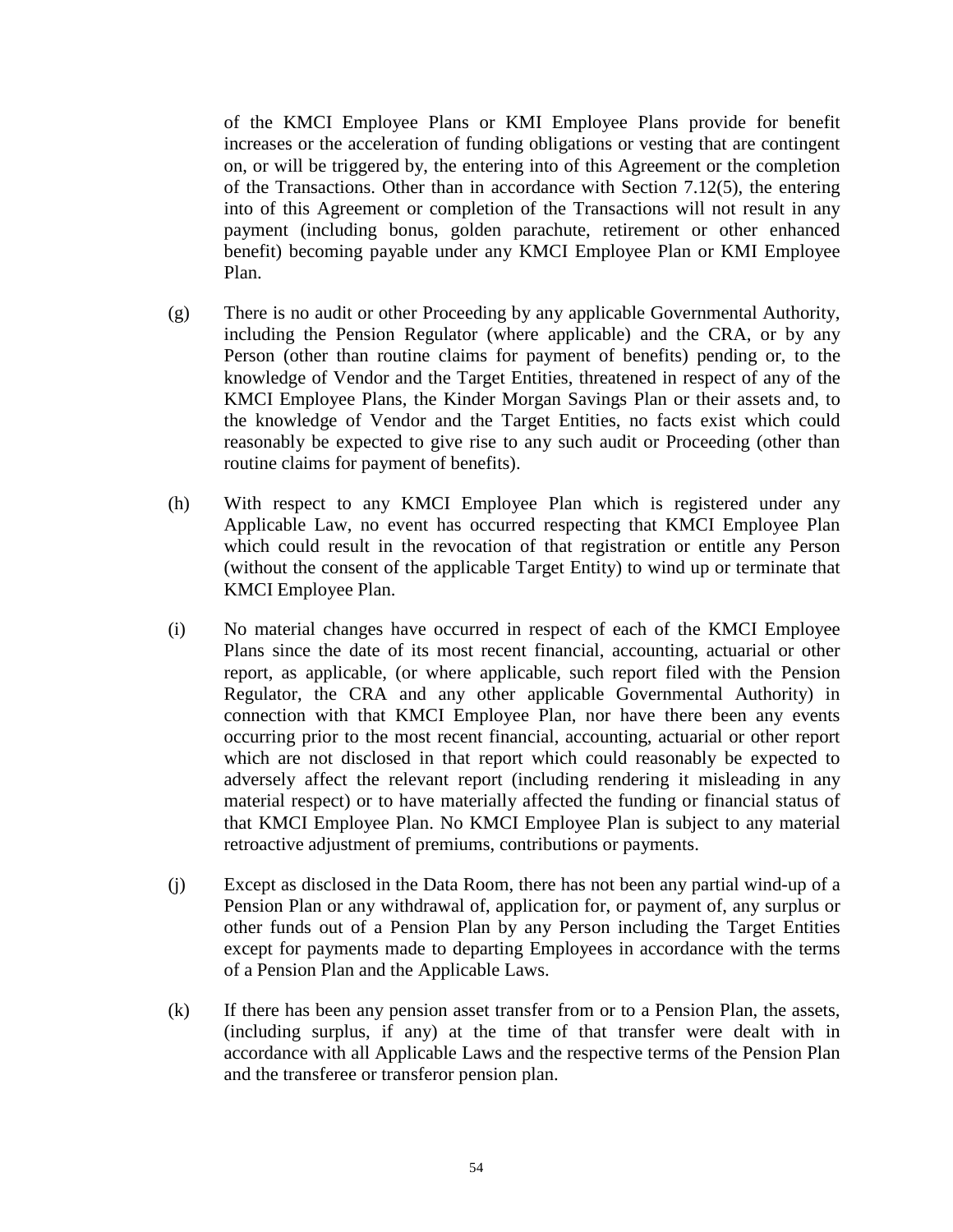- (l) The terms of the KMCI Employee Plans do not restrict KMCI's ability to amend or terminate them.
- (m) Other than as disclosed in the Data Room, neither the KMCI Employee Plans nor the Target Entities, provide or have promised to provide benefits beyond retirement or other termination of service to current and former directors, officers, shareholders, consultants, independent contractors or employees and their respective beneficiaries or dependents.
- (n) All material employee data necessary to administer the KMCI Employee Plans (including all plan records) is, and will on Closing continue to be, in the possession of the Target Entities and is complete, correct, accurate and in a form which is sufficient for the proper administration of the KMCI Employee Plans.
- (o) Each of the KMCI Employee Plans, which purports to qualify as a particular type of plan under the Tax Act or which has or purports to have Tax-favoured treatment, meets all requirements in effect under the Tax Act for such qualification or treatment and has complied with the provisions of the Tax Act and the administrative practices of the CRA applicable to that type of plan or treatment. No event has occurred respecting any KMCI Employee Plan which could reasonably be expected to adversely affect the Tax-favoured status of the KMCI Employee Plan or its qualification as a particular type of plan under the Tax Act.
- (p) The Pension Plans are the only KMCI Employee Plans or KMI Employee Plans that are subject to pension benefits standards legislation in Canada.
- (q) The Kinder Morgan Savings Plan has been in all material respects maintained and operated in conformity with the terms thereof and all Applicable Laws. The Kinder Morgan Savings Plan is a tax-qualified plan within the meaning of Section 401(a) of the Internal Revenue Code and has received a favorable determination letter from the U.S. Internal Revenue Service, and KMI has delivered or caused to be delivered to the Purchaser the most recently received U.S. Internal Revenue Service determination letter issued with respect to the Kinder Morgan Savings Plan.
- (r) None of KMI, any Target Entity or any current or former ERISA Affiliate sponsors, has sponsored, contributes to, has contributed to, or has or had an obligation to contribute to (i) a plan subject to Title IV of ERISA, including any defined benefit plan (as defined in Section 3(35) of ERISA), a multiemployer plan (as defined in Section 3(37) of ERISA), or a multiple employer plan subject to Section 4063 or 4064 of ERISA, (ii) a multiple employer welfare benefit arrangement (as defined in Section  $3(40)(A)$  of ERISA), or (iii) a plan subject to Section 302 of ERISA or Section 412 of the Internal Revenue Code, in each case for which the Purchaser or any Target Entity could have any liability (whether direct, indirect, contingent or otherwise).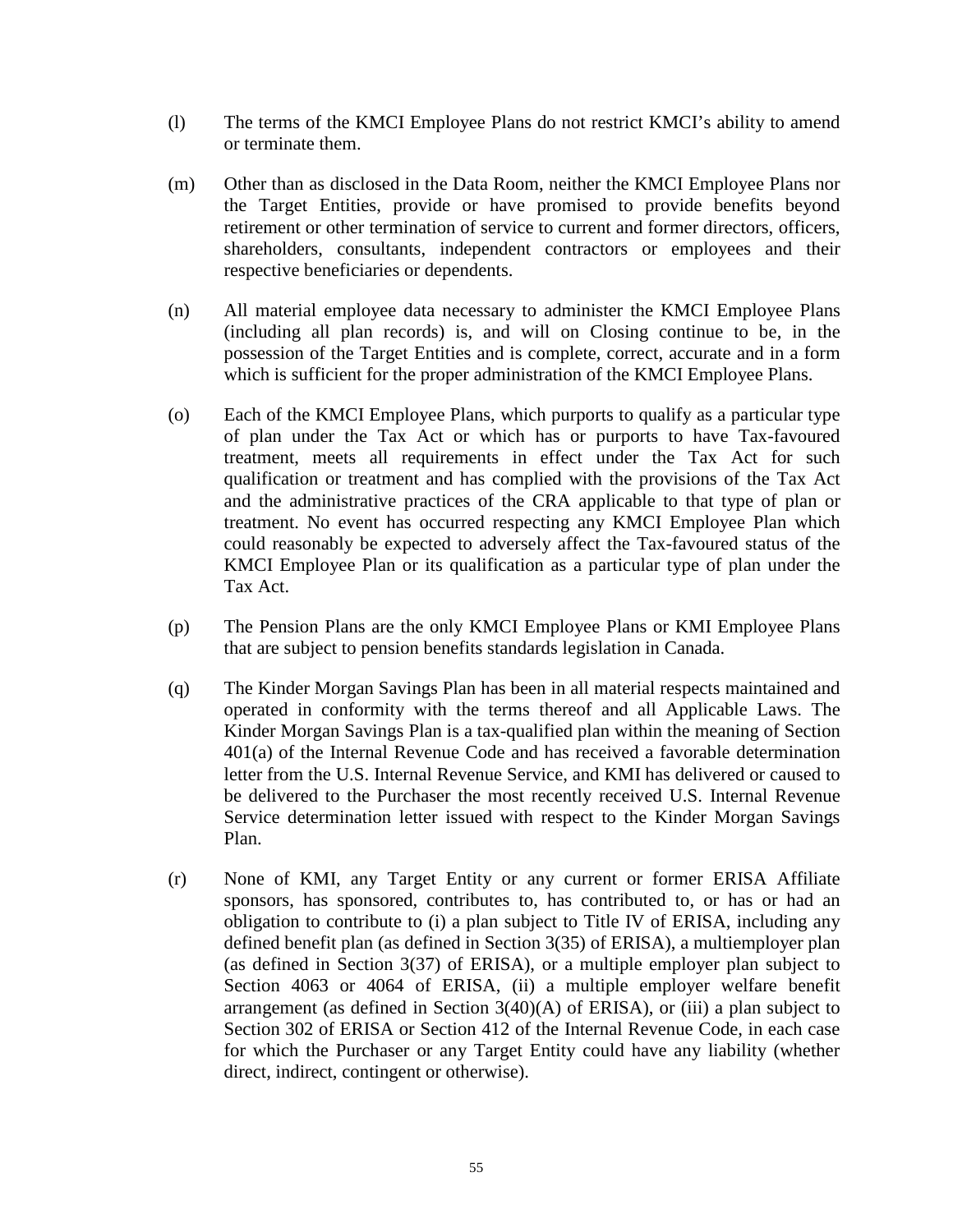- (s) None of KMI, any Target Entity or any current or former ERISA Affiliate has terminated an employee benefit plan for which the Purchaser or any Target Entity could have any existing or continuing liability or obligation relating thereto.
- (28) Employment Matters.
	- (a) Except as disclosed in the Data Room:
		- (i) none of the Target Entities has entered into or is a party to, either directly or by operation of law, any collective agreement, letter of understanding, letter of intent or other written communication with any trade union association or organization (including "labour organizations" as defined in the U.S. National Labor Relations Act) that may qualify as a trade union or association which would cover any Employee or dependent contractor of the Target Entities; and
		- (ii) the Employees or independent contractors of the Target Entities are not subject to any collective agreements or letters of understanding, letters of intent or other written agreement or communication with any trade union association or organization (including "labour organizations" as defined in the U.S. National Labor Relations Act) that may qualify as a trade union or association and are not, in their capacities as Employees, represented by any trade union or association or organization that may qualify as a trade union or association.
	- (b) Except as disclosed in the Data Room, there are no labour disturbances, investigations, grievances, charges, complaints or Proceedings pending or, to the knowledge of Vendor, threatened, by any Governmental Authority or between a Target Entity and any Employee or one or more parties representing any of those Employees before any court, arbitrator, officer, inspector, board, commission, tribunal or agency.
	- (c) To the knowledge of Vendor, there are no organizational efforts currently being made, threatened by or on behalf of, any trade union or association or organization that may qualify as a trade union or association with respect to the Employees (including "labor organizations" as defined in the U.S. National Labor Relations Act). The Target Entities have not experienced a work stoppage, strike, lock out or other labour disturbance within the past four (4) years and, to the knowledge of Vendor, there is no work stoppage, strike, lock-out or other labour disturbance currently occurring or threatened.
	- (d) Except as disclosed in the Data Room, no notice has been received by any Target Entity of any complaint filed by any of the Employees against a Target Entity instituting a proceeding or claiming that the Target Entity has violated Applicable Law or of any complaints or proceedings of any kind involving any Target Entity or, to the knowledge of Vendor, any of the Employees before any labour relations board.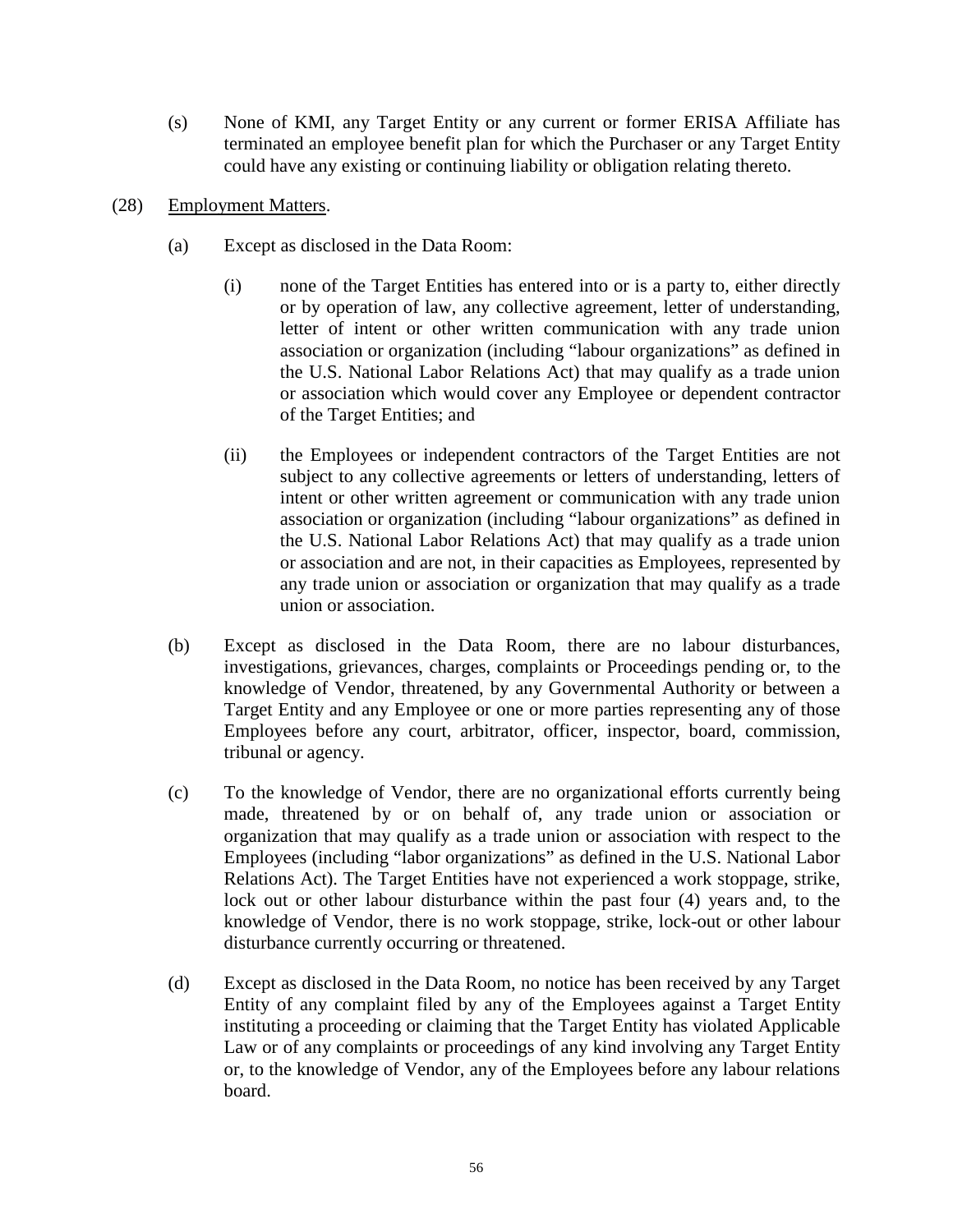- (e) Each Target Entity is in material compliance with its duties and obligations under all employment-related Applicable Laws.
- (f) There are no outstanding decisions, orders, charges, claims, tickets, notices or settlements or pending settlements under applicable employment standards legislation, human rights legislation, Occupational Health and Safety legislation or pay equity legislation against any Target Entity. All costs, charges, experience rating assessments or other assessments or other liabilities, contingent or otherwise, under workers' compensation legislation or other legislation relating to industrial accidents and/or occupational disease claims applicable to the Target Entities have been paid or accrued and there has not been any special or penalty charge or assessment against any Target Entity that has not been paid.
- (g) True, accurate and complete copies of all Contracts in respect of Section 6.2(28) have been disclosed in the Data Room have been provided to Purchaser.

#### (29) Employees and Others.

- (a) A summary of the following information has been provided to Purchaser:
	- (i) number of Employees, their location and employer; and
	- (ii) number of Employees absent for any reason, including lay off, leave of absence or disability.
- (b) A summary of the following information will be provided to Purchaser prior to Closing:
	- (i) compensation, exemption status for U.S. Employees including hourly wages, salaries and commission structures; and
	- (ii) vacation entitlements and accruals.
- (30) Employee Accruals. All accruals for unpaid vacation pay, premiums for employment and parental insurance, health premiums, Canada Pension Plan premiums, accrued wages, salaries and commissions and KMCI Employee Plan payments have been reflected in the Books and Records.
- (31) Inter-Company Services. The material inter-company services provided to the Target Entities by any Affiliate of Vendor are disclosed in the Data Room.
- (32) Ethical Practices. No Representative of Vendor or of any Target Entity or any other Person associated with Vendor, any Target Entity or any Representative of any of them, has directly or indirectly:
	- (a) made or received any contribution, gift, bribe, rebate, payoff, influence payment, kickback, or other payment to or from any Person, private or public, regardless of form, whether in money, property or services: (i) to obtain favourable treatment in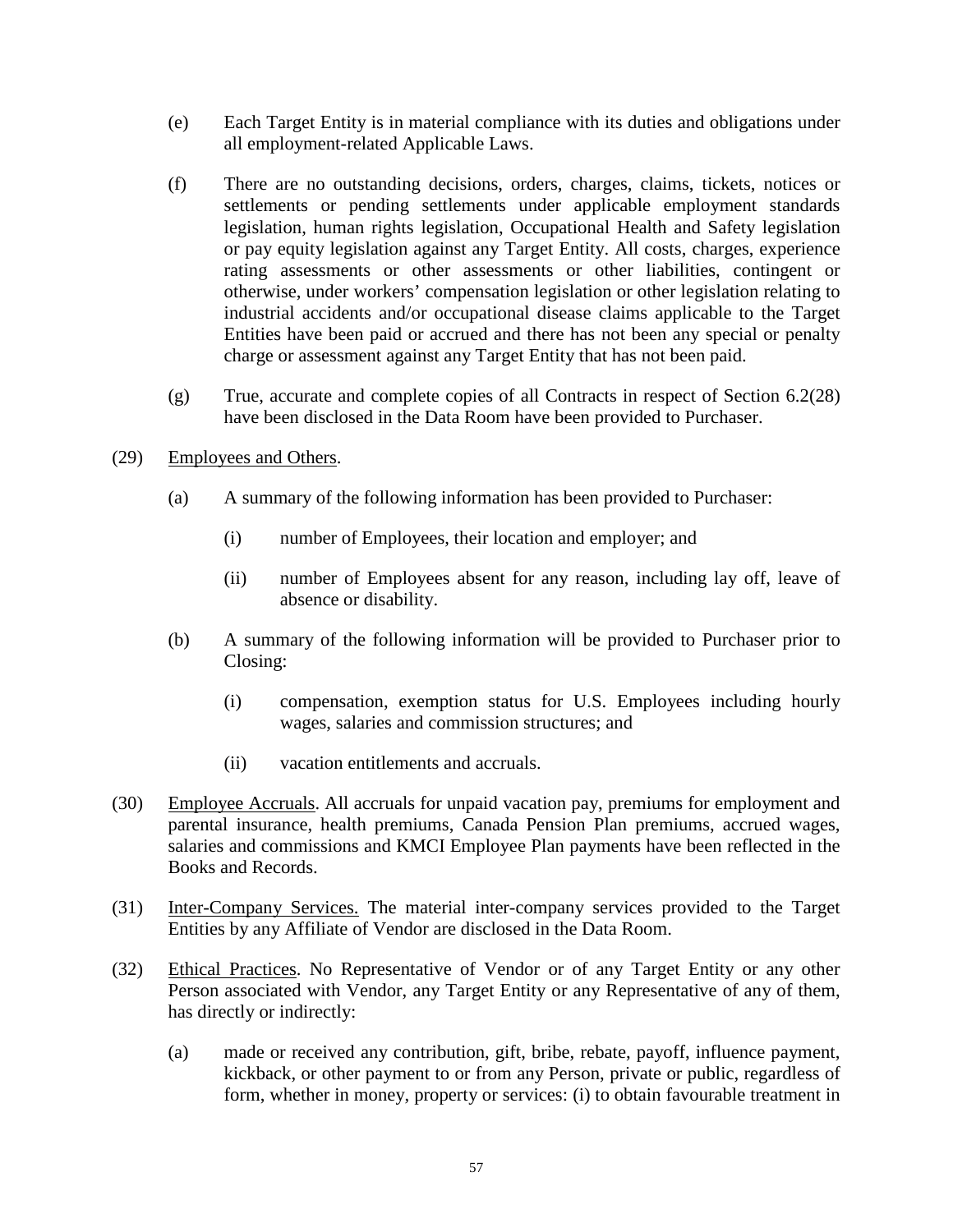securing business; (ii) to pay for favourable treatment in business secured; (iii) to obtain special concessions or for special concessions already obtained, for or in respect of any Target Entity; or (iv) in violation of any Applicable Law; or

(b) established or maintained any fund or asset that has not been recorded in the Books and Records,

provided, however, that the above representations, with respect to actions of Representatives that are not employees of Vendor or of any of the Target Entities are qualified by the knowledge of Vendor.

- (33) Personal Information.
	- (a) All Personal Information is stored in Canada or the United States.
	- (b) Each of the Target Entities is, and has at all times been, in compliance with all Privacy Law.
	- (c) Each of the Target Entities has obtained all legally required consents to its collection, use, retention and disclosure of the Personal Information from individuals to whom such Personal Information relates or, where such consents are obtained from a third party, each Target Entity has contractually required, verified with or obtained confirmation from that the third party that such party has the consent of the individual to whom the information relates to disclose the Personal Information to the Target Entity.
	- (d) The collection, use, retention and disclosure of Personal Information by each Target Entity is, and has at all times been, within the scope of the consent provided by the individual to whom the Personal Information relates, except where otherwise permitted by Applicable Law.
	- (e) To the knowledge of Vendor, the Personal Information is accurate and complete, and the Target Entities have corrected all inaccurate Personal Information of which they have been notified by the individual to whom the Personal Information relates upon proof of such inaccuracy.
	- (f) True and complete copies of all privacy policies and privacy procedures of the Target Entities currently in effect are disclosed in the Data Room, and all such privacy policies and procedures comply with, and since the date of approval by the Target Entity have complied with, Privacy Law applicable to the Target Entities.
	- (g) Except as disclosed in the Data Room:
		- (i) no Target Entity has received any communication from any regulator with respect to issues involving the collection, use, disclosure, retention or destruction of Personal Information by such Target Entity, including any claims of unauthorized access or disclosure of such Personal Information;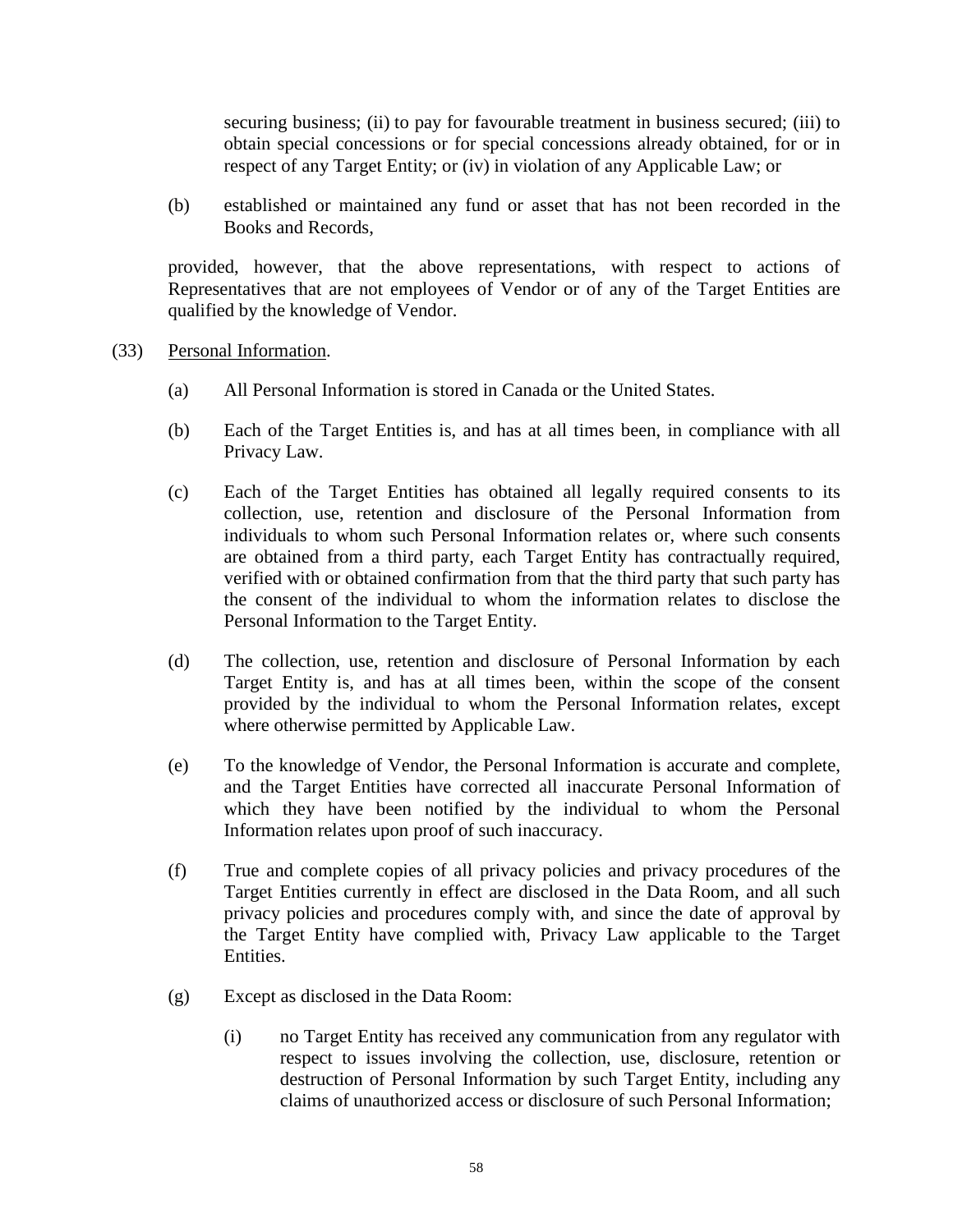- (ii) no complaint against any Target Entity alleging non-compliance with any Privacy Law has been found by any Governmental Authority to be wellfounded, and no order or judgment has been made against any Target Entity by any Governmental Authority based on any finding of noncompliance with any such Privacy Law, and no Target Entity has entered into a compliance agreement with the federal Privacy Commissioner;
- (iii) no unresolved complaint or other proceeding against a Target Entity relating to any such alleged non-compliance is now pending by or before any Governmental Authority; and
- (iv) to the knowledge of Vendor, no event has occurred that could give rise to any such complaint or proceeding against any Target Entity.
- (h) To the knowledge of Vendor, Personal Information has not been subject to any loss or unauthorized disclosure or access while under the control of the Target Entities or any service provider acting on behalf of a Target Entity.
- (i) Each of the Target Entities takes all reasonable measures, including any measures required by Privacy Law, to ensure that Personal Information is protected against unauthorized access, use, modification or other misuse.
- (j) With respect to Personal Information currently being used and disclosed by the Target Entities, there are no consents or approvals required in order for any of the Target Entities to continue to use and disclose Personal Information following the completion of the Transaction in a manner consistent with such Target Entity's use and disclosure of Personal Information immediately prior to the completion of the Transaction.
- (34) No Finder's Fees. Vendor and the Target Entities has not taken and will not take any action that would cause Purchaser to become liable to any claim for a brokerage commission, finder's fee or other similar arrangement.
- (35) Private Issuer. Each of the Target Entities is a private issuer within the meaning of National Instrument 45-106 *– Prospectus Exemptions.*

**6.3 Representations and Warranties of Purchaser**. Purchaser represents and warrants to Vendor as follows and acknowledges that Vendor is relying on these representations and warranties in connection with the sale by Vendor of the Purchased Units and Purchased Shares:

- (1) Organization and Power. Purchaser has all necessary power to enter into this Agreement and, except for actions that are internal to, and within the control of, Purchaser and which actions will be completed within ten (10) days of the execution of this Agreement, the authority to enter into this Agreement and to perform its obligations hereunder.
- (2) Authorization. All necessary action has been taken by or on the part of Purchaser to authorize the execution and delivery of this Agreement and, except for actions that are internal to, and within the control of, Purchaser and which actions will be completed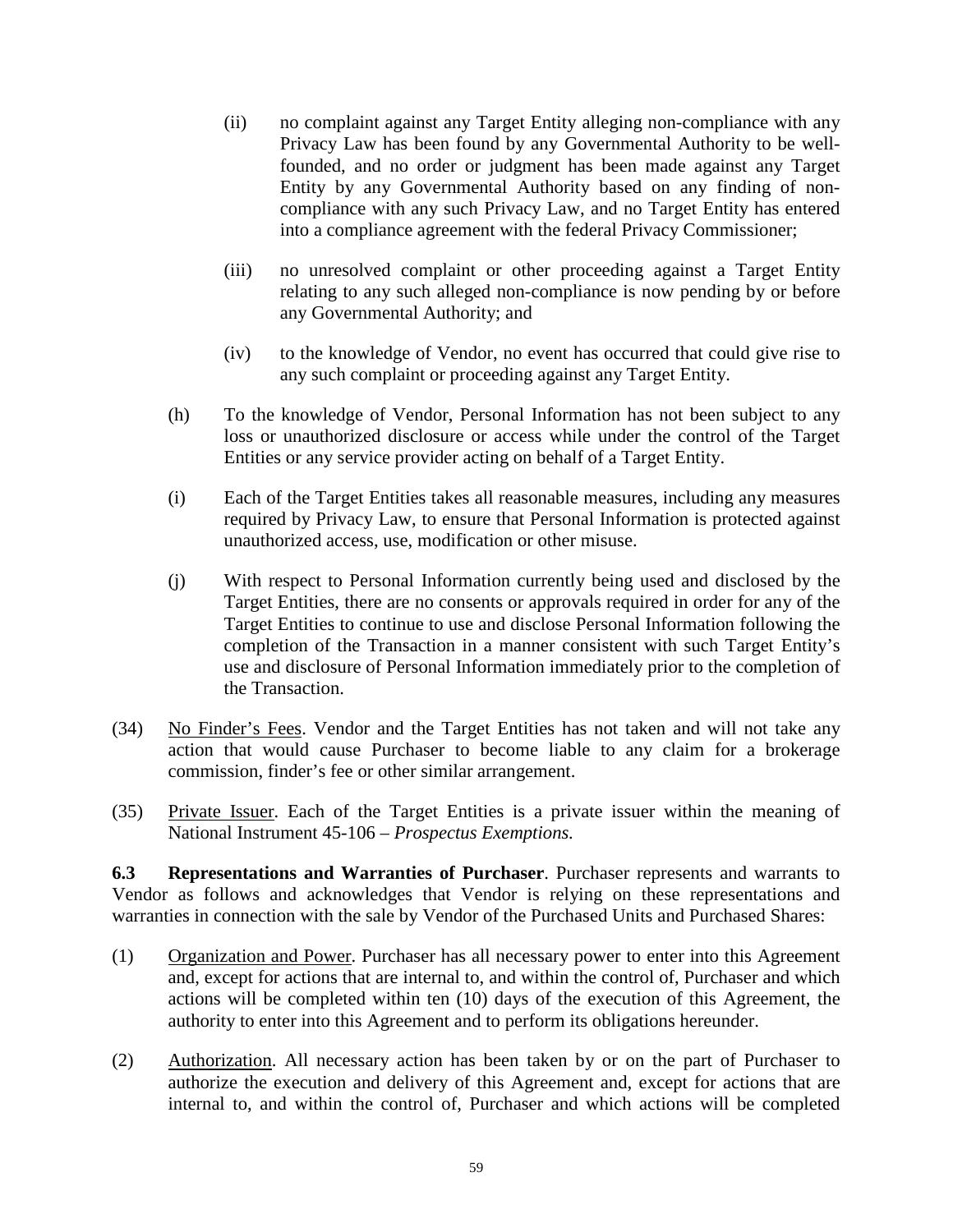within ten (10) days of the execution of this Agreement, the contracts, agreements and instruments required by this Agreement to be delivered by it, and the performance of its obligations thereunder including payment of the Purchase Price according to this Agreement.

- (3) Enforceability. This Agreement has been duly executed and delivered by Purchaser and (assuming due execution and delivery by the other Parties) is a legal, valid and binding obligation of Purchaser enforceable against it in accordance with its terms, except as that enforcement may be limited by bankruptcy, insolvency and other laws affecting the rights of creditors generally and except that equitable remedies may be granted only in the discretion of a court of competent jurisdiction. Each of the contracts, agreements and instruments required by this Agreement to be delivered by Purchaser will at the Closing have been duly executed and delivered by it and (assuming due execution and delivery by the other parties thereto) will be enforceable against it in accordance with its terms, except as that enforcement may be limited by bankruptcy, insolvency and other laws affecting the rights of creditors generally and except that equitable remedies may be granted only in the discretion of a court of competent jurisdiction.
- (4) Required Authorities. Except for Approvals that are internal to and within the control of Purchaser, which approvals Purchaser covenants to secure, and approvals that are expressly provided for under the terms of this Agreement, there is no requirement for Purchaser to make any filing with or give any notice to any Governmental Authority or to obtain any Permit, as a condition to the lawful completion of the Transactions other than the CFIUS Clearance.
- (5) No Finder's Fees. Purchaser has not taken, and will not take, any action that would cause Vendor to become liable to any claim for a brokerage commission, finder's fee or other similar arrangement.
- (6) Tax Status. The Person who acquires the Target Entities shall not, on the Closing Date, be a Person described in subsection 100(1.1) of the Tax Act and shall not, as a part of a transaction or event or series of transactions or events that includes the Transactions, dispose of an interest in TM Pipeline LP to a Person that is described in subsection 100(1.1) of the Tax Act.
- (7) Independent Investigation. Purchaser hereby acknowledges and affirms that (a) it has completed its own independent investigation, analysis and evaluation of the Target Entities and the Assets, it has made all such reviews and inspections of the Business, Assets, results of operations, condition (financial or otherwise) and prospects of the Target Entities and Assets as it has deemed necessary or appropriate and acknowledges that it has been provided access to the personnel, properties, premises and records of the Target Entities for such purpose and (b) in making its decision to enter into this Agreement and to consummate the Transaction, it has relied solely on the representations and warranties set forth in this Agreement and Purchaser's own independent investigation, analysis and evaluation.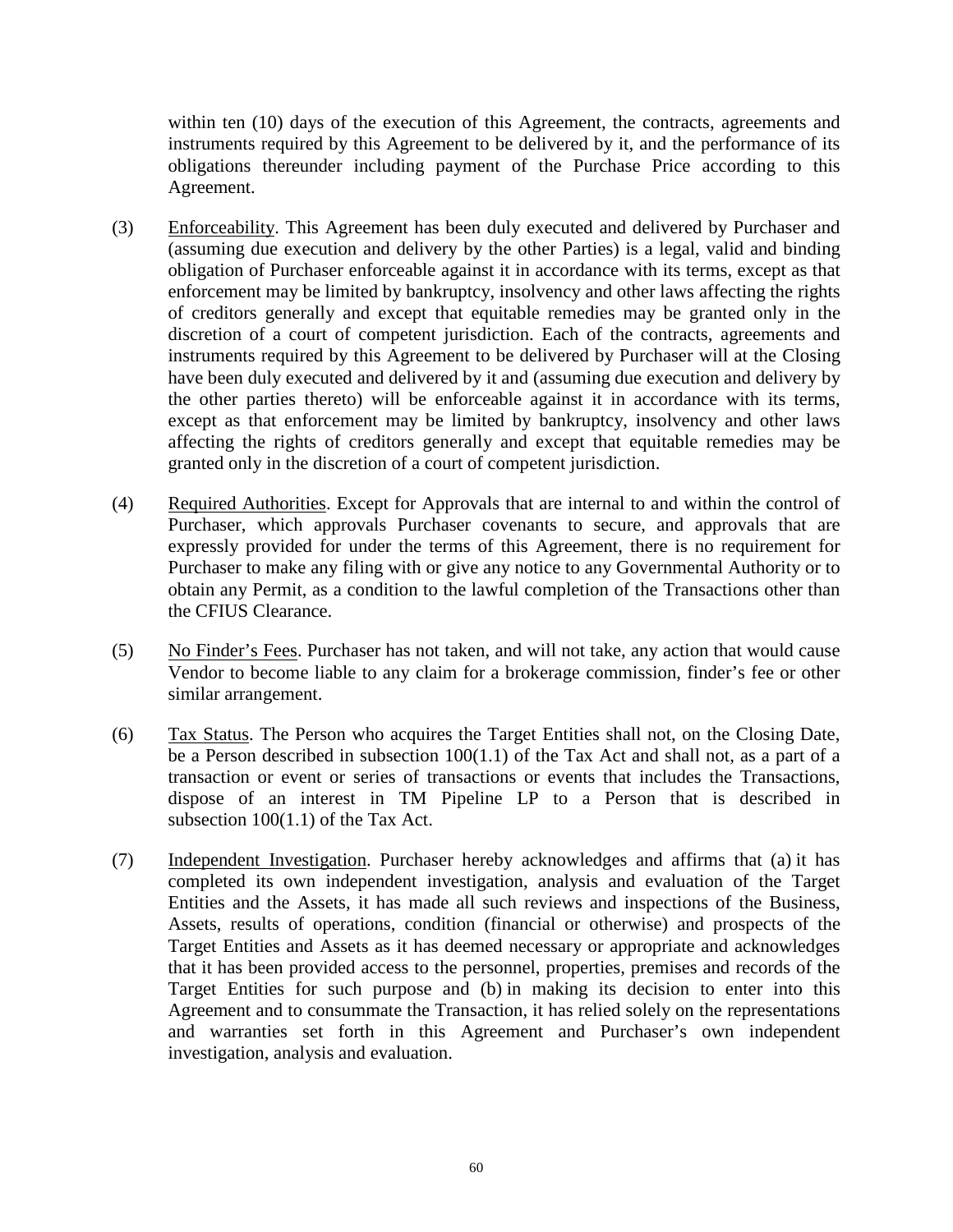**6.4 Representations and Warranties of KML and KMI**. Each of KMI, on behalf of itself and not KML, and KML, on behalf of itself and not KMI, represents and warrants to Purchaser as follows and acknowledges that Purchaser is relying on these representations and warranties in connection with its purchase of the Purchased Shares and the Purchased Units and that Purchaser would not purchase the Purchased Shares and the Purchased Units without these representations and warranties:

- (1) Organization and Status. KML is a company duly formed and organized, and is validly subsisting, under the laws of the province of Alberta and is up-to-date in the filing of all corporate and similar returns under the laws of that jurisdiction. KMI is a company duly formed, validly existing and in good standing, under the laws of the State of Delaware.
- (2) Corporate Power. It has all necessary capacity, power and authority to own or lease or dispose of its undertakings, property and assets, to enter into this Agreement and the contracts, agreements and instruments required by this Agreement to be executed and delivered by it, and to perform its obligations hereunder and thereunder.
- (3) Authorization. All necessary corporate action has been taken by it or on its part to authorize its execution and delivery of this Agreement and the contracts, agreements and instruments required by this Agreement to be delivered by it and the performance of its obligations hereunder and thereunder.
- (4) Enforceability. This Agreement has been duly executed and delivered by it and (assuming due execution and delivery by the other Parties) is a legal, valid and binding obligation of it enforceable against it in accordance with its terms, except as that enforcement may be limited by bankruptcy, insolvency and other similar laws affecting the rights of creditors generally and except that equitable remedies may be granted only in the discretion of a court of competent jurisdiction.
- (5) Bankruptcy. It is not an insolvent Person within the meaning of the *Bankruptcy and Insolvency Act* (Canada) or similar law and has not made an assignment in favour of its creditors or a proposal in bankruptcy to its creditors or any class thereof, and no petition for a receiving order or liquidation or reorganization under the *United States Bankruptcy Code* has been presented in respect of it. It has not initiated proceedings with respect to a compromise or arrangement with its creditors or for its winding up, liquidation or dissolution. No receiver or interim receiver has been appointed in respect of it or any of its undertakings, property or assets and no execution or distress has been levied on any of its undertakings, property or assets, nor have any proceedings been commenced in connection with any of the foregoing.
- (6) Board Approval. Based upon, among other things, the Fairness Opinion, the board of directors of KML has unanimously: (a) determined that the Transaction is fair and in the best interests of KML; and (b) resolved to recommend that Securityholders vote in favour of the Transaction Resolution.

# **6.5 Survival of Representations, Warranties and Covenants of Vendor, KML and KMI**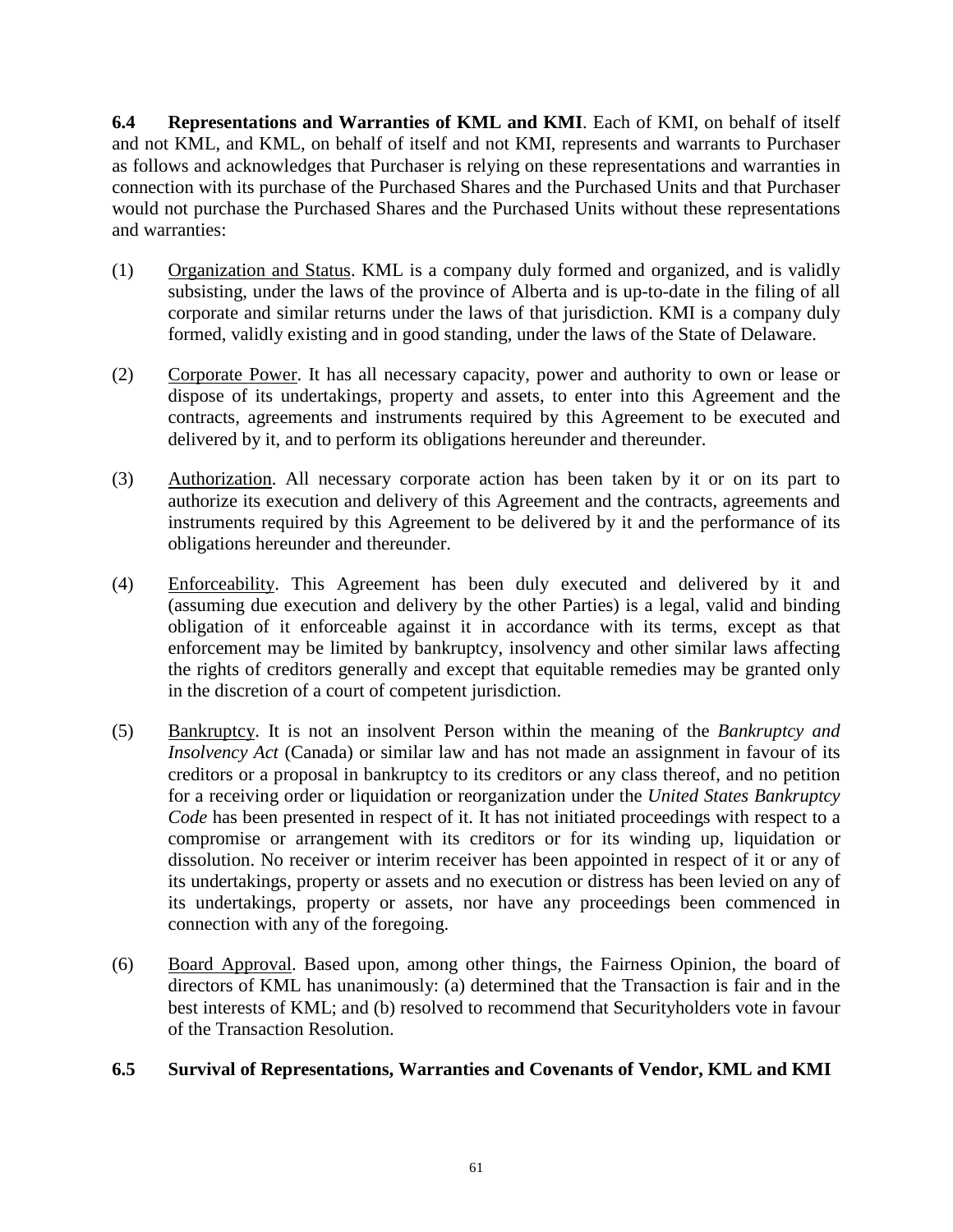- (1) The representations and warranties set out in Sections 6.1(1), 6.1(2), 6.1(3), 6.1(4), 6.1(5), 6.1(6), 6.1(6), 6.2(1) (insofar as it relates to the due incorporation and organization and the valid existence of the Target Entities), 6.2(2), 6.2(3), 6.2(4), 6.2(7) and 6.2(8) and the corresponding representations and warranties set out in the certificates to be delivered at Closing (the "**Closing Certificates**") survive and continue in full force and effect without limitation of time.
- (2) The representations and warranties set out in Sections 6.1(11), 6.2(22) and 6.2(27) (insofar as Section 6.2(27) relates to Tax matters) (and the corresponding representations and warranties set out in the Closing Certificates) survive Closing and continue in full force and effect until, but not beyond, the ninetieth  $(90<sup>th</sup>)$  day following the expiration of the period, if any, during which an assessment, reassessment or other form of recognized document assessing liability for Taxes under applicable Tax legislation in respect of any taxation year to which those representations and warranties extend could be issued under that Tax legislation to a Target Entity, provided that if the Target Entity files any waiver or other document after the Closing Date extending that period and not at the Vendor's request, then the survival period shall be computed as if the waiver had not been filed.
- (3) The representations and warranties set out in Section 6.2(26) (and the corresponding representations set out in the Closing Certificates) survive Closing and continue in full force and effect until, but not beyond, three (3) years of the Closing Date.
- (4) The representations and warranties set out in Section  $6.2(27)(r)$  survive and continue in full force and effect until the expiry of the applicable statute of limitations relating to the assessment of liabilities under Title IV of ERISA.
- (5) The representations and warranties set out in Section 6.4(1) through (4) survive and continue in full force and effect without the limitation of time.
- (6) The remainder of the representations and warranties set out in Sections 6.1, 6.2 and 6.4 (and the corresponding representations and warranties set out in the Closing Certificates) survive Closing and continue in full force and effect until, but not beyond, fifteen (15) months of the Closing Date.

**6.6 Survival of the Representations, Warranties and Covenants of Purchaser**. The representations and warranties set out in Section 6.3 (and the corresponding representations and warranties set out in the certificates to be delivered at Closing) survive Closing and continue in full force and effect, but not beyond, the second anniversary of the Closing Date.

**6.7 Termination of Liability**. No Party or other Person is entitled to indemnification pursuant to this Agreement unless the Party or other Person has given written notice of its Claim for indemnification pursuant to Section 8.5 or Article 9, as the case may be, prior to the expiry of the relevant survival period prescribed by Sections 6.5 and 6.6 and in that event, only on and subject to the terms and conditions of and to the extent provided for in Section 8.5 and Article 9.

**6.8 No Other Representations**. Except as and to the extent expressly set forth in Sections 6.1, 6.2 and 6.4, Purchaser acknowledges and agrees that each of Vendor, KML and KMI makes no representation or warranty whatsoever to Purchaser and that each of Vendor,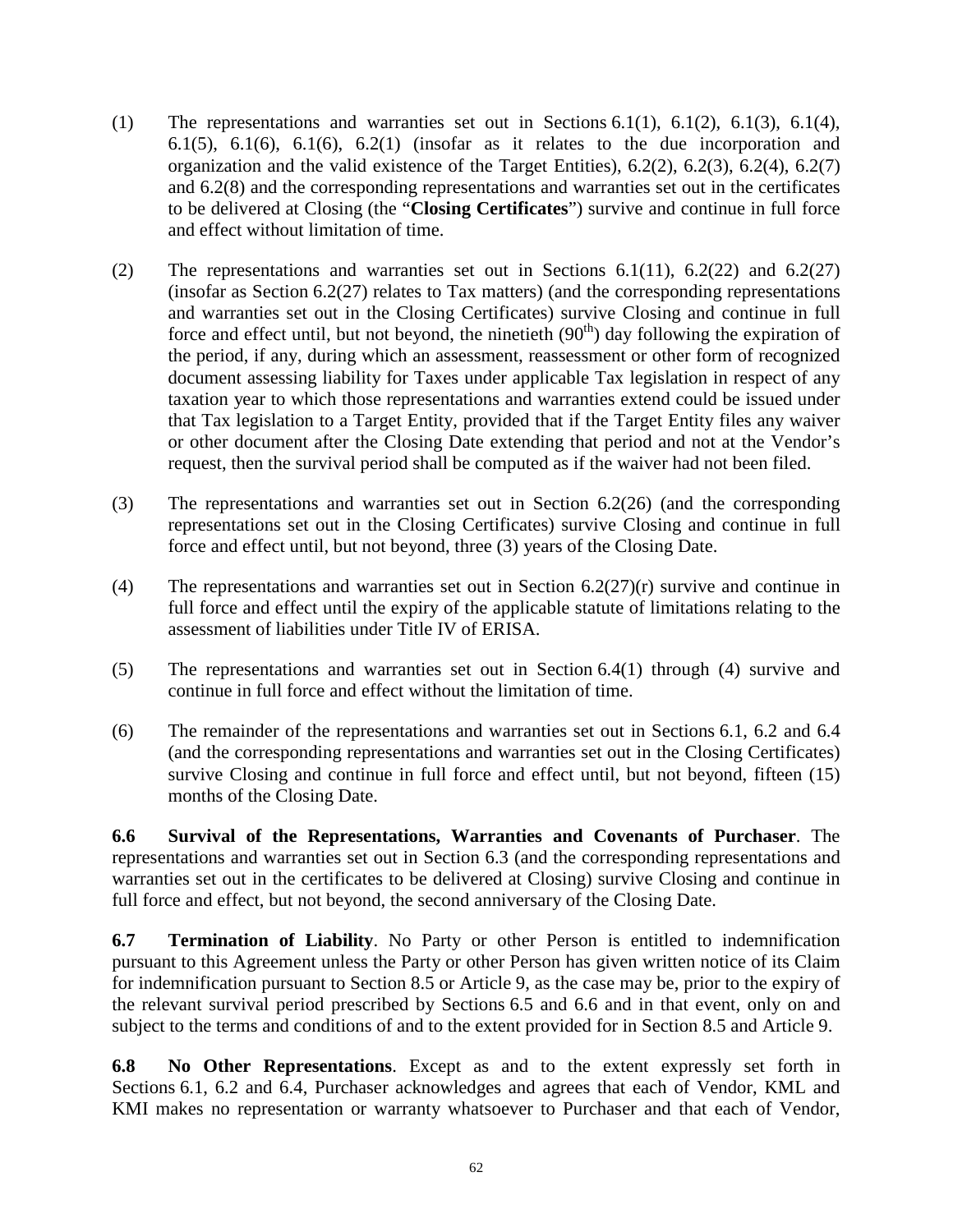KML and KMI hereby disclaims all liability and responsibility for any other representation, warranty, statement or information made, communicated, or furnished (orally or in writing) to Purchaser or its Representatives (including without limitation any opinion, information, projection, or advice (including the reasonableness of the assumptions underlying such opinion, information, projection, or advice)) that may have been or may be provided to Purchaser or its Representatives by any officer, employee, agent, consultant or other Representative of Vendor, KML, KMI or any of their respective Affiliates, including any information provided or made available to Purchaser in the Data Room. Except as and to the extent expressly set forth in Section 6.3, Vendor acknowledges and agrees that Purchaser makes no representation or warranty whatsoever to Vendor and that Purchaser hereby disclaims all liability and responsibility for any other representation, warranty, statement or information made, communicated, or furnished (orally or in writing) to Vendor or its Representatives (including without limitation any opinion, information, projection, or advice (including the reasonableness of the assumptions underlying such opinion, information, projection, or advice)) that may have been or may be provided to Vendor or its Representatives by any officer, employee, agent, consultant or other Representative of Purchaser. Except for the representations and warranties contained in Sections 6.1, 6.2 and 6.4, each of Vendor, KML and KMI hereby expressly disclaims and negates any representation or warranty, expressed or implied, at common law, by statute or otherwise, relating to the condition of the Target Entities, the Business or the Assets (including any implied or expressed warranty of merchantability or fitness for a particular purpose, or of conformity to models or samples of materials). Without limiting the generality of the foregoing, unless otherwise explicitly stated herein, each of Vendor, KML and KMI makes no representation or warranty to Purchaser regarding the costs to be incurred by TM Pipeline LP or the Managing Partner, or their respective Affiliates in connection with development, construction, maintenance or operation of the Trans Mountain Expansion Project; whether the Trans Mountain Expansion Project will achieve commercial operation, or the time or costs required to achieve commercial operation; or the likelihood of success or profitability of the transportation of petroleum products generally or the Business.

**6.9 Limitations Act**. The Parties expressly acknowledge and agree that an obligation under this Agreement to provide written notice in the manner and the time periods specified under this Agreement and the limitations of liability set out in this Agreement, is intended by the Parties as a limitation of liability that represents a fair and equitable allocation of the risks and liabilities that each Party has agreed to assume in connection with the subject matter hereof and is not an agreement within the provision of subsection 7(2) of the *Limitations Act* (Alberta).

# **ARTICLE 7 COVENANTS**

#### **7.1 Dealings with Third Parties**.

- (1) The Parties acknowledge and agree that:
	- (a) from the date hereof until 5:00 p.m. (Calgary time) on July 22, 2018 (the "**Marketing Period**"), any of the Parties (on their own and without any obligation in the case of Purchaser to disclose the nature of the marketing efforts, or, subject to the remainder of this Section 7.1 and Section 11.13, the terms of any Acquisition Proposal that Purchaser may reach to validly assign this Agreement)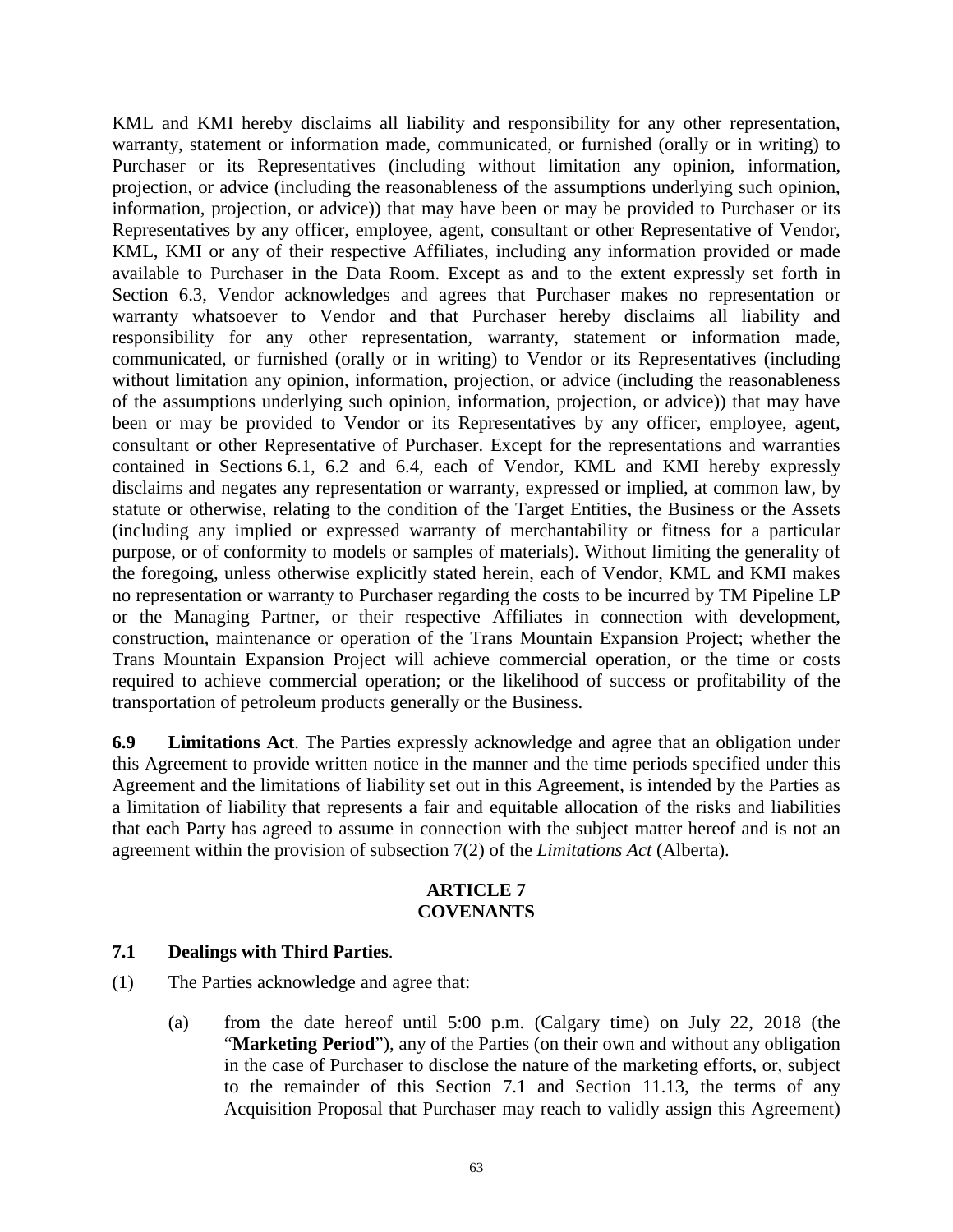the Target Entities, their respective Affiliates or any Representatives of any of the foregoing may take any action, directly or indirectly (including to encourage, initiate or engage in discussions or negotiations with, or provide any information to, or enter into any agreement or arrangement or understanding with, any Person), concerning any Acquisition Proposal, including where such Acquisition Proposal directly or indirectly involves the Purchased Shares or Purchased Units, and which, in the case of Purchaser, would result in an assignment of this Agreement pursuant to and in accordance with Section 11.13 or the making of an Acquisition Proposal to KML or Vendor by a Person who would be a permitted assignee pursuant to Section 11.13; provided, however, that any agreement, arrangement or understanding to be entered into by Vendor with any Person for the purposes or having the effect of assigning this Agreement must comply with and be completed in accordance with Section 11.13;

- (b) from the end of the Marketing Period until the end of the Interim Period, Purchaser, its Affiliates and their respective Representatives may continue the activities permitted in Section 7.1(1)(a), subject to the provisions of and in compliance with Section 11.13;
- (c) in connection with and to facilitate the activities of Purchaser permitted under Sections  $7.1(1)(a)$  and  $7.1(1)(b)$ , Vendor, KMI and KML shall (and shall use reasonable commercial efforts to cause their Affiliates, the Target Entities and their respective Representatives to) reasonably cooperate with Purchaser in such activities, including without limitation to enter into confidentiality or nondisclosure agreements with other Persons involved in such activities with Purchaser (in a customary form acceptable to Vendor, KML and KMI, acting reasonably), provide access to the Data Room (or a similar data room) and respond to reasonable requests for similar information from such Persons, and otherwise cooperate and assist any proposed assignee to conduct investigations pursuant to Section 7.3, subject to the obligation of Purchaser with respect to confidentiality in Section 11.1; and
- (d) except as otherwise permitted or required by Sections  $7.1(1)(a)$ ,  $7.1(1)(b)$  and 7.1(1)(c), or as consented to or requested by Purchaser in writing, from the end of the Marketing Period until the end of the Interim Period, Vendor, its Affiliates and their respective Representatives shall not, and Vendor shall cause the Target Entities, their Affiliates and their respective Representatives not to, take any action, directly or indirectly, to encourage, initiate or engage in discussions or negotiations with, or provide any information to, or enter into any agreement or arrangement or understanding with, any Person, other than Purchaser and its designated and authorized Representatives, concerning any Acquisition Proposal that, directly or indirectly, involves the sale or transfer of all or a portion of the Purchased Shares or Purchased Units or that would prevent or materially delay the consummation of the Transactions contemplated by this Agreement.
- (2) Notwithstanding the provisions of Section 7.1(1)(d) and in addition to and without limiting the generality of Sections 7.1(1)(a), 7.1(1)(b) and 7.1(1)(c) and, prior to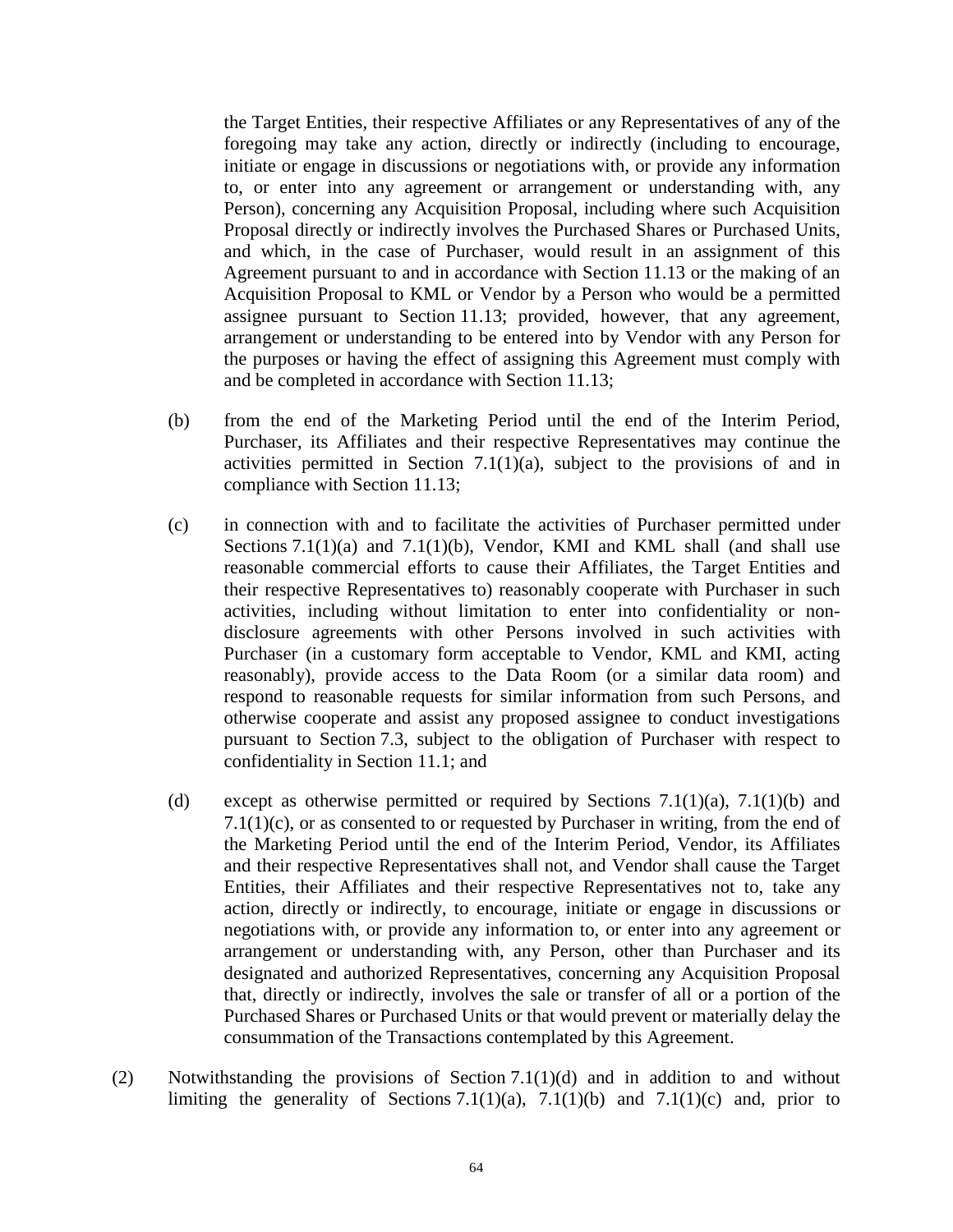obtaining the approval of the Transaction Resolution at the Meeting, nothing contained in this Agreement shall prevent KML or Vendor or their respective Affiliates, or any of their respective boards of directors, directly or through any Representatives, from:

- (a) furnishing non-public information to, or entering into discussions or negotiations with, any Person in connection with:
	- (i) an Acquisition Proposal that is not prohibited by Section  $7.1(1)(d)$  (an "**Exempt Proposal**") and subsequently entering into an agreement, arrangement or understanding with any Person with respect to an Exempt Proposal, or
	- (ii) a bona fide Acquisition Proposal that was not solicited, initiated or encouraged by any of the KML, Vendor, their respective Affiliates or any Representatives after the Marketing Period, if (A) such Acquisition Proposal would, if consummated, result in a transaction that, in the reasonable good faith judgment of the board of directors of KML, be more favorable to the Securityholders, considered as a whole, from a financial point of view than the Transaction contemplated by this Agreement after consultation with KML's financial advisors, and the board of directors of KML reasonably believes such Acquisition Proposal is capable of completion and the Acquisition Proposal includes a covenant in favour of Purchaser and in a form acceptable to Purchaser, acting reasonably, to complete the TMEP 2018 Work Plan and thereafter to continue proceeding, using commercially reasonable efforts, to construct the TMEP (any such more favorable Acquisition Proposal containing such a covenant being referred to in this Agreement as a "**Superior Proposal**"), (B) the failure to take such action could reasonably constitute a breach of the fiduciary duties of KML's board of directors under the *Business Corporations Act* (Alberta) in the reasonable good faith judgment of the KML board of directors considering such advice of KML's outside corporate counsel, and (C) prior to furnishing such non-public information to, or entering into discussions or negotiations with, such Person, KML or Vendor, as applicable, receives from such Person an executed confidentiality agreement with customary confidentiality provisions; or
- (b) complying with National Instrument 62-104 *Take-Over Bids and Issuer Bids* or other applicable Laws with regard to an Acquisition Proposal.
- (3) KML and Vendor shall, as promptly as practicable, and in any event not later than the next Business Day, provide notice to Purchaser of any Acquisition Proposal (other than an Exempt Proposal) received after the date hereof or any request for non-public information relating to the Purchased Shares or Purchased Units by any Person other than Purchaser that makes an Acquisition Proposal that is not an Exempt Proposal. Such notice to Purchaser shall be made, from time to time, first orally and then in writing, and shall indicate a description of all material terms thereof and such other details of the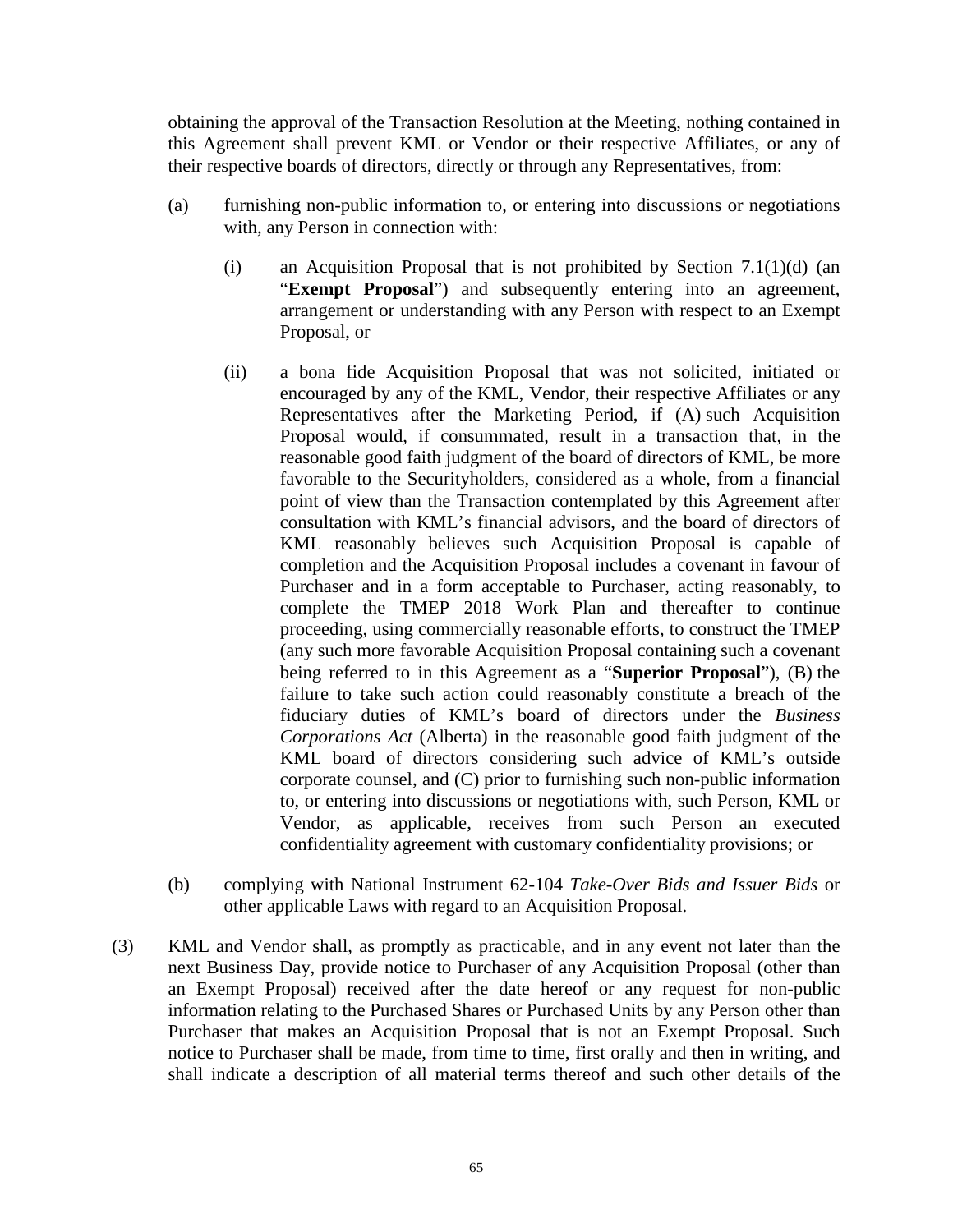proposal, inquiry or contact known to the KML or Vendor as Purchaser may reasonably request.

- (4) Subject to Section 7.1(5), in the event KML or Vendor receives an Acquisition Proposal prior to obtaining the approval of the Transaction Resolution at the Meeting, and the board of directors of KML reasonably believes that such Acquisition Proposal could reasonably be expected to lead to a Superior Proposal and that the Person making such Acquisition Proposal has the financial ability or is capable of obtaining the necessary financing to consummate such Acquisition Proposal, nothing contained in this Agreement shall prevent Vendor and/or KML or any Representative thereof, as applicable, from engaging in negotiations with respect to such Acquisition Proposal, or shall prevent the board of directors of KML and/or Vendor, as applicable, from accepting or approving or entering into an agreement with respect to such Acquisition Proposal (provided at such time it then constitutes a Superior Proposal) and subsequently recommending such Superior Proposal to the Securityholders, if the KML board of directors reasonably determines in good faith, considering such advice of KML's outside corporate counsel, that the failure to take such action could reasonably constitute a breach of the fiduciary duties of KML's board of directors under the *Business Corporations Act* (Alberta), and concurrently with such acceptance, approval or entering into such Superior Proposal, Vendor terminates this Agreement pursuant to Section 4.3(4).
- (5) Notwithstanding Section 7.1(4), each of KML and Vendor covenants that it will not accept or approve or enter into an agreement with respect to such Superior Proposal (except for a confidentiality agreement) (a "**Proposed Agreement**") without providing Purchaser with an opportunity to amend this Agreement or to substitute thereto such other agreement or offer, to provide for at least equivalent financial and other terms to those included in the Proposed Agreement as determined by the board of directors of KML, acting in good faith and in accordance with its fiduciary duties, such that the alternative proposal is no longer a Superior Proposal as compared to the Transaction contemplated by this Agreement. In particular, KML and Vendor covenant to provide Purchaser with a copy of any Proposed Agreement that is proposed to be executed by KML and/or Vendor and the Person making such Superior Proposal not less than five (5) Business Days prior to its proposed execution by KML and/or Vendor. In the event that Purchaser agrees to amend or make its substitution to this Agreement as and within such five (5) Business Day period, KML and/or Vendor covenant not to enter into the Proposed Agreement. In the event that Purchaser does not amend or make a substitution to this Agreement as provided above, the board of directors of KML may accept, approve or enter into an agreement with respect to such Superior Proposal, provided that Vendor terminates this Agreement pursuant to Section 4.3(4).

# **7.2 Transfer of Documentation**.

(1) On the Closing Date, Vendor shall deliver, and shall cause to be delivered, to Purchaser or make available to it the Books and Records and all documents (except in the case of those required by Applicable Law to be retained by Vendor, copies thereof) and other data, technical or otherwise, which are owned by Vendor at the Closing Date, relating to the Target Entities, the Business or the Assets and are requested by Purchaser or are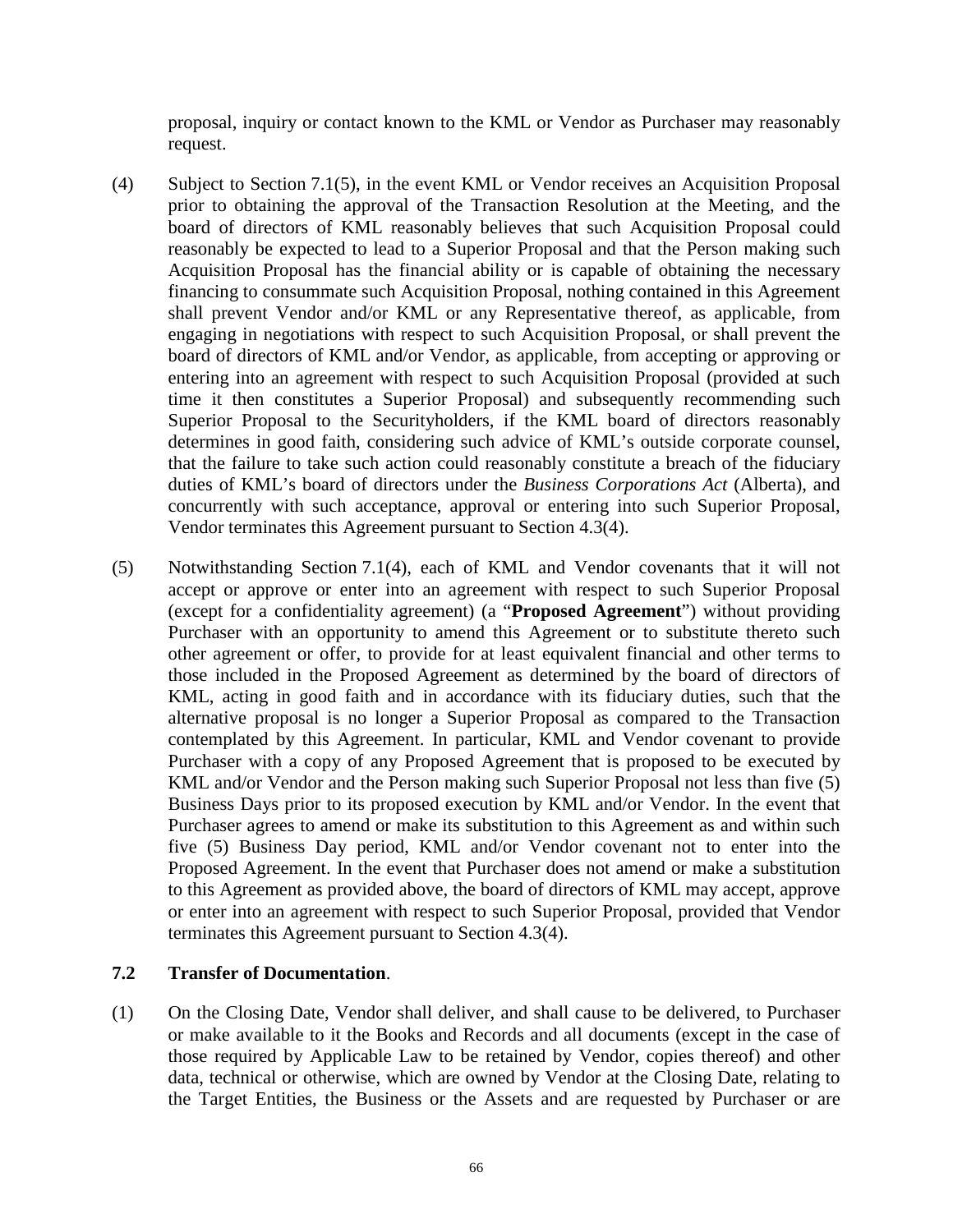required for the operation of the Business, or is as contemplated in the Transition Services Agreement. To the extent not delivered at Closing, Vendor shall deliver such Books and Records, or copies thereof, to the Purchaser within a reasonable time following Closing. Purchaser shall preserve all those documents delivered to it in accordance with Purchaser's document retention procedures, or for such longer period as is required by Applicable Law. Purchaser shall permit Vendor or its authorized Representatives reasonable access to those documents while they are in Purchaser's possession or control solely to the extent that access is required by Vendor operate its business after Closing to perform their obligations under this Agreement or under Applicable Law, or under the Transition Service Agreement but Purchaser shall not be responsible or liable to Vendor for, or as a result of, any loss or destruction of or damage to any such documents and other data unless that destruction, loss or damage is caused by Purchaser's negligence or wilful misconduct. Vendor shall be responsible for all reasonable out-of-pocket costs and expenses, incurred, directly or indirectly, by Purchaser in connection with any access contemplated by this Section 7.2(1).

(2) Notwithstanding Section 7.2(1), Vendor and their respective Affiliates shall have the right to retain (a) copies of all Books and Records and all Tax Returns and other information and documents relating to Tax matters of the Target Entities, in each case, relating to periods ending on or prior to the Closing Date (i) relating to information (including employment and medical records) regarding the Employees unless otherwise prohibited by Applicable Law, (ii) as required by any legal or regulatory authority, including any Applicable Law or regulatory request (iii) as may be necessary Vendor and their respective Affiliates to perform their respective obligations pursuant to this Agreement and the other documents related to the Transactions, in each case subject to compliance in all material respects with Applicable Law or, (iv) as may be reasonably necessary for Vendor and their respective Affiliates to carry out their respective businesses, and (b) the Data Room and all materials therein and all Books and Records prepared in connection with the Transactions, including (i) any Books and Records that may be relevant in connection with the defense of disputes arising under this Agreement or other documents related to the Transactions, or (ii) financial information and all other accounting Books and Records prepared or used in connection with the preparation of financial statements of any of Vendor or the Target Entitles. From and after the Closing Date, Purchaser shall preserve and keep for a period of at least six years (or, for Tax purposes, if later, until notice is received from Vendor of the expiration of the applicable statute of limitations) all Books and Records relating to the operation of the Target Entities prior to the Closing Date, including all Tax Returns and other information and documents relating to Tax matters, and shall comply in all material respects with all Applicable Law, including the Tax Act, relating to the preservation and retention of such Books and Records. After six year period or receipt of notice of expiration from Vendor, as applicable, before Purchaser may dispose of any of such Books and Records, Purchaser shall give Vendor at least ninety (90) days; prior notice of such intent, and Vendor shall be given an opportunity, at its own cost and expense, to remove and retain copies of all or any party of such Books and Records as Vendor may select. Notwithstanding the foregoing, Purchaser agrees that it shall preserve and keep all Books and Records relating to any proceeding, action, claim, suit, investigation or inquiry instituted by or before any Governmental Authority (whether before or after the Closing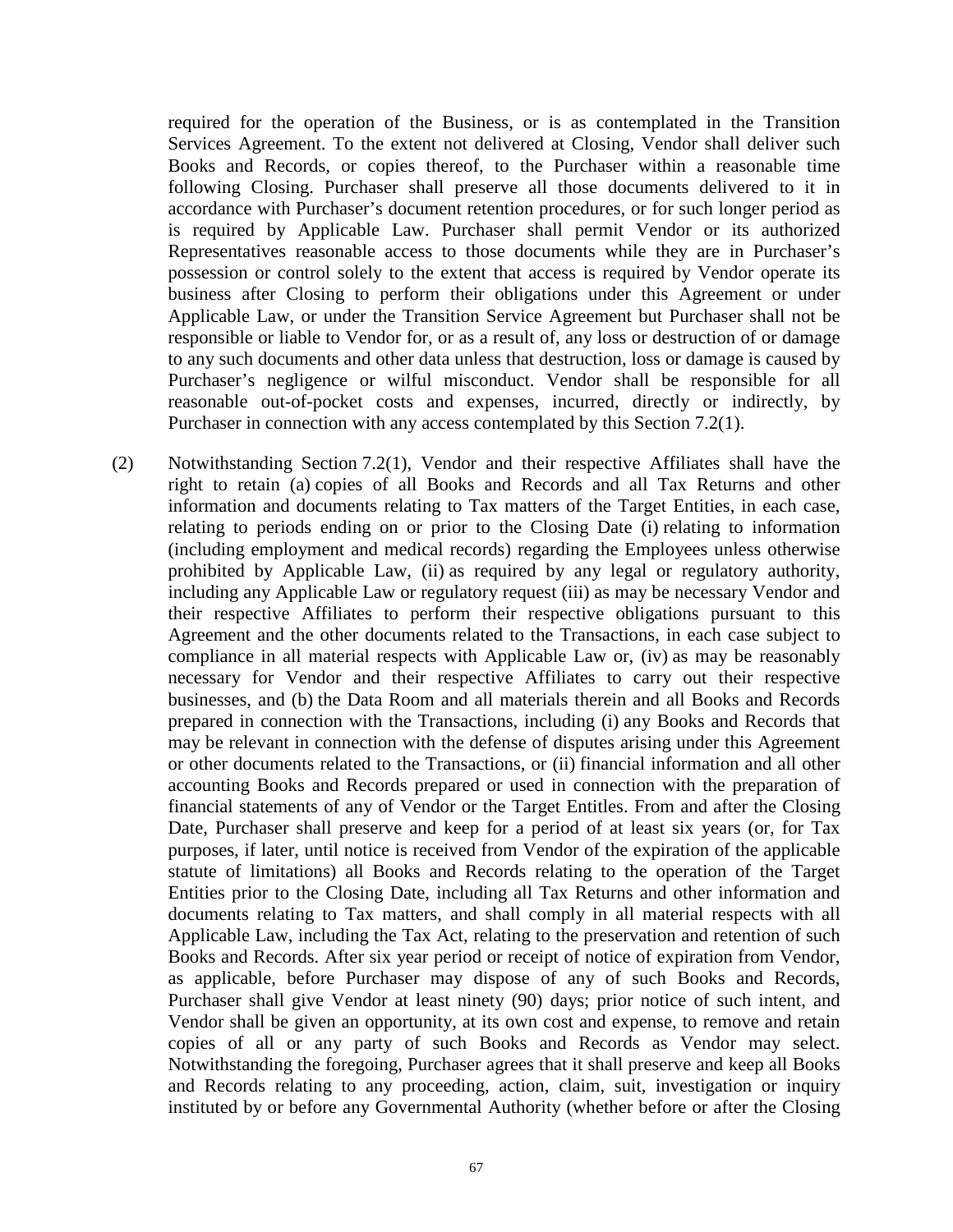Date) that may concern matters occurring prior to the Closing without regard to the time limitations set for in this Section 7.2(2).

(3) Vendor shall retain any documents or data which relate to the Business and which are retained by Vendor pursuant to Section 7.2(2) in confidence and shall not use or otherwise disclose the data or information contained therein except as permitted by Section 11.1(3).

#### **7.3 Investigation**.

- (1) During the Interim Period, subject to any Applicable Law and subject to any applicable privileges (including the attorney-client privilege), trade secrets, and contractual confidentiality obligations, upon reasonable prior notice, Vendor shall, and shall cause the Target Entities and their respective Representatives to, permit Purchaser and its authorized Representatives to make such investigations, inspections, surveys or tests of the Target Entities, Business and the Assets, and of their respective financial, tax, legal and physical condition as Purchaser deems necessary or desirable to familiarize itself with the Business, Assets and other matters. Without limiting the generality of the foregoing, Vendor shall, and shall cause the Target Entities and their respective Representatives to, provide Purchaser with reasonable access during normal business hours to (i) Assets (ii) the Employees who are reasonably necessary to complete the diligence work being conducted, and Vendor shall cause the Target Entities and their respective Representatives to provide photocopies to Purchaser of all such written information and documents as reasonably requested by Purchaser provided, however, that such access or request shall not unreasonably interfere with the business or operations of Vendor or any of its Affiliates. In no event shall the Auditors and independent accountants of Purchaser or its Affiliates be obligated to make any work papers available to any Person unless and until such Person has signed a customary confidentiality and hold harmless agreement relating to such access to work papers in form and substance reasonably acceptable to such auditors or independent accountants. If so reasonably requested by Vendor, Purchaser shall, and shall cause their respective Affiliates (as applicable) to, enter into a customary joint defense agreement with any one or more of Purchaser and its Affiliates with respect to any information to be provided to Vendor or their respective Affiliates pursuant to this Section 7.3(1). Purchaser and its Affiliates shall be reimbursed promptly for any reasonable out-of-pocket expenses incurred by Purchaser and its Affiliates in complying with any request pursuant to this Section 7.3(1) by Vendor, who shall be responsible for an equal share of such expenses.
- (2) At Purchaser's request, Vendor shall execute or cause to be executed, such consents, authorizations and directions as may be necessary to permit any inspection of the Books and Records of the Target Entities, the Business and any of the Assets and to enable Purchaser or its authorized Representatives to obtain reasonable access to all files and records relating to the Target Entities or relating to any of the Assets maintained by Governmental Authorities and self-regulating authorities.
- (3) Any such access or requests shall (i) be supervised by such Persons as may be designated by Vendor and (ii) be conducted in such a manner so as not to interfere with any of the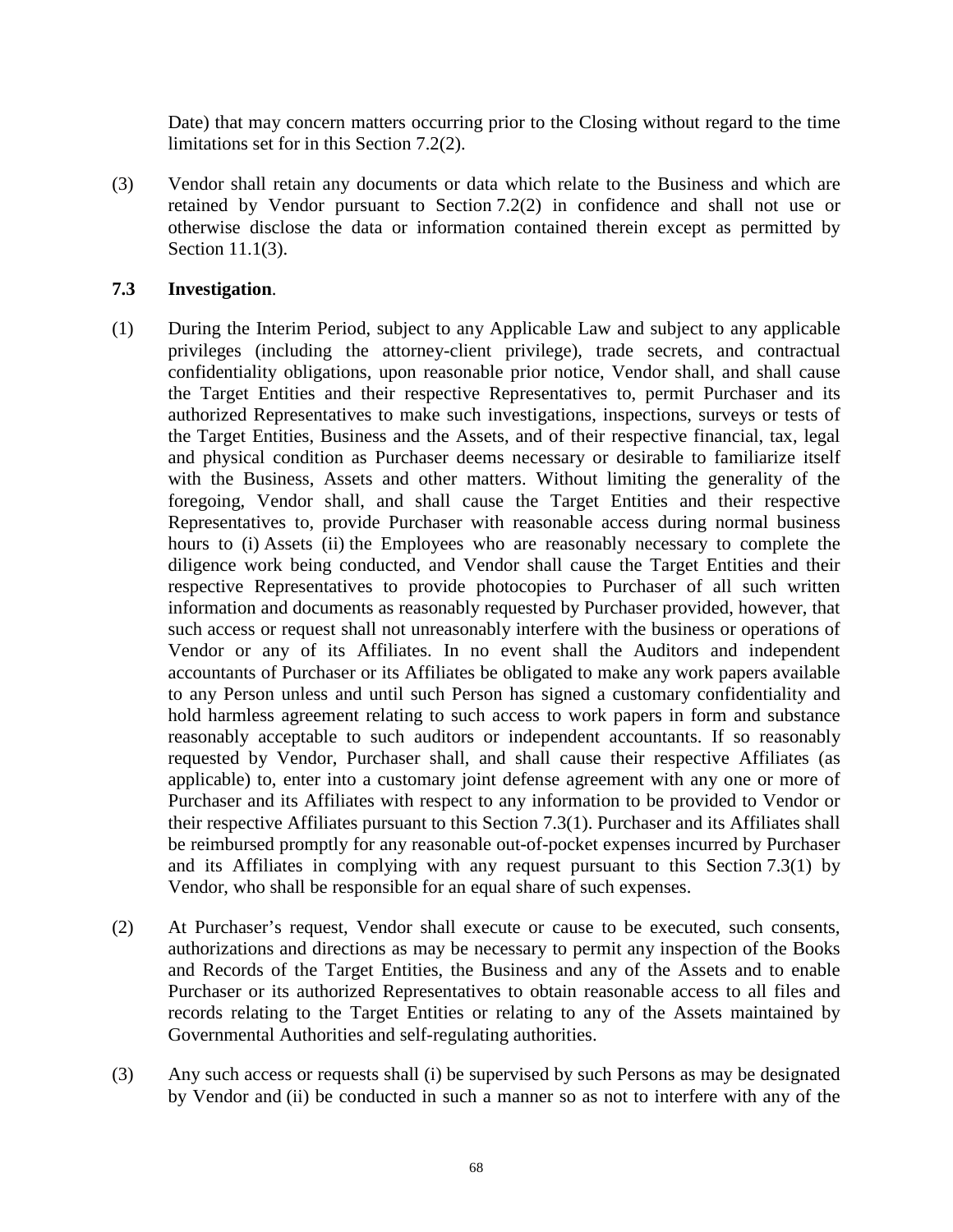businesses or operations of the Target Entities, Vendor or their respective Affiliates. All requests for access to information made pursuant to this Section 7.3 shall be directed to such Person or Persons as may be designated by Vendor, and Purchaser shall not directly or indirectly contact any Representative of Vendor, the Target Entities or any of their respective Affiliates without the prior approval of such designated Person or Persons. In no event shall the auditors and independent accountants of the Target Entities, Vendor or their respective Affiliates be obligated to make any work papers available to any Person unless and until such Person has signed a customary confidentiality and hold harmless agreement relating to such access to work papers in form and substance reasonably acceptable to such auditors or independent accountants.

- (4) At Purchaser's request, Vendor shall co-operate with and assist Purchaser in arranging any meetings as Purchaser should reasonably request with:
	- (a) the Employees;
	- (b) customers, suppliers, or others who have or have had a business relationship with the Target Entities; and
	- (c) auditors, solicitors or any other Persons engaged or previously engaged to provide services to the Target Entities who have knowledge of matters relating to the Target Entities and the Business.
- (5) The Parties acknowledge that Personal Information is required for the operation of the Business and that the collection, use, disclosure, storage and destruction of Personal Information by any Target Entity for the purposes of the Business are subject to the Privacy Law or Requirements. If this Agreement is terminated as provided herein or otherwise, Purchaser shall return and/or destroy the Personal Information in its possession in accordance with the terms of the Non-Disclosure Agreement between KML and the Minister of Finance acting on behalf of Her Majesty in Right of Canada dated March 29, 2018. This Section 7.3(5) survives the termination of this Agreement for any reason.
- (6) Each of the Vendor and the Purchaser agrees to be liable to and to indemnify, defend and hold harmless the other, the Target Entities and their respective Affiliates, directors, officers or employees and any other persons holding an interest in the Books and Records, offices and properties of the Target Entities from and against any and all Losses occurring as a result of, in connection with or during such Party's access to the Books and Records, offices and properties of the Target Entities. Each Party further agrees to comply fully with all rules, regulations and instructions of general application issued by the other Party, the Target Entities and their respective Affiliates or other Persons in respect of such Party's actions while upon, entering or leaving any such property.
- (7) If a Party, as a consequence of the exercise of its rights of inspection or otherwise obtains knowledge an occurrence or failure which would or would be likely to cause any of the representations or warranties of the other Party contained in this Agreement to be untrue or inaccurate, such Party shall provide written notice to the other Party thereof, provided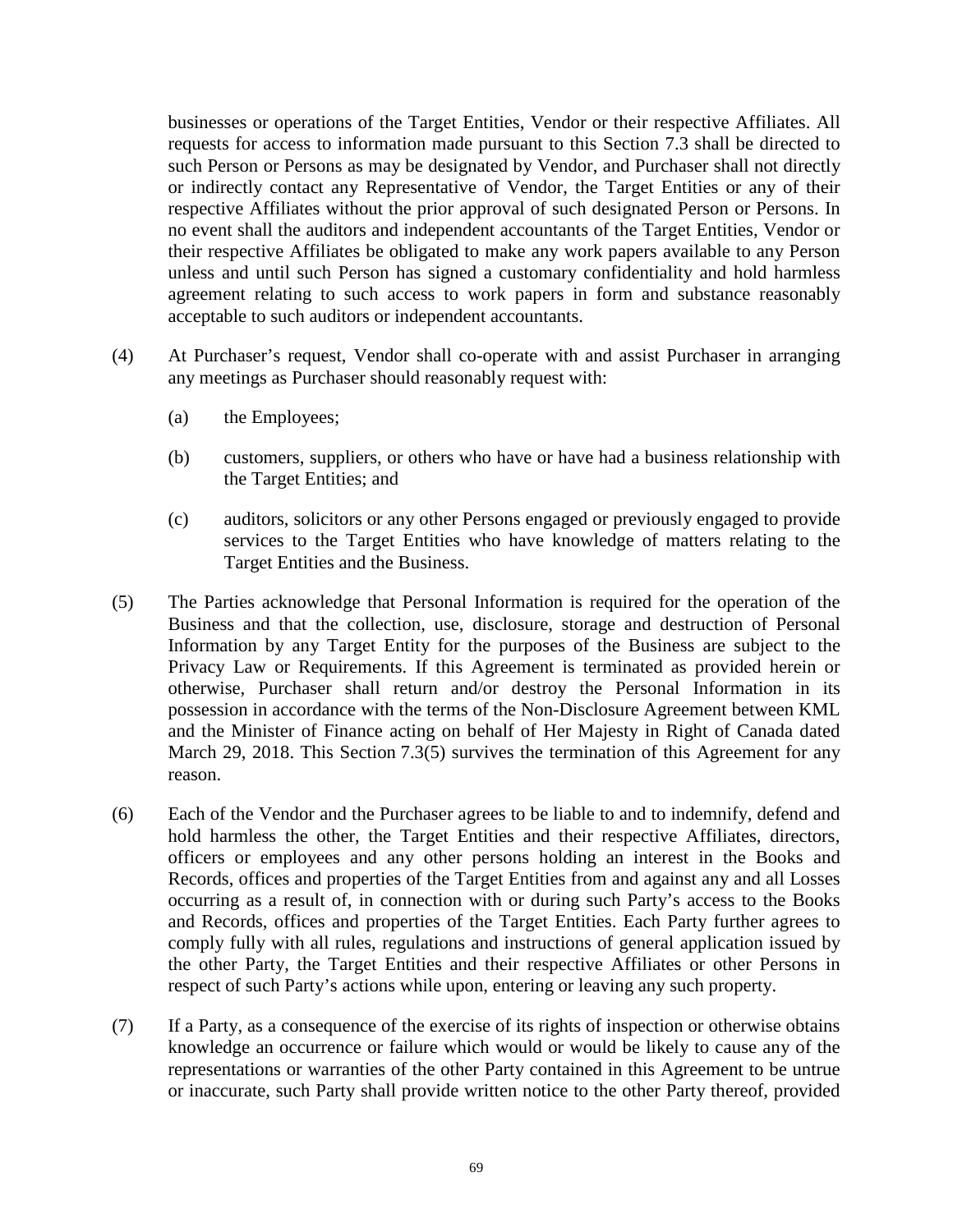that the exercise of any rights of inspection under this Section 7.3 does not mitigate or otherwise affect the representations and warranties of either Party under this Agreement, which continue in full force and effect as provided in Section 6.1, 6.2 and 6.3.

**7.4 Risk of Loss.** If, before the Closing, any of the Assets or part of the Business is damaged or destroyed and the damage or destruction constitutes a Material Adverse Change, then Purchaser at its sole discretion may either:

- (1) terminate this Agreement; or
- (2) complete the Transaction without reduction of the Purchase Price, in which event all proceeds of insurance or compensation for appropriation, expropriation or seizure, less the aggregate of all deductibles paid by Purchaser and for which Purchaser has not been reimbursed, shall be paid to the applicable Target Entity and form part of the Assets.

### **7.5 Change and Use of Name.**

- (1) Vendor shall, within thirty (30) days from the Closing Date, change its name and the name of any of its Affiliates that include the word "Trans Mountain" to a name that does not include that word or any part thereof or any similar words. From and after the Closing Date, neither Vendor nor any of its Affiliates shall use the word "Trans Mountain" or any part thereof or any similar words.
- (2) Purchaser shall (i) within ninety (90) days from the Closing Date, change the name of any facilities that include the words "Kinder Morgan" to a name that does not include those words or any part thereof or any similar words and (ii) within one hundred eighty (180) days from the Closing Date, remove the words "Kinder Morgan" or any part thereof or any similar words from any and all signage. From and after the Closing Date, neither Purchaser nor any of its Associates or Affiliates shall use the words "Kinder Morgan" or any part thereof or any similar words.

**7.6 Conduct Prior to Closing**. Without in any way limiting any other rights or obligations of Vendor hereunder, during the Interim Period, Vendor shall subject to Section 7.7, unless otherwise contemplated by Section 7.7, the designated Representatives of Purchaser otherwise consent in writing:

- (1) cause the Target Entities to conduct the Business and the operations and affairs of the Target Entities in the Ordinary Course and the Target Entities shall not, without the prior written consent of Purchaser, enter into any transaction or refrain from doing any action that, if effected before the date of this Agreement, would constitute a breach of any representation, warranty, covenant or other obligation of Vendor in this Agreement and, without limiting the generality of the foregoing, Vendor shall cause each Target Entity not to (unless expressly authorized by this Agreement, including Section 7.7):
	- (a) amalgamate, merge or consolidate with or acquire or agree to acquire all or substantially all of the shares or assets of any Person;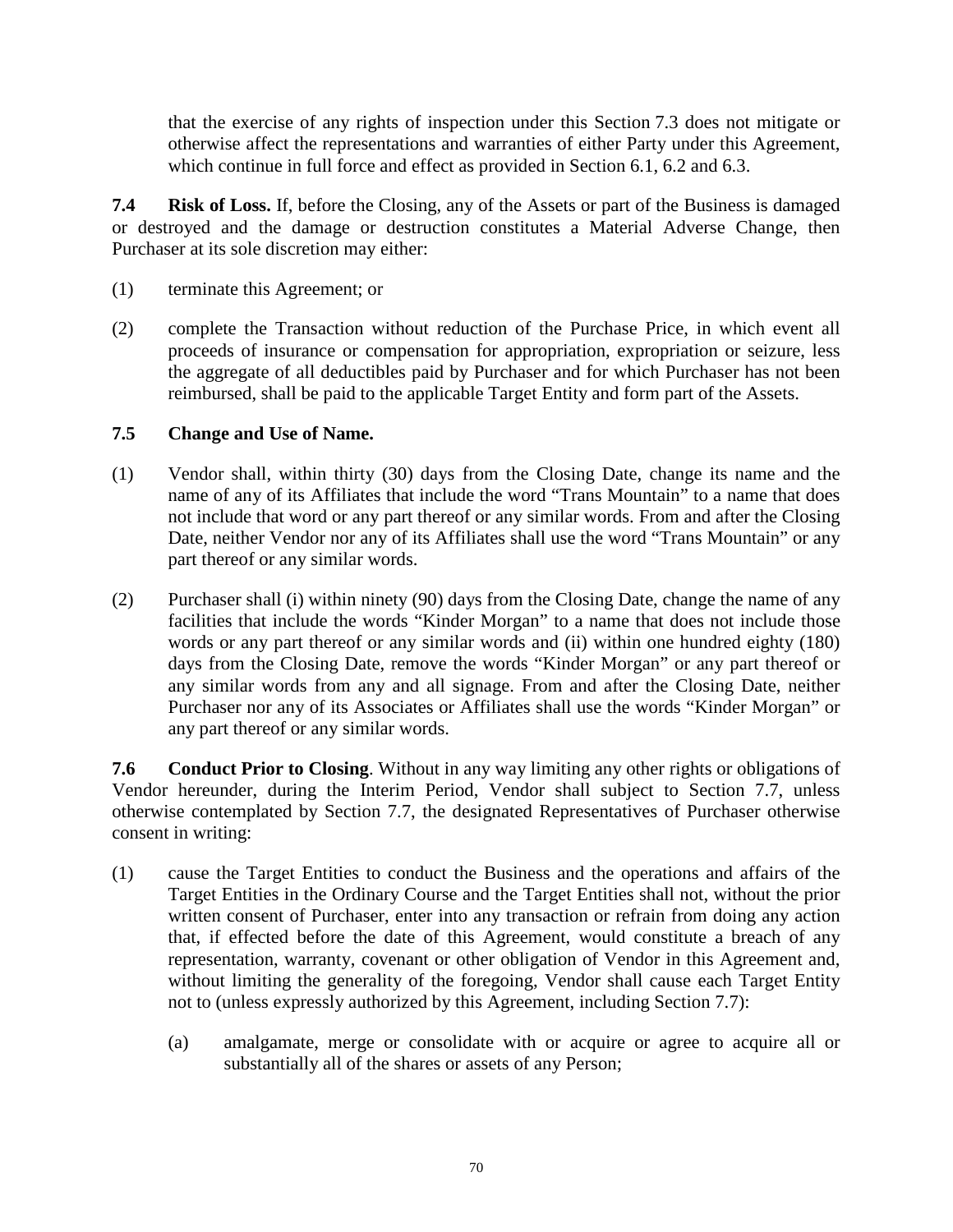- (b) acquire or lease or agree to acquire or lease any business operations or any Equity Interests in any other Person, acquire or agree to acquire any legal or beneficial interest in any real property, or occupy, lease, manage or control or agree to occupy, lease or manage or control any facility or property that is not an Asset;
- (c) enter into any compromise or settlement of any material litigation or proceeding relating to the Business or any of the Assets;
- (d) make any material modification to its usual sales, human resource, accounting, Software, or management practices, processes or systems;
- (e) enter into any Contract of the kind described in Section 6.2(14) other than the Covered Credit Agreement, the Limited TM Pipeline LP Indemnity (Covered Credit Agreement) and the other loan, security, intercreditor agreements, instruments and documents that may be required to be entered into pursuant to the foregoing and the replacement of the Credit Agreement by the new credit agreement made as of May 1, 2018 and referred to in the definition of Credit Agreement herein;
- (f) knowingly take any action, or omit to take any action, that would result in any Target Entity being in violation of the Privacy Law;
- (g) make any change to its Constating Documents;
- (h) make any unilateral changes to the Covered Credit Agreement;
- (i) make any commitment or propose, initiate or authorize any single capital expenditure with respect to the Business if the Target Entity's share is in excess of Ten Million Dollars (\$10,000,000) in the aggregate, except in case of: (i) an emergency or catastrophe or other event endangering life or property or concerning the Environment; (ii) as may be necessary for the maintenance of existing facilities, machinery and equipment in good operating condition in the Ordinary Course of Business; (iii) settlement of a Claim disclosed in the Data Room for which Purchaser has provided its prior written consent; or (iv) in respect of amounts which the Target Entity is committed to expend, the details of which amounts have been disclosed to Purchaser in the Data Room;
- (j) borrow money or incur or increase any indebtedness for money borrowed or make loans or advances, except for borrowing for working capital or capital expenses in accordance herewith and in the Ordinary Course of Business, or guarantee or otherwise assume liability in respect of any indebtedness for borrowed money of any other Person, in either case, except as contemplated herein and by the Covered Credit Agreement;
- (k) surrender or abandon any of the Assets, except in the Ordinary Course or where the rights of TM Pipeline LP thereto have expired or terminated;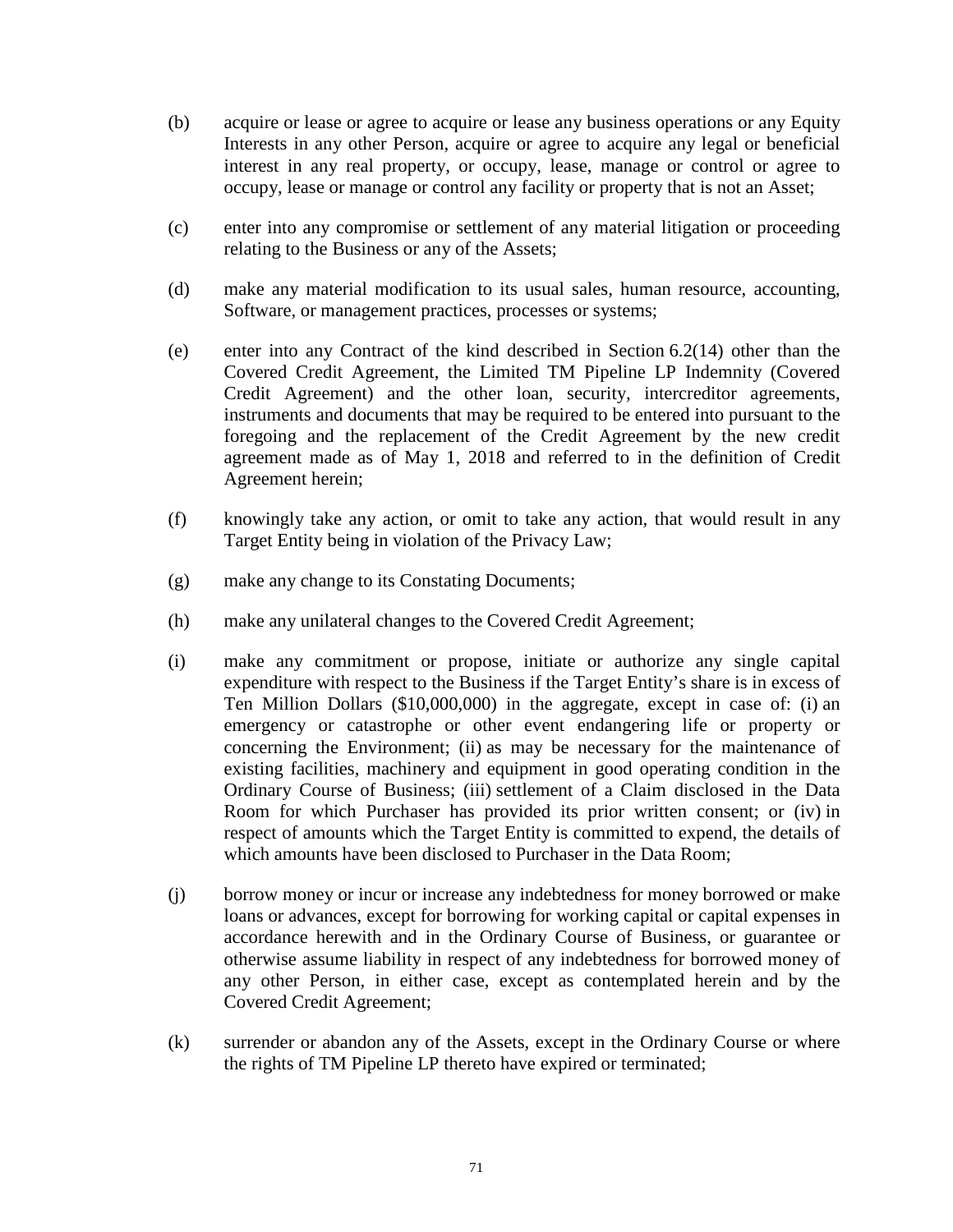- (l) enter into, assign, waive any rights under, amend or terminate, in any material respect, any Material Contract or mutual benefits agreement;
- (m) withdraw from or terminate any engagement or consultation process with an Indigenous Group relating to any outstanding provincial Permit or Approval;
- (n) sell, lease, encumber or otherwise dispose of any of the Assets or any part or portion thereof outside the Ordinary Course and other than Permitted Encumbrances; or
- (o) change any method of Tax accounting, make, change or rescind any material Tax election, file any materially amended Tax Return, notice of objection or appeal in respect of Tax matters or otherwise reply to any inquiry from any Governmental Authority in relation to Tax matters, settle or compromise any material Tax liability, agree to an extension or waiver of the statute of limitations with respect to the assessment or determination of Taxes, enter into any agreement with respect to any Tax or surrender any right to claim a material Tax refund, except with respect to the items disclosed in the Data Room.
- (2) cause each Target Entity not to do any act or thing that would result in a breach of Section 7.1:
- (3) cause each Target Entity to use reasonable commercial efforts to continue to maintain in full force and effect all the insurance policies or renewals thereof currently in effect;
- (4) cause each Target Entity to take out, at the expense of Purchaser, such additional insurance as may be reasonably requested by Purchaser;
- (5) cause each Target Entity to report all claims or known circumstances or events which may give rise to a material claim to its insurers under its insurance policies in a due and timely manner to the Closing Date and provide copies of those reports to Purchaser;
- (6) cause each Target Entity:
	- (a) to use reasonable commercial efforts to preserve intact, the Business, the Assets, and the operations and affairs of the Target Entity; and
	- (b) subject to Section 7.7, to carry on the Business and the affairs of the Target Entity as currently conducted;
- (7) cause the Target Entities to take all prudent steps to ensure that its Representatives comply with all Privacy Law;
- (8) cause each Target Entity to pay and discharge the liabilities and Taxes of the Target Entity in the Ordinary Course in accordance and consistent with the previous practice of the Target Entity, except those contested in good faith by the Target Entity;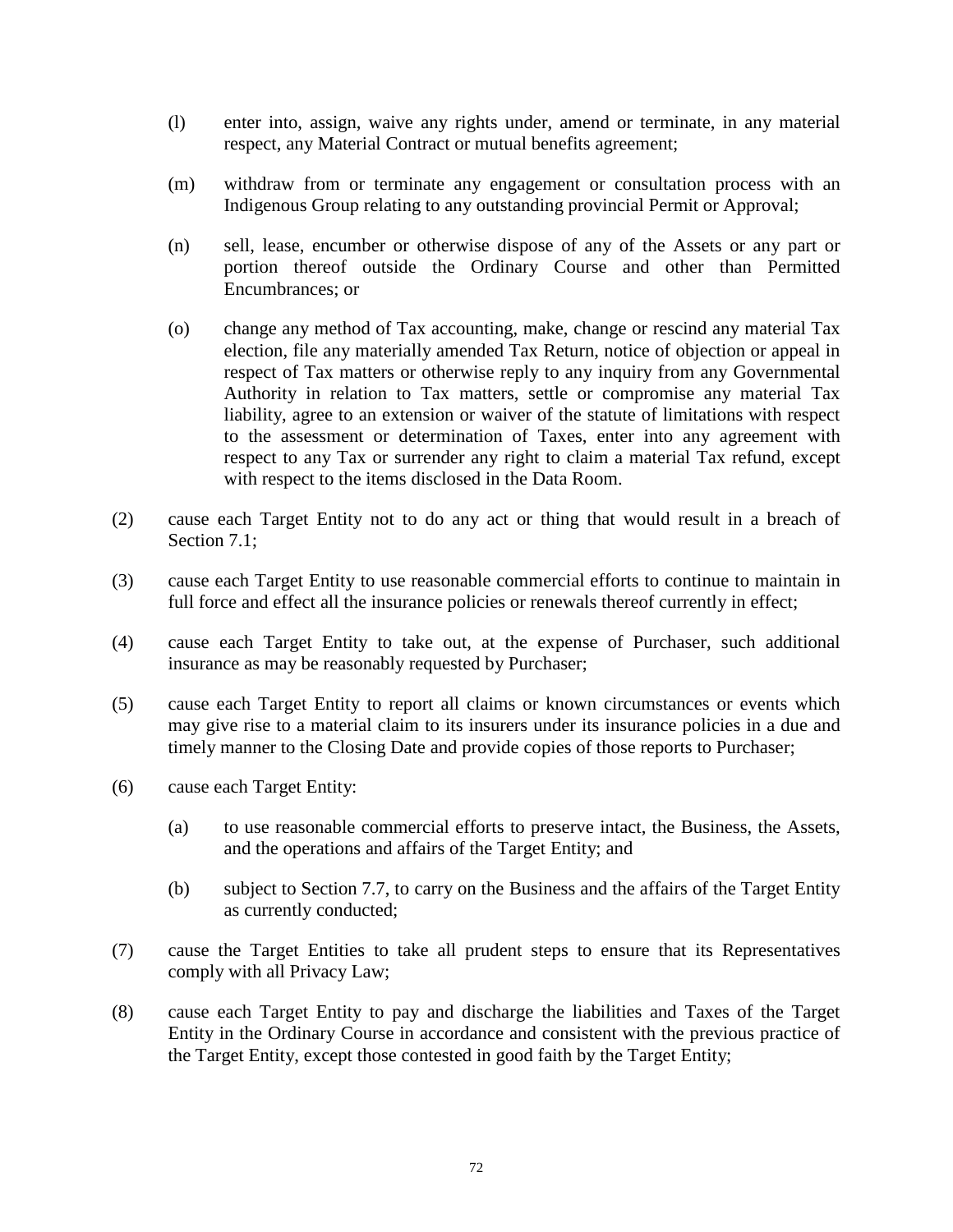- (9) use reasonable commercial efforts to take all necessary corporate action, steps and proceedings to approve or authorize, validly and effectively, the execution and delivery of this Agreement and the other agreements and documents contemplated hereby and to complete the transfer of the Purchased Shares and Purchased Units to Purchaser and to cause all necessary meetings of directors and shareholders of Vendor to be held for that purpose;
- (10) cause the Target Entities to use reasonable commercial efforts to take all necessary corporate action, steps and proceedings to authorize, consent and otherwise complete the transfer of the Purchased Shares and Purchased Units to Purchaser and to cause all necessary meetings of directors and shareholders and unitholders of the Target Entities to be held for that purpose; and
- (11) shall not request from any Governmental Authority any audit or other review in relation to Taxes, of any Target Entity; file any amended Tax Return, Notice of Objection or Appeal in respect of Tax matters; or otherwise reply to any inquiry in relation to Tax matters, from any Governmental Authority.

# **7.7 Resumption of TMEP Activities and TMEP 2018 Work Plan.**

- (1) Covered Credit Agreement. The Parties will use reasonable commercial efforts to negotiate, finalize and cause the Covered Credit Agreement, and the related EDC Guarantee and Limited Vendor Indemnity (Covered Credit Agreement) (each in form and substance satisfactory to each of the Parties in its sole discretion and which contains the principles set out in the Data Room) to be executed and made effective as promptly as practical following the date hereof.
- (2) TMEP Activities. Commencing on the date hereof, Vendor shall:
	- (a) cause TM Pipeline LP to make a public announcement of its decision to resume work and related spending on the TMEP;
	- (b) resume development activities in respect of the TMEP, using reasonable commercial efforts including proceeding to firm up the construction contracts and prepare a revised cost estimate for the TMEP, continuing to satisfy the conditions of existing Approvals of the TMEP, and seeking additional Approvals required for the TMEP;
	- (c) diligently and in good faith using reasonable commercial efforts, in consultation with Purchaser or its designated representative, to prosecute the TMEP 2018 Work Plan; and
	- (d) publicly support, and cause the Target Entities to publicly support, the TMEP;

provided, however, that Vendor and the Target Entities shall have no obligation to expend funds or incur contractual commitments, other than to complete the preliminary steps required to proceed with the 2018 TMEP Work Plan, including continuing to obtain the Approvals, whether directly or through a contractor or any other Person, in respect of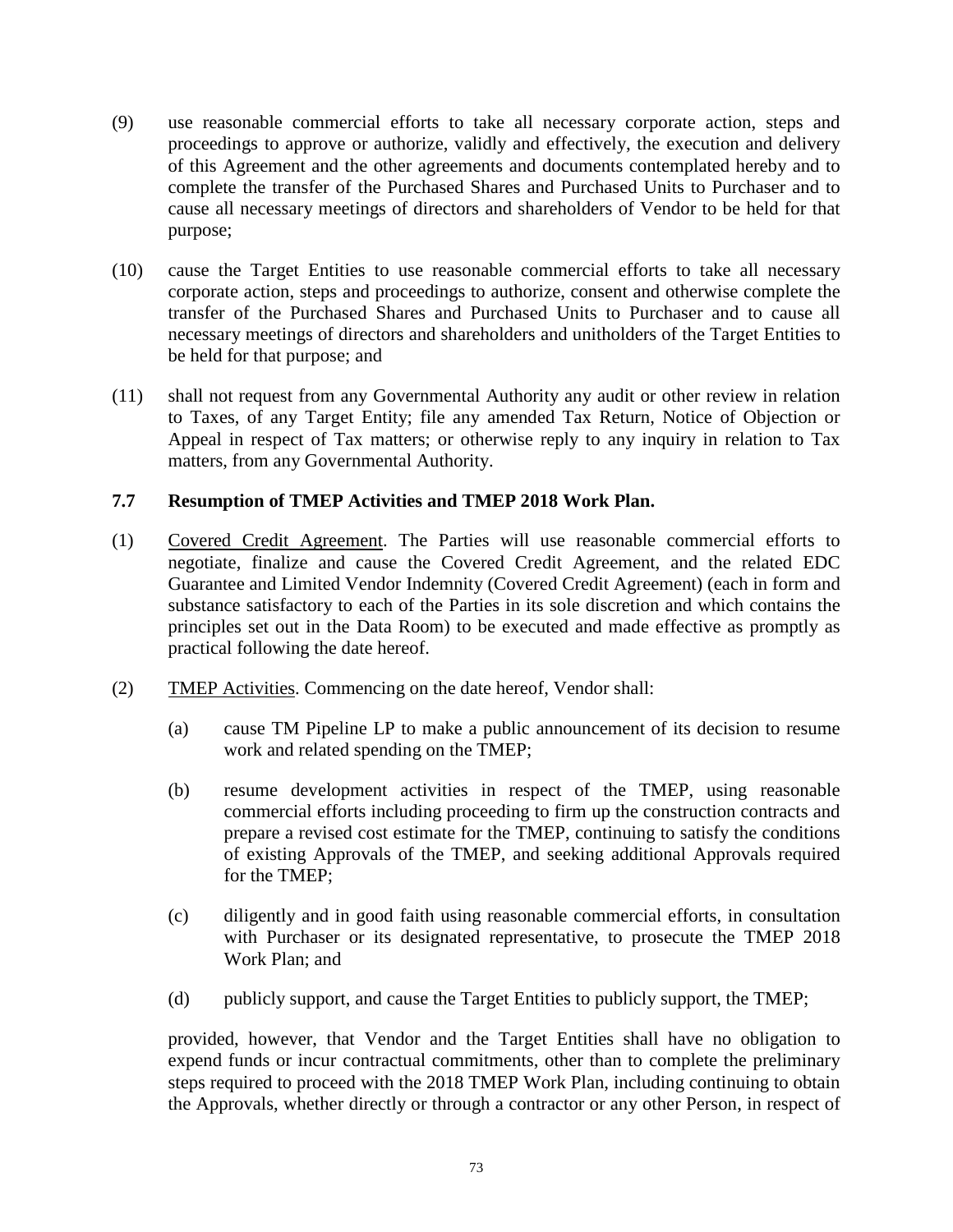the TMEP (x) unless and until the Covered Credit Agreement has been executed, delivered and is effective or (y) if funds subsequently cease to be available under the Covered Credit Agreement, it being the intent of the Parties that all funding in respect of the TMEP 2018 Work Plan shall be made exclusively utilizing draws under the Covered Credit Facilities and Vendor and the Target Entities shall in no event be obligated to expend any of their own funds in furtherance thereof; and, provided further that, Vendor and the Target Entities shall have no obligation to expend funds or incur contractual commitments, whether directly or through a contractor or any other Person, in respect of the TMEP if it deems necessary to seek the pre-approval of Her Majesty in Right of Canada (or its agent, Export Development Canada) under the Covered Credit Agreement for the entering into of, and the incurrence of liabilities in respect of, contracts required to be entered into by the Vendor and the Target Entities in respect of the TMEP 2018 Work Plan (such pre-approved indebtedness, liabilities and obligations of Vendor and the other Target Entities, the "**Pre-Approved Liabilities**"). Borrowings under the Covered Credit Facilities will be available to fund: (i) all project expenses contemplated by the TMEP 2018 Work Plan, including "owner's costs" and allocation of overhead consistent with past practice, and (ii) debt service costs of the Covered Credit Facilities (including, without limitation, the costs, fees and expenses establishing the Covered Credit Facilities and fees payable to Her Majesty in Right of Canada (or its agent, Export Development Canada) in respect of the EDC Guarantee), and, to the extent any funds are expended or contractual commitments are incurred in furtherance of the TMEP and the TMEP 2018 Work Plan, Vendor may draw funds from the Covered Credit Facilities equal to the amount of such commitments.

- (3) If, for any reason whatsoever, the availability of the Covered Credit Facilities under the Covered Credit Agreement is terminated by or upon the direction of the Purchaser (or any agent thereof), all obligations of KML, KMI, Vendor and any of the Target Entities under this Section 7.7 shall immediately and irrevocably terminate and all of KML's, KMI's, Vendor's and the Target Entities' obligations hereunder, under the Covered Credit Agreement, the security therefor and the other loan documentation establishing the Covered Credit Facilities to prosecute the TMEP 2018 Work Plan and to expend any further funds or incur any further commitments in respect of the TMEP shall also terminate and none of KML, KMI, Vendor and any of the Target Entities shall be under any obligation to expend any further funds or incur any further commitments in respect of the TMEP. For certainty, the Covered Credit Facilities under the Covered Credit Agreement, if terminated as aforesaid, shall nevertheless be available to fund (a) accrued and unpaid interest on the Covered Credit Facilities and unpaid interest, costs, fees and expenses under and pursuant to the Covered Credit Agreement, the Security therefor and the other loan documentation establishing the Covered Credit Facilities and any unpaid portion of the fee for the EDC Guarantee, and (b) borrowings under the Covered Credit Agreement after the date of such termination in respect of any Pre-Approved Liabilities.
- (4) Purchaser shall have the right to direct the reduction of spending under the TMEP 2018 Work Plan; provided that: (a) such reduction is consistent with the contractual rights under applicable third party contracts of the Target Entities; and (b) such reduction shall permanently and irrevocably and correspondingly reduce the obligations of any and all of KML's, KMI's, Vendor's and the Target Entities' obligations under this Section 7.7,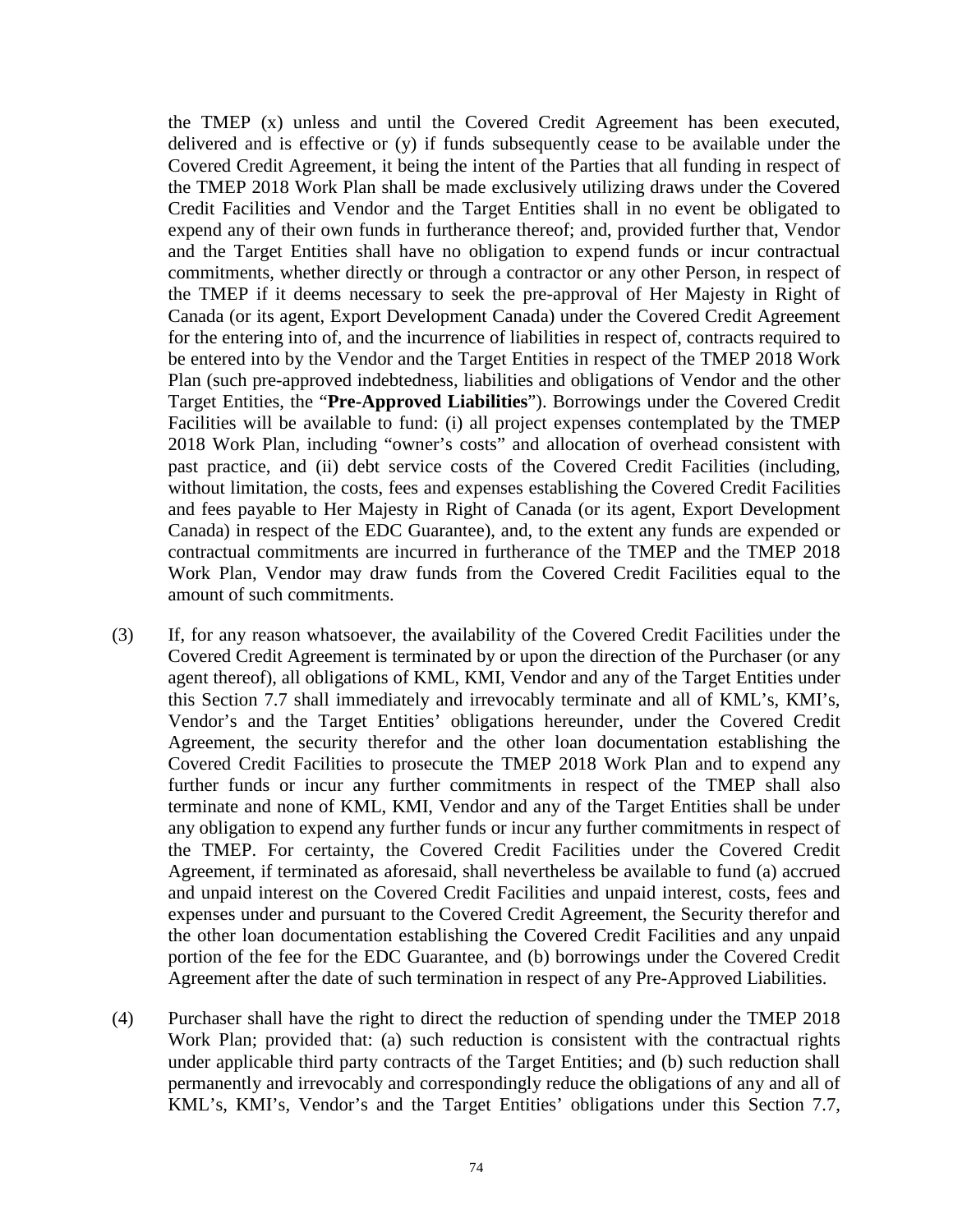under the Covered Credit Agreement, the security provided thereof and the other loan documentation establishing the Covered Credit Facilities to prosecute the TMEP 2018 Work Program and to expend any further funds or incur any further commitments in respect of the TMEP.

# **7.8 Notification of Certain Matters**.

- (1) During the Interim Period, Vendor shall give prompt notice in writing to Purchaser of:
	- (a) the occurrence, or failure to occur, of any event, which occurrence or failure would be likely to cause any of the representations or warranties of Vendor contained in this Agreement to be untrue or inaccurate during the Interim Period;
	- (b) any notice or communication from any Person alleging that the consent of such Person is or may be required in connection with the Transactions;
	- (c) any notice or communication from any Governmental Authority in connection with the Transactions;
	- (d) any Proceeding commenced or threatened against any of the Target Entities or Vendor or relating to or involving or otherwise affecting any of them, or which relates to the consummation of the Transactions or which relates to an KMCI Employee Plan; and
	- (e) any failure by Vendor to comply with or satisfy any covenant, condition or agreement to be complied with or satisfied under this Agreement such that the conditions in Article 4 will not be met.
- (2) Vendor shall, and shall cause the Target Entities to, confer on a regular and frequent basis (and with respect to TMEP, not less frequently than weekly) with one or more designated Representatives of Purchaser, acceptable to Vendor acting reasonably, to report on operational matters and on the general status of the Business (and in particular, with respect to the development of the TMEP and the status of the TMEP 2018 Work Program and Budget). Vendor shall, and shall cause the Target Entities to, notify Purchaser of any emergency or other change in the Ordinary Course or in the operation of the Business and of any governmental complaints, investigations or hearings (or communications indicating that such may be contemplated) or adjudicatory proceedings involving any portion of the Business or the Assets, and will keep Purchaser fully informed of such events and permit the Representatives of Purchaser access to all materials prepared in connection therewith.
- (3) The giving of any notice under this Section 7.6(1) does not in any way change or modify the representations and warranties of Vendor, or the conditions to the obligations of Purchaser, contained in this Agreement or otherwise affect the remedies available to Purchaser under this Agreement.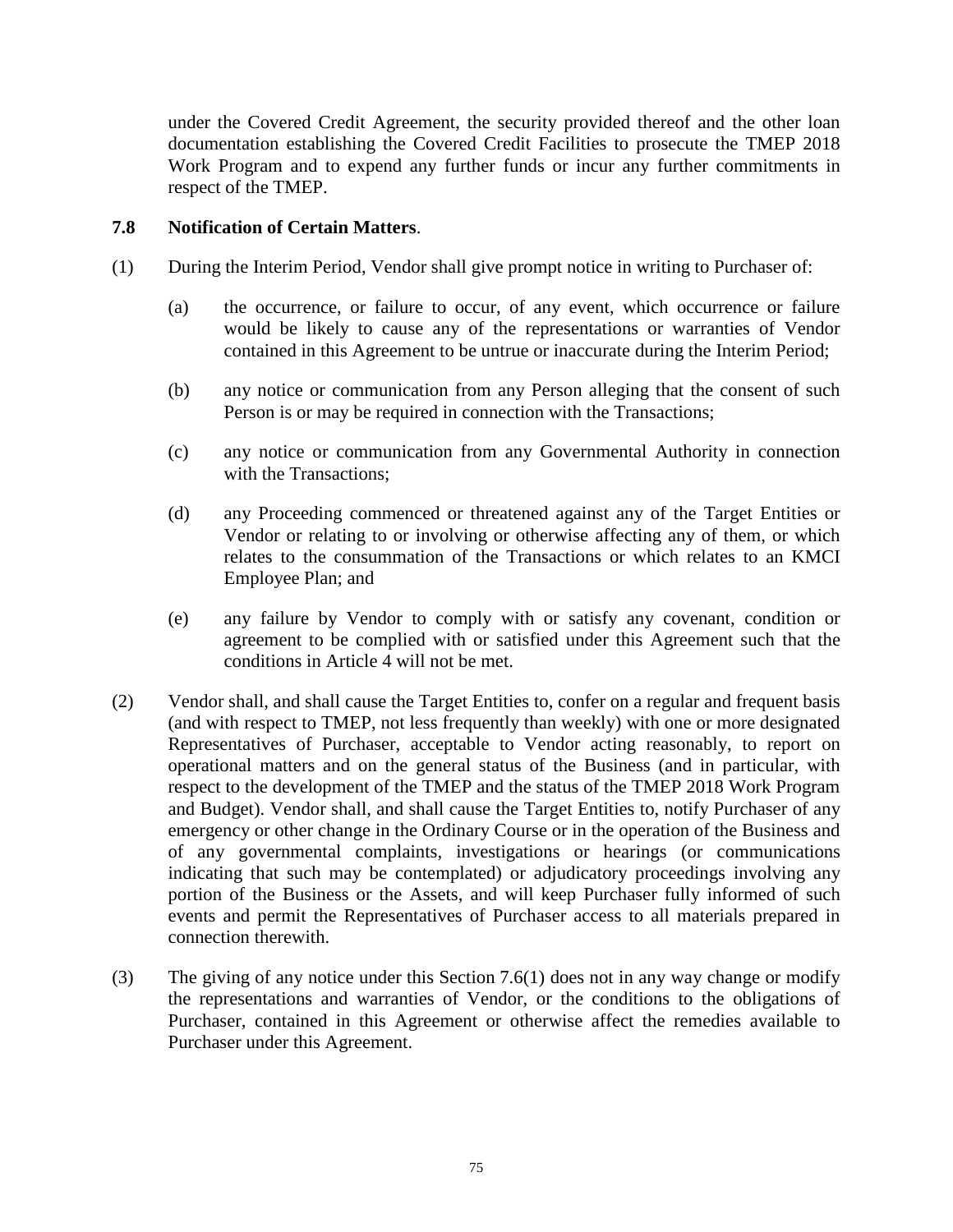### **7.9 Regulatory Approvals**.

#### Competition Approval and CTA Clearance

- (1) As soon as reasonably practicable after the date of this Agreement, the Parties shall (a) each make a premerger notification filing in respect of the Transaction with the Commissioner in accordance with Part IX of the Competition Act, and Purchaser shall submit a request to the Commissioner for an Advance Ruling Certificate and/or a No Action Letter in respect of the Transactions; (b) file with the Minister of Transport a copy of the request for an Advance Ruling Certificate and/or No Action Letter and a submission in support of obtaining the CTA Clearance.
- (2) The Parties shall cooperate with one another in connection with obtaining Competition Approval and CTA Clearance, including providing or submitting to the Commissioner on a timely basis, and as promptly as practicable, all documentation and information that is required, requested, or reasonably advisable, in connection with obtaining Competition Approval and CTA Clearance.
- (3) The Parties shall use commercially reasonable efforts to obtain Competition Approval and CTA Clearance as soon as reasonably practicable.
- (4) The Parties shall cooperate and keep one another informed as to the status of the proceedings in connection with obtaining Competition Approval and CTA Clearance. Without limiting the generality of the foregoing, each Party shall provide the other (or its external counsel in respect of competitively-sensitive, privileged or confidential matters) with reasonable opportunity to review and comment on all filings, applications and submissions to the Commissioner to be made by it in connection with the Competition Approval and the other Party shall use its commercially reasonable efforts to cooperate with and assist such Party in the preparation and making of all such filings, applications and submissions. The Parties shall not participate in any substantive meetings or any material conversations with the Commissioner in respect of the transactions contemplated by this Agreement unless it consults with the other Party in advance and, to the extent not precluded by the Commissioner, gives the other Party (or its external counsel) the opportunity to attend and participate in any substantive meetings or material communications.

#### NEB Insurance

(5) Each of Vendor and Purchaser shall (or shall cause their Affiliates to) complete and file with the NEB a Notification of Change in Financial Resources within ten (10) Business Days following the execution of this Agreement, unless Vendor and Purchaser mutually agree in writing to a different period of time to make the filing. The filing will request that Purchaser wishes to assume all obligations in connection with the NEB mandated financial resource requirement of Managing Partner for events arising after the Closing Date and will provide a replacement facility agreement or financial assurances acceptable to the NEB to permit the cancellation of the existing Five Hundred Million Dollars (\$500,000,000) loan facility agreement among Managing Partner, KMI, Kinder Morgan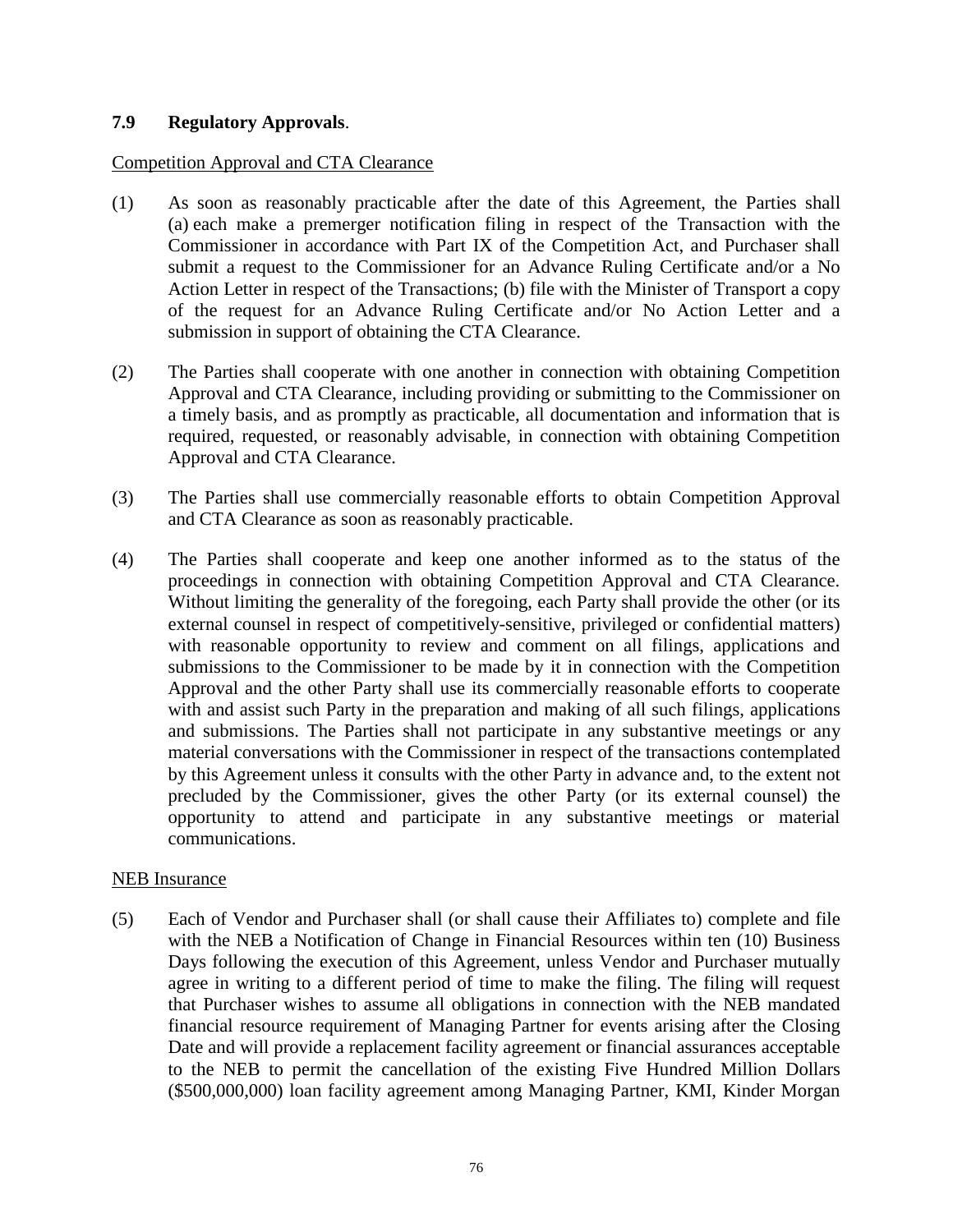Energy Partners L.P. and TM Pipeline LP (the "**Existing NEB Facility**") and the existing insurance policies in the amount of at least Five Hundred Million Dollars (\$500,000,000) held by TM Pipeline LP (the "**Existing NEB Insurance**").

- (6) Each of Vendor and Purchaser shall (or shall cause their Affiliates to) promptly file or cause to be filed, no later than the tenth  $(10<sup>th</sup>)$  Business Day from the date hereof, all required filings under the *National Energy Board Act* for a Notification of Change in Financial Resources, shall consult and cooperate with each other in the preparation of such filings, and shall promptly inform the other Party of any material communication received by such Party from the NEB regarding the filings.
- (7) Each of Vendor and Purchaser shall provide to the other Party, in advance of submission to the NEB regarding a Notification of Change in Financial Resources, a reasonable opportunity to comment on any draft filing, application or submission by them, and the Party receiving such comments shall give reasonable consideration to the comments it receives from the other Party when preparing subsequent drafts and the final version of any filing, application or submission.
- (8) In the event that a Party deems any of the information that it must provide to the other Parties under Section 7.9(7) to be confidential and competitively sensitive, the supplying Party may redact such information so that the receiving Party does not receive such confidential and competitively sensitive information, except that a non-redacted version shall be provided to such receiving Party's external legal counsel.
- (9) Purchaser shall use commercially reasonable efforts, with the cooperation of Vendor, to obtain NEB approval of the Notification of Change in Financial Resources as soon as is reasonably practicable and in any event prior to the Closing Date, provided if such approval has not been obtained by the Closing Date, Purchaser shall continue to use commercially efforts to obtain such approval until such time as it has been obtained. The provisions of this Section 7.9(9) shall require Purchaser to provide assurances to the NEB that, after the Closing Date, Purchaser will maintain at least One Billion Dollars (\$1,000,000,000) in financial resources, or such other amount as the NEB may require, including readily accessible resources, to satisfy the One Billion Dollars (\$1,000,000,000) financial resource requirement, in accordance with subsection 48.13(2) of the *National Energy Board Act* and in compliance any NEB direction.
- (10) In the event the NEB approval of the Notification of Change in Financial Resources has not been obtained prior to the Closing Date and, as a result, the Existing NEB Facility or the Existing NEB Insurance remains in place in satisfaction of the NEB mandated financial resource requirement following the Closing Date:
	- (a) Purchaser shall, on or prior to the Closing Date, provide Vendor with a letter of credit from a reputable financial bank or institution in the United States in form and substance to the Vendor, acting reasonably, pursuant to which funds for up to Five Hundred Million Dollars (\$500,000,000) will be available to KMI and Kinder Morgan Energy Partners L.P. for any amount which are drawn or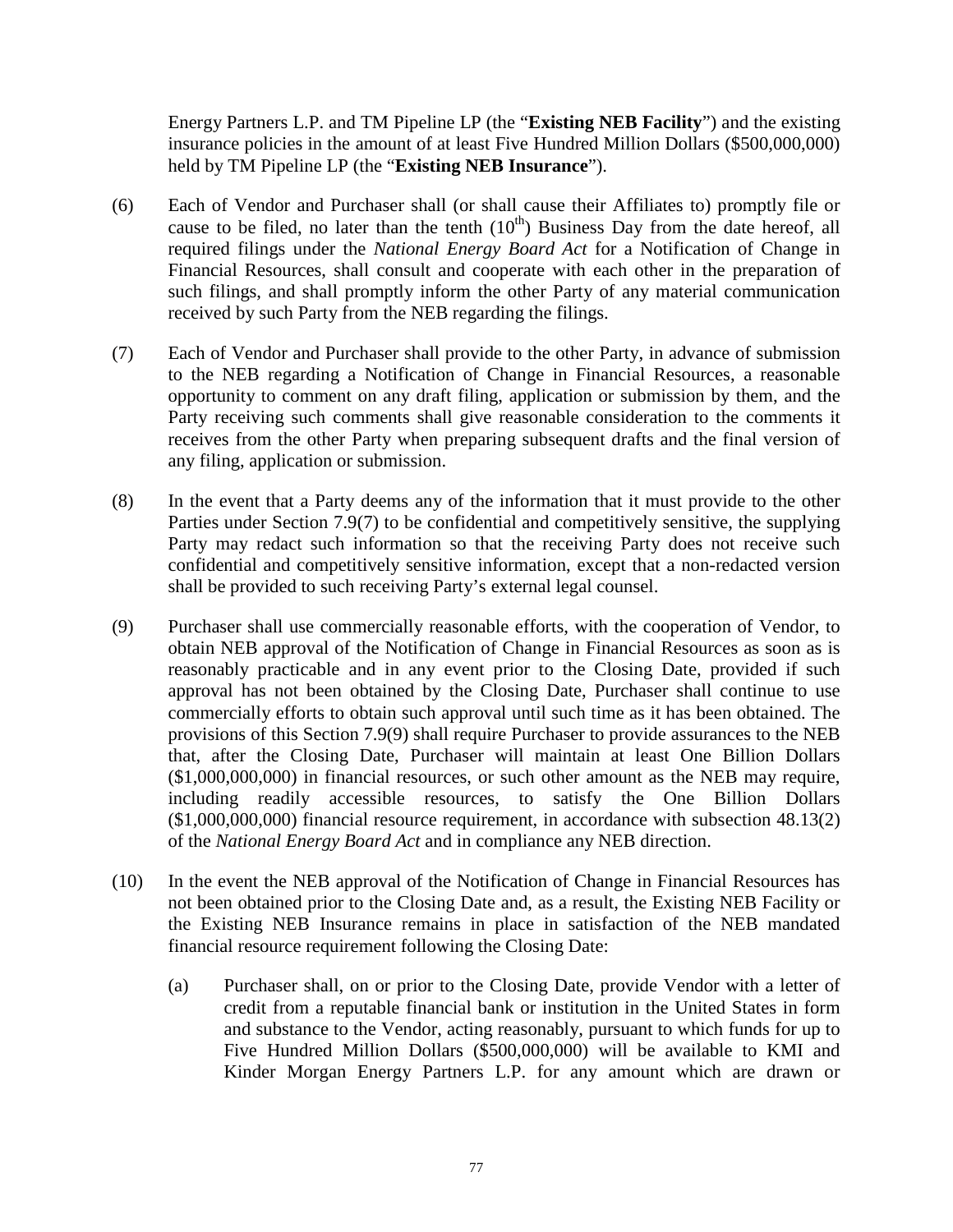otherwise claimed under the Existing NEB Facility with respect to events occurring with respect TM Pipelines LP after the Closing Date; and

- (b) Purchaser and the Target Entities shall be liable for, shall promptly reimburse, and as a separate and independent covenant shall indemnify, and hold harmless, KMI and Kinder Morgan Energy Partners L.P. for any and all other Losses which are suffered, sustained, paid or incurred by KMI or Kinder Morgan Energy Partners L.P. in respect of or in relation to the Existing NEB Facility or the Existing NEB Insurance.
- (11) HSR Act.
	- (a) (i) Vendor and Purchaser shall cooperate with each another to determine whether HSR Clearance is required for the Transaction; and (ii) if HSR Clearance is required, use commercially reasonable efforts in taking such actions or making any such filings and furnishing such information required in connection therewith as shall be necessary to timely obtain HSR Clearance.
	- (b) Should Purchaser make an authorized transfer of its rights under this Agreement pursuant to Section 11.13 and should the transferee reasonably conclude that it is not entitled to an exemption from seeking HSR Clearance for the Transaction, or should the Parties be required to seek HSR Clearance pursuant to Section 7.9(11)(a)(ii), obtaining HSR Clearance shall be a condition to Closing for Purchaser and Vendor under Section 4.1 and Section 4.2, respectively.

# (12) CFIUS.

The Parties agree to cooperate to comply with applicable requirements of CFIUS consistent with normal practice and precedent recognizing that time is of the essence. The Parties shall, and shall cause each of their respective Affiliates to, use all reasonable commercial efforts to assist and cooperate with the other Party to obtain CFIUS Clearance as soon as possible after the date hereof. The Parties shall submit or cause to be submitted, (i) as promptly as practicable after the date hereof, a joint draft notice and other appropriate documents to CFIUS within the meaning of 31 C.F.R. §800.401(f), (ii) as promptly as practicable after the joint draft notice referenced in clause (i) has been submitted to CFIUS, a formal voluntary notice of the transactions contemplated hereby to CFIUS within the meaning of 31 C.F.R. §800.402, and (iii) as promptly as practicable (and in any event in accordance with Applicable Law) any other submissions that are formally requested by CFIUS to be made, or which the Parties mutually agree should be made, in each case in connection with this Agreement and the Transactions contemplated hereby.

(13) Intercompany Agreements

During the Interim Period, the Parties will cause the Target Entities and the applicable Affiliates of Vendor to enter into each of the agreements disclosed in the Data Room, which agreements memorialize certain matters relating to access rights, interconnections, service arrangements and other relationships between the Target Entities and such Affiliate, each such agreement substantially in the forms disclosed to Purchaser within a reasonable period of time following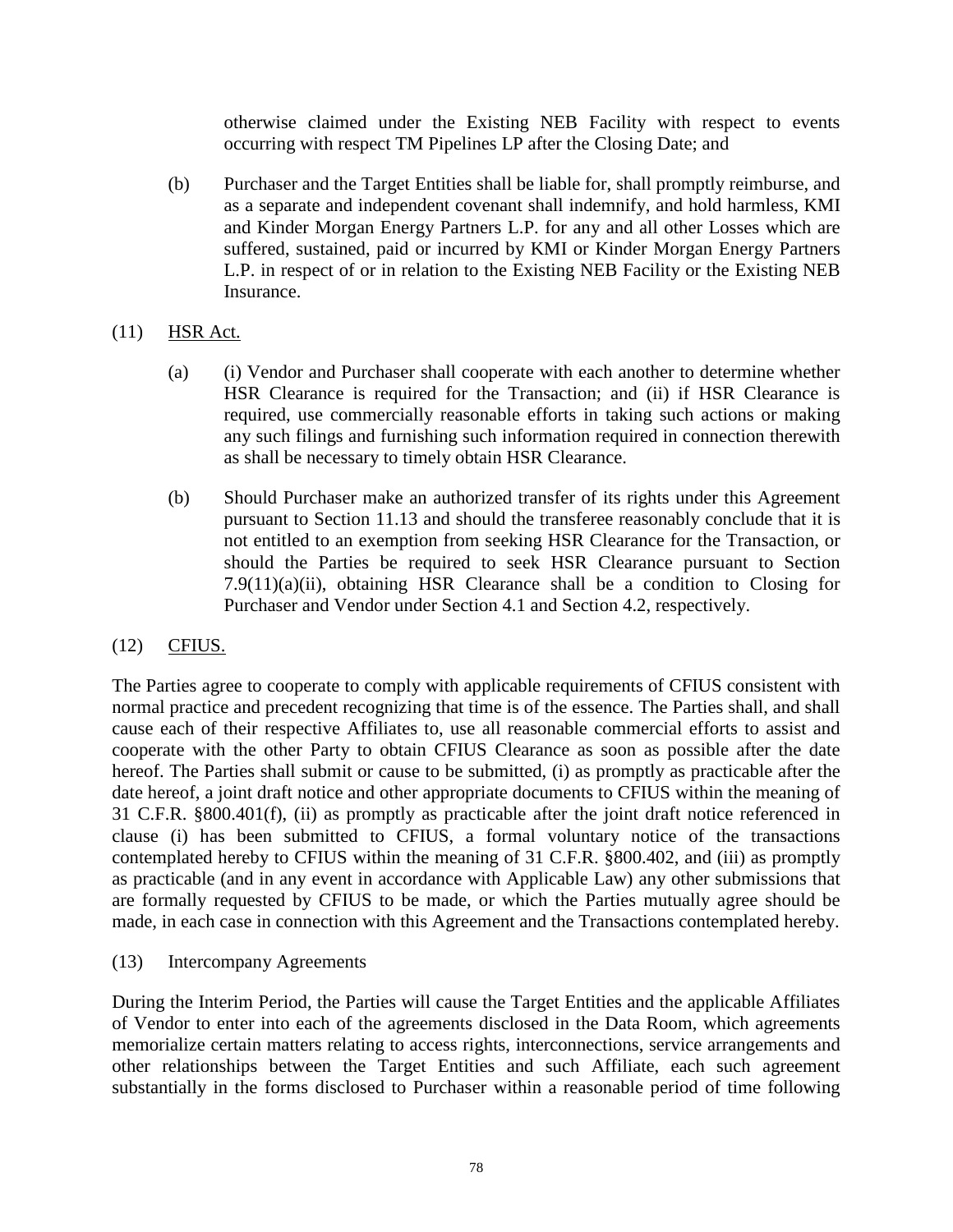execution of this Agreement with such modifications as the Parties, acting reasonably, shall agree.

### **7.10 Bump Transactions**.

- (1) Vendor acknowledges that Purchaser may enter into transactions or otherwise take steps designed to increase the Tax basis in certain capital property of Vendor or Target Entities for the purposes of the Tax Act ("**Bump Transactions**") and Vendor agrees to provide reasonable cooperation and use reasonable commercial efforts to provide information reasonably required by Purchaser in this regard on a timely basis and to assist in the obtaining of any such information in order to facilitate a successful completion of the Bump Transactions. Purchaser will provide written notice to Vendor of any proposed Bump Transaction at least 10 Business Days prior to the Effective Time. Upon receipt of such notice, Purchaser and Vendor will work co-operatively and use reasonable commercial efforts to prepare, prior to the Effective Time, all documentation necessary and do all such other acts and things as are reasonably necessary, including making amendments to this Agreement to give effect to such Bump Transactions. Purchaser shall be responsible for all costs, fees and expenses associated with any Bump Transactions.
- (2) Notwithstanding Section 7.10(1), neither Vendor nor the Target Entities shall knowingly enter into any transaction or take any step that could reasonably be expected to have the effect of materially reducing or eliminating the benefit of the Bump Transaction.

### **7.11 Pre-Acquisition Reorganization**.

- (1) Upon the request of Purchaser Vendor shall use its commercially reasonable efforts to: (a) perform such reorganizations of the Target Entities and their corporate structure, capital structure, business, operations and assets or such other transactions as Purchaser may request, acting reasonably (each, a "**Pre-Acquisition Reorganization**"); and (b) cooperate with Purchaser and its advisors to determine the nature of the Pre-Acquisition Reorganizations that might be undertaken and the manner in which they would most effectively be undertaken.
- (2) Vendor shall not be obligated to participate in any Pre-Acquisition Reorganization under this Section 7.11 unless it has received an appropriate indemnity from Purchaser indemnifying it for all liabilities, damages, claims, judgments, costs, expenses, and losses which it may suffer or incur as a result of such structuring and it determines to its satisfaction, acting reasonably that such Pre-Acquisition Reorganization:
	- (a) can be completed within a reasonable period of time immediately prior to the Closing Date but is effected as close as reasonably practicable prior to the Effective Time;
	- (b) is not prejudicial to Vendor, or the Target Entities, in any material respect;
	- (c) does not impair the ability of Vendor to consummate the Transactions, and will not delay, the Closing;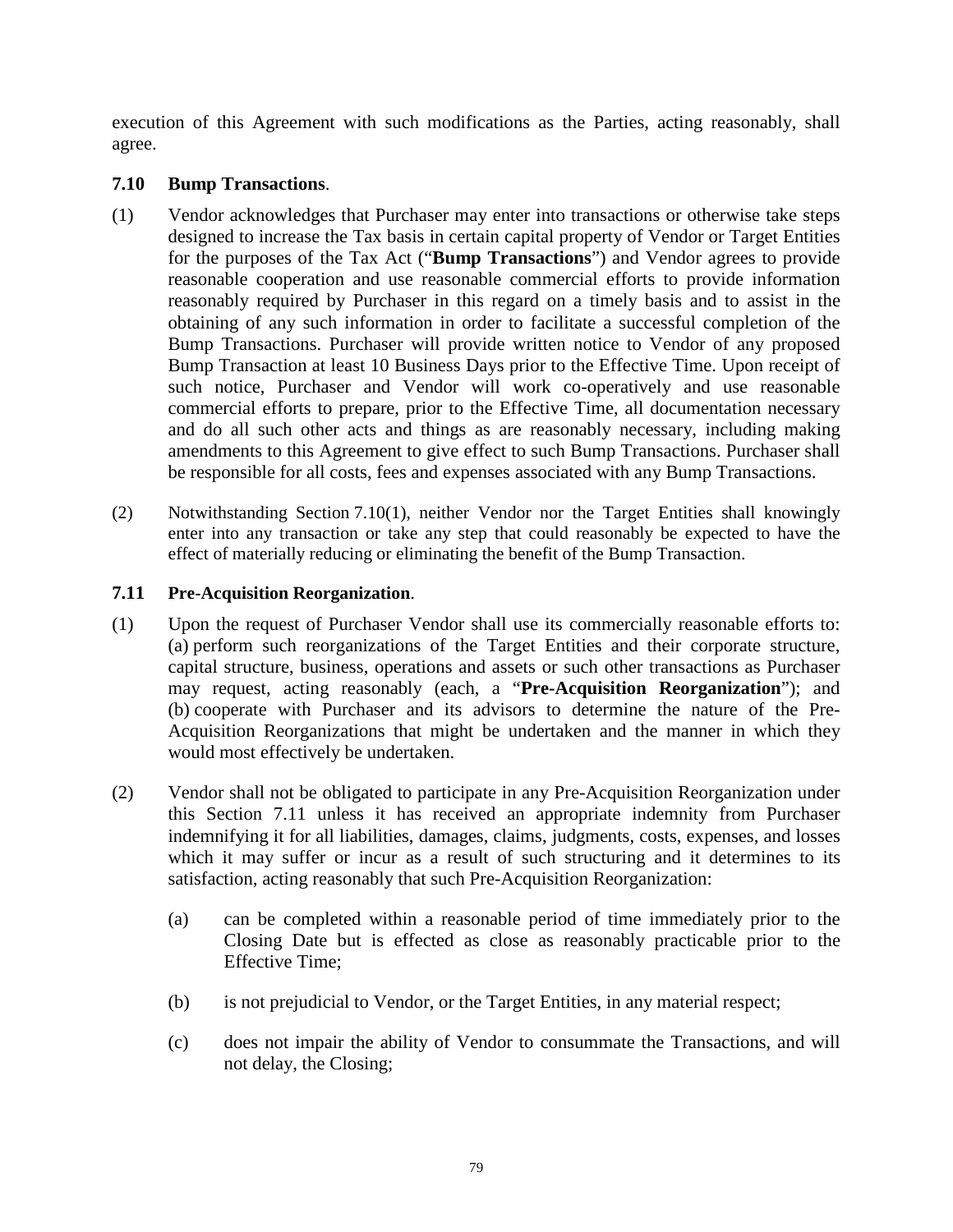- (d) does not result in any additional Taxes payable by KML, KMI, Vendor, or the Target Entities, whether or not the Transactions are completed; and
- (e) would not require "minority approval"; to be obtained or a "formal valuation" to be prepared in connection with the Transactions pursuant to Multilateral Instrument 61-101 adopted by certain of the Canadian securities regulatory authorities ("**MI 61-101**") or otherwise bring the Transactions within the scope and application of MI 61-101 in any way.
- (3) Purchaser waives any breach of a representation, warranty or covenant by Vendor, or failure to satisfy any condition for the benefit of Purchaser, where such breach or failure is a result of an action taken by Vendor or a Target Entity in good faith pursuant to a request by Purchaser in accordance with this Section 7.11. For greater certainty, provided that all Pre-Acquisition Reorganizations requested by Purchaser are implemented as requested, Vendor shall not be liable for the failure of Purchaser to benefit from any anticipated Tax efficiency solely as a result of a Pre-Acquisition Reorganization.
- (4) Purchaser shall provide written notice to Vendor of any Pre-Acquisition Reorganization at least twenty (20) Business Days prior to the implementation of the particular transaction requested by Purchaser. Upon receipt of such notice, Vendor and Purchaser shall work cooperatively and use their reasonable commercial efforts to prepare, prior to the Closing Date, all documentation necessary and to do such other acts and things as are reasonably necessary to give effect to such Pre-Acquisition Reorganization, including any amendment to this Agreement.
- (5) Purchaser shall be responsible for all costs, fees and expenses associated with any Pre-Acquisition Reorganization to be carried out at its request.

# **7.12 Employee Matters**

- (1) Excluded Employees
	- (a) Identification*.* Vendor has identified the Excluded Employees to Purchaser and shall, not less than ten (10) days prior to Closing, confirm whether any additional employees currently working in shared services groups within KMCI are Excluded Employees.
	- (b) Offers of Employment.
		- (i) Prior to Closing, Vendor, or an Affiliate of Vendor, shall make written offers of employment to all of the Excluded Employees.
		- (ii) Vendor's, or the Affiliate of Vendor's, written offers of employment shall:
			- (A) be conditional upon Closing;
			- (B) be effective as of the Closing Date;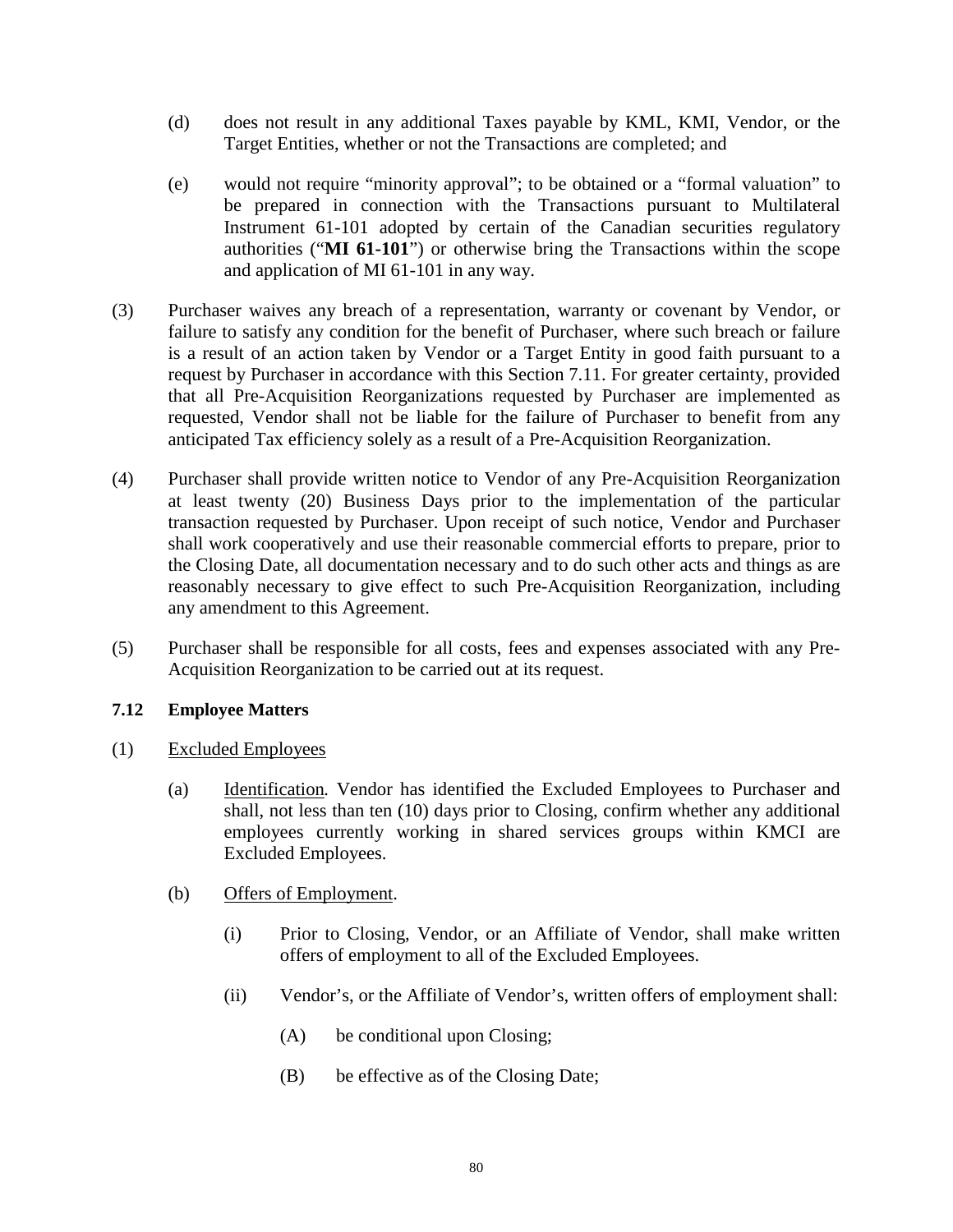- (C) recognize each Excluded Employee's prior years of service with KMCI for all purposes, including but not limited to calculation of notice of termination (or pay in lieu thereof), severance, vacation, benefits and any other employment-related entitlements but without duplication of benefits; and
- (D) provide employment on substantially similar terms and conditions of employment in the aggregate as provided by KMCI to the Excluded Employees, having regard to terms and conditions of employment relating to salary, wages, incentive-based compensation, benefits, vacation pay and entitlements upon termination of employment.
- (iii) Notwithstanding the foregoing, in respect of Excluded Employees who are on an approved short-term or long-term disability leave of absence on the Closing Date, the effective date of employment may not be the Closing Date. Rather, the terms of offers to any such Excluded Employee shall specify that the offer is conditional upon the Excluded Employee being capable of returning to work and the date on which such Excluded Employee returns to work shall be the effective date of employment.

#### (c) Acceptance of Offers

- (i) Prior to Closing, Vendor shall deliver to Purchaser a list of those Excluded Employees who have accepted employment offers and thereby agreed to become Transferred Canadian Employees as of the Closing Date (the "**Transferred Canadian Employees**").
- (ii) Following Closing, Vendor or Vendor's Affiliate, as applicable, shall employ the Transferred Canadian Employees on the terms and conditions set forth in the signed offers of employment.
- (d) Benefit Plans
	- (i) Effective as of the Closing Date or the effective date of employment referred to in Section  $7.12(1)(b)(iii)$  for Employees referred to in that section, the Transferred Canadian Employees shall cease to accrue further benefits under all KMCI Employee Plans.
	- (ii) Except to the extent assumed by Vendor under this Agreement, KMCI and the KMCI Employee Plans shall retain responsibility for all amounts payable by reason of or in connection with any and all claims incurred under the KMCI Employee Plans by the Transferred Canadian Employees (and their eligible dependants) on or prior to the Closing Date, whether such claims are reported before or after the Closing Date. For the purposes of this Section, a claim shall be deemed to have been incurred with respect to: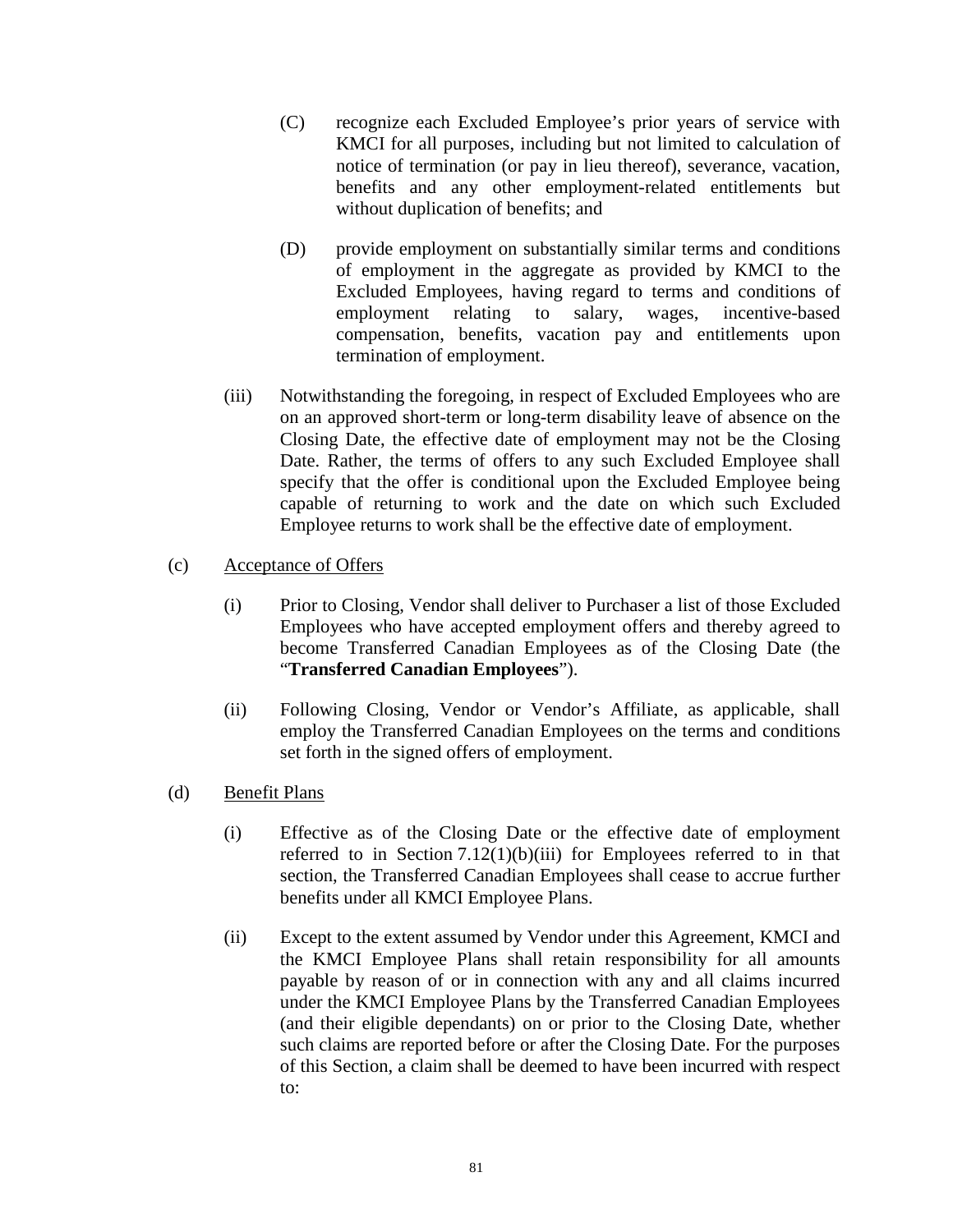- (A) a death or dismemberment claim, on the actual date of death or dismemberment;
- (B) a short-term or long-term disability claim, on the date of occurrence of the injury or accident or the date of diagnosis of the illness or other event giving rise to such claim or series of related claims;
- (C) an extended health care claim, including vision, dental and medical treatments, on the date of diagnosis of the illness or condition or other event giving rise to the claim or treatment; and
- (D) a prescription drug claim, on the date the prescription is filled.
- (iii) For greater certainty, it is acknowledged that KMCI shall retain all liabilities and obligations with respect to post-retirement health and life insurance and any other benefits for Canadian Employees who as of the Closing Date were retired.
- (iv) Vendor agrees that, as of the Closing and subject to any Transition Services Agreement, the Transferred Canadian Employees will participate immediately in Benefit Plans and programs established by or on behalf of Vendor or the Affiliate of Vendor, as applicable. All Transferred Canadian Employees shall be given credit for past service as recognized by KMCI prior to the Closing for purposes of participation eligibility under Vendor's or the Affiliate of Vendor's, as applicable, existing and future Benefit Plans and programs.
- (2) Unionized Employees

Effective as of Closing, Vendor or Vendor's Affiliate shall become the successor employer to KMCI under the collective agreements disclosed in the Data Room.

- (3) U.S. Employees
	- (a) Identification. Vendor has identified the U.S. Employees to the Purchaser.
	- (b) Offers of Employment
		- (i) Prior to Closing, the Purchaser, or an Affiliate of the Purchaser, shall make written offers of employment to all of the U.S. Employees (on such terms and conditions as Purchaser shall determine, except as otherwise set forth in this Section  $7.12(3)(b)(i)$ ) who are actively at work (including, for the avoidance of doubt, employees on approved paid-time off). With respect to each U.S. Employee who is not actively at work because such employee is on an authorized leave of absence and has a right to return to employment pursuant to Applicable Law, including under the U.S. Family & Medical Leave Act (in each case, an "**Inactive U.S. Employee**"), the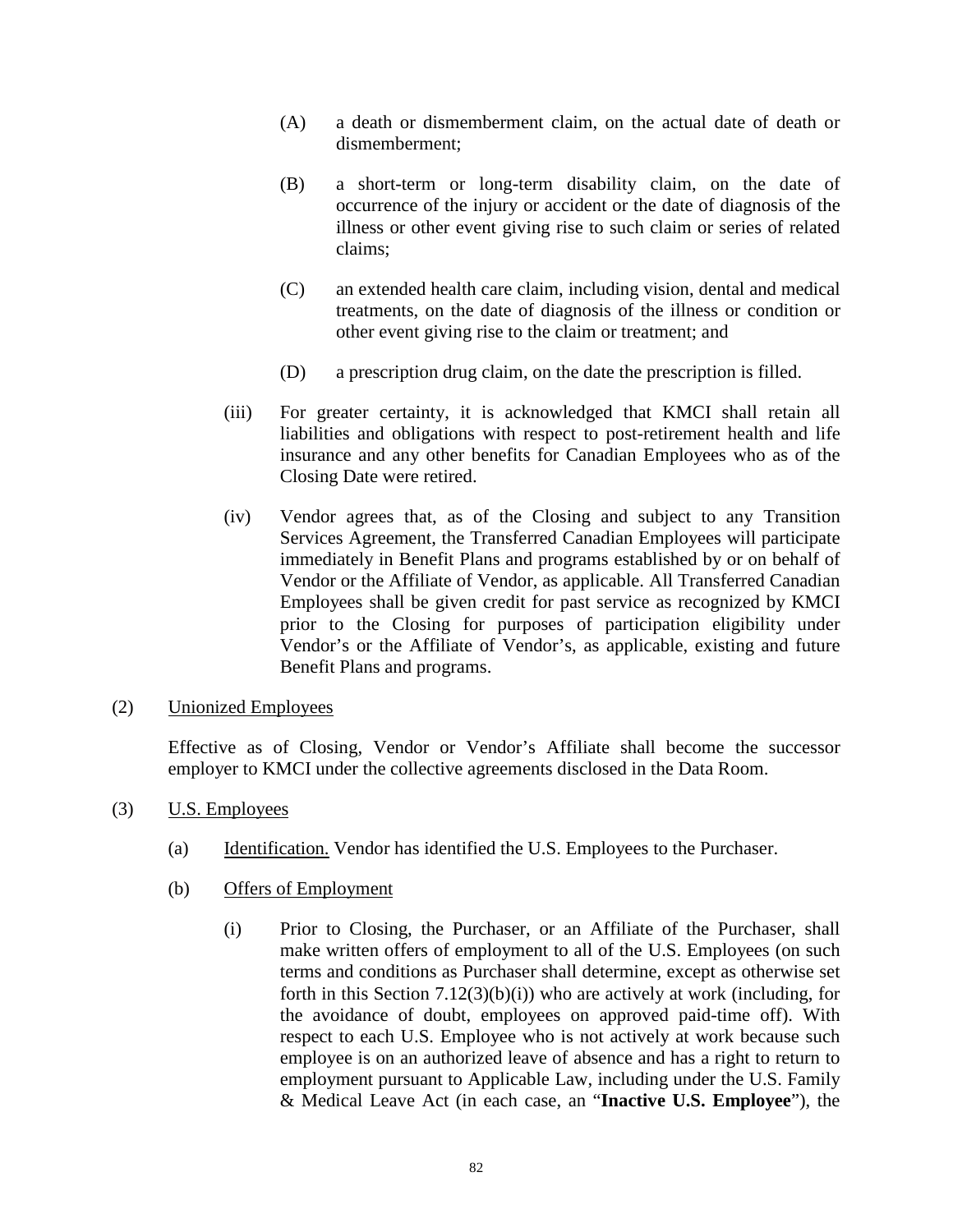Purchaser or its Affiliate shall offer employment to each such Inactive U.S. Employee when he or she presents himself or herself to Purchaser or its applicable Affiliate for active employment so long as such return occurs within six (6) months following the Closing Date and is during the time such Inactive U.S. Employee has reinstatement rights pursuant to the Applicable Law. All U.S. Employees who accept the Purchaser's (or its Affiliate's) offer of employment and actually perform services for Purchaser or its Affiliate on or after the Closing Date are hereinafter referred to as the "**Transferred U.S. Employees**." The employment of the Transferred U.S. Employees with the Purchaser or its Affiliate shall be considered effective and their employment by KMI shall terminate and transfer to the Purchaser or its Affiliate on the date they first perform services for Purchaser or its Affiliate (the "**Employment Effective Date**").

- (ii) Purchaser's, or the Affiliate of Purchaser's, written offers of employment shall:
	- (A) be conditional upon Closing;
	- (B) be effective as of the Closing Date (or, if later, the Employment Effective Date in the case of Inactive U.S. Employees); and
	- (C) recognize each U.S. Employee's prior years of service with KMI for all purposes, including but not limited to of calculation of notice of termination (or pay in lieu thereof), severance, vacation, benefits and any other employment-related entitlements to the extent such years of service with KMI have been provided to the Purchaser by KMI are set forth in the Data Room but not for purposes of equity plans or defined benefit plans and not where such credit shall result in a duplication of service credit; and
- (iii) provide for (i) base salary or wages that are no less favorable than that provided immediately prior to the Closing Date and (ii) incentive compensation, bonus opportunities and employee benefits (including severance benefits) that are substantially comparable in the aggregate to those provided to such U.S. Employee immediately prior to the Employment Effective Date (excluding for this purpose equity and equitybased benefits) and long-term incentive plans.
- (c) Benefit Plans
	- (i) Subject to the Transition Services Agreement, effective as of the Employment Effective Date, the Transferred U.S. Employees shall cease to accrue further benefits under all KMI Employee Plans other than to the extent required by Applicable Law.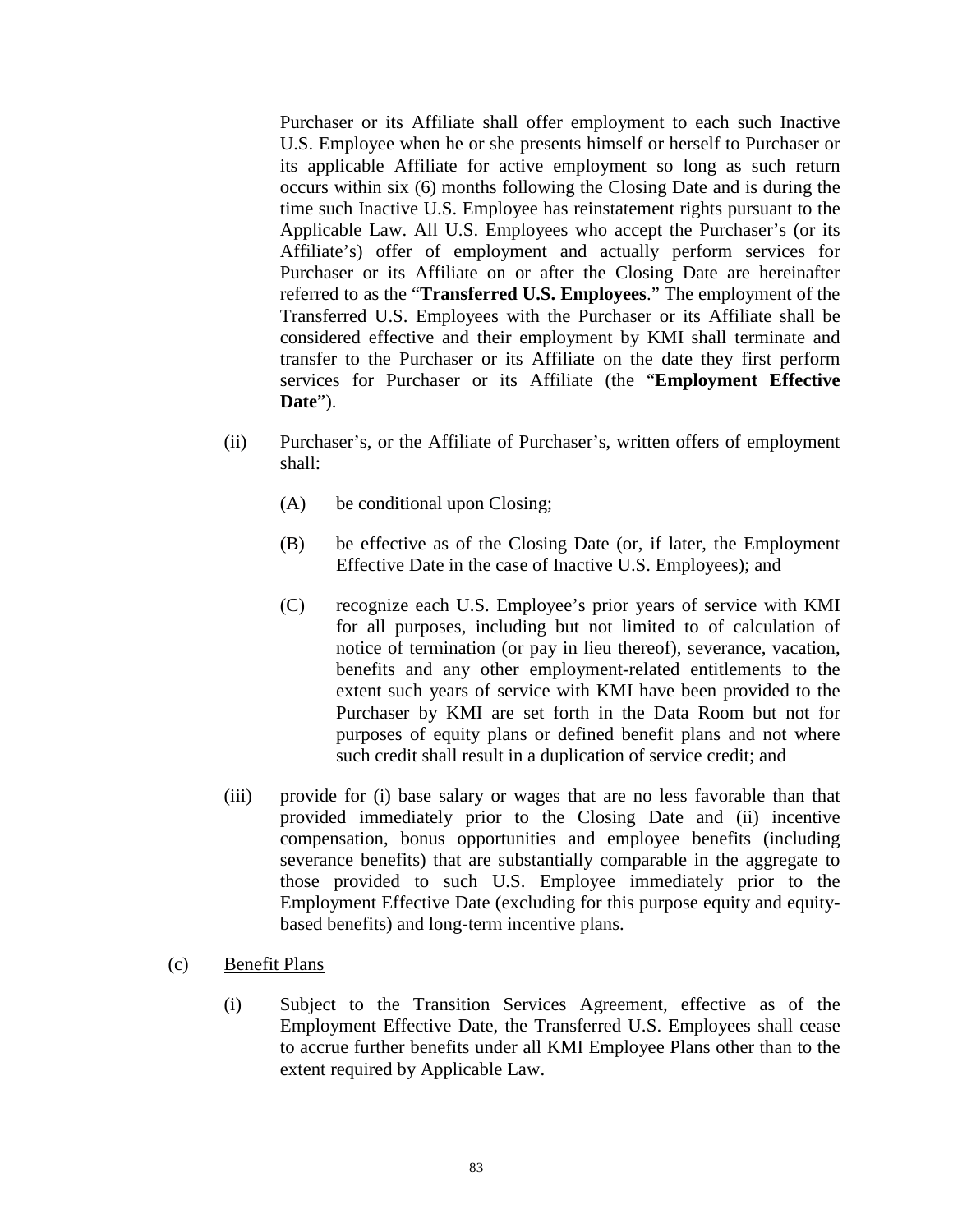- (ii) KMI and the KMI Employee Plans shall retain responsibility for all amounts payable by reason of or in connection with any and all claims incurred under the KMI Employee Plans by the Transferred U.S. Employees (and their eligible dependants) on or prior to the Closing Date, whether such claims are reported before or after the Closing Date. For the purposes of this Section, a claim shall be deemed to have been incurred with respect to:
	- (A) a death or dismemberment claim, on the actual date of death or dismemberment;
	- (B) a short-term or long-term disability claim, on the date of occurrence of the injury or accident or the date of diagnosis of the illness or other event giving rise to such claim or series of related claims;
	- (C) an extended health care claim, including vision, dental and medical treatments, on the date of diagnosis of the illness or condition or other event giving rise to the claim or treatment; and
	- (D) a prescription drug claim, on the date the prescription is filled.
- (iii) Purchaser agrees that, as of the Closing (or, if later, as of the Employment Effective Date) and subject to any Transition Services Agreement, the Transferred U.S. Employees will participate immediately in Benefit Plans and programs established by or on behalf of Purchaser or the Affiliate of Purchaser, as applicable. All Transferred U.S. Employees shall be given credit for past service as recognized by KMI prior to the Closing for purposes of participation eligibility under Purchaser's or the Affiliate of Purchaser's, as applicable, existing and future Benefit Plans and programs.
- (iv) Notwithstanding anything set forth below or herein to the contrary, (i) nothing in this Agreement shall create any obligation on the part of the Purchaser or any of its Affiliate to continue the employment of any employee for any definite period following the Closing Date and (ii) nothing in this Agreement shall preclude the Purchaser from altering, amending, or terminating any of its (or its Affiliates') employee benefit plans, or the participation of any of its employees in such plans, at any time.
- (v) KMI shall take all action necessary to cause the full vesting of all Transferred U.S. Employees in their accounts under the Kinder Morgan Savings Plan effective as the Closing Date.
- (d) Complete copies of the personnel records of Transferred U.S. Employees shall be transferred to the Purchaser on the Closing Date.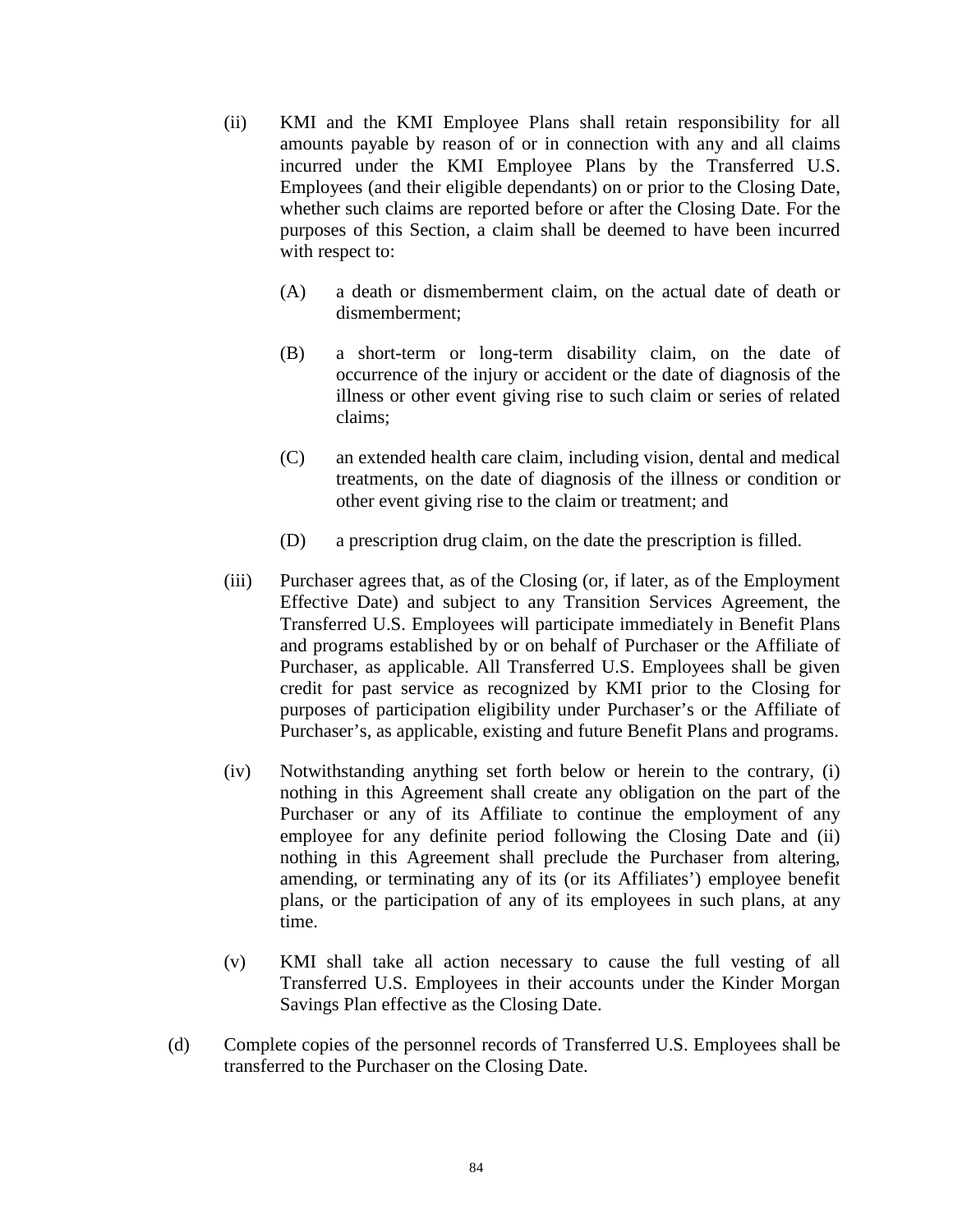(e) Regardless of anything else contained herein, the Parties do not intend for this Agreement to amend any Benefit Plans or arrangements or create any rights or obligations except between the Parties. No Transferred U.S. Employee or other current or former employee of KMI including any beneficiary or dependent thereof, or any other person not a party to this Agreement, shall be entitled to assert any claim hereunder.

#### (4) Liabilities and Obligations

- (a) Vendor or Vendor's Affiliate, as applicable, shall be responsible for all liabilities and obligations:
	- (i) relating to the employment of all Transferred Canadian Employees or the termination thereof on and after the Closing Date; and
	- (ii) to an Excluded Employee who is eligible to receive an offer of employment from Vendor or Vendor's Affiliate pursuant to Section 7.12(1)(b) but does not receive such offer of employment.
- (b) KMCI shall be responsible for all liabilities and obligations:
	- (i) relating to the employment of all Transferred Canadian Employees or the termination thereof prior to the Closing Date; and
	- (ii) relating to the employment or termination thereof of all Canadian Employees and all Excluded Employees who do not accept an offer of employment from Vendor pursuant to Section 7.12(1)(c).
- (c) Purchaser or Purchaser's Affiliate, as applicable, shall be responsible for all liabilities and obligations:
	- (i) relating to the employment of all Transferred U.S. Employees or the termination thereof on and after the Employment Effective Date; and
	- (ii) to a U.S. Employee who is eligible to receive an offer of employment from Purchaser or Purchaser's Affiliate pursuant to Section 7.12(3)(b)(i) but does not receive such offer of employment.
- (d) KMI shall be responsible for all liabilities and obligations:
	- (i) relating to the employment of all Transferred U.S. Employees or the termination thereof prior to the Employment Effective Date;
	- (ii) relating to the employment or termination thereof of all U.S. Employees who do not accept an offer of employment from Purchaser pursuant to Section 7.12(3)(b)(i);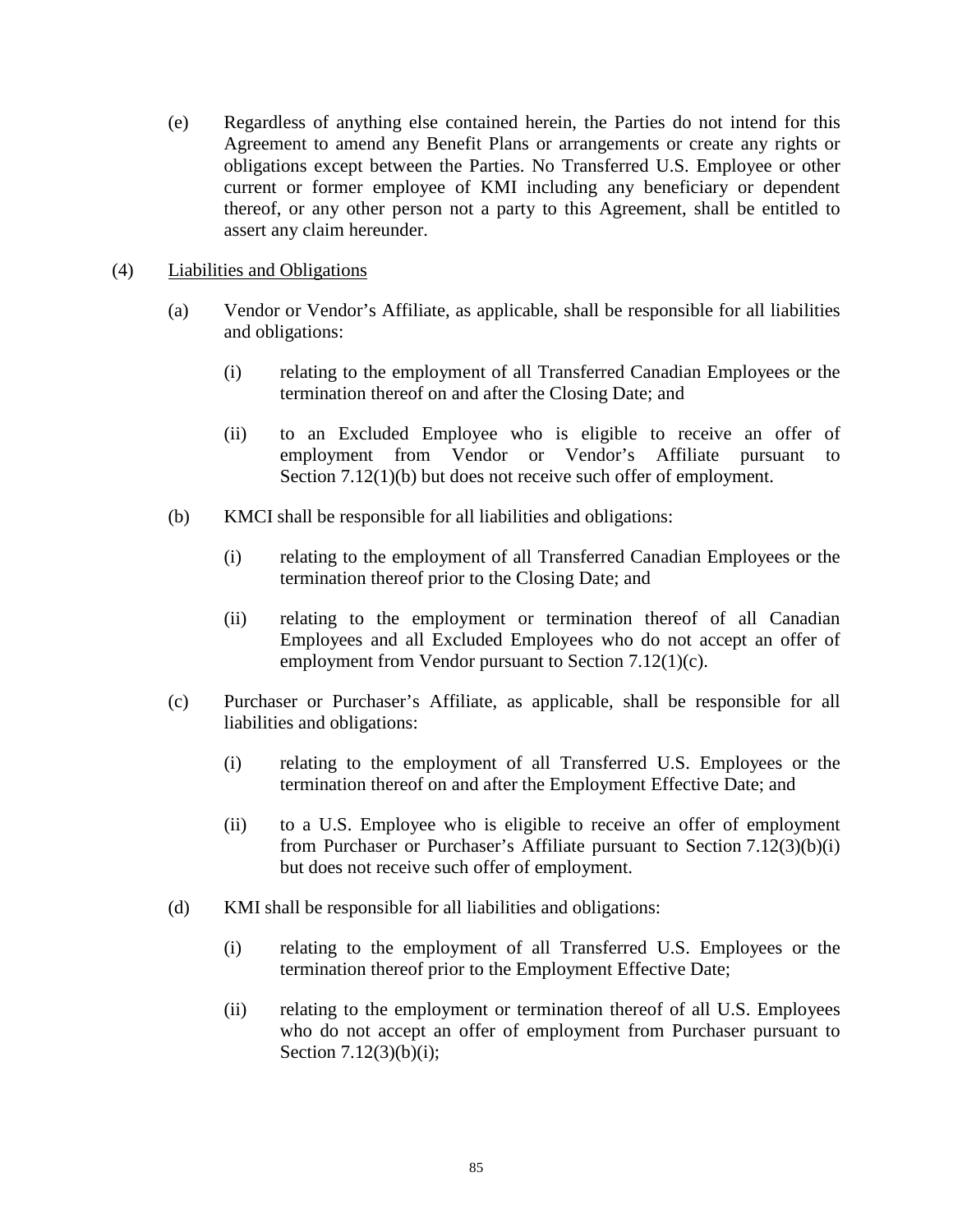- (iii) arising out of, incurred in connection with or relating to the KMI Employee Plans and all liabilities under Title IV of ERISA relating to any Benefit Plan maintained by any current or former ERISA Affiliate;
- (iv) for paying out any earned, unused vacation and (if applicable) sick days of the Transferred U.S. Employees upon their termination of employment with KMI and in accordance with KMI's vacation and sick pay policy;
- (v) for providing continuation coverage to employees (and their covered dependents) who do not become Transferred U.S. Employees and to Transferred U.S. Employees (and their covered dependents) under each of its applicable health plans with respect to all qualifying events under the continuation requirements of Part 6 of Subtitle B of Title I of ERISA or similar Applicable Law and comparable state law which occur before the Employment Effective Date; and
- (vi) for all obligations under unemployment compensation laws for all of its current and former employees, including but not limited to Transferred U.S. Employees relating to periods of employment with Seller.

### (5) Participation in KML and KMI Incentive Arrangements

- (a) Effective on Closing, all outstanding awards under the KML Share Unit Plan and KMI Stock Incentive Plan held by Employees other than the Transferred Canadian Employees shall be treated as vested and shall be settled by KML or KMI, as applicable, in accordance with the terms of the applicable plan.
- (b) Effective on Closing, all Employees other than the Transferred Canadian Employees shall cease to participate in the KMI ESPP, and the accounts of such Employees established under the KMI ESPP shall be dealt with in accordance with the terms of the KMI ESPP.

# **7.13 Transition Services Agreement**.

- (1) Concurrently with Closing, Vendor and Purchaser shall enter into a transition services agreement in form and substance customary for transactions of this nature involving the sale of large interstate or interprovincial pipelines and related terminals assets (the "**Transition Services Agreement**").
- (2) Pursuant to the Transition Services Agreement:
	- (a) Vendor shall, or shall cause one or more of its Affiliates to, provide to the Target Entities certain services relating to (i) the services that have been provided by Vendor or any of its Affiliates (other than the Target Entities) to the Target Entities prior to Closing and (ii) such other services as the Parties mutually agree; and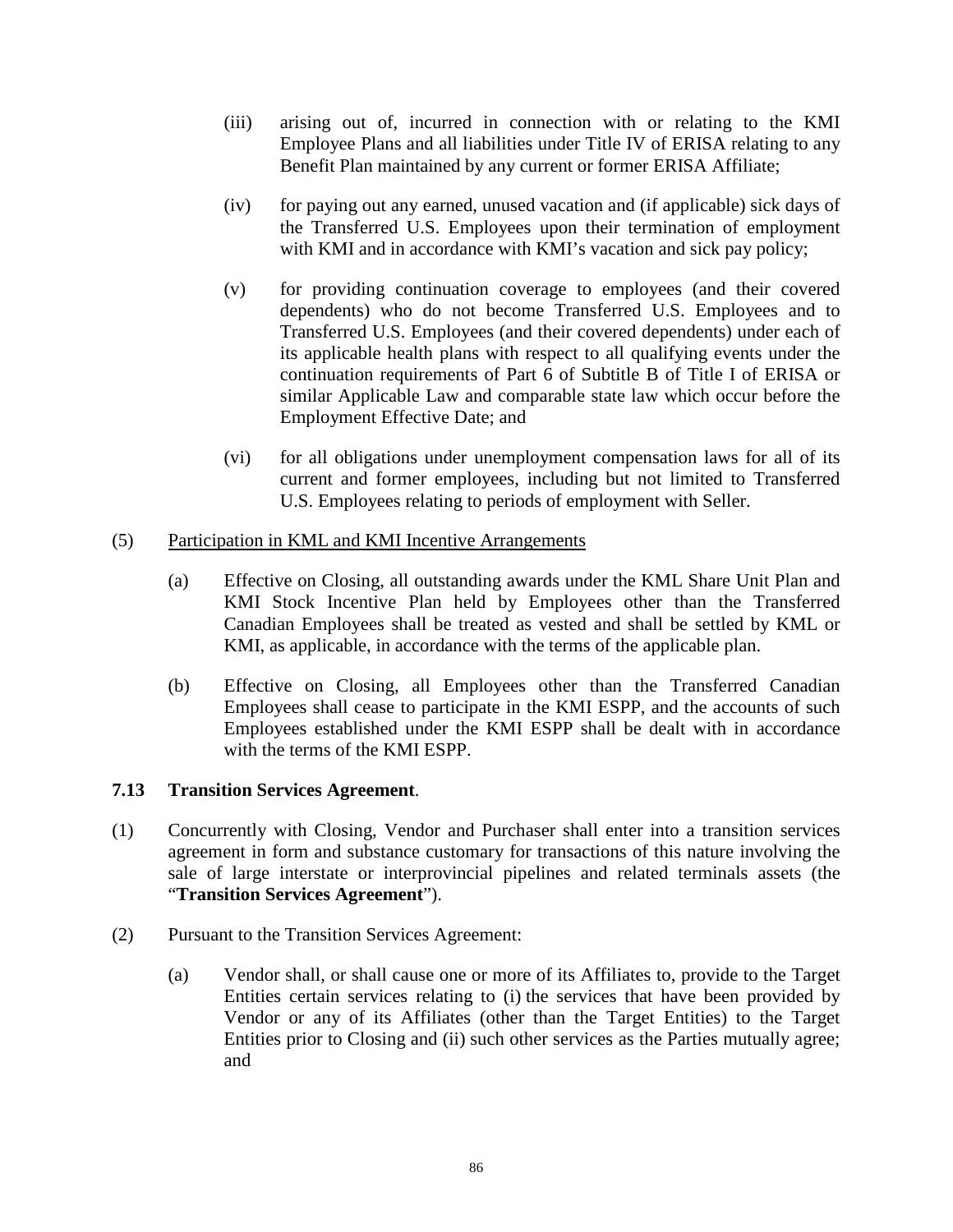- (b) Purchaser shall, or shall cause one or more of the Target Entities to, provide to Vendor and its Affiliates certain services relating to (i) the services that have been provided by the Target Entities to Vendor and its Affiliates (other than the Target Entities) prior to Closing and (ii) such other services as the Parties mutually agree.
- (3) The term of the Transition Services Agreement will be for a term of not more than one year, and the service recipient may terminate any service on thirty (30) days' prior written notice to the service provider. With respect to each service, the service provider will be indemnified by the service recipient for all liabilities relating to the performance of the service except to the extent of the gross negligence or willful misconduct of the service provider. Each Party shall be entitled to reimbursement for its fully allocable costs of providing services under the Transition Services Agreement (without markup or premium), determined consistent with past practice, if applicable, and reimbursement for its reasonable out-of-pocket-expenses incurred in connection with providing such services.

### **7.14 Consent to Assignment of Shared Contracts.**

Purchaser acknowledges that there may be contracts with third parties to which one or more of the Target Entities are parties and which directly benefit one or more Affiliates of the Target Entities (the "**Shared Contracts**"). Vendor shall use reasonable commercial efforts to cause each Shared Contract to be assigned, terminated or replaced with a separate contract that provides the respective Affiliates of the Target Entities with rights and obligations substantially similar to the rights and obligations of such Affiliate as provided for in such Shared Contract and Purchaser shall cooperate with Vendor with respect thereto. If the Parties are not able to effect the assignment, termination of replacement of a Shared Contract prior to the Closing Date as a result of any required approval or consent of a third party, then, until such actions can be effected, to the extent permissible under Applicable Law and the terms of such Shared Contract, the Parties shall enter into alternative arrangements intended to provide the Affiliate with the benefits of such Shared Contract and to put the Parties in the same economic position as if such Shared Contract were separated.

**7.15 Post-Closing Employee Matters**. Purchaser has advised Vendor that a material inducement to Purchaser entering into this Agreement is maintaining a skilled and knowledgeable workforce and that it would be detrimental to the Business and the Transaction if the Employees were solicited to leave their positions with any of the Target Entities by Vendor. Therefore, Vendor covenants and agrees that it shall not, directly or indirectly, during for a period of one (1) year from the Closing Date:

- (1) induce or attempt to induce any Employee to leave their employment with any of the Target Entities;
- (2) make an offer of employment to or hire any Employee; or
- (3) interfere, in any way, with the employment relationship between the Target Entities and any Employee, provided that advertisements or solicitations of a non-targeted, general nature shall not be prohibited by this Section 7.15,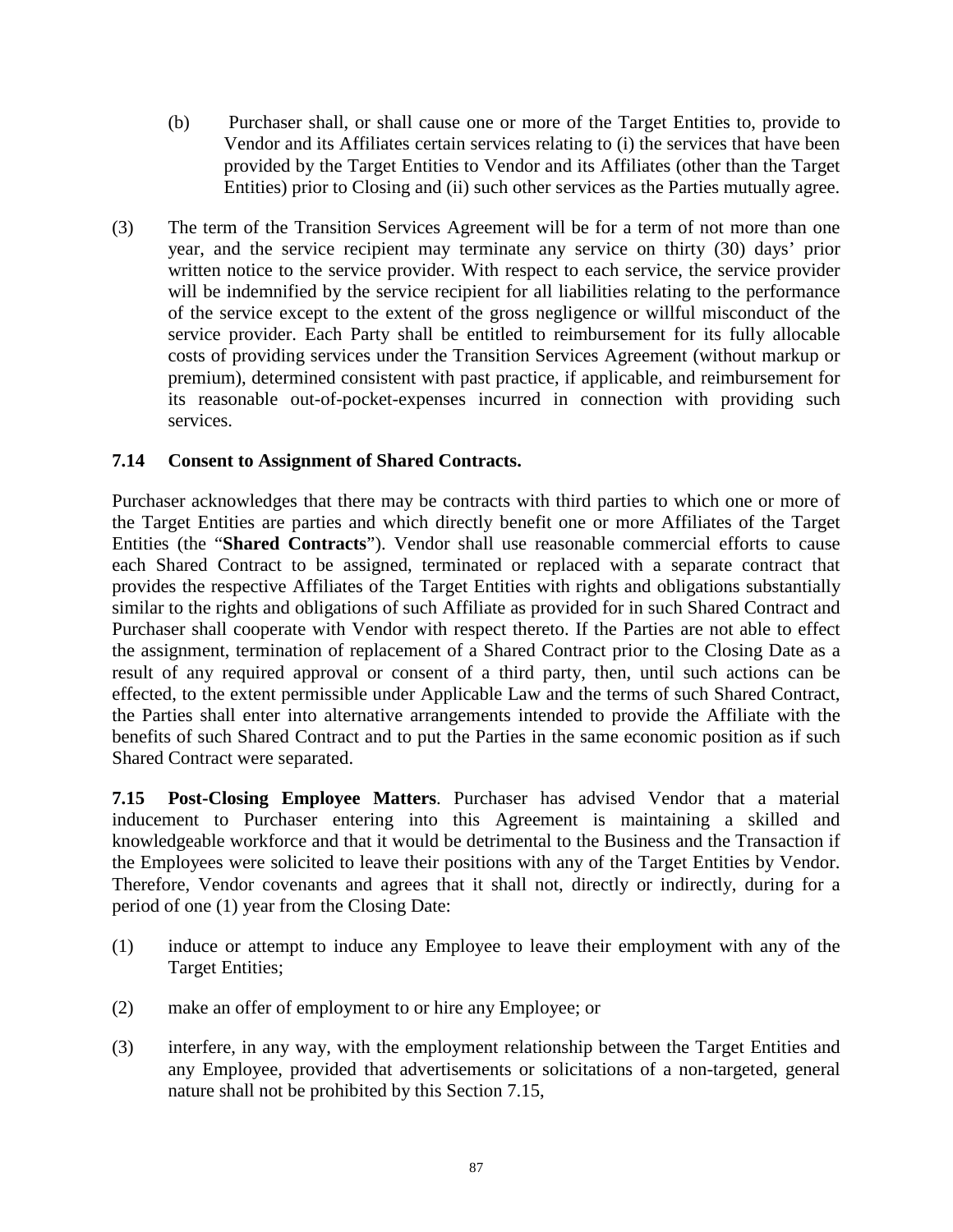notwithstanding the foregoing, nothing in this Section 7.15 shall prohibit Vendor from making an offer of employment or to hire an Employee that responds to an advertisement or solicitation described in Section 7.15(3).

### **7.16 Supplemental Disclosure**.

- (1) Each Party agrees that, with respect to the representations and warranties of such Party contained in this Agreement, such Party shall have the obligation and the continuing obligation until five (5) Business Days before Closing, to disclose, or supplement and amend their disclosure (as applicable), with respect to any matter hereafter arising or discovered which, if existing (or in the case of any representation qualified by knowledge, known) at the date of this Agreement, would have been required to be disclosed by such Party.
- (2) The Party supplementing or amending its disclosure, as applicable (the "**Disclosing**  Party") shall deliver a copy of the amendment or supplement (in either case, the "**Supplemental Disclosure**") to the Party (Vendor or Purchaser, as the case may be) to whom the Disclosing Party provided representations and warranties in this Agreement (the "**Receiving Party**").
- (3) The Receiving Party will have twenty (20) days after receipt (the "**Review Period**") in which to review the Supplemental Disclosure. If a Supplemental Disclosure discloses facts that would constitute a breach of the Disclosing Party's representations and warranties hereunder and such breach would result in the failure of the Receiving Party's condition to closing specified in Section 4.1(1)(a) or Section 4.2(1)(a) as applicable, to be satisfied at the Closing (a "**CP Failure**"), the Receiving Party may deliver a notice to the Disclosing Party within the Review Period of its intent to terminate due to the CP Failure (which notice shall specify the representation or warranty breached, identify the specific facts in the Supplemental Disclosure that constitute the breach, and describe why the failure of such condition would occur) ("**Notice of Intent to Terminate**"). For the avoidance of doubt, if a Supplemental Disclosure discloses facts that would constitute a breach of the Disclosing Party's representations and warranties hereunder and such breach would not result in a CP Failure, the Receiving Party shall not be permitted to terminate this Agreement under this Section 7.16.
- (4) Within fifteen (15) days from receipt of the Notice of Intent to Terminate (the "**Cure**  Period"), the Disclosing Party shall have the right (exercisable in its sole and absolute discretion) to cure the CP Failure including through the payment of money, agreement to accept certain liabilities or otherwise. If the Disclosing Party cures the CP Failure within the Cure Period, the Receiving Party shall not be permitted to terminate this Agreement under this Section 7.16. Moreover, following such cure, the Disclosing Party shall deliver revised disclosure to the Receiving Party to the extent necessary to reflect the cure of such CP Failure.
- (5) If the Disclosing Party is unable or unwilling to cure the CP Failure within the Cure Period (the fifteenth (15th) day being referred to as the "**Cure Period Deadline**"), the Receiving Party may terminate this Agreement by delivering a termination notice to the Disclosing Party within three (3) Business Days after the Cure Period Deadline. Such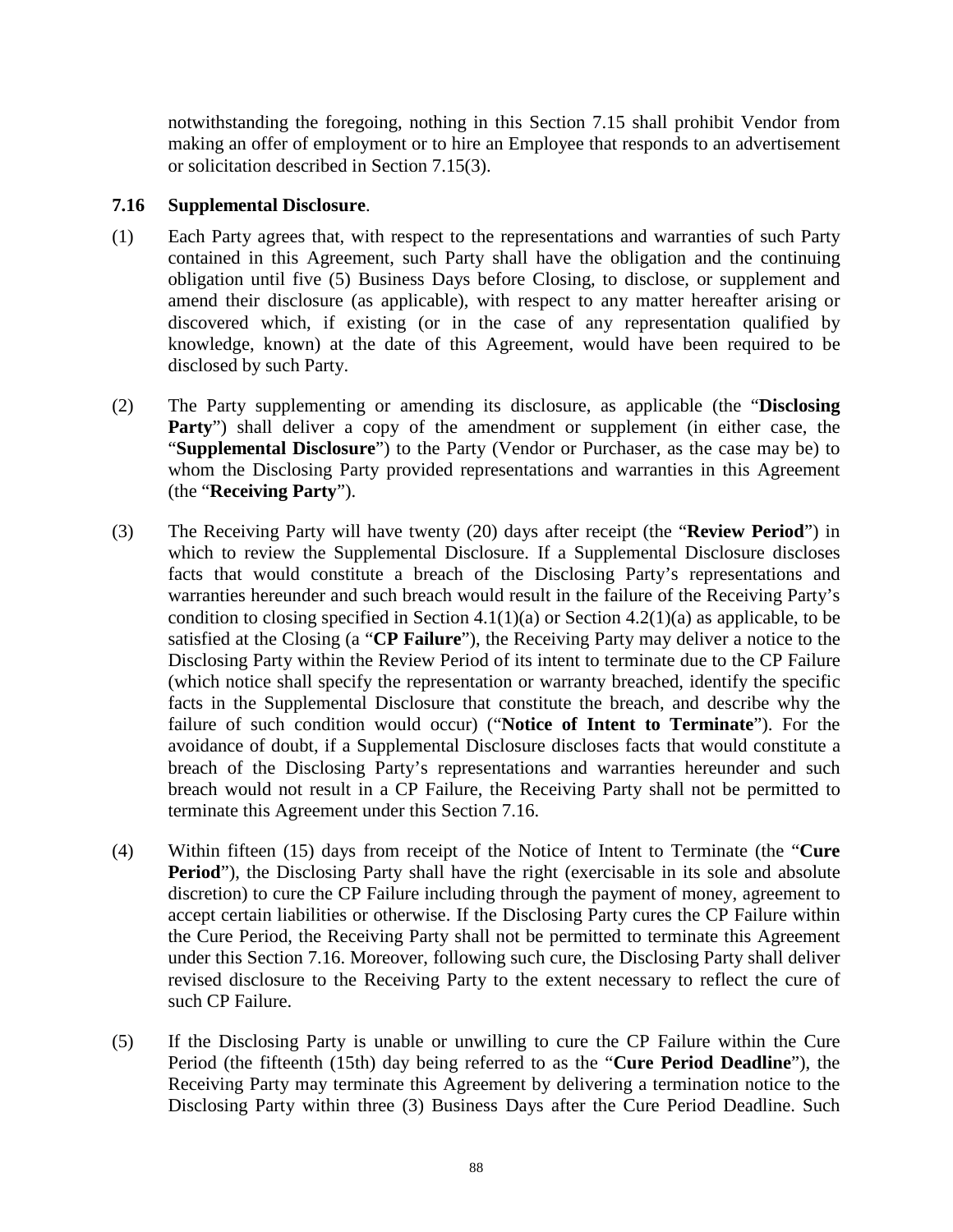termination shall be the terminating Party's sole remedy for a breach of a representation and warranty disclosed by the Supplemental Disclosure.

(6) If a Receiving Party does not deliver a Notice of Intent to Terminate within the Review Period or if a termination notice is not received within three (3) Business Days after the Cure Period Deadline, the relevant disclosure (which will also be deemed to be disclosed in the Data Room) will be deemed, for all purposes other than for the purposes of Article 9, to be amended or supplemented as described in the Supplemental Disclosure, as of the date hereof and the Receiving Party shall not be permitted to terminate this Agreement under this Section 7.16.

**7.17 Purchaser Covenant re: Letters of Credit Outstanding under the Credit Agreement.**  With respect to the letters of credit outstanding under the Credit Agreement and which were issued for the benefit of the Target Entities or in connection with the TMEP as disclosed in the Data Room, Purchaser shall use commercially reasonable efforts to cause the replacement of such letters of credit with new letters of credit in favour of the existing beneficiaries therefor at Closing (which, for certainty, shall include the return for cancellation of such outstanding letters of credit), failing which: (a) the Purchaser shall, at Closing, deliver to Vendor a letter of credit from a reputable financial bank or institution in form and substance satisfactory to Vendor, acting reasonably, pursuant to which funds for the aggregate face amount of all such letters of credit will be available to Vendor for any amount which are drawn or otherwise claimed under such letters of credit after the Closing Date, and (b) from and after Closing, Purchaser and the Target Entities shall be liable for, shall promptly reimburse, and as a separate and independent covenant shall indemnify, and hold harmless Vendor for any and all other Losses which are suffered, sustained, paid or incurred by Vendor in respect of or in relation to such letters of credit.

#### **TAX MATTERS**

**8.1 Preparation and Filing of Tax Returns**. Purchaser shall cause to be prepared all Tax Returns of the Target Entities that relate to taxation periods commencing before the Closing Date and are not due for filing until after the Closing Date. Vendor shall co-operate fully with Purchaser in, and make available to Purchaser in a timely fashion all information reasonably required for, the preparation of those Tax Returns. Purchaser shall give Vendor's Representative an opportunity to review and comment on those Tax Returns, by providing copies of them to Vendor's Counsel at least 30 (thirty) days (except for ten (10) days in the case of GST/HST, provincial sales tax, payroll and source deduction Taxes) before they are required by Applicable Law to be filed. Purchaser shall reasonably consider all comments in respect of those Tax Returns received from Vendor's Counsel at least five (5) days prior to the required filing deadline for such Tax Returns. However, Purchaser shall not be obligated to amend the Tax Returns to reflect any such comments.

# **8.2 Partnership**.

(a) In the case of TM Pipeline LP, Vendor agrees to request from the Minister of National Revenue a change in the fiscal period of the partnership to a date immediately before the Closing Date and, for the purposes of this Agreement (regardless of whether such request has been granted) the income and loss under the Tax Act shall be allocated to the Pre-Closing Period and the Post-Closing Period as if a fiscal period ended the day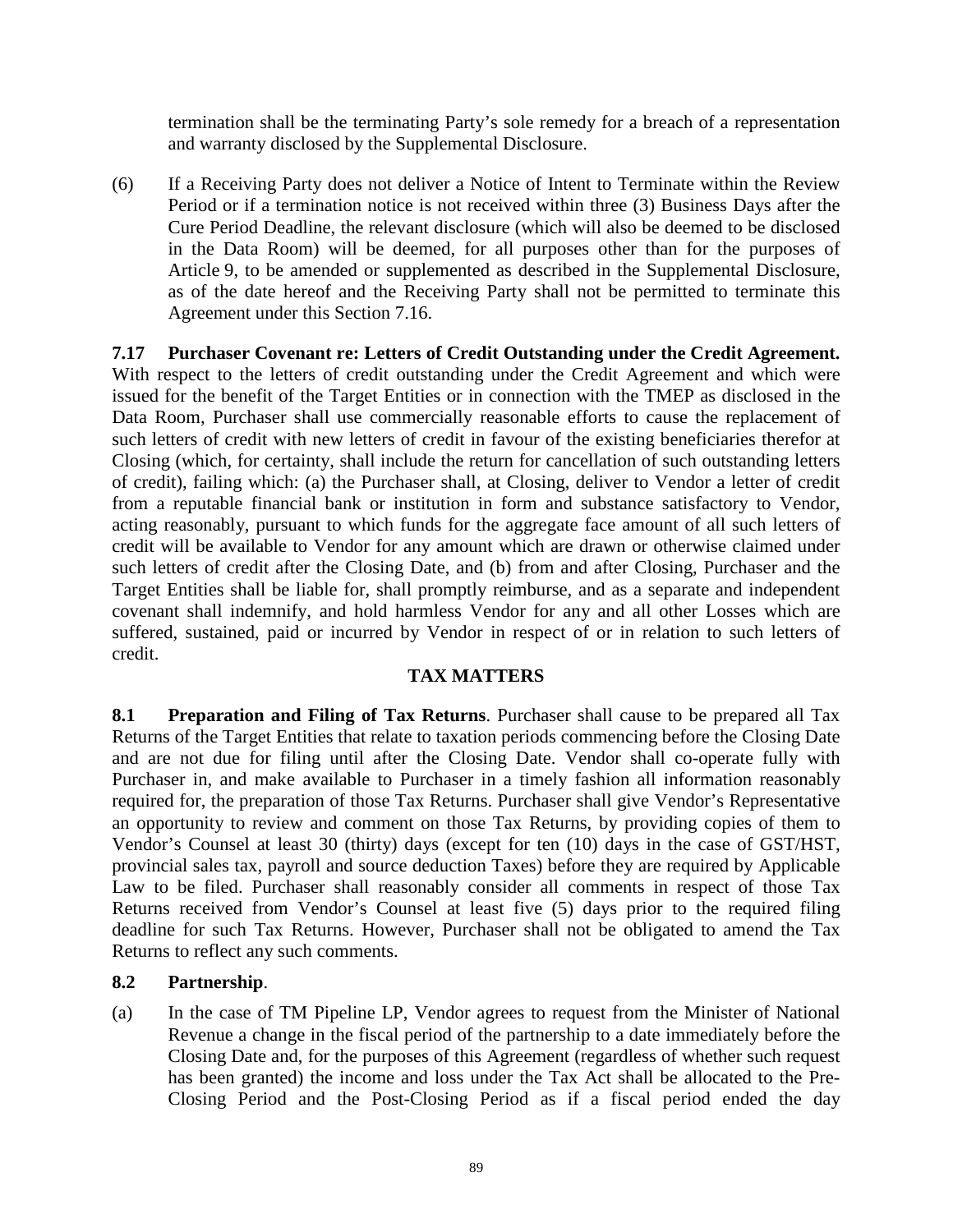immediately prior to the Closing Date, in a manner consistent with past practices. The parties agree to amend the partnership agreement governing TM Pipeline LP, and on terms satisfactory to Vendor and Purchaser, in order to give effect to the foregoing, if required.

(b) In the case of an entity that is subject to U.S. taxation, all Taxes and Tax liabilities that relate to a Tax period that includes the Closing Date but does not begin on the Closing Date or end on the day prior to the Closing Date (a "**U.S. Straddle Period**") shall be apportioned between the Pre-Closing Tax Period and the Post-Closing Tax Period as if there was a taxable period that ended immediately prior to the Closing Date and (i) in the case of U.S. Taxes imposed on a periodic basis (such as real or personal property Taxes), the amount such Tax allocable to the portion of the U.S. Straddle Period shall be the total amount of such Tax for the entire U.S. Straddle Period multiplied by a fraction, the numerator of which is the number of days in such portion of the U.S. Straddle Period and the denominator of which is the total number of days in the U.S. Straddle Period; and (B) in the case of any other U.S. Taxes, (such as Taxes based upon or measured by net income or gain, activities, events, transfers or supplies) the amount of such Tax that is allocable to the portion of such U.S. Straddle Period that ends on the day immediately before the Closing Date shall be deemed to be equal to the amount that would be payable if the relevant U.S. Straddle Period had ended at the close of business on the day immediately before the Closing Date.

**8.3 Books and Records Relating to Taxes**. Within 10 Business Days after the Closing Date, Vendor shall deliver to Purchaser copies of all documents relating to the Taxes of the Target Entities in respect of the Pre-Closing Periods that Vendor retained pursuant to Section 7.2(2) and all working papers, correspondence and other documents prepared after the Closing Date which relate to Taxes for all Pre-Closing Periods.

**8.4 Notification Requirements**. Purchaser shall promptly (but in any event within Ten (10) Business Days of receipt) forward to Vendor all written notifications and other written communications from any Governmental Authority received by Purchaser or any Target Entity relating to Taxes of the Target Entities for all Pre Closing Periods, and shall promptly inform Vendor of any audit proposed to be undertaken and any adjustment proposed in writing to be made by any Governmental Authority in respect of a Pre Closing Period. Notwithstanding the obligation of Purchaser to give prompt notice as required above, the failure of Purchaser to give that prompt notice does not relieve Vendor of its obligations under this Article 8 except to the extent (if any) that Vendor has been prejudiced thereby.

**8.5 Vendor Indemnification**. From and after the Closing Date and whether or not disclosed in the Data Room: (a) Vendor shall indemnify and save harmless Purchaser and shall pay to Purchaser on demand, the amount of any and all Losses attributable to any inaccuracy in, or breach of, a representation and warranty made in Sections 6.1(11), 6.2(22) and 6.2(27) (insofar as Section 6.2(27) relates to Tax matters) and the corresponding representation and warranty made in the Closing Certificate; and (b) Vendor shall indemnify and save harmless Purchaser for all Taxes payable by the Target Entities (or that would be payable but for any deduction, credit or application of any non-capital loss or other Tax attribute in relation to such Target Entity otherwise available) and for all Losses in connection therewith for all Pre-Closing Periods except to the extent those Taxes have been accounted for in the Closing Financial Statements and taken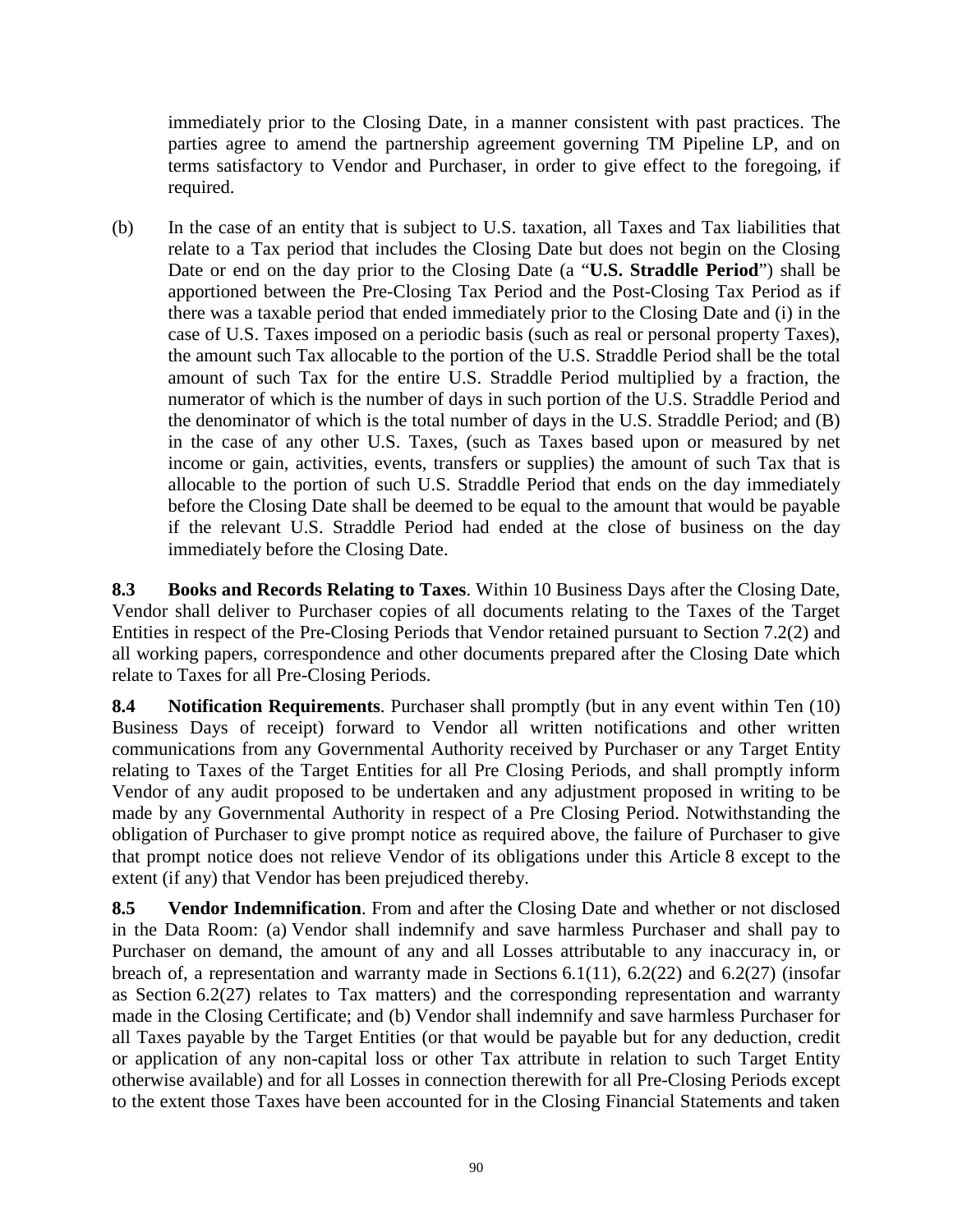into account in determining the Purchase Price as adjusted hereunder, or would not otherwise be payable but for a Pre-Acquisition Reorganization or a Bump Transaction. For the purposes of this Section, "Losses" include Losses suffered or incurred by the Target Entities.

**8.6 Tax Adjustments**. Any cash Tax refunds that are received by the Target Entities or credited against income Tax to which the Target Entities or a partner thereof becomes entitled that relate to any Pre-Closing Tax Period and were not accounted for in the Closing Financial Statements, shall (to the extent such refund or credit did not arise as a result of a carry-back of any loss or credit from a tax period that is not a Pre-Closing Tax Period and do not otherwise impair any Tax attributes of a Target Entity) be for the account of Vendor, and Purchaser shall pay over to Vendor any such refund or amount of any such credit (in each case, on an after-tax basis) within fifteen (15) Business Days after receipt or entitlement thereto. All such amounts paid by Purchaser pursuant to this Section shall be considered to be an increase in the Purchase Price.

**8.7 Purchaser's Contest Rights**. Subject to Section 8.8, Purchaser shall have the sole right to control, defend, settle, compromise, or prosecute in any manner an audit, examination, investigation, and other proceeding with respect to any Tax Return of the Target Entities. Purchaser shall keep Vendor duly informed of any proceedings in connection with any matter for which Purchaser may have a right to indemnification pursuant to this Article 8 and promptly provide Vendor with copies of all correspondence and documents relating to those proceedings. Vendor shall execute or cause to be executed such documents and shall take such action as reasonably requested by Purchaser to enable Purchaser to take any action Purchaser deems appropriate with respect to any proceedings in respect of which Purchaser has contest rights under this Agreement.

# **8.8 Vendor's Contest Rights**.

- (1) Vendor may at any time by written notice to Purchaser elect to control, defend, settle, compromise or prosecute in any manner an audit, examination, investigation, or other proceeding with respect to Taxes or Tax issues related to any matter in respect of which Purchaser may have a right of indemnification pursuant to this Article 8, except that:
	- (a) Vendor shall deliver to Purchaser a written agreement that Purchaser is entitled to indemnification for all Losses arising out of that audit, examination or other proceeding and that Vendor shall be liable for the entire amount of those Losses;
	- (b) Vendor may not, without the written consent of Purchaser, settle or compromise Taxes or Tax issues related to any matter which may affect Tax liabilities of Purchaser or any Target Entity for a Post-Closing Period; and
	- (c) Vendor shall pay to Purchaser the amount of all Taxes (including, for greater certainty, interest and penalties) specified in the notice of assessment or other claim from the Governmental Authority to which Purchaser's indemnity Claim relates within 10 Business Days before the amount is required to be paid to the Governmental Authority or within 10 Business Days after Purchaser has forwarded to Vendor a Claim for indemnity.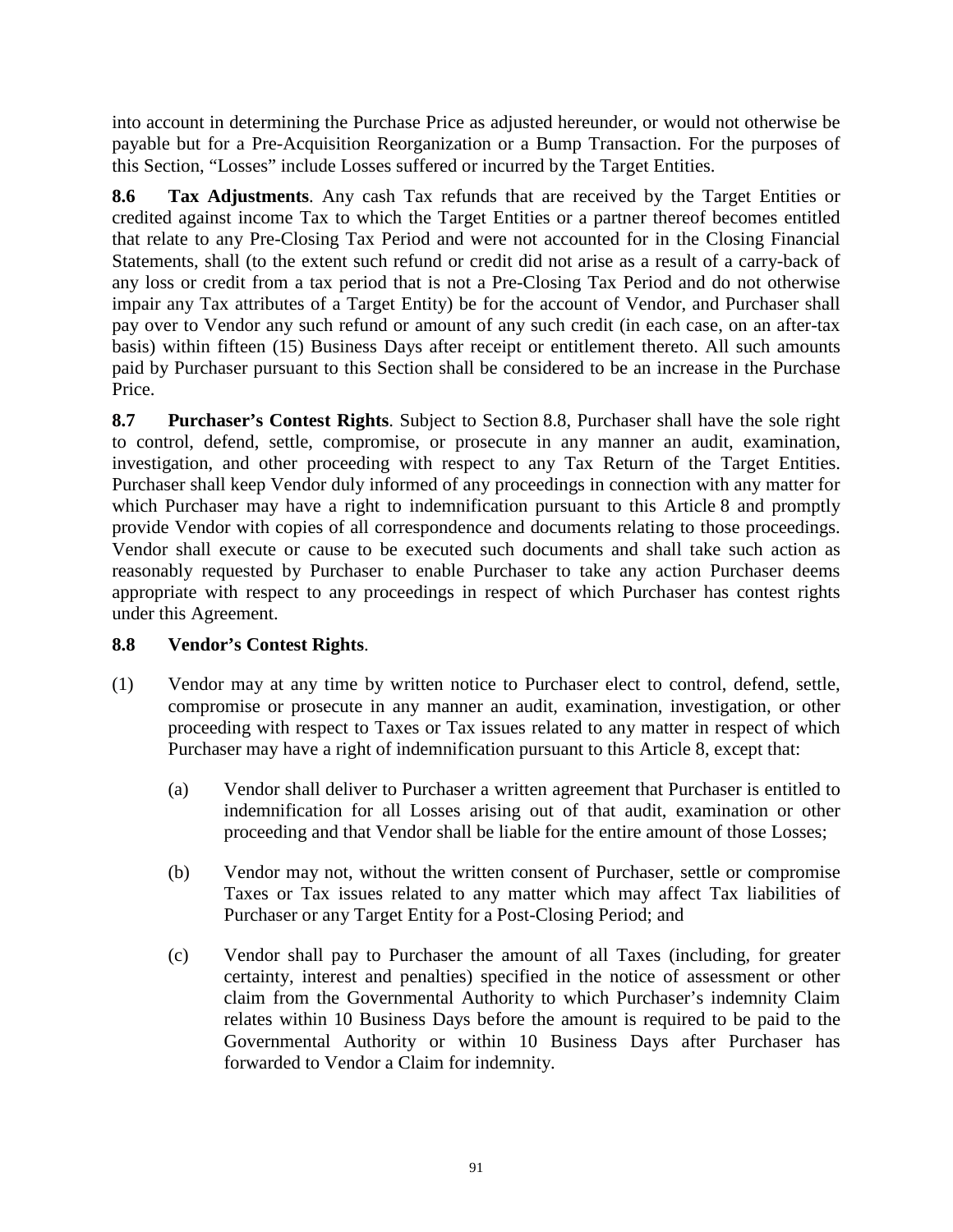- (2) Purchaser and/or any Target Entity, as applicable, shall execute or cause to be executed such documents or take such action as reasonably requested by Vendor to enable Vendor to take any action they deem appropriate with respect to any proceedings in respect of which Vendor has contest rights under this Agreement. In addition:
	- (a) Vendor shall keep Purchaser duly informed of any proceedings in connection with any matter which may affect the Taxes payable by Purchaser or any Target Entity; and
	- (b) Purchaser shall be promptly provided with copies of all correspondence and documents relating to those proceedings and may, at its option and its own expense, participate in those proceedings through counsel of its choice.

**8.9 Indemnification Procedures**. Except to the extent expressly provided to the contrary in this Article 8, the general procedures regarding notice and pursuit of indemnification Claims set forth in Article 9 apply to all Claims for indemnification made under this Article 8, except that notwithstanding any provision of Article 9 to the contrary, if a Claim for indemnification involves any matter covered in this Article 8, then the contest provisions of Sections 8.7 and 8.8, as applicable, control regarding the defence and handling of any such Third Party Claim that could give rise to an indemnification obligation on the part of Vendor. Except as provided in Section 6.5(2), there is no limit on the time period during which a Claim for indemnification may be made under this Article 8.

**8.10 Withholding Tax**. Purchaser, its Affiliates, and effective upon Closing, the Target Entities and any of their agents, shall be entitled to deduct or withhold from any payment to a Person hereunder such amount that is required or that it reasonably believes is required to deduct or withhold with respect to such payment under the Tax Act, or any provision of federal, provincial, state, local or foreign tax law, in each case as amended, and any amount so withheld shall be treated for the purposes of this Agreement as having been paid to the Person with respect to which such withholding or deduction was imposed.

### **ARTICLE 9 INDEMNIFICATION**

# **9.1 Definitions**. In this Article 9:

- (1) "**Claim**" means any act, omission or state of facts and any demand, action, investigation, inquiry, suit, proceeding, claim, assessment, judgment or settlement or compromise relating thereto which may give rise to a right of indemnification under this Agreement.
- (2) "**Direct Claim**" means any Claim by an Indemnitee against an Indemnitor which does not result from a Third Party Claim.
- (3) "**Increased Amount**" has the meaning attributed to that term in Section 9.10(3).
- (4) "**Indemnification Notice**" means written notice by an Indemnitee to any Party obligated to provide indemnification under this Agreement.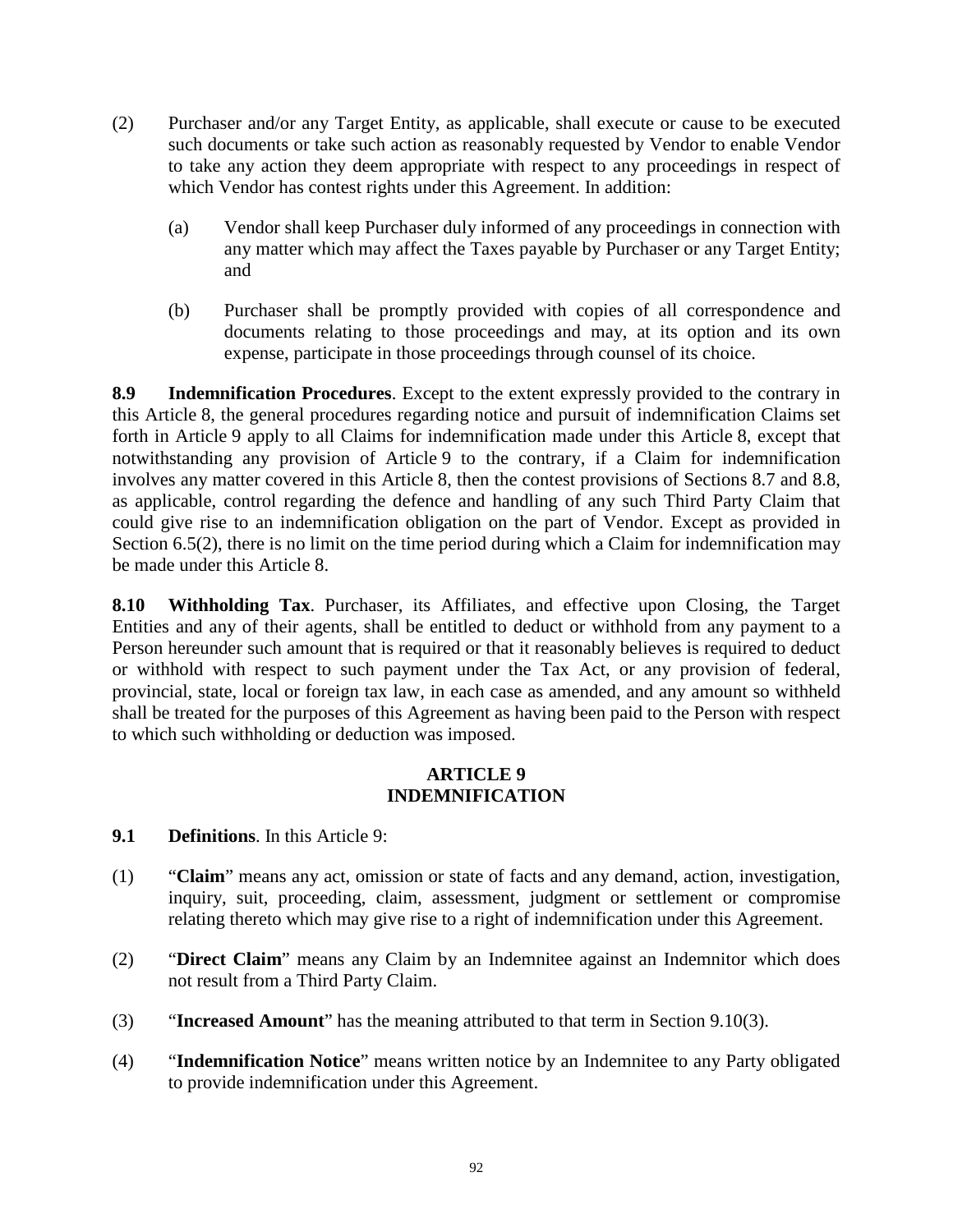- (5) "**Indemnitee**" means any Person entitled to indemnification under this Agreement.
- (6) "**Indemnitees Representative**" means:
	- (a) in respect of Purchaser Indemnitees, Purchaser; and
	- (b) in respect of Vendor Indemnitees, Vendor.
- (7) "**Indemnitor**" means any Party obligated to provide indemnification under this Agreement.
- (8) "**Losses**" means any and all loss, liability, obligation, damage, cost, expense, charge, fine, penalty or assessment, suffered, incurred, sustained or required to be paid by the Person seeking indemnification, (including lawyers', experts' and consultants' fees and expenses), directly resulting from or arising out of any Claim, including the costs and expenses of any action, suit, proceeding, investigation, inquiry, arbitration award, grievance, demand, assessment, judgment, settlement or compromise relating thereto, but: (i) excluding any contingent liability until it becomes actual; (ii) reduced by any net Tax benefit that is directly related to or arises from such Loss; and (iii) reduced by any recovery, settlement or otherwise under or pursuant to any insurance coverage, or pursuant to any claim, recovery, settlement or payment by or against any other Persons. Notwithstanding the foregoing, Losses exclude any and all obligations of TM Pipeline LP, or its Affiliates, under the Covered Credit Agreement.
- (9) "**Payment**" has the meaning attributed to that term in Section 9.10(4).
- (10) "**Purchaser Indemnitees**" means the shareholders and Representatives of Purchaser, and related Persons.
- (11) "**Third Party Claim**" means any Claim asserted against an Indemnitee by any Person who is not a Party or an Affiliate of a Party.
- (12) "**Vendor Indemnitees**" means the shareholders and the Representatives of Vendor, and related Persons.

**9.2 Indemnification by Vendor**. From and after Closing, in addition to any other indemnification provided by Vendor contained in this Agreement (other than the indemnity set forth in Section 8.5 which is not part of the indemnity in this Section 9.2) but without duplication and subject to this Article 9, Vendor shall indemnify, defend and hold harmless Purchaser and, to the extent named or involved in any Third Party Claim, Purchaser Indemnitees from and against any and all Losses actually incurred by Purchaser or any of Purchaser Indemnitees, as a result of or arising in connection with:

(1) any inaccuracy of or any breach of any representation or warranty made by Vendor, KML or KMI in Article 6 of this Agreement, or in any contract, instrument, certificate or other document delivered pursuant hereto;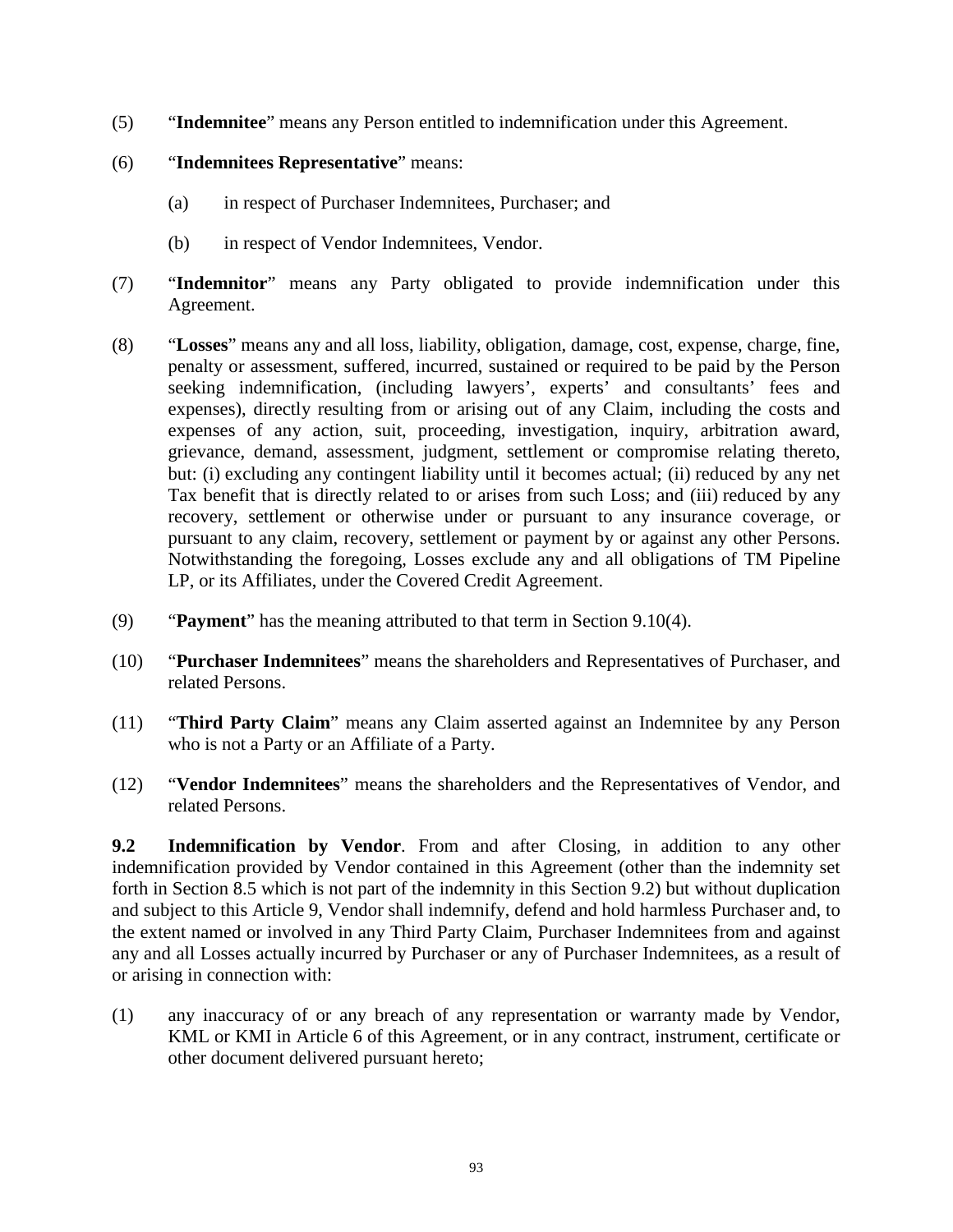- (2) any breach or non-performance by Vendor, KML or KMI of any of their covenants or other obligations contained in this Agreement or in any contract, instrument, certificate or other document delivered pursuant hereto;
- (3) the amount by which the combined Canadian federal and provincial income taxes of the Vendor payable in respect of the capital gain (after taking into account any unused capital losses) is less than Three Hundred Twenty Five Million Dollars (\$ 325,000,000); and
- (4) any Claim by any Person for brokerage or finder's fees, commission or similar payments based on any agreement or understanding made or alleged to have been made by any such Person with Vendor, KML or KMI or any Target Entity (or any Person acting on their behalf) in connection with the Transaction.

**9.3 Indemnification by Purchaser**. From and after Closing, in addition to any other indemnification provided by Purchaser contained in this Agreement but without duplication and subject to this Article 9, Purchaser shall indemnify, defend and hold harmless Vendor and, to the extent named or involved in any Third Party Claim, Vendor Indemnitees from any and all Losses actually incurred by Vendor or any of Vendor Indemnitees as a result of or arising in connection with:

- (1) any inaccuracy of or any breach of any representation or warranty made by Purchaser in Article 6 of this Agreement or in any contract, instrument, certificate or other document delivered pursuant hereto;
- (2) any breach or non-performance by Purchaser of any of its covenants or other obligations contained in this Agreement or in any contract, instrument, certificate or other document delivered pursuant hereto; and
- (3) any Claim by any Person for brokerage or finder's fees, commission or similar payments based on any agreement or understanding made or alleged to have been made by any such Person with Purchaser (or any Person acting on its behalf) in connection with the Transaction.

# **9.4 Thresholds and Limitations**.

(1) Subject to Section 9.4(5), the obligation of Vendor to indemnify Purchaser and Purchaser Indemnitees pursuant to Section 9.2 and Purchaser's obligation to indemnify Vendor and Vendor Indemnitees pursuant to Section 9.3 are applicable only to the extent those Losses suffered or incurred by Purchaser and Purchaser Indemnitees, on the one hand, or by Vendor and Vendor Indemnitees, on the other hand, as applicable, is in excess of Seventy Five Million Dollars (\$75,000,000). Except with respect of Fundamental Representations none of Purchaser or Purchaser Indemnitees shall be entitled to assert any right to indemnification under Section 9.2 with respect to any individual claim unless the Losses resulting from such individual Claim exceeds Three Hundred Thousand Dollars (\$300,000) (the "**Individual Claim Threshold**" and each individual claim that exceeds the Individual Claim Threshold, a "**Qualifying Claim**"). Purchaser and Purchaser Indemnitees (separately or collectively) shall not be entitled to assert any right to indemnification under Section 9.2 for any breach until the aggregate amount of all Losses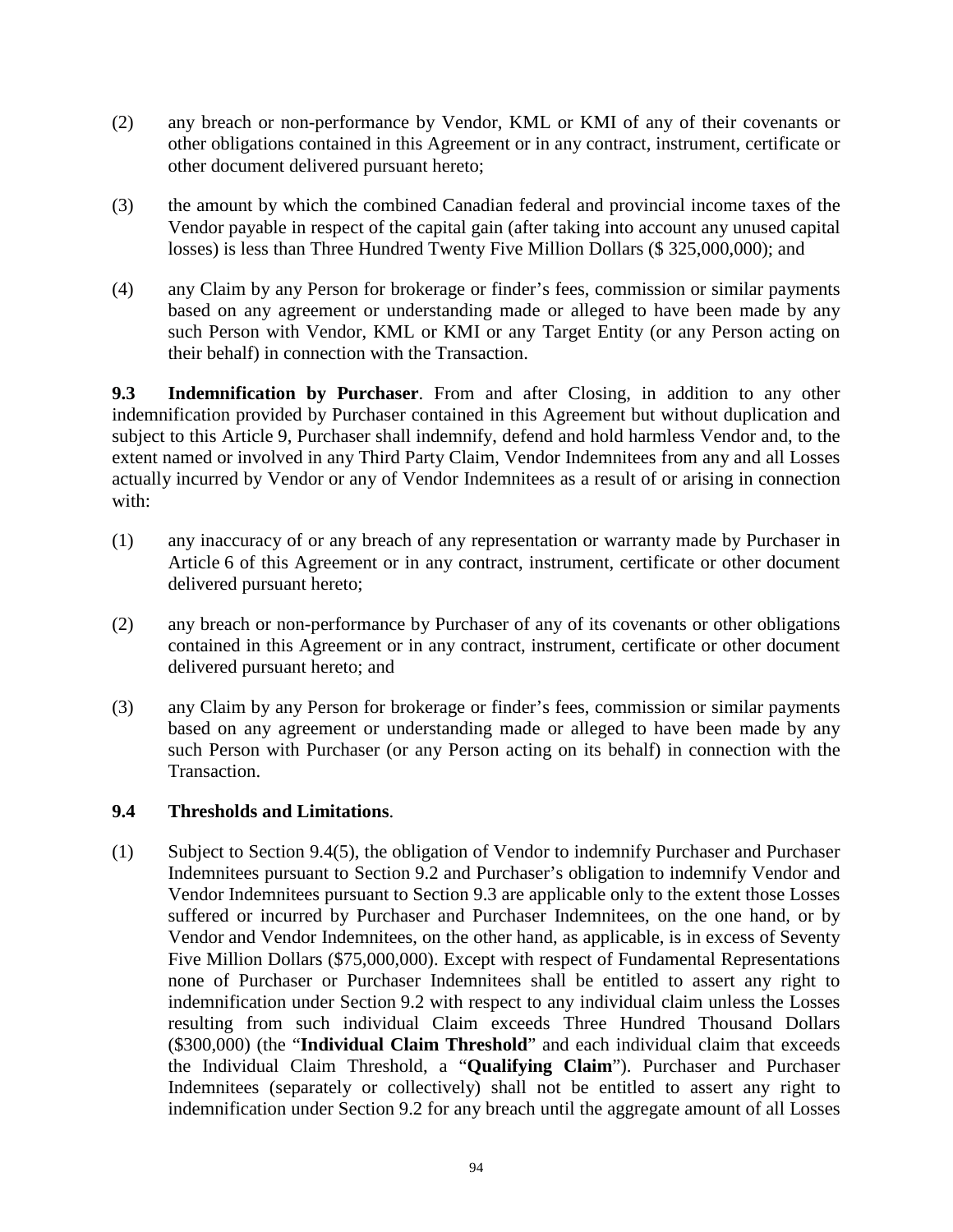actually suffered by Purchaser or Purchaser Indemnitees in respect of Qualifying Claims exceeds Seventy Five Million Dollars (\$75,000,000) (the "**Deductible Amount**"), and then only to the extent such Losses exceed, in the aggregate, the Deductible Amount.

- (2) The maximum aggregate liability of Vendor for Losses pursuant to:
	- (a) Section 9.2(1) on account of a breach of a Fundamental Representation is not to exceed the Purchase Price;
	- (b) Section 9.2 on account of a breach of anything other than a Fundamental Representation is not to exceed Seven Hundred Fifty Million Dollars (\$750,000,000),

provided that notwithstanding anything to the contrary contained in the foregoing, the aggregate liability of Vendor in respect of all Claims under this Agreement is not to exceed the Purchase Price.

- (3) The maximum aggregate liability of Purchaser for Losses pursuant to Section 9.3 is not to exceed One Billion Five Hundred Million Dollars (\$1,500,000,000).
- (4) For purposes of calculating Losses pursuant to this Article 9, each of the representations and warranties made by Vendor shall be deemed to have been made without the inclusion of or reference to the following limitations or qualifications as to materiality, in all material respects, Material Adverse Effect, or words and phrases of similar meaning or intent.
- (5) The provisions of Section 9.4(1) do not apply in respect of:
	- (a) the indemnification by Vendor in favour of Purchaser contained in Section 9.2(3);
	- (b) any inaccuracy or a breach of a representation or warranty involving fraud (other than constructive fraud), fraudulent misrepresentation or intentional misrepresentation;
	- (c) the representations and warranties contained in Sections  $6.1(5)$  and  $6.1(6)$ ;
	- (d) the Fundamental Representations;
	- (e) to the extent not performed or waived prior to Closing, any breach or nonperformance by any of Vendor of any covenant or other obligation to be performed by it that is contained in this Agreement or in any contract, instrument, certificate or other document delivered pursuant hereto;
	- (f) the indemnifications by Purchaser in favour of Vendor contained in Sections 7.3(6) Section 7.9(10)(b); and
	- (g) the indemnifications by Vendor in favour of Purchaser contained in Section 8.5.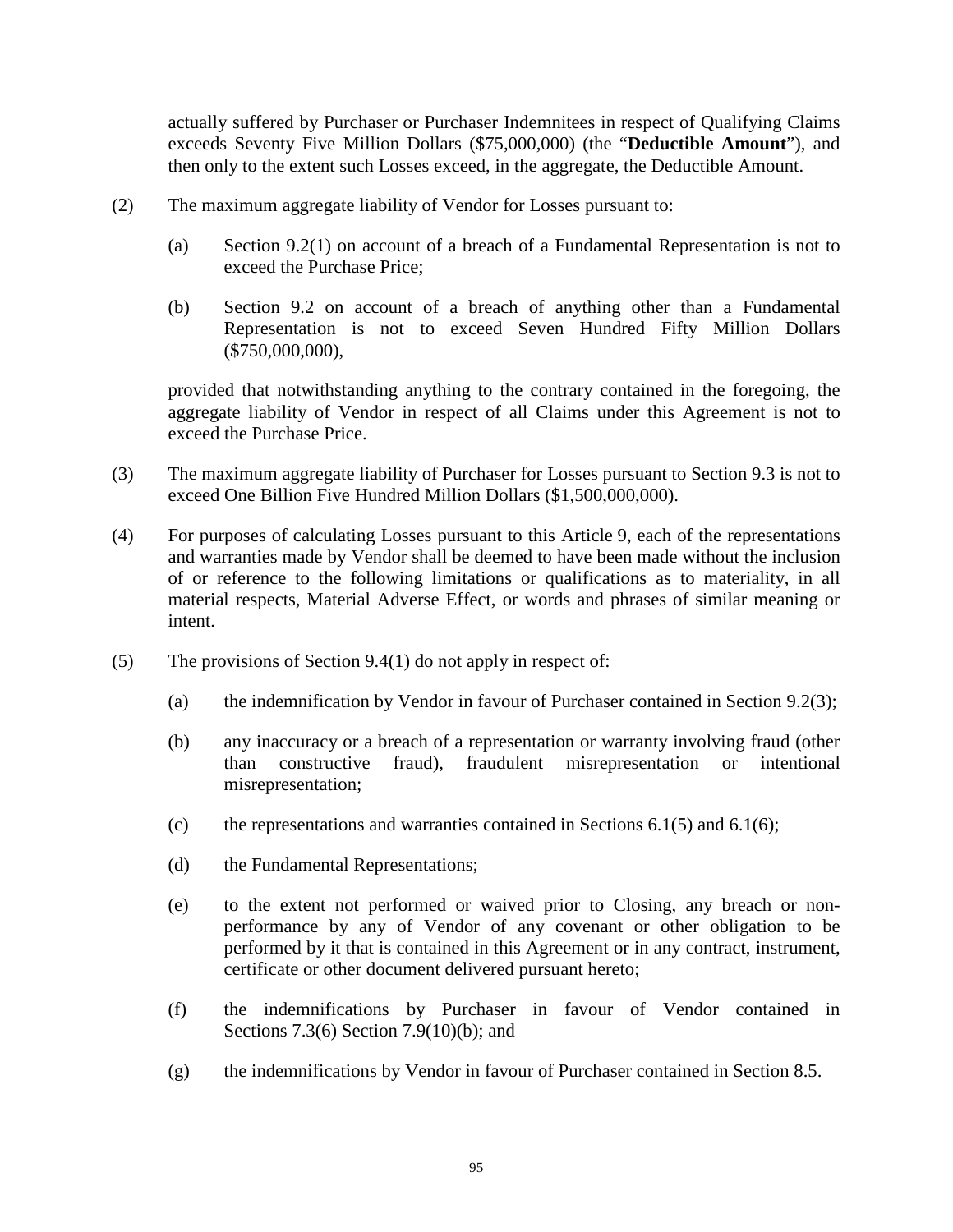(6) Nothing contained in this Agreement shall impose any liability on any Party for any indirect or consequential damages, indirect losses or loss of profit, including business loss and economic loss (the "**Consequential Losses**") suffered or incurred by another Party or by Purchaser's Indemnitees or Vendor's Indemnitees (as applicable), provided that this Section 9.4(6) shall not preclude a Party from entitlement to Indemnification for such Party's liability to a Third Party for Consequential Losses which such Third Party suffers or incurs.

### **9.5 Notice of Claim**.

- (1) An Indemnitee, promptly on becoming aware of any circumstances that have given or could give rise to a Third Party Claim or a Direct Claim, shall give an Indemnification Notice of those circumstances to its Indemnitees Representative and to the applicable Indemnitor or Indemnitors. The Indemnification Notice will specify whether the Losses arise as a result of a Third Party Claim or a Direct Claim, and will also specify with reasonable particularity (to the extent the information is available) the factual basis for the Claim and the amount of the Losses, if known.
- (2) The failure to give, or delay in giving, an Indemnification Notice does not relieve the Indemnitor of its obligations except and only to the extent of any prejudice caused to the Indemnitor by that failure or delay.
- (3) Provided that the Indemnitee gives an Indemnification Notice of the Claim to the Indemnitor on or prior to the expiry of the applicable time period related to that representation and warranty or covenant, as the case may be, set out in Sections 6.5 and 6.6, liability of the Indemnitor for that representation, warranty or covenant will continue in full force and effect until the final determination of that Claim.

# **9.6 Third Party Claims**.

- (1) The Indemnitor has the right, by notice to the applicable Indemnitees Representative given not later than thirty (30) days after receipt of the Indemnification Notice, to assume control of the defence, compromise or settlement of the Third Party Claim provided that:
	- (a) the Third Party Claim involves only money damages and does not seek any injunctive or other equitable relief;
	- (b) if the named parties in any Third Party Claim include both the Indemnitor and the Indemnitee, representation by the same counsel would, in the judgment of the Indemnitee, still be appropriate notwithstanding any actual or potential differing interests between them (including the availability of different defences);
	- (c) settlement of, or an adverse judgment with respect to, the Third Party Claim is not, in the judgment of the Indemnitee, likely to establish a precedent, custom or practice adverse to the continuing business interest of the Indemnitee; and
	- (d) the Indemnitor, from time to time, at the request of the Indemnitees Representative, provides reasonable assurance to the Indemnitees Representative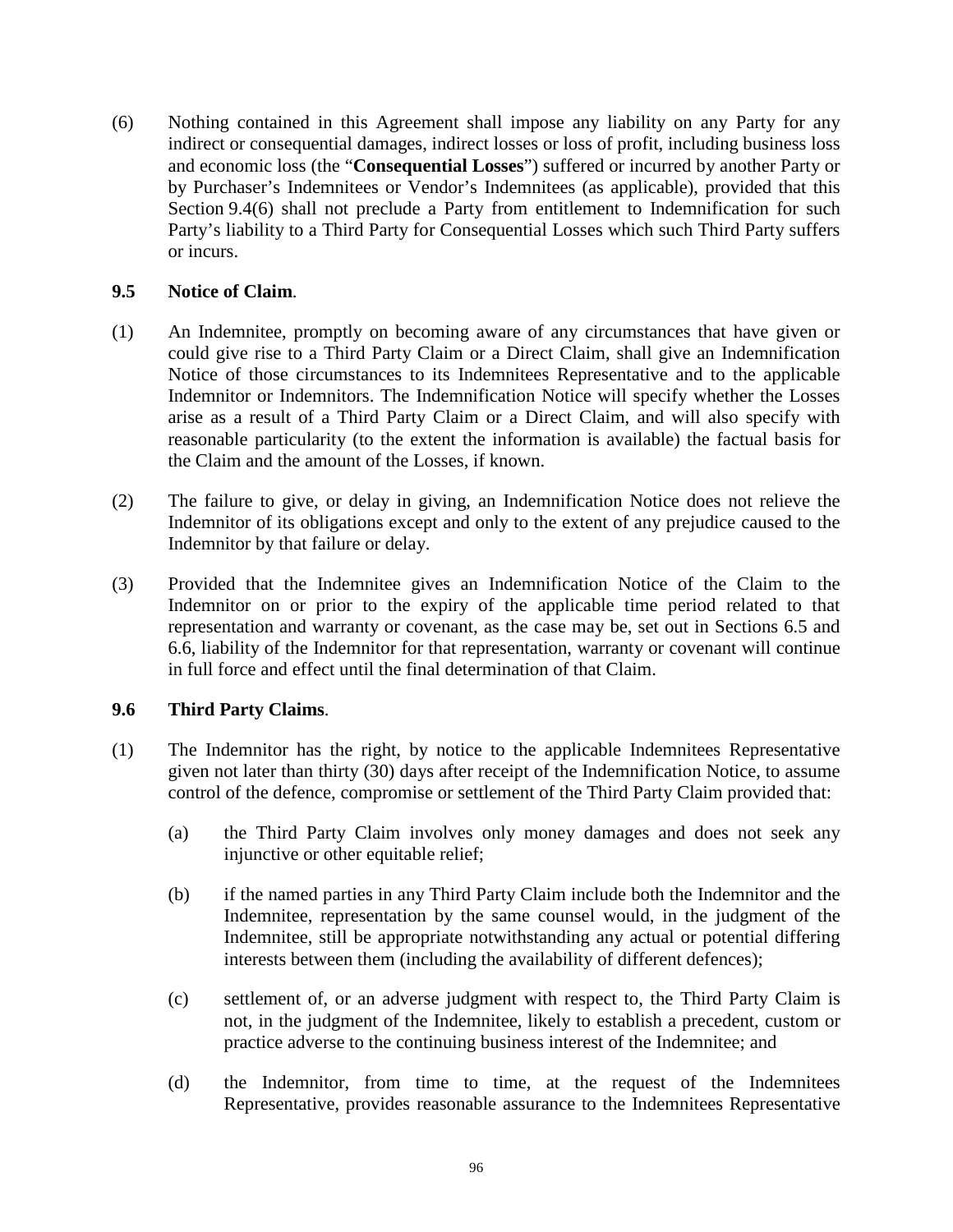of its financial capacity to defend that Third Party Claim and to provide indemnification in respect thereof.

- (2) On the assumption of control by the Indemnitor, it is conclusively established for purposes of this Agreement that the Third Party Claim is within the scope of, and is subject to, the indemnification pursuant to this Article 9, and:
	- (a) the Indemnitor will actively and diligently proceed with the defence, compromise or settlement of the Third Party Claim at the Indemnitor's sole cost and expense, including the retaining of counsel reasonably satisfactory to the Indemnitees Representative;
	- (b) the Indemnitor will keep the Indemnitees Representative fully advised with respect to the defence, compromise or settlement of the Third Party Claim (including supplying copies of all relevant documents promptly as they become available) and will arrange for its counsel to inform the Indemnitees Representative on a regular basis of the status of the Third Party Claim;
	- (c) the Indemnitee may retain separate co-counsel at its sole cost and expense and participate in the defence of the Third Party Claim (provided the Indemnitor shall continue to control that defence); and
	- (d) the Indemnitor will not consent to the entry of any judgment or enter into any settlement with respect to the Third Party Claim unless consented to by the Indemnitees Representative (which consent may not be unreasonably or arbitrarily withheld, delayed or conditioned).
- (3) Provided all the conditions set forth in Section 9.6(1) are satisfied and the Indemnitor is not in breach of any of its obligations under Section 9.6(2), each of the Indemnitee and its Indemnitees Representative will, at the expense of the Indemnitor, co-operate with the Indemnitor and use its reasonable commercial efforts to make available to the Indemnitor all relevant information in its possession or under its control (provided that it does not cause the Indemnitee or its Indemnitees Representative to breach any confidentiality obligations) and will take such other steps as are, in the reasonable opinion of counsel for the Indemnitor, necessary to enable the Indemnitor to conduct that defence, provided always that:
	- (a) no admission of fault may be made by or on behalf of Purchaser or any Purchaser Indemnitee without the prior written consent of Purchaser;
	- (b) no admission of fault may be made by or on behalf of Vendor or any Vendor Indemnitee without the prior written consent of Vendor; and
	- (c) the Indemnitee and its Indemnitees Representative are not obligated to take any measures which, in the reasonable opinion of the Indemnitee's legal counsel, could be prejudicial or unfavourable to the Indemnitee.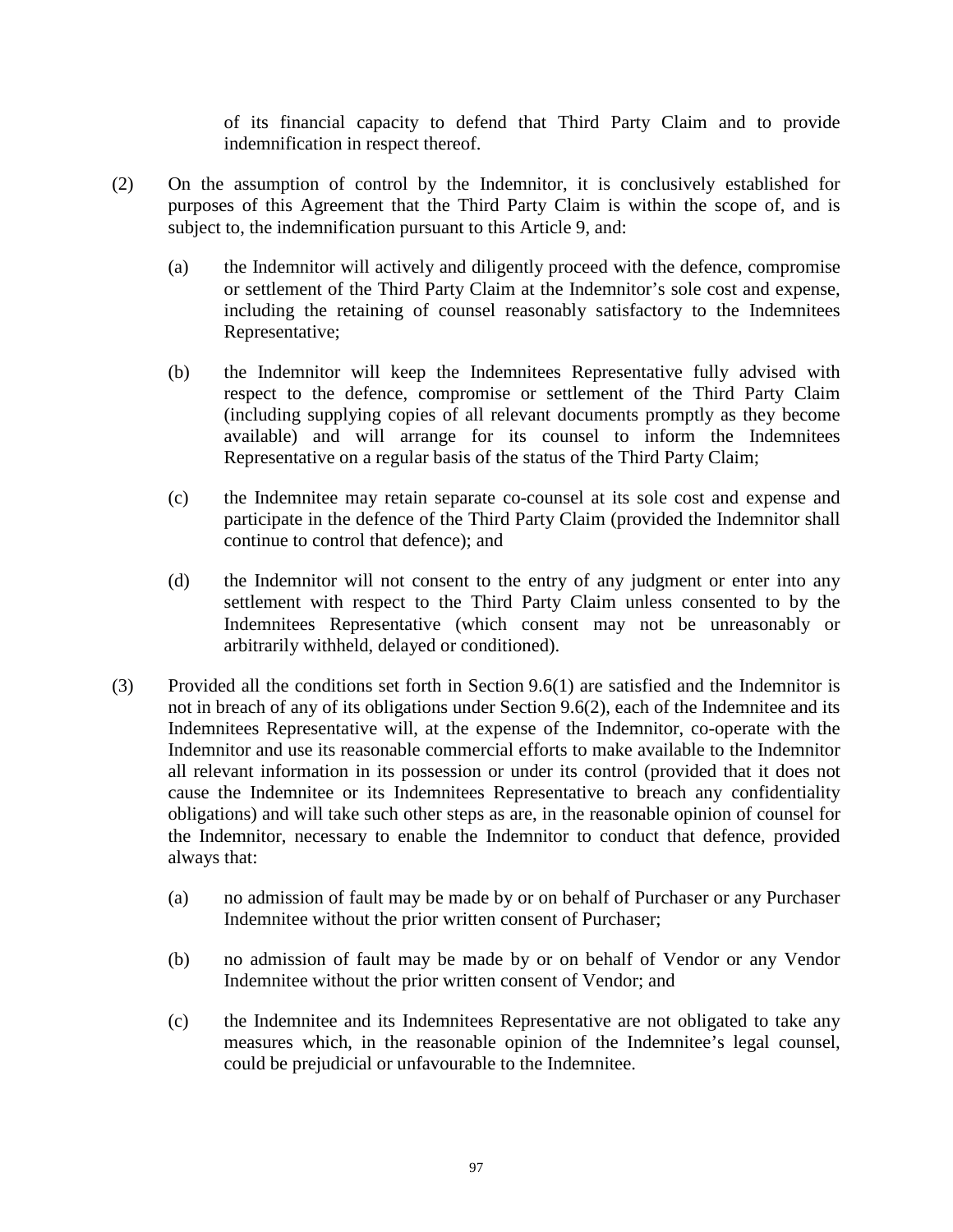(4) If (a) the Indemnitor does not give the relevant Indemnitees Representative the notice provided in Section 9.6(1), any of the conditions in Section 9.6(1) are unsatisfied, or (b) the Indemnitor breaches any of its obligations under Sections 9.6(2) or 9.6(3), the applicable Indemnitees Representative may assume control of the defence, compromise or settlement of the Third Party Claim as in its sole discretion may appear advisable, and is entitled to retain counsel as in its sole discretion may appear advisable, the whole at the Indemnitor's sole cost and expense. Any settlement or other final determination of the Third Party Claim will be binding on the Indemnitor. The Indemnitor will, at its sole cost and expense, cooperate fully with the Indemnitee and its Indemnitees Representative and use its reasonable commercial efforts to make available to the Indemnitee and its Indemnitees Representative all relevant information in its possession or under its control and take such other steps as are, in the reasonable opinion of counsel for the Indemnitee, necessary to enable the Indemnitee to conduct the defence. The Indemnitor will reimburse the Indemnitee and its Indemnitees Representative promptly and periodically for the costs of defending against the Third Party Claim (including legal fees and expenses), and will remain responsible for any Losses the Indemnitee and its Indemnitees Representative may suffer resulting from, arising out of or relating to the Third Party Claim to the fullest extent provided in this Article 9.

**9.7 Direct Claims.** Following receipt of an Indemnification Notice in respect of a Direct Claim, the Indemnitor has sixty (60) days to make such investigation of the Direct Claim as is considered necessary or desirable. For the purpose of that investigation, the Indemnitee shall make available to the Indemnitor the information relied on by the Indemnitee to substantiate the Direct Claim, together with such information as the Indemnitor may reasonably request. If the Parties agree at or prior to the expiry of this 60 day period (or prior to the expiry of any extension of this period agreed to by the Parties) as to the validity and amount of that Direct Claim, the Indemnitor shall immediately pay to the Indemnitee the full amount as agreed to by the Parties of the Direct Claim.

**9.8 Waiver.** The Indemnitor waives any right it may have to require an Indemnitee to proceed against or enforce any other right, power, remedy or security or to claim payment from any other Person before claiming under the indemnity provided for in this Article 9. It is not necessary for an Indemnitee to incur expense or make payment before enforcing that indemnity.

# **9.9 Duty to Mitigate and Subrogation**.

- (1) Nothing in this Agreement in any way restricts or limits the general obligation under Applicable Law of an Indemnitee to mitigate any loss which it may suffer or incur by reason of a breach by an Indemnitor of any representation, warranty, covenant or obligation of the Indemnitor under this Agreement or in any contract, agreement, instrument, certificate or other document delivered pursuant to this Agreement.
- (2) The Indemnitee shall, to the extent permitted by Applicable Law, subrogate its rights relating to any Third Party Claim to the Indemnitor and shall make all counterclaims and implead all third Persons as may be reasonably required by the Indemnitor, the whole at the cost and expense of the Indemnitor.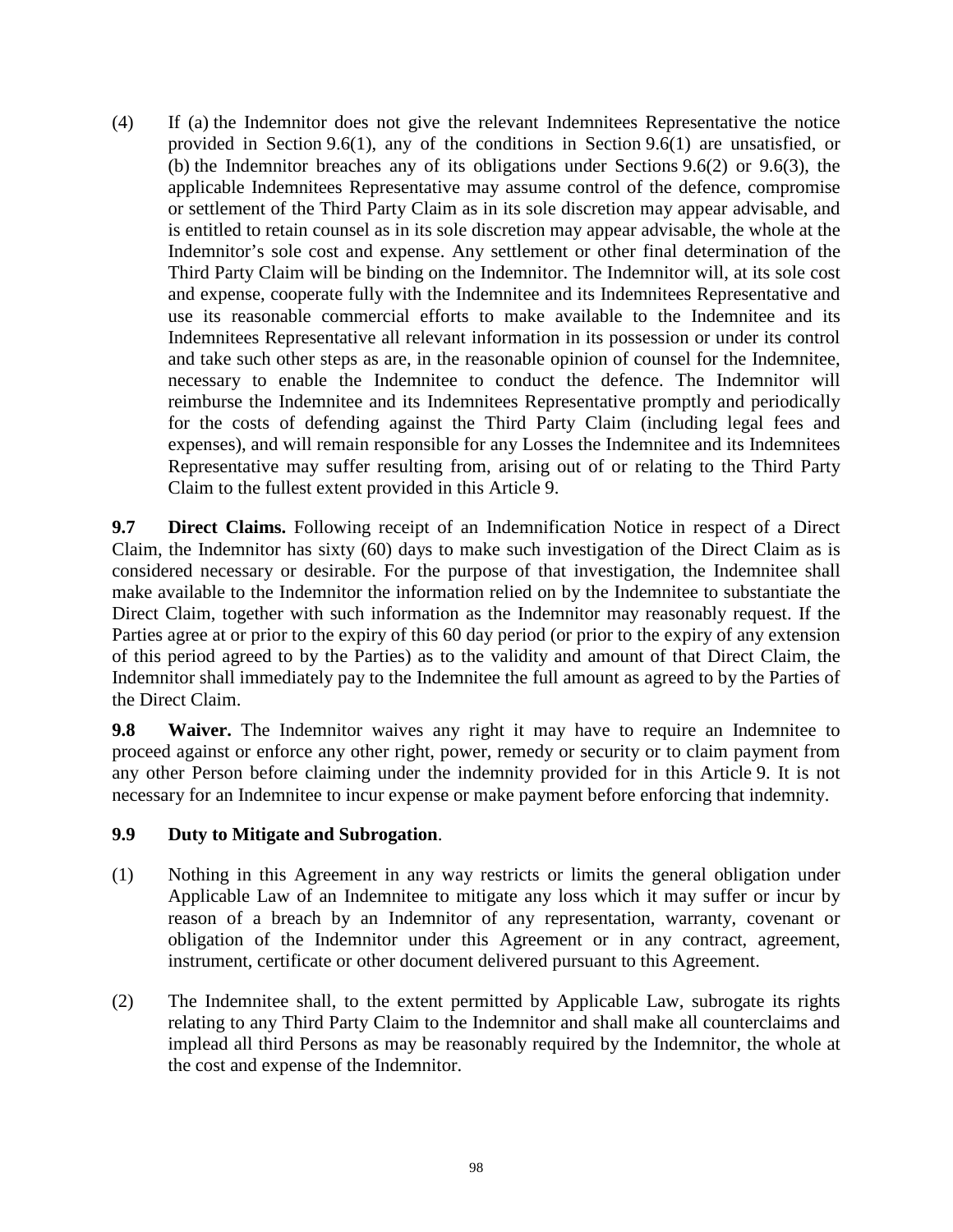#### **9.10 Obligation to Reimburse**.

- (1) The Indemnitor shall reimburse to the Indemnitee the amount of any Losses as of the later of (a) date that the Indemnitee incurs any such Losses and (b) the date of demand by the Indemnitee, together with interest thereon from that date until payment in full, at the rate per annum equal to the prime lending rate of the Toronto-Dominion Bank from time to time plus 1 %, that payment being made without prejudice to the Indemnitor's right to contest the basis of the Indemnitee's Claim for indemnification.
- (2) The amount of any and all Losses under this Article 9 are to be determined net of any amounts recovered or recoverable by the Indemnitee under insurance policies, indemnities, reimbursement arrangements or similar contracts with respect to those Losses, or where the insurer or applicable counterparty has confirmed to the Indemnitee its obligation to provide such recovery. The Indemnitee shall take all reasonable steps to enforce that recovery. Each Party waives, to the extent permitted under its applicable insurance policies, any subrogation rights that its insurer may have with respect to any indemnifiable Losses.
- (3) If an Indemnitee is subject to Tax in respect of the receipt of an amount pursuant to this Article 9, after taking into account any offsetting deduction or tax credit that can be immediately utilized and/or applied in respect of the applicable Losses (but excluding the use of any non-capital losses or other Tax attributes that would otherwise have been available to an Indemnitee), then the amount payable by the Indemnitor will be increased by an amount (the "**Increased Amount**") such that the Indemnitee will be in the same position after paying Tax on the amount received hereunder, including any Taxes payable on the Increased Amount, as the Indemnitee would have been in had the Losses giving rise to that payment not arisen and had that amount not been payable.
- (4) If any payment (the "**Payment**") made pursuant to this Article 9 is subject to GST/HST or is deemed by the ETA or any similar provision of any Applicable Law to be inclusive of GST/HST, the Indemnitor will pay to the Indemnitee, in addition to the Payment, an amount equal to the GST/HST in connection with that Payment and that additional amount.

**9.11 Exceptions to Indemnification**. Neither Purchaser nor any Purchaser Indemnitee has any claim or other recourse against Vendor nor does either Vendor or any Vendor Indemnitee have any liability in connection with any breach of any representation, warranty or covenant of Vendor, KML or KMI in this Agreement, which relates to actions or matters arising during the Interim Period and which breach was committed by Vendor, KML or KMI as a result of written instructions received from Purchaser (or any of its representatives).

**9.12 Exclusivity.** Provided Closing occurs, and unless otherwise provided in this Agreement, the provisions of this Article 9 constitute the sole remedy available to Vendor and Purchaser to any Claim for breach of covenants, representation, warranty or other obligation or provision of this Agreement (other than a Claim for specific performance or injunctive relief) and to any and all other indemnities provided in this Agreement.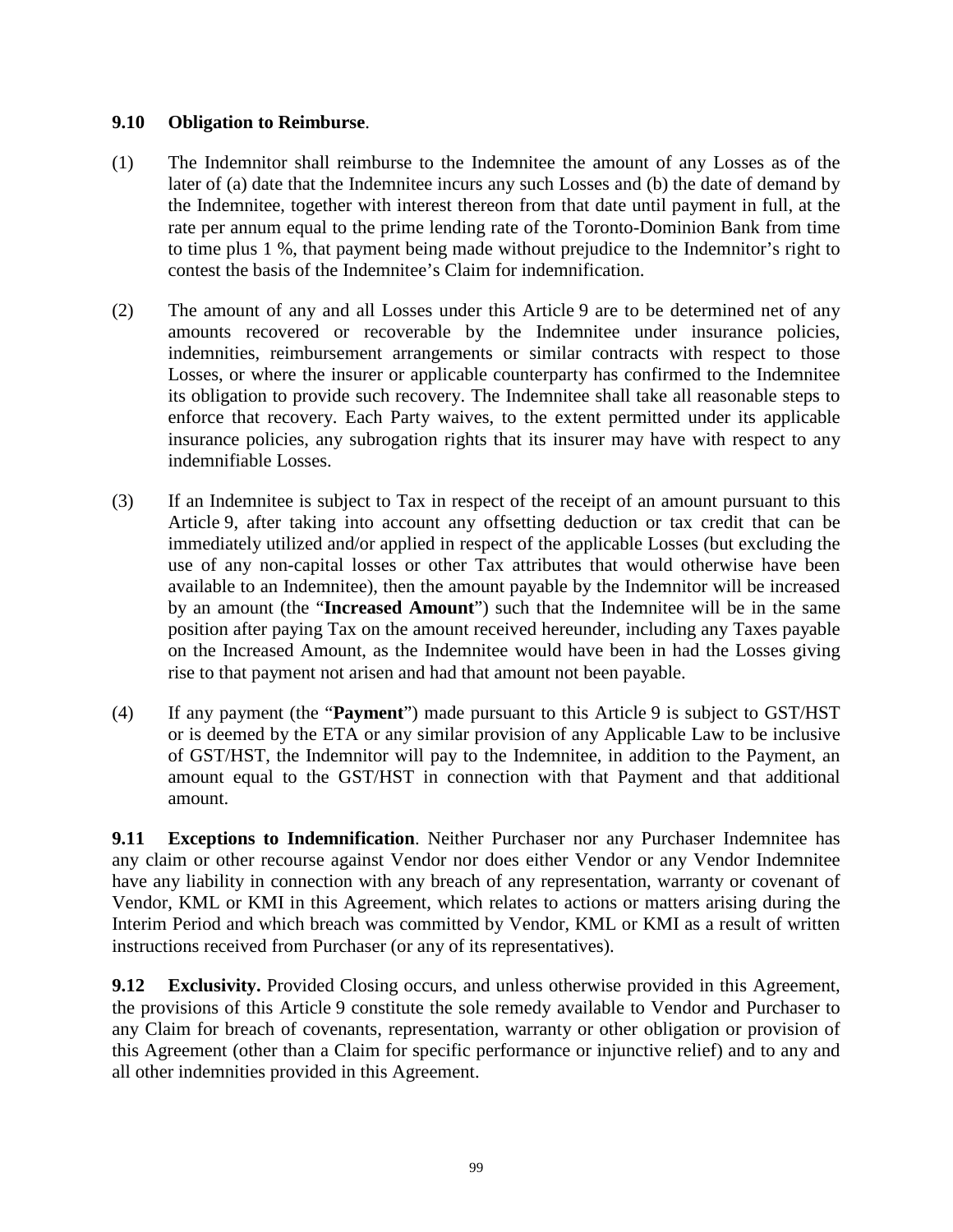**9.13 Set-Off.** A Party is entitled to set-off any Losses subject to indemnification under this Agreement or in any contract, agreement, instrument, certificate or other document delivered pursuant to this Agreement against any other amounts payable by the Party to another party whether under this Agreement or otherwise.

**9.14 Trust and Agency.** Purchaser accepts each indemnity in favour of any of Purchaser Indemnitees that is not a Party as agent and trustee of that Purchaser Indemnitee and may enforce any such indemnity in favour of that Purchaser Indemnitee on behalf of that Purchaser Indemnitee. Each Vendor accepts each indemnity in favour of any of Vendor Indemnitees as agent and trustee of that Vendor Indemnitee and may enforce any such indemnity in favour of that Vendor Indemnitee on behalf of that Vendor Indemnitee.

### **ARTICLE 10 GUARANTEE**

**10.1 Guarantees**. KMI, as to a 70.1% commitment and obligation, and KML, as to a 29.9% commitment and obligation, severally guarantee (i) performance by Vendor of the obligations of Vendor under this Agreement, and (ii) payment of all amounts and other obligations due or owing to Purchaser by Vendor pursuant to this Agreement and any obligation of Vendor to indemnify Purchaser and Purchaser Indemnitees under this Agreement.

#### **ARTICLE 11 GENERAL**

# **11.1 Confidentiality of Information**.

- (1) For the purposes of this Section 11.1, "**Confidential Information**" of a Party at any time means all information relating to that Party which at the time is of a confidential nature (whether or not specifically identified as confidential), is known or should be known by the other relevant Party or its Representatives as being confidential, and has been or is from time to time made known to or is otherwise learned by the relevant other Party or any of its Representatives as a result of the matters provided for in this Agreement, and includes:
	- (a) a Party's business records;
	- (b) all Books and Records and all other information and documentation with respect to the Target Entities, the Business and the Assets provided by Vendor and the Target Entities to Purchaser and its Representatives, including all notes, analyses, compilations, studies, summaries and other material prepared by Purchaser and its Representatives as a result of the Books and Records, information or documentation; and
	- (c) all copies of documents and data retained by Vendor pursuant to Section 7.2(2).

Notwithstanding the foregoing, Confidential Information does not include any information that at the time has become generally available to the public other than as a result of a disclosure by the other Party or any of its Representatives, any information that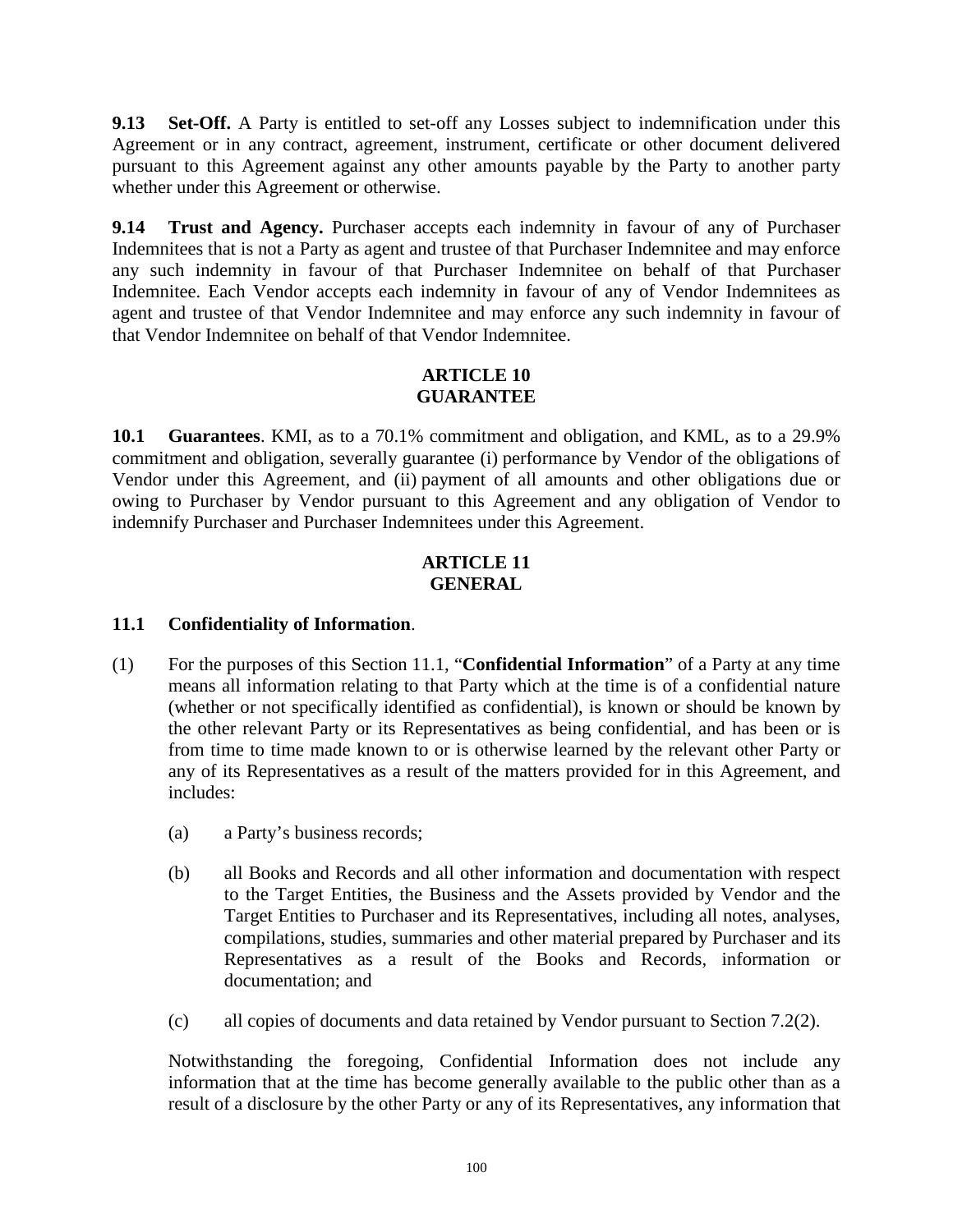was available to the other Party or its Representatives on a non-confidential basis before the date of this Agreement or any information that becomes available to the other Party or its Representatives on a non-confidential basis from a Person (other than the Party to which the information relates or any of its Representatives) who is not, to the knowledge of the other Party or its Representatives, otherwise bound by confidentiality obligations to the Party to which the information relates in respect of the information or otherwise prohibited from transmitting the information to the other Party or its Representatives.

- (2) Each Party shall (and shall cause each of its Representatives to) hold in strictest confidence and not use in any manner, other than as expressly contemplated by this Agreement, all Confidential Information of the other Parties. Notwithstanding the foregoing, Purchaser shall be entitled to disclose Confidential Information to any Person (and its Representatives) that is a *bona fide* prospective assignee of all or any part of Purchaser's interest in this Agreement provided Purchaser has first entered into an agreement with such applicable Person which provides that such Person shall take such measures with respect to confidentiality, non-disclosure and internal security and access to information as are appropriate to ensure that no such information shall be disclosed by it to any other Person or used by it for other than the contemplated purposes.
- (3) Subject to Section 11.2, Section 11.1(2) shall not apply to the disclosure of any Confidential Information where that disclosure is required by Applicable Law. In that case, the Party required to disclose (or whose Representative is required to disclose) shall, as soon as possible in the circumstances, notify the other Parties of the requirement of the disclosure including the nature and extent of the disclosure and the provision of Applicable Law pursuant to which the disclosure is required. To the extent possible, the Party required to make the disclosure shall, before doing so, provide to the other Parties the text of any disclosure. On receiving the notification, the other Parties may take any reasonable action to challenge the requirement, and the affected Party shall (or shall cause the applicable Representative to), at the expense of the other Parties, assist the other Parties in taking that reasonable action.
- (4) Following the termination of this Agreement in accordance with the provisions of Section 4.3, each Party shall (and shall cause each of its Representatives to) promptly, on a request from any other Party, return to the requesting Party all copies of any tangible items (other than this Agreement), if any, that are or that contain Confidential Information of the requesting Party, except that if the Party so obligated to return Confidential Information or its Representatives have prepared notes, analyses, compilations, studies or summaries containing or concerning any Confidential Information, then that Party may, instead of returning the notes, analyses, compilations, studies or summaries, destroy them and provide a certificate to that effect to the requesting Party.

**11.2 Public Announcements.** If any Party or its Affiliate wishes to issue a formal written communication or press release in respect of this Agreement, the Party or Affiliate thereof shall, to the extent reasonably practical and subject to its disclosure obligations under Applicable Law and stock exchange requirements, consult with the other Parties before issuing that formal written communication or press release, and the Parties shall use reasonable efforts to agree on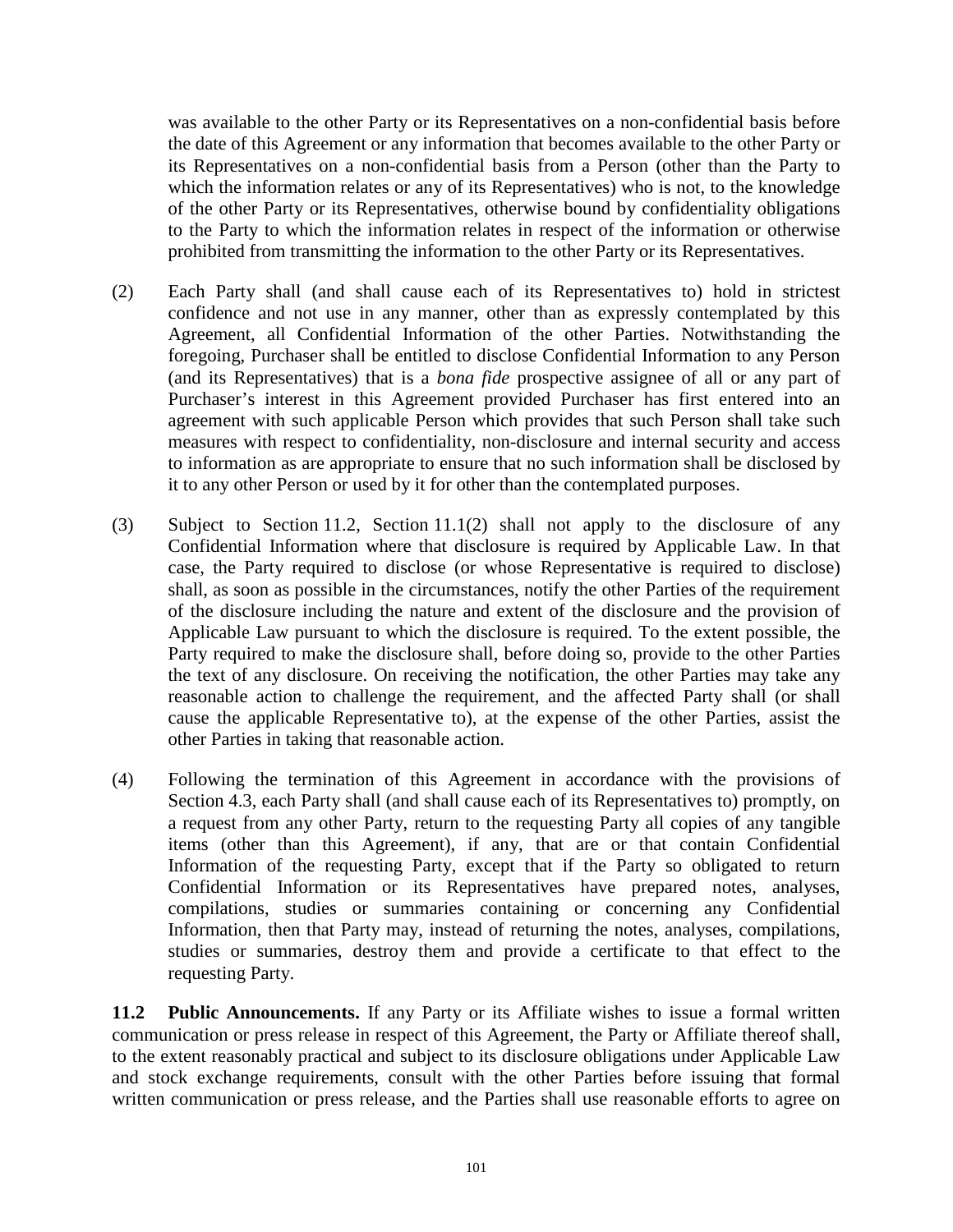the text. Nothing in this Section 11.2 shall prohibit any Party from making public comments in respect of the Transaction.

**11.3 Expenses.** Each Party shall pay all expenses (including Taxes imposed on those expenses) it incurs in the authorization, negotiation, preparation, execution and performance of this Agreement and the Transactions, including all fees and expenses of its legal counsel, bankers, investment bankers, brokers, accountants or other representatives or consultants, except that any fees paid under the Competition Act relating to pre-merger notification of the Transactions and to obtaining an Advance Ruling Certificate in respect of the Transactions shall be shared equally by Vendor and Purchaser.

**11.4 No Third Party Beneficiary**. Except as provided for in Section 9.14, this Agreement is solely for the benefit of the Parties and no third party accrues any benefit, claim or right of any kind pursuant to, under, by or through this Agreement.

**11.5 Entire Agreement.** KML and Purchaser agree that the Non-Disclosure Agreement between KML and the Minister of Finance acting on behalf of Her Majesty in Right of Canada dated March 29, 2018 is terminated as of the date of this Agreement. This Agreement together with other information, letters, agreements, certificates, undertakings and similar instruments to be delivered as part of the Transactions or entered into as contemplated by this Agreement and delivered concurrently herewith and acknowledged in writing by the Purchaser (the "**Other Documents**") constitute the entire agreement between the Parties pertaining to the subject matter of this Agreement and the Other Documents and supersede all prior correspondence, agreements, negotiations, discussions and understandings, written or oral. Except as specifically set out in this Agreement or the Other Documents, there are no representations, warranties, conditions or other agreements or acknowledgements, whether direct or collateral, express or implied, written or oral, statutory or otherwise, that form part of or affect this Agreement or the Other Documents.

**11.6 Non-Merger.** Except as otherwise provided in this Agreement, the covenants, representations and warranties set out in this Agreement do not merge but survive Closing and, notwithstanding such Closing or any investigation by or on behalf of a Party, continue in full force and effect. Closing does not prejudice any right of one Party against another Party in respect of any remedy in connection with anything done or omitted to be done under this Agreement.

**11.7 Time of Essence**. Time is of the essence of this Agreement.

**11.8 Amendment.** This Agreement may be supplemented, amended, restated or replaced only by written agreement signed by each Party.

**11.9 Waiver of Rights**. Any waiver of, or consent to depart from, the requirements of any provision of this Agreement is effective only if it is in writing and signed by the Party giving it, and only in the specific instance and for the specific purpose for which it has been given. No failure on the part of any Party to exercise, and no delay in exercising, any right under this Agreement operates as a waiver of that right. No single or partial exercise of any such right precludes any other or further exercise of that right or the exercise of any other right.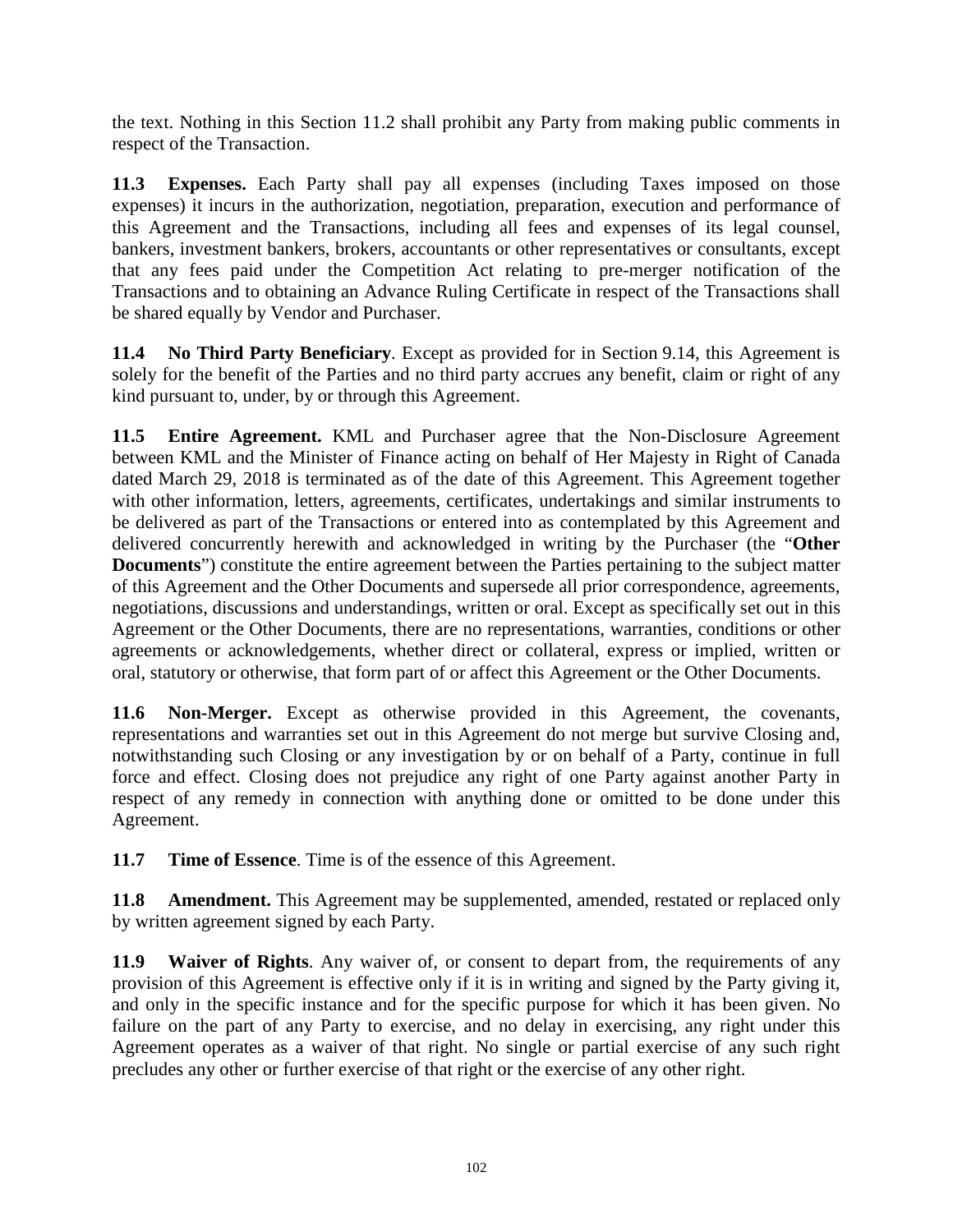**11.10 Jurisdiction.** The Parties irrevocably and unconditionally attorn to the exclusive jurisdiction of the courts of the province of Alberta in respect of all disputes arising out of, or in connection with, this Agreement, or in respect of any legal relationship associated with it or derived from it.

**11.11 Governing Law.** This Agreement is governed by, and interpreted and enforced in accordance with, the laws of the Province of Alberta and the laws of Canada applicable therein.

## **11.12 Notices**.

- (1) Any notice, demand or other communication (in this Section 11.12, a "**notice**") required or permitted to be given or made under this Agreement must be in writing and is sufficiently given or made if:
	- (a) delivered in person and left with a receptionist or other responsible employee of the relevant Party at the applicable address set forth below;
	- (b) sent by prepaid courier service or (except in the case of actual or apprehended disruption of postal service) mail; or
	- (c) sent by facsimile transmission, with confirmation of transmission by the transmitting equipment (a "**Transmission**");

in the case of a notice to Vendor, addressed to it at:

Kinder Morgan Cochin ULC Suite 2700, 300 5 Ave SW Calgary, AB T2P 5J2 Attention: Assistant General Counsel Fax: 403.514.6622

with a copy to:

Blake, Cassels & Graydon LLP Suite 3500,  $855 - 2<sup>nd</sup>$  Street S.W. Calgary, AB, T2P 4J8 Attention: Mungo Hardwicke-Brown Fax: 403.260.9700

If to KML:

Kinder Morgan Canada Limited Suite 2700, 300 5 Ave SW Calgary, AB T2P 5J2 Attention: Assistant General Counsel Fax: 403.514.6622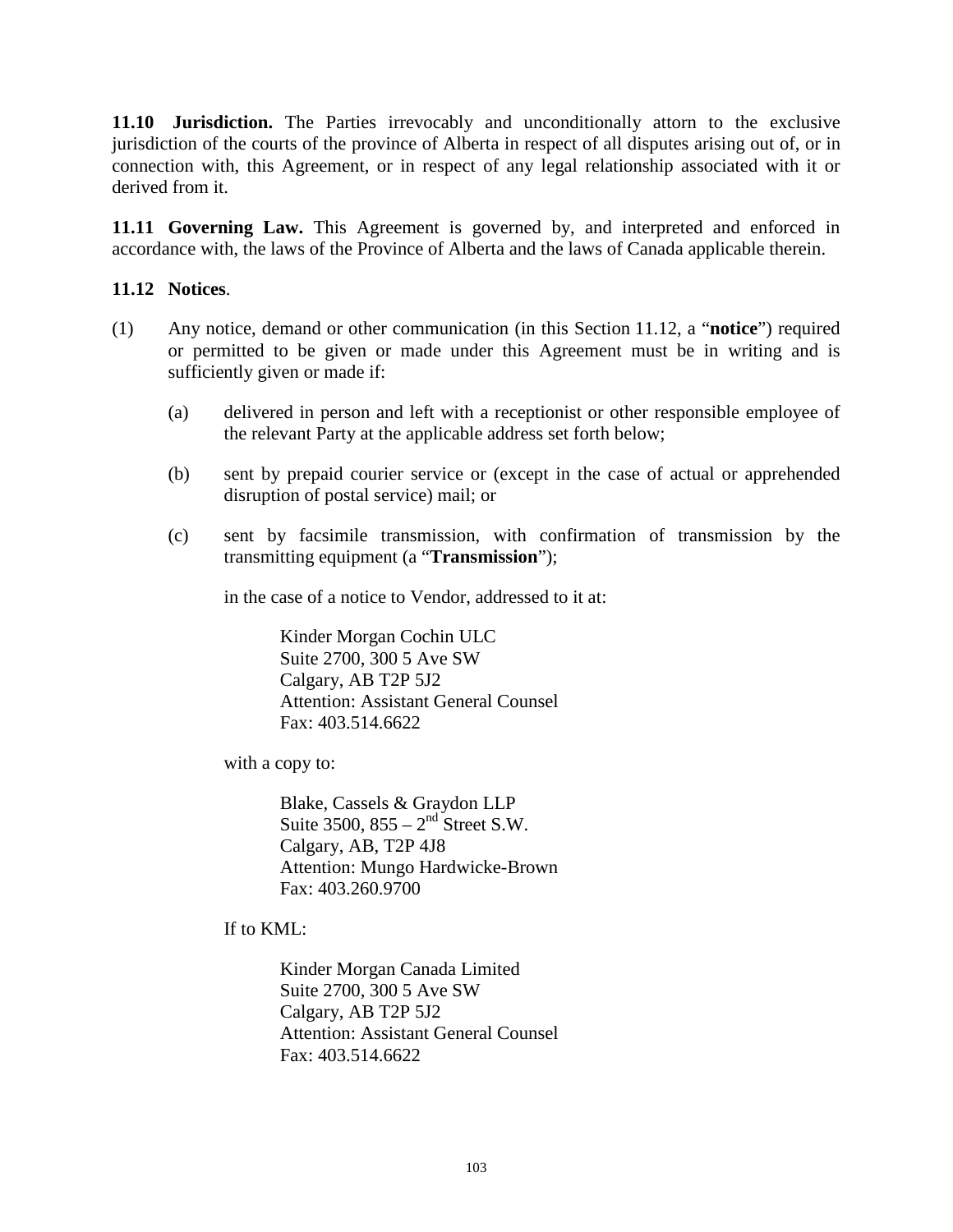with a copy to:

Blake, Cassels & Graydon LLP Suite  $3500$ ,  $855 - 2<sup>nd</sup>$  Street S.W. Calgary, AB, T2P 4J8 Attention: Mungo Hardwicke-Brown Fax: 403.260.9700

and in the case of a notice to Purchaser, addressed to it at:

Department of Finance Canada Ottawa, ON K1A 0G5

| Attention: | <b>Richard Botham</b> |
|------------|-----------------------|
| Fax No.:   | 613.369.3618          |

with a copy (not constituting notice) to:

Borden Ladner Gervais LLP Centennial Place, East Tower, 1900,  $520 - 3^{rd}$  Ave S.W. Calgary, AB, Canada T2P 0R3 Attention: Kent Howie Fax No.: 403.266.1395

- (2) Any notice sent in accordance with this Section 11.12 is deemed to have been received:
	- (a) if delivered prior to or during normal business hours on a Business Day in the place where the notice is received, on the date of delivery;
	- (b) if sent by mail, on the fifth  $(5<sup>th</sup>)$  Business Day after mailing in the place where the notice is received, or, in the case of disruption of postal service, on the fifth Business Day after cessation of that disruption;
	- (c) if sent by facsimile during normal business hours on a Business Day in the place where the Transmission is received, on the same day that it was received by Transmission, on production of a Transmission report from the machine from which the facsimile was sent which indicates that the facsimile was sent in its entirety to the relevant facsimile number of the recipient; or
	- (d) if sent in any other manner, on the date of actual receipt;

except that any notice delivered in person or sent by Transmission not on a Business Day or after normal business hours on a Business Day, in each case in the place where the notice is received, is deemed to have been received on the next succeeding Business Day in the place where the notice is received.

(3) Any Party may change its address for notice by giving notice to the other Parties.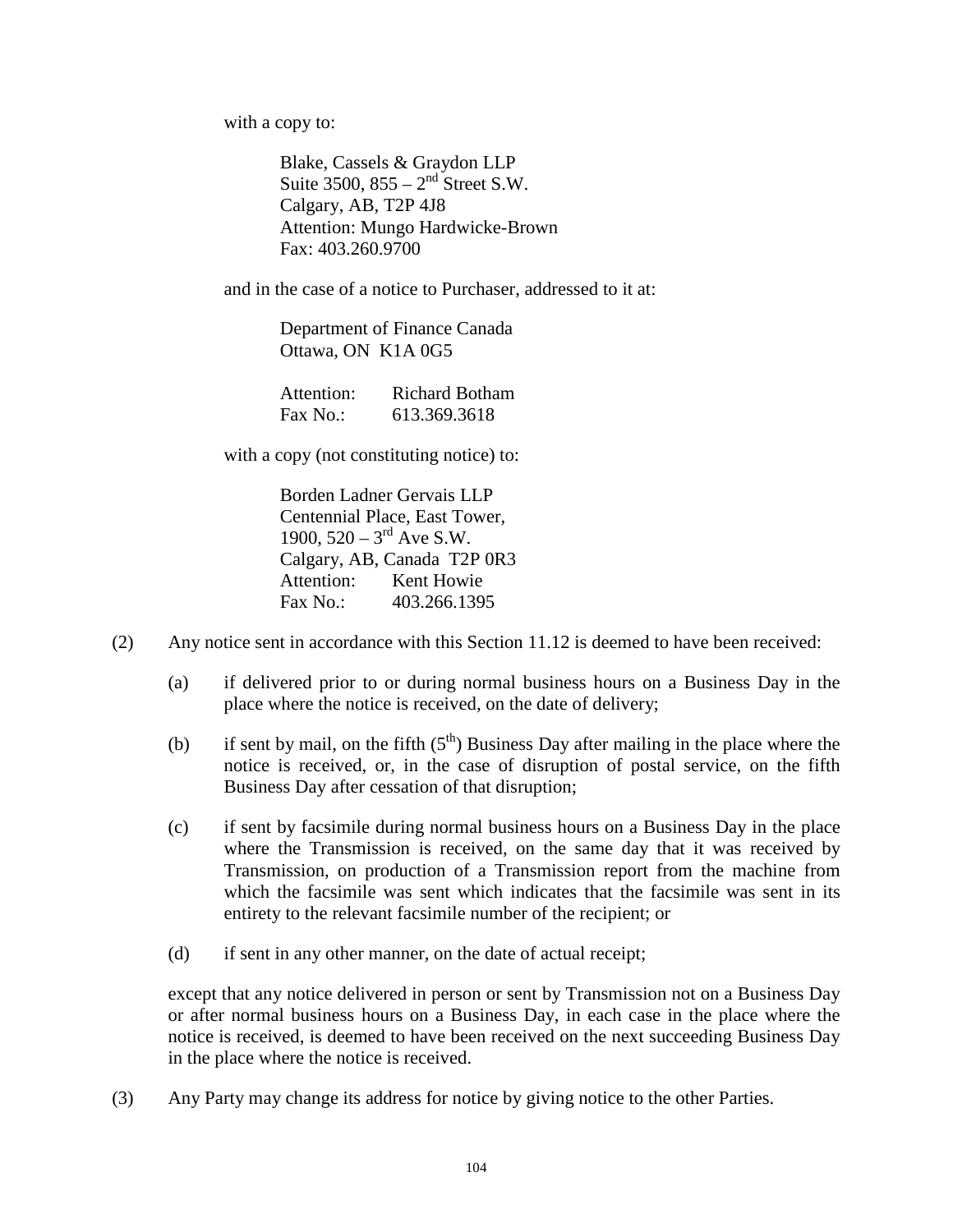**11.13 Assignment.** None of Vendor, KML or KMI may assign or transfer, whether absolutely, by way of security or otherwise, all or any part of its rights or obligations under this Agreement to any Person. Prior to the end of the Marketing Period, Purchaser may assign or transfer all or any part of its rights or obligations under this Agreement to any Person who (or whose ultimate parent entity) is a resident of, and whose principal office and primary place of business is located in, Canada or the United States, provided that such assignment shall not relieve Purchaser of any of its obligations under this Agreement. After the end of the Marketing Period, Purchaser may assign or transfer all or any part of its rights or obligations under this Agreement to any Person who (or whose ultimate parent entity) is a resident of, and whose principal office and primary place of business is located in, Canada or the United States, provided that (a) Vendor, KMI and KML must be satisfied, acting reasonably that such assignment will not result in either (i) a delay or postponement of the date on which the Meeting may be validly held to obtain the Transaction Resolution Approval to a date later than August 31, 2018; or (ii) any material delays or impediments to Closing, including as a result of obtaining any regulatory or other third party approvals or the imposition of any additional terms or conditions to be satisfied as a result of such proposed assignment, and (b) such assignment shall not relieve Purchaser of any of its obligations under this Agreement. Any assignee of Purchaser will use reasonable commercial efforts to cooperate with Vendor to obtain all necessary regulatory approvals as contemplated by Section 7.9.

In order to validly effect a permitted assignment by Purchaser as described above, the proposed assignee, Vendor, KMI and KML shall enter into an amendment to (or an amended and restated version of) this Agreement with, unless otherwise agreed to by Vendor, KMI and KML, only such changes to this Agreement as are required to reflect the identity and nature of the assignee (including with respect to necessary regulatory or third party approvals required as a result of such assignment).

**11.14 Designated Representative**. The designated representative for Purchaser and Vendor, each as disclosed in the Data Room, shall be deemed to have full power and authority to represent and bind its appointing Party and to act as its sole point of contact to facilitate communication and administration of this Agreement during the Interim Period including to make decisions, and resolve conflicts, ambiguities or other discrepancies arising under this Agreement or in connection with the execution of the TMEP 2018 Work Plan, including approval of filings, payments and pre-approved payment for long lead expenditures, actions, and work plans under the TMEP 2018 Work Plan. Each Party shall be entitled to rely on any notice, demand, communication or action done by a designated representative. A Party may change its representative from time to time by written notice to the other Party and each Party's representative may designate an alternative representative from time to time by written notice to the other Party's representative.

**11.15 Further Assurances.** Each Party shall promptly do, execute, deliver or cause to be done, executed or delivered all further acts, documents and matters in connection with this Agreement that any other Party may reasonably require, for the purposes of giving effect to this Agreement.

**Severability.** If, in any jurisdiction, any provision of this Agreement or its application to any Party or circumstance is restricted, prohibited or unenforceable, that provision will, as to that jurisdiction, be ineffective only to the extent of that restriction, prohibition or unenforceability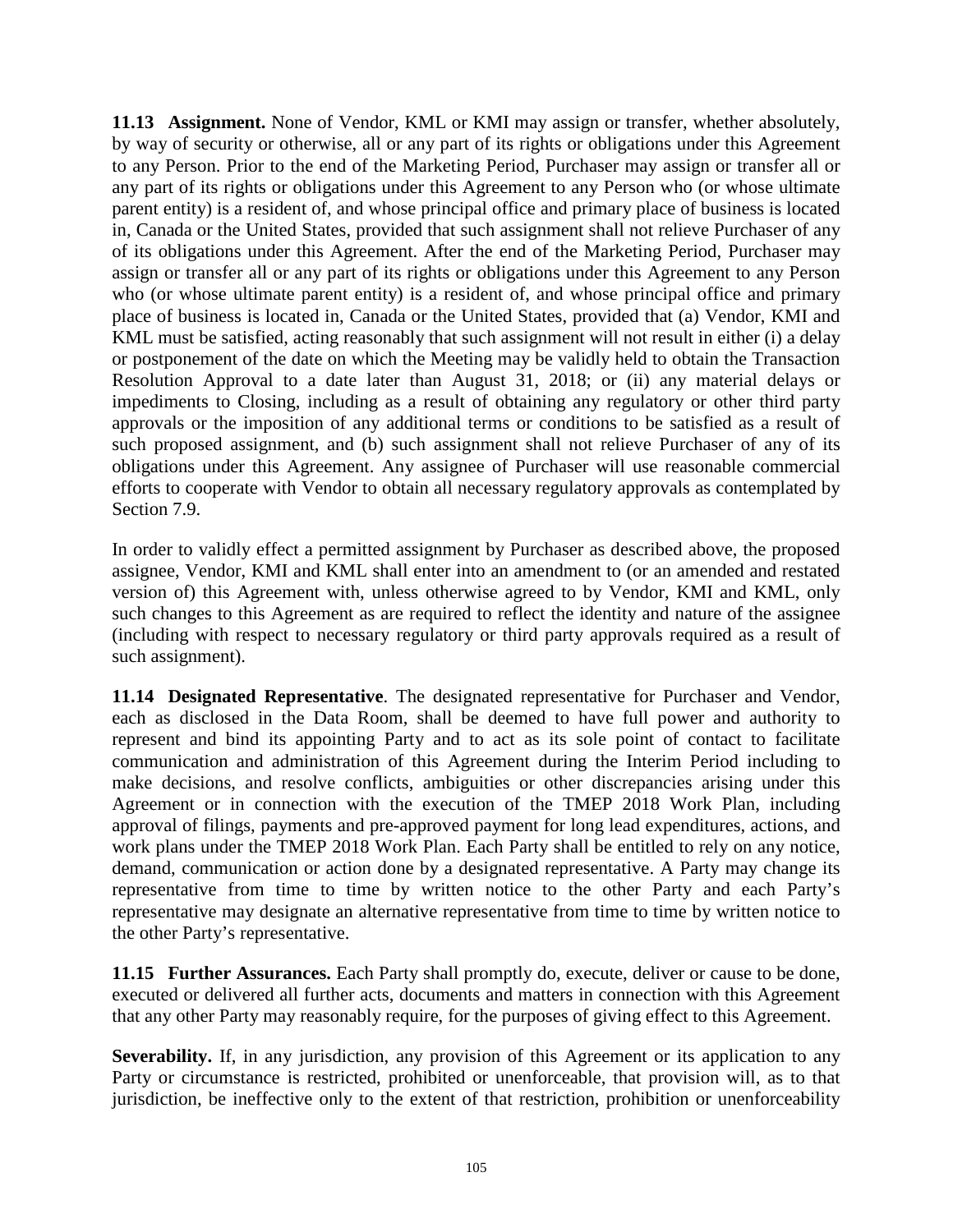without invalidating the remaining provisions of this Agreement, without affecting the validity or enforceability of that provision in any other jurisdiction and, if applicable, without affecting its application to the other Parties or circumstances. The Parties shall engage in good faith negotiations to replace any provision which is so restricted, prohibited or unenforceable with an unrestricted and enforceable provision, the economic effect of which comes as close as possible to that of the restricted, prohibited or unenforceable provision which it replaces.

**11.17 Successors.** This Agreement is binding on, and enures to the benefit of, the Parties and their respective successors and assigns.

**11.18 Counterparts.** This Agreement may be executed in any number of counterparts, each of which shall be deemed to be an original and all of which taken together constitute one agreement. Delivery of an executed counterpart of this Agreement by facsimile or transmitted electronically in legible form, including in a tagged image format file (TIFF) or portable document format (PDF), shall be equally effective as delivery of a manually executed counterpart of this Agreement.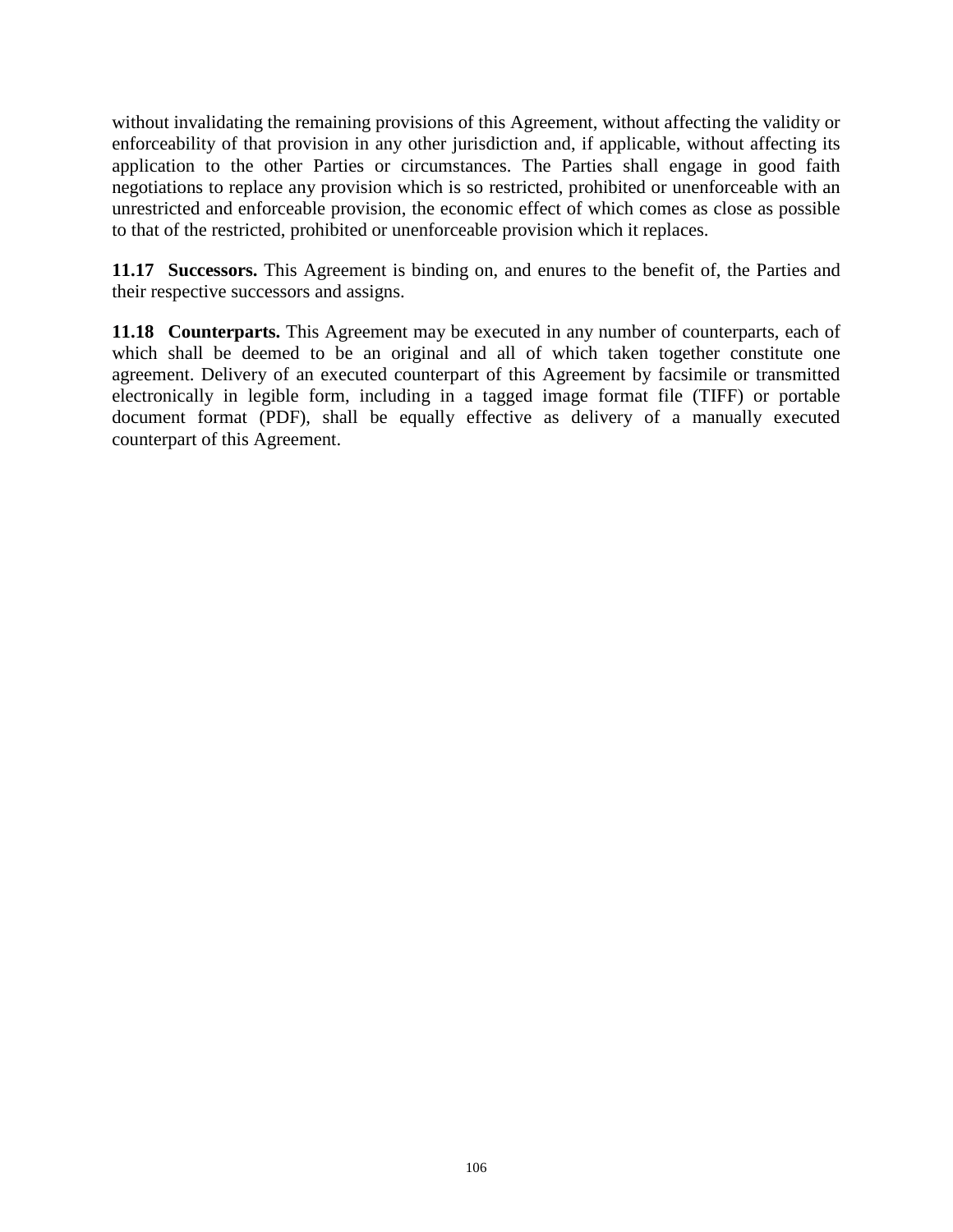**IN WITNESS WHEREOF**, the Parties have duly executed this Agreement on the date first above written.

## **KINDER MORGAN COCHIN ULC**

 Per: *(signed) "Dax A. Sanders"*  Name: Dax A. Sanders

Title: Chief Financial Officer

**HER MAJESTY IN RIGHT OF CANADA, as represented by the Minister of Finance** 

 Per: *(signed) "William F. Morneau"*  Name: William F. Morneau Title: Minister of Finance

## **KINDER MORGAN CANADA LIMITED**

 Per: *(signed) "Dax A. Sanders"* Name: Dax A. Sanders Title: Chief Financial Officer

#### **KINDER MORGAN, INC.**

Per: *(signed) "Dax A. Sanders"*

Name: Dax A. Sanders Title: Executive Vice President and Chief Strategy Officer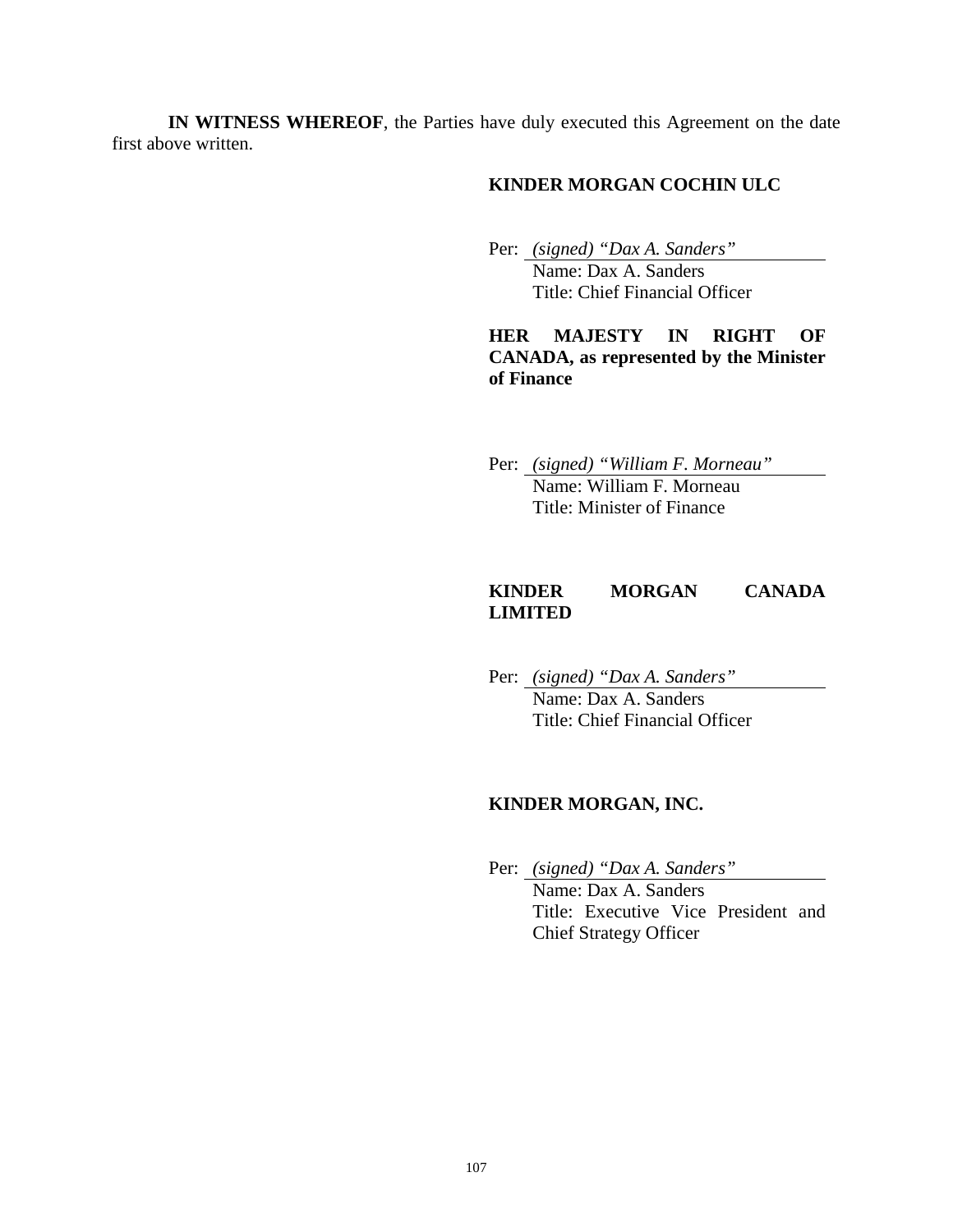# **SCHEDULE 4.1(1)(a)**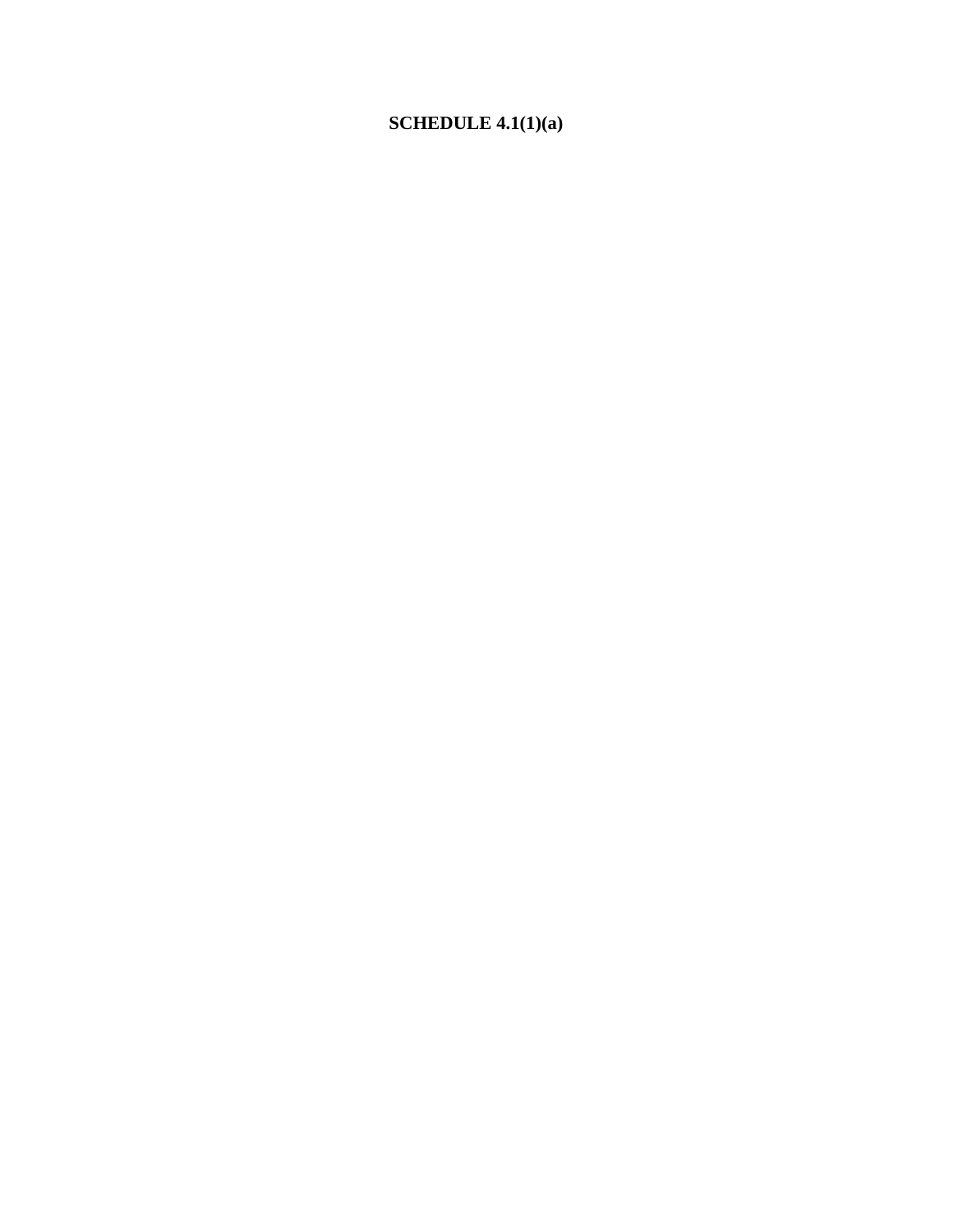## **KINDER MORGAN COCHIN ULC**

## **BRING-DOWN CERTIFICATE (VENDOR)**

#### TO: Her Majesty in Right of Canada ("**Purchaser**")

Reference is made to the Share and Unit Purchase Agreement dated May 29, 2018 (the "**Purchase Agreement**") among Kinder Morgan Cochin ULC ("**Vendor**"), Kinder Morgan Canada Limited ("**KML**"), Kinder Morgan, Inc. ("**KMI**"), and Purchaser. Unless otherwise defined herein, all capitalized terms used in this certificate have the meanings given to them in the Purchase Agreement. This certificate is being delivered pursuant to Section 4.1(1)(a) and (b) of the Purchase Agreement.

I, \_\_\_\_\_\_\_\_\_\_\_\_\_\_\_\_\_\_\_\_\_\_\_, in my capacity as \_\_\_\_\_\_\_\_\_\_\_\_\_\_\_\_\_\_\_\_\_\_\_\_\_\_\_\_\_\_\_\_\_\_ of Vendor do hereby certify, for and on behalf of Vendor and not in my personal capacity and without personal liability that:

- (a) all of the representations and warranties of Vendor, KML and KMI made in the Purchase Agreement are true and correct as at May 29, 2018 and the Closing Date (except to the extent such representations and warranties expressly relate to a specified date, and in such case, shall be true and correct on and as of such specified date), except for the failure of representations and warranties to be true and correct (without regard to any qualifications with respect to materiality, Material Adverse Effect or the like contained therein) as individually or in the aggregate, do not have a Material Adverse Effect; and
- (b) each of Vendor, KML and KMI have complied with or performed all of their respective obligations, covenants and agreements under the Purchase Agreement to be complied with or performed by Vendor, KML and KMI on or before the Closing Date in all material respects.

*[Remainder of this page intentionally left blank]*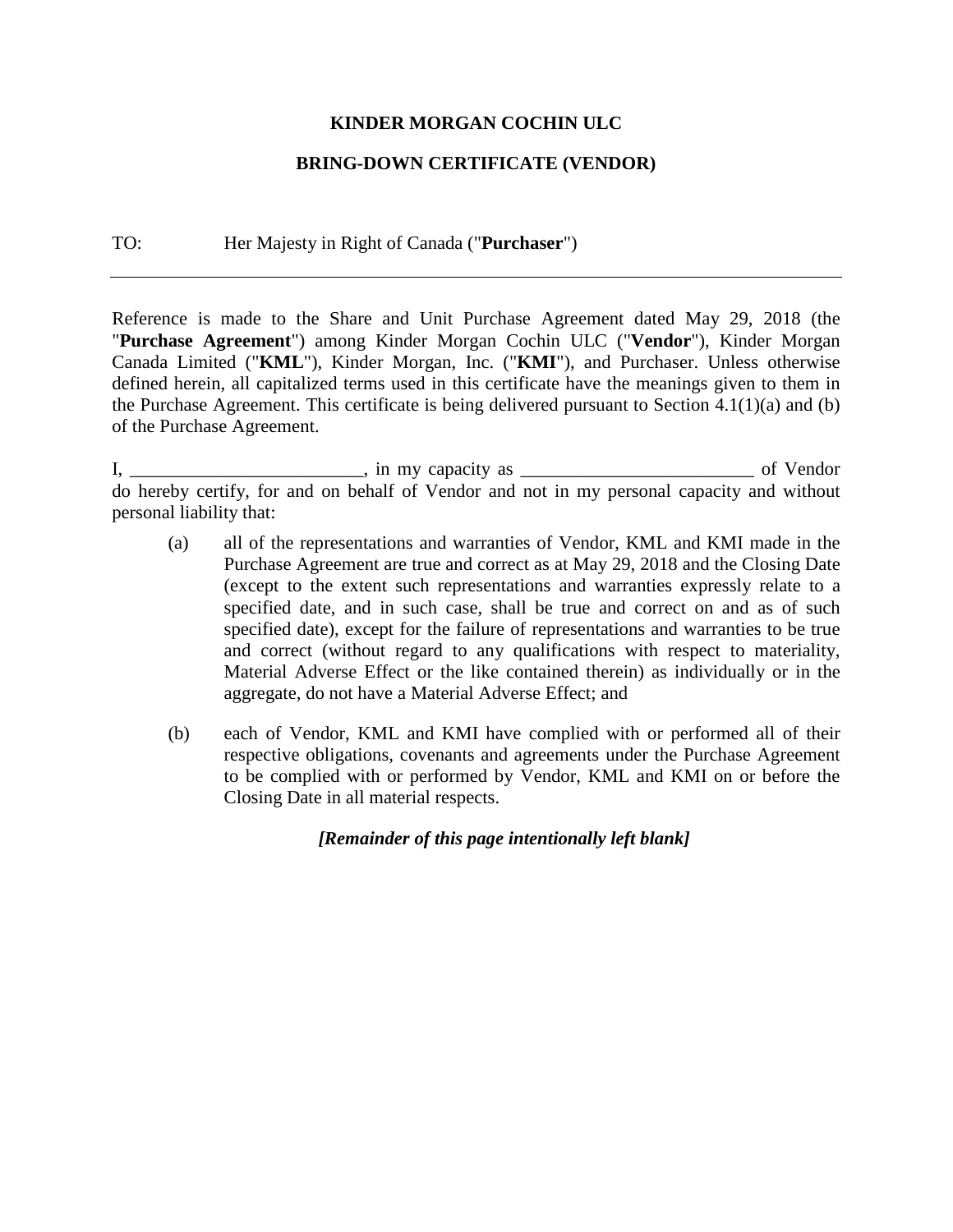Dated the  $\lbrack \bullet \rbrack$  day of  $\lbrack \bullet \rbrack$ , 2018.

By: Name: Title: **Kinder Morgan Cochin ULC**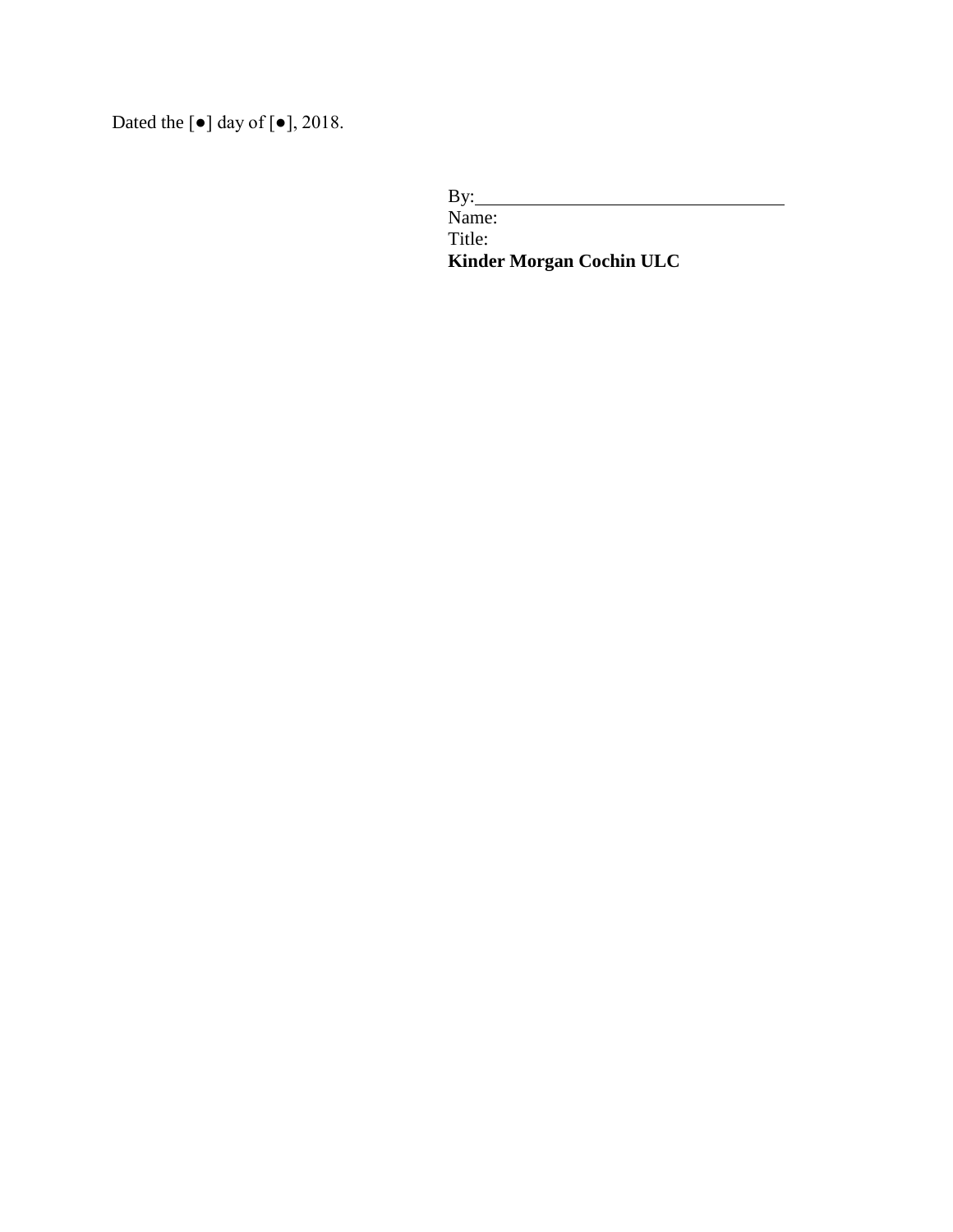## **SCHEDULE 4.2(1)(a)**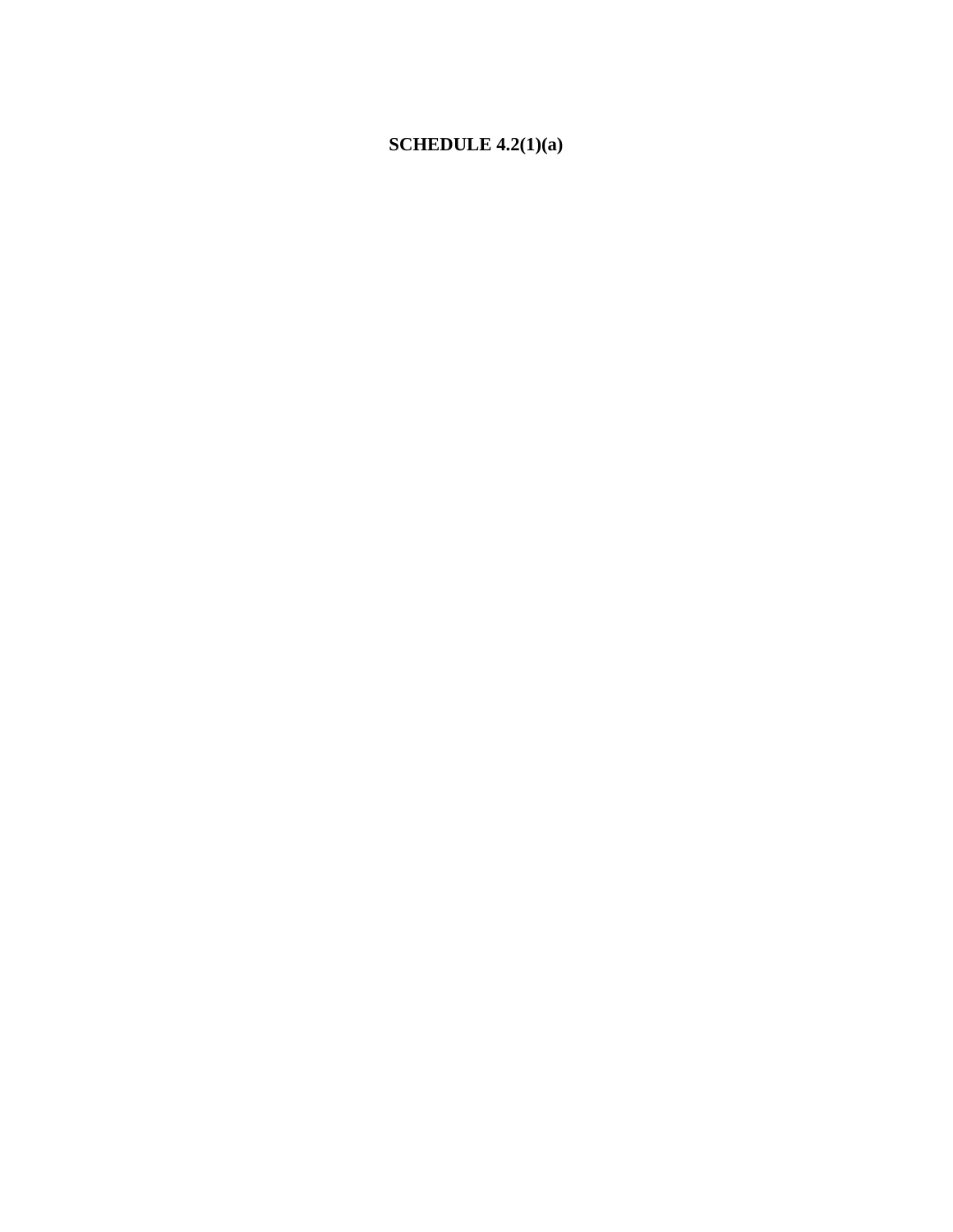## **HER MAJESTY IN RIGHT IN CANADA**

## **BRING-DOWN CERTIFICATE (PURCHASER)**

#### TO: Kinder Morgan Cochin ULC ("**Vendor**")

Reference is made to the Share and Unit Purchase Agreement dated May 29, 2018 (the "**Purchase Agreement**") among Vendor, Kinder Morgan Canada Limited ("**KML**"), Kinder Morgan, Inc. ("**KMI**"), and Her Majesty the Queen in Right of Canada ("**Purchaser**"). Unless otherwise defined herein, all capitalized terms used in this certificate have the meanings given to them in the Purchase Agreement. This certificate is being delivered pursuant to Section 4.2(1)(a) and (b) of the Purchase Agreement.

I, \_\_\_\_\_\_\_\_\_\_\_\_\_\_\_\_\_\_\_\_\_\_\_\_\_, in my capacity as \_\_\_\_\_\_\_\_\_\_\_\_\_\_\_\_\_\_\_\_\_\_\_\_\_ of Purchaser do hereby certify, for and on behalf of Purchaser and not in my personal capacity and without personal liability that:

- (a) all of the representations and warranties of Purchaser made in the Purchase Agreement shall have been true and correct in all material respects as of May 29, 2018 (except as those representations and warranties may be affected by events or transactions expressly permitted by or resulting from the entering of the Purchase Agreement) and shall be true and correct in all material respects as of the Closing Date with the same effect as if made on and as of the Closing Date; and
- (b) Purchaser has complied with or performed all of its obligations, covenants and agreements under the Purchase Agreement to be complied with or performed by Purchaser on or before the Closing Date, in all material respects.

*[Remainder of this page intentionally left blank]*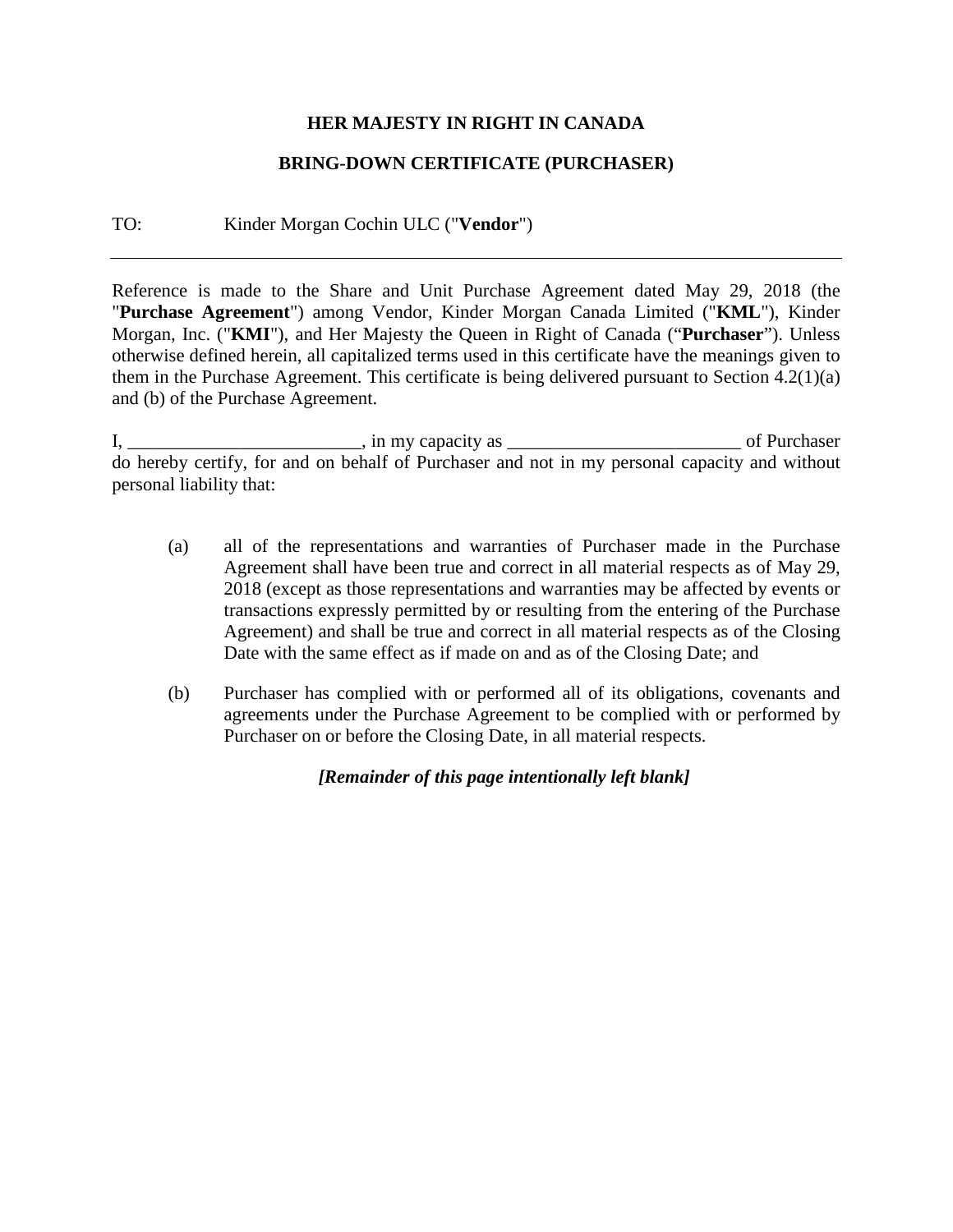Dated the [●] day of [●], 2018.

By: Name: Title: **Her Majesty in Right of Canada, represented by** 

**the Minister of Finance**